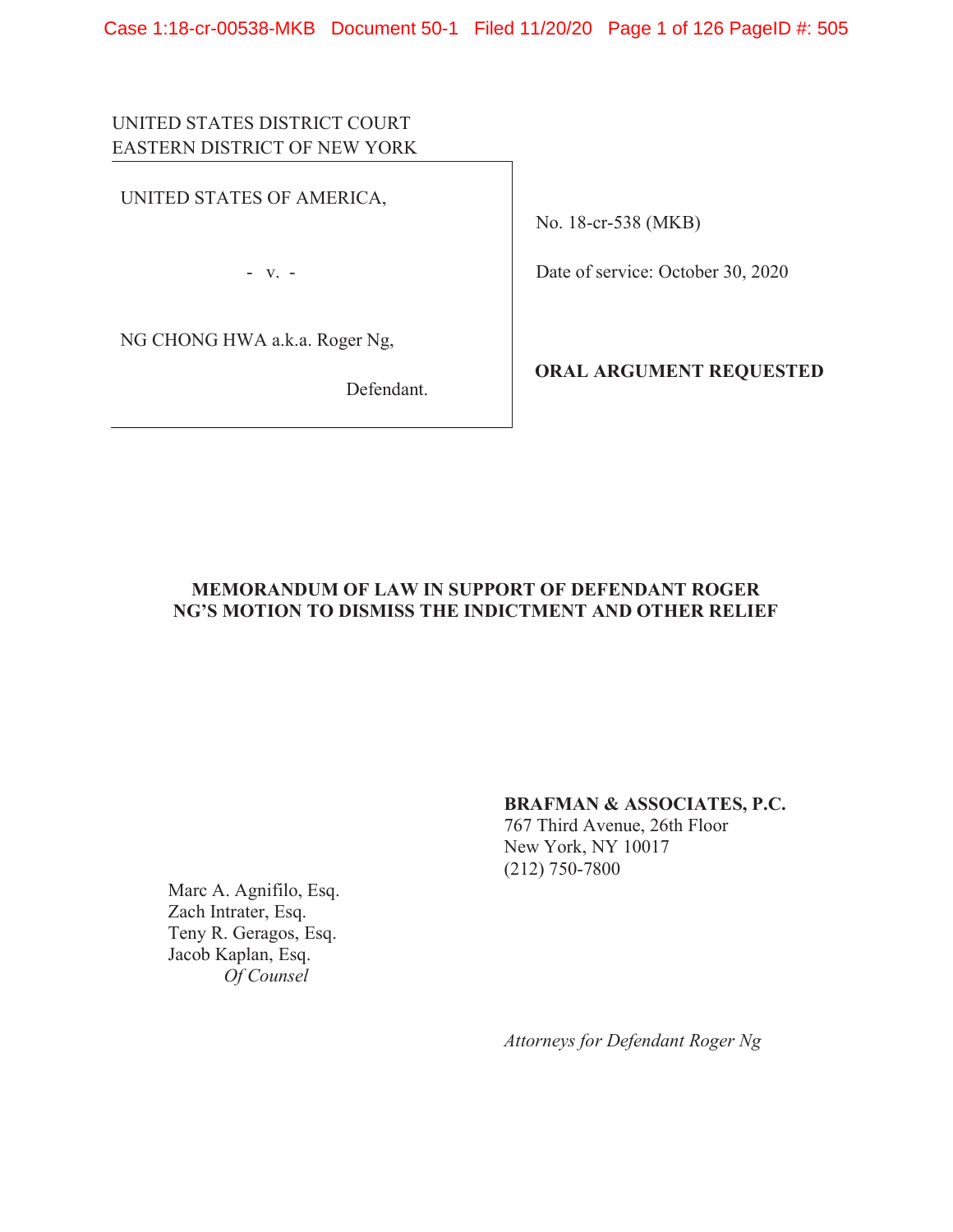# Table of Contents

| I.              |                  |                                                                                                                                                                                                               |  |  |
|-----------------|------------------|---------------------------------------------------------------------------------------------------------------------------------------------------------------------------------------------------------------|--|--|
| II.             |                  |                                                                                                                                                                                                               |  |  |
| A.              |                  |                                                                                                                                                                                                               |  |  |
| <b>B.</b>       |                  |                                                                                                                                                                                                               |  |  |
|                 | 1.               |                                                                                                                                                                                                               |  |  |
|                 | 2.               |                                                                                                                                                                                                               |  |  |
|                 | 3.               |                                                                                                                                                                                                               |  |  |
|                 | 4.               |                                                                                                                                                                                                               |  |  |
|                 | 5.               | TIA Becomes 1MDB, and Low Brings His Ponzi Scheme to the Next Level 10                                                                                                                                        |  |  |
|                 | 6.               | Low Applies to Be a Goldman Sachs Private Wealth Management Client  12                                                                                                                                        |  |  |
| C.              |                  |                                                                                                                                                                                                               |  |  |
|                 | 1.               |                                                                                                                                                                                                               |  |  |
|                 | 2.               | Fall 2009 – Summer 2010: Low's Private Wealth Management Application  16                                                                                                                                      |  |  |
|                 | 3.               |                                                                                                                                                                                                               |  |  |
|                 | $\overline{4}$ . |                                                                                                                                                                                                               |  |  |
|                 | 5.               | 2014: Goldman's Legal and Compliance Divisions Know Low Is, And Has Been, A<br>Financial Partner of 1MDB Yet Goldman Pursues the 1MDB IPO Anyway 21                                                           |  |  |
|                 | 6.               |                                                                                                                                                                                                               |  |  |
| D.              |                  |                                                                                                                                                                                                               |  |  |
|                 | 1.               | Between the 2012 and 2013, Leissner Lied Repeatedly About Low's Involvement to                                                                                                                                |  |  |
|                 | 2.               |                                                                                                                                                                                                               |  |  |
| Ε.              |                  |                                                                                                                                                                                                               |  |  |
| III.            |                  | THE INDICTMENT SHOULD BE DISMISSED FOR LACK OF VENUE  28                                                                                                                                                      |  |  |
|                 |                  | IV. THE FIRST OBJECT OF COUNT ONE, CHARGING DEFENDANT WITH BEING AN<br>EMPLOYEE OR AGENT OF AN ISSUER, SHOULD BE DISMISSED BECAUSE THE<br>INDICTMENT, AS ALLEGED, HAS ELIMINATED AN ESSENTIAL ELEMENT OF THAT |  |  |
| V.              |                  | COUNT TWO MUST BE DISMISSED BECAUSE THE INDICTMENT FAILS TO<br>ALLEGE THAT NG CONSPIRED TO CIRCUMVENT A SET OF INTERNAL                                                                                       |  |  |
| A.              |                  | The Statutory Text and Objectives of the Internal Accounting Control Provision 45                                                                                                                             |  |  |
| <b>B.</b>       |                  |                                                                                                                                                                                                               |  |  |
| $\mathcal{C}$ . |                  | Prior Applications of the Internal Accounting Control Provision Do Not Square with the                                                                                                                        |  |  |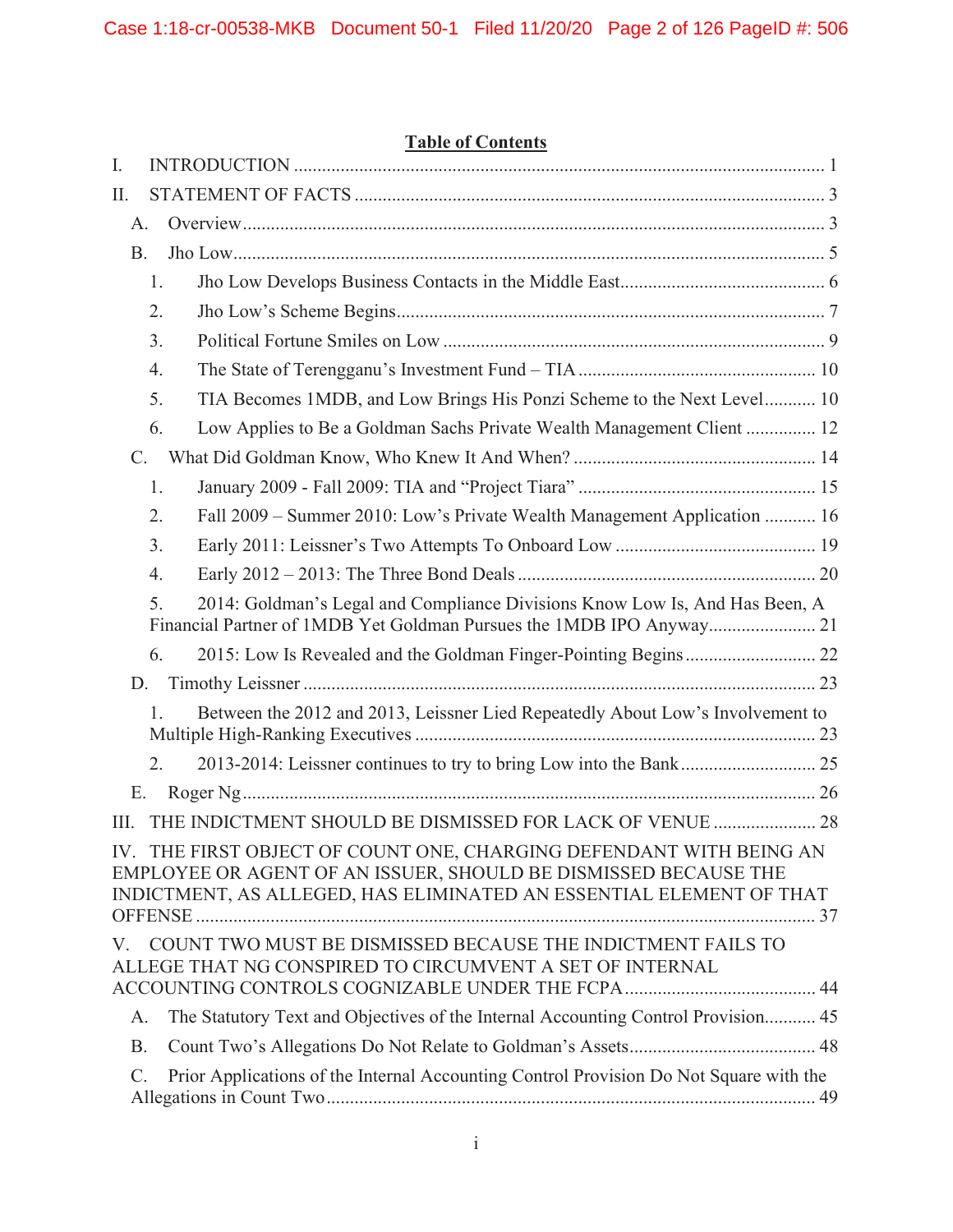D. Because the Alleged Bribes Did Not Relate to a Goldman Transaction or Its Assets, the Internal Accounting Controls Provision Is Unconstitutionally Vague And Must Be Dismissed ……………………………………………………………………………………………52 VI. COUNT THREE SHOULD BE DISMISSED FOR FAILURE TO PROVIDE WHAT THE CONSTITUTION REQUIRES OF AN INDICTMENT AND BECAUSE ONE OF ITS PREDICATES CANNOT BE A SPECIFIED UNLAWFUL ACTIVITY FOR MONEY LAUNDERING UNDER THE "REFERENCE CANON" .......................................................... 56 A. Legal Standards ................................................................................................................. 58 B. The Convoluted and Undifferentiated Structure of Count Three Lacks Any Independent Allegations ................................................................................................................................ 60 C. Argument .......................................................................................................................... 62 1. An Element is Missing ............................................................................................... 62 2. No "Design" Is Alleged With Proper Specificity, in Contravention of Supreme Court Precedent ............................................................................................................................... 67 3. The Byzantine Structure of Count Three Combined with Zero Independent Allegations Makes it Impossible to Distinguish Allegations Relating to One Object Versus Another ................................................................................................................................. 72 a. Count Three Fails to Allege Sufficiently the Three Disparate Objects of Count Three ……………………………………………………………………………………..73 b. The Structure of Count Three Mandates That Merely "Parroting the Language" of the Statute is Insufficient to Guarantee Ng's Provide Sufficient Notice Here ................. 77 c. A Violation of § 78dd-3 Does Not Qualify as a Specified Unlawful Activity ....... 82 VII. THE GOLDMAN DEFERRED PROSECUTION AGREEMENT SHOULD BE MODIFIED BECAUSE CERTAIN PROVISIONS WILL VIOLATE NG'S CONSTUTIONAL RIGHTS AT TRIAL ..................................................................................................................... 84 A. The Silence Provision ....................................................................................................... 84 B. The Witness Provision ...................................................................................................... 87 C. Request for Relief ............................................................................................................. 89 VIII. THE COURT SHOULD ORDER TO GOVERNMENT TO PROMPTLY PROVIDE BRADY MATERIAL IN ITS POSSESSION .............................................................................. 91 A. Ng is Entitled to Communications Between the Government And Leissner's Counsel... 91 B. Ng Is Entitled to All Material Covered by the DPA Goldman And the Government Recently Executed .................................................................................................................. 101 C. The Government Should Produce the Information in Its Possession Regarding the True Nature of the Financial Transactions Described in Paragraphs 40 and 53 ............................. 114

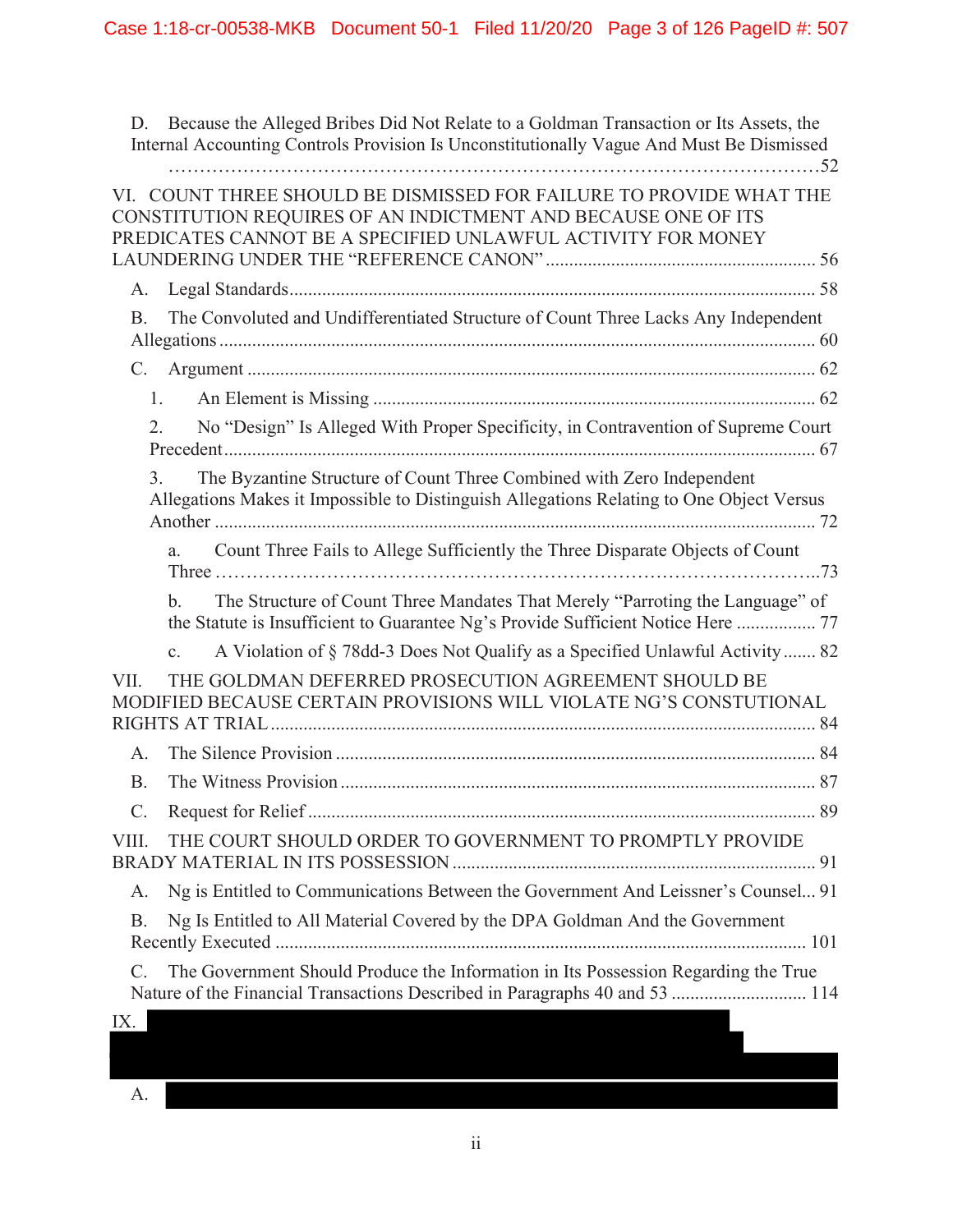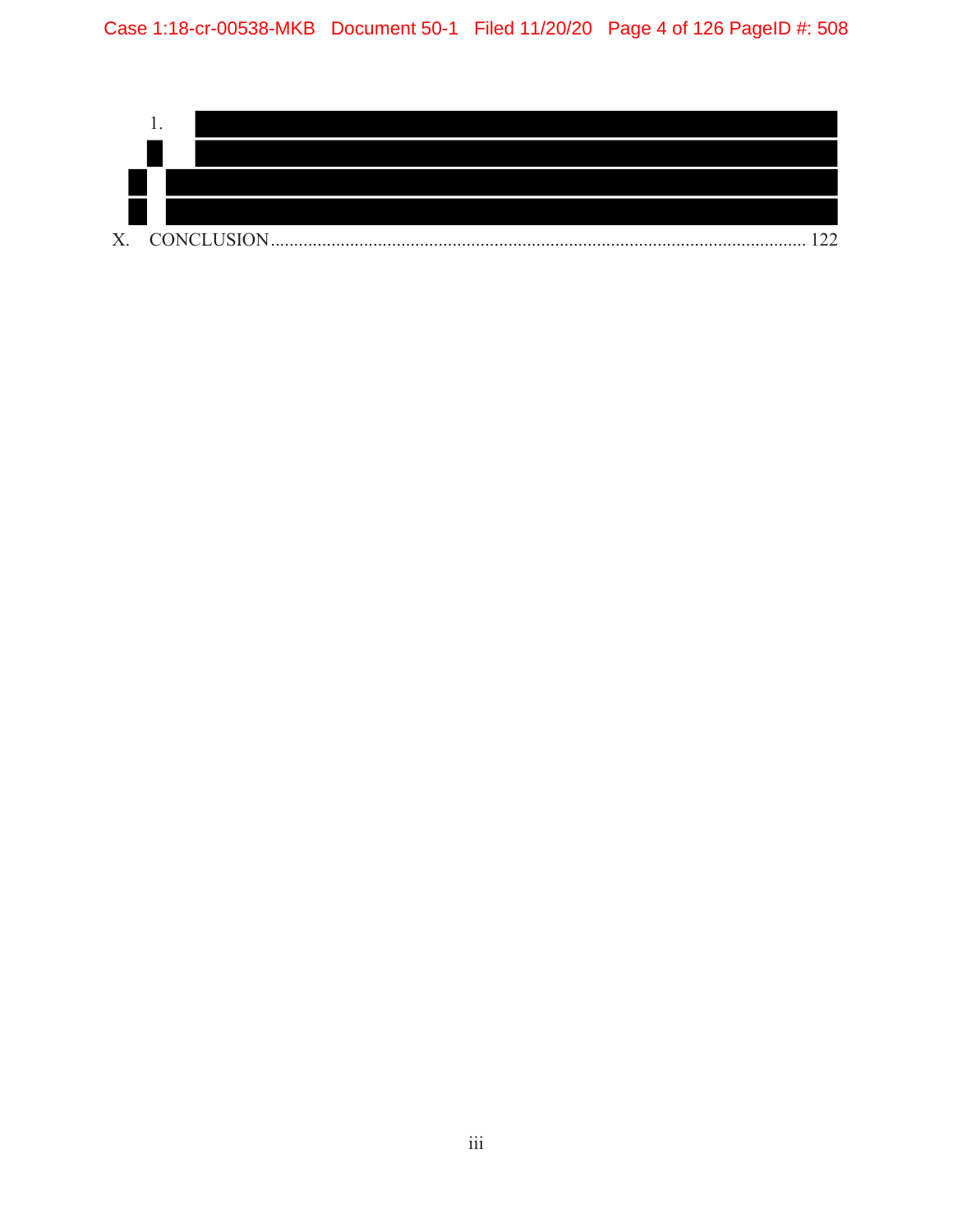#### I. INTRODUCTION

 Roger Ng waived extradition from his home country of Malaysia to voluntarily leave his wife and young daughter, who have not seen him since May of 2019 and November of 2018 respectively, to come to the United States and bravely engage our justice system and prove his innocence. He and his counsel argue in these motions that this Indictment is deeply flawed and that there are compelling reasons to dismiss these charges and allow him to return home.<sup>1</sup> He and his counsel thank the Court for agreeing to permit an oversized submission in this matter. This case is both massively complex and direly important to him and we appreciate the time the Court has taken and will take in resolving these issues.

As part of the Government's effort to make Goldman pay for its corporate-wide failure to recognize that Low and Leissner were using the company as part of a criminal scheme, it has errantly indicted Ng, who, the evidence will show, was absolutely not involved in the stunning crimes committed by others, and whose only meaningful role was that he introduced Low to Leissner at a time when neither he nor anyone else knew Low was simply a criminal. Leissner would soon join forces with Low, as had many powerful figures before him, and become part of what in reality was a massive Ponzi scheme that Low commenced in 2007 and that would crescendo in a potentially lucrative Initial Public Offering on an entity called 1MDB Energy in late 2014 or 2015.

<sup>&</sup>lt;sup>1</sup> On October 30, 2018, Ng was arrested on a provisional arrest warrant from the United States based on the instant U.S. Indictment. He was incarcerated based on the U.S. charges from October 30, 2018, until his initial appearance on May 7, 2019, a period of over six months. On December 19, 2018, Ng was charged by the Malaysian Attorney General's Chambers with four Malaysian crimes related to his alleged involvement in 1MDB, and bail was granted as to the Malaysian charges (yet denied as to the U.S. charges). On February 15, 2019, Ng waived extradition to the U.S., was released to the custody of U.S. agents on May 3, 2019, and flown over several days to the United States.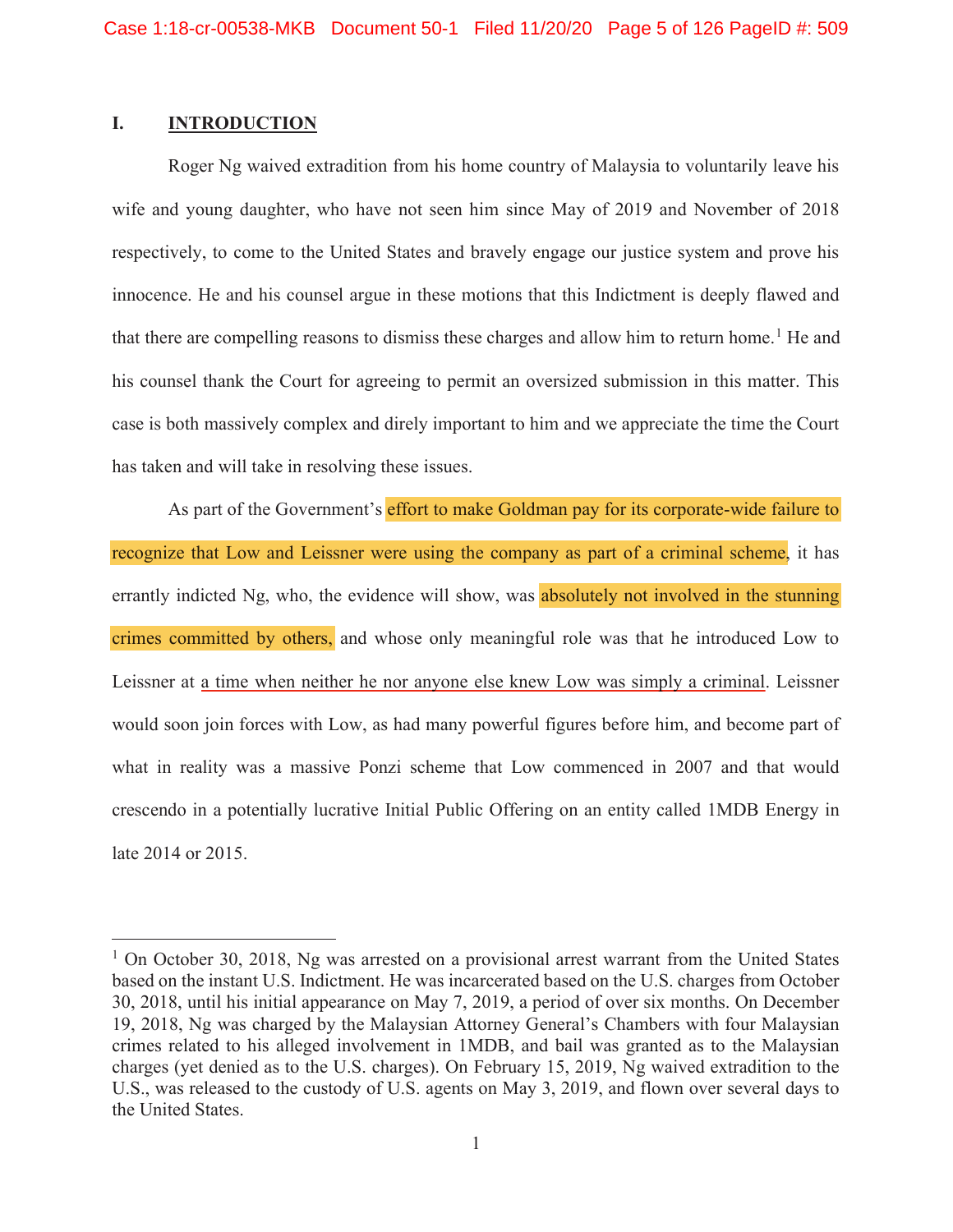The Indictment is remarkable because it seemingly acknowledges that the three Goldman bond deals in the Indictment are part of a far larger scheme, involving diverse participants and other crimes, all with Low at the center. The Indictment, however, steers clear of many of the other crimes and much of the conduct taking place between 2009 and 2014 by Low and others that are set forth in scores of other filings by the U.S. Department of Justice.<sup>2</sup> The Government does this because if the Court or a jury viewed the totality of the conduct, the conduct would look far less like an FCPA bribery and more like a series of frauds and thefts in the nature of a massive Ponzi scheme. The problem of course with these events being a Malaysian-based fraud scheme, as opposed to an FCPA violation concerning Goldman Sachs Group, is that the U.S. would have missed out on the massive payday from October 22, 2020, when Goldman Sachs Group entered into a Deferred Prosecution Agreement ("DPA") and agreed to pay \$2.9 billion. As a result, and as is often the case when a law is stretched to accomodate facts that do not naturally fit, the Indictment in this case suffers from a host of serious problems, some of which are addressed in these motions.

First, the Indictment should be dismissed for lack of venue.

Second, by creating the non-existent entity it calls "U.S. Financial Institution #1" as a combination of Goldman Sachs Group, Inc., an issuer of U.S. securities, and other Goldman Sachs entities which are not issuers, the Government eliminates from the jury's consideration a statutory element of FCPA bribery, specifically that Ng must be an employee or agent of an issuer. Accordingly, Count One of the Indictment should be dismissed.

 $2$  Between July 2016 and the present, the U.S. Department of Justice has filed dozens of detailed, factual, sworn, verified complaints seeking civil In Rem remedies. These filings advance a legal theory and factual allegations that are at odds with the allegations in this Indictment.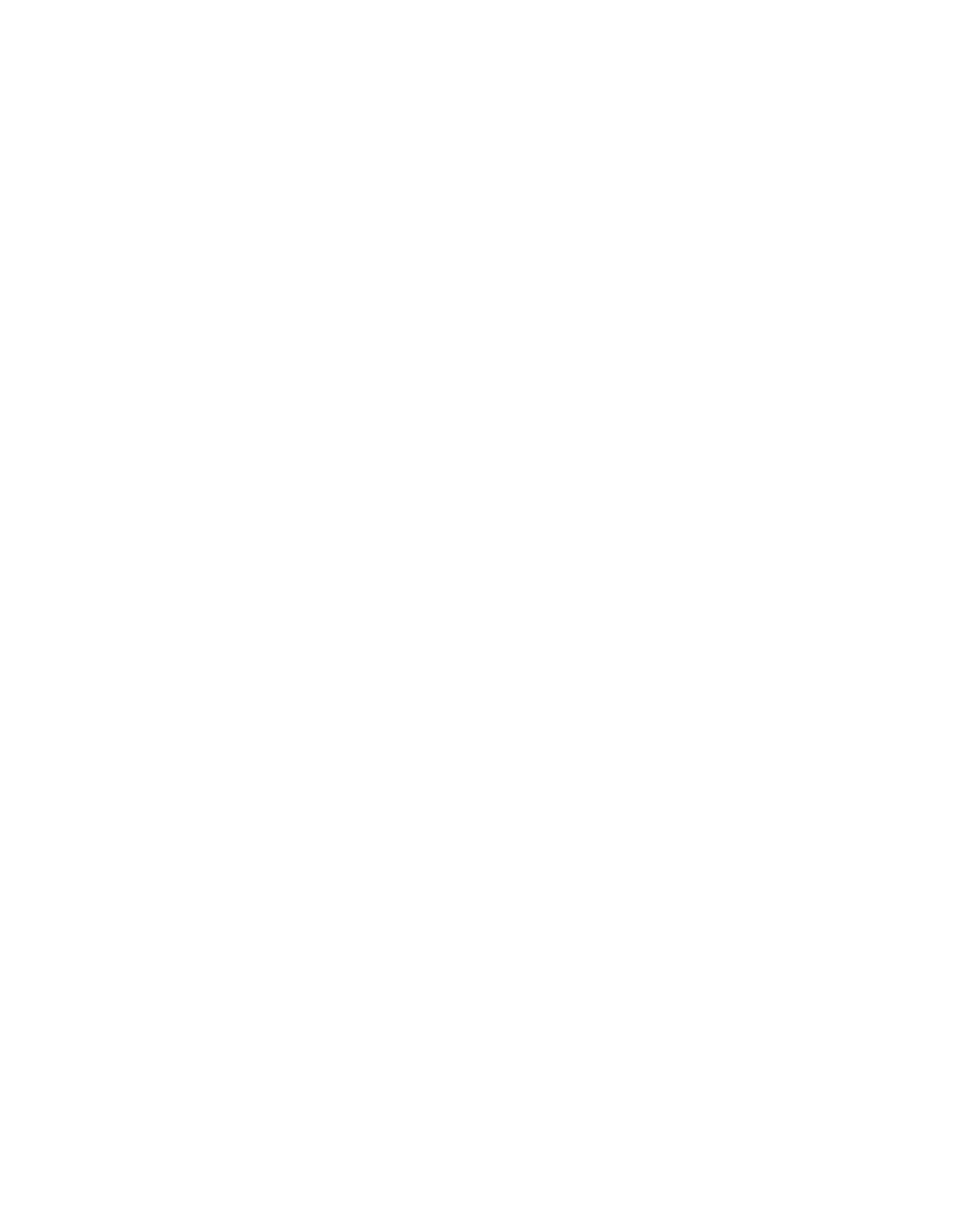#### 4. The State of Terengganu's Investment Fund – TIA

 In January 2009, TIA put out a Request For Proposals ("RFP") seeking a financial firm that could assist in the creation and maintenance of this State-owned fund. Goldman submitted a proposal and won the project. The Government does not allege that bribes or kickbacks played any role in the decision to award the project to Goldman. In April 2009, Najib Razak, whom Low had been courting, became the Prime Minister of Malaysia. On July 31, 2009, TIA was taken over by the Malaysian Ministry of Finance.

## 5. TIA Becomes 1MDB, and Low Brings His Ponzi Scheme to the Next Level

 On September 25, 2009, the name of TIA was officially changed to 1MDB. As its first order of business, 1MDB entered into a joint venture agreement with a private Saudi Arabian oil services company called PetroSaudi International. The idea for this joint venture was hatched a few weeks earlier during a meeting involving Low, Prime Minister Najib and the two co-founders of PetroSaudi—Tarek Obaid and Prince Turki bin Abdullah. Whether through luck or foresight, Low found himself in an unimaginably fortunate situation. The Malaysian politician he had been chasing, Najib, was elevated from Deputy Prime Minister to Prime Minister, and was now going to preside over a new national fund, 1MDB. To further solidify Low's role with Najib, Low was also connected to Najib's wife through her son, Riza Aziz. Not one to squander such an opportunity, Low thought of a way to use the 1MDB to satisfy his old debts and make himself rich.

 The 1MDB-PetroSaudi joint venture appeared to be purely legitimate. By its terms, 1MDB agreed to invest \$1 billion into the venture in exchange for one billion equity shares, amounting to a 40% stake, in the joint venture. In return, PetroSaudi agreed to provide the venture with \$2.7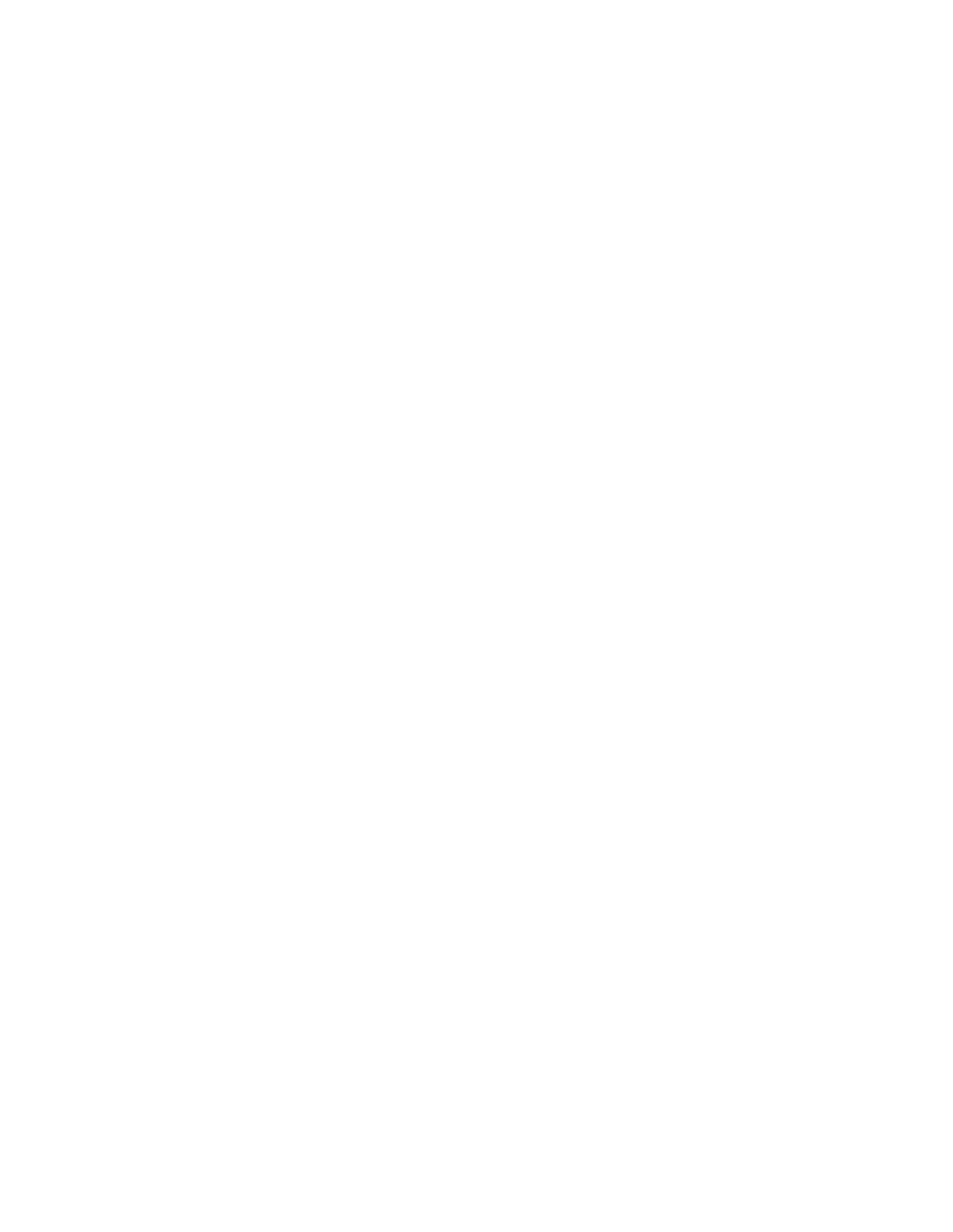- 1. January 2009 Fall of 2009: the commencement date for the Indictment, during the set up of TIA.
- 2. Fall of 2009 June of 2010: when Low first applied to be a PWM client of Goldman's Zurich office, which is when Goldman rejected his application.
- 3. Early 2011: when Leissner attempted to onboard Low as a PWM client in Singapore, then work with Low on a deal known within Goldman as "Project Gold."
- 4. 2012 2013: when Goldman led three lucrative bond deals for 1MDB, all of which Leissner led.
- 5. 2014: when Goldman's legal and compliance divisions knew Low was, and had always been, a financial partner of 1MDB yet Goldman pursued the 1MDB Energy IPO anyway.
- 6. 2015: when Low was revealed to be a fraud.

 These distinctions between time periods are important because, as the Indictment alleges, Ng introduced Low to others within Goldman in early 2009, when no one had reason to know that Low was running a fraud scheme. By 2012, as shown below, Low's prime contact at Goldman was no longer Ng, whom Low had already stepped over in favor of far more powerful people, but was instead the rain-making partner, Timothy Leissner. It was Leissner, and Leissner alone, who thereafter lied for Low, protected Low and ultimately became a full-fledged criminal in the service of Low.

#### 1. January 2009 - Fall 2009: TIA and "Project Tiara"

In January 2009, Ng and Leissner were courting Low in an effort to secure work for Goldman related to TIA. Goldman was well aware of Ng's and Leissner's efforts in this regard for several reasons, including because Ng logged it into the Client Interaction System, as he was supposed to.<sup>9</sup> (See United States v. Leissner, 18 Cr. 439 (MKB) Dkt. 1 ("Complaint" [23); GS-

<sup>&</sup>lt;sup>9</sup> As an investment banking division Director in 2009, Ng was required to log every meeting into Goldman's Client Interaction database. Notably, when Ng transferred to the Securities Division in December 2010, he was no longer client-facing and was not required, nor expected, to log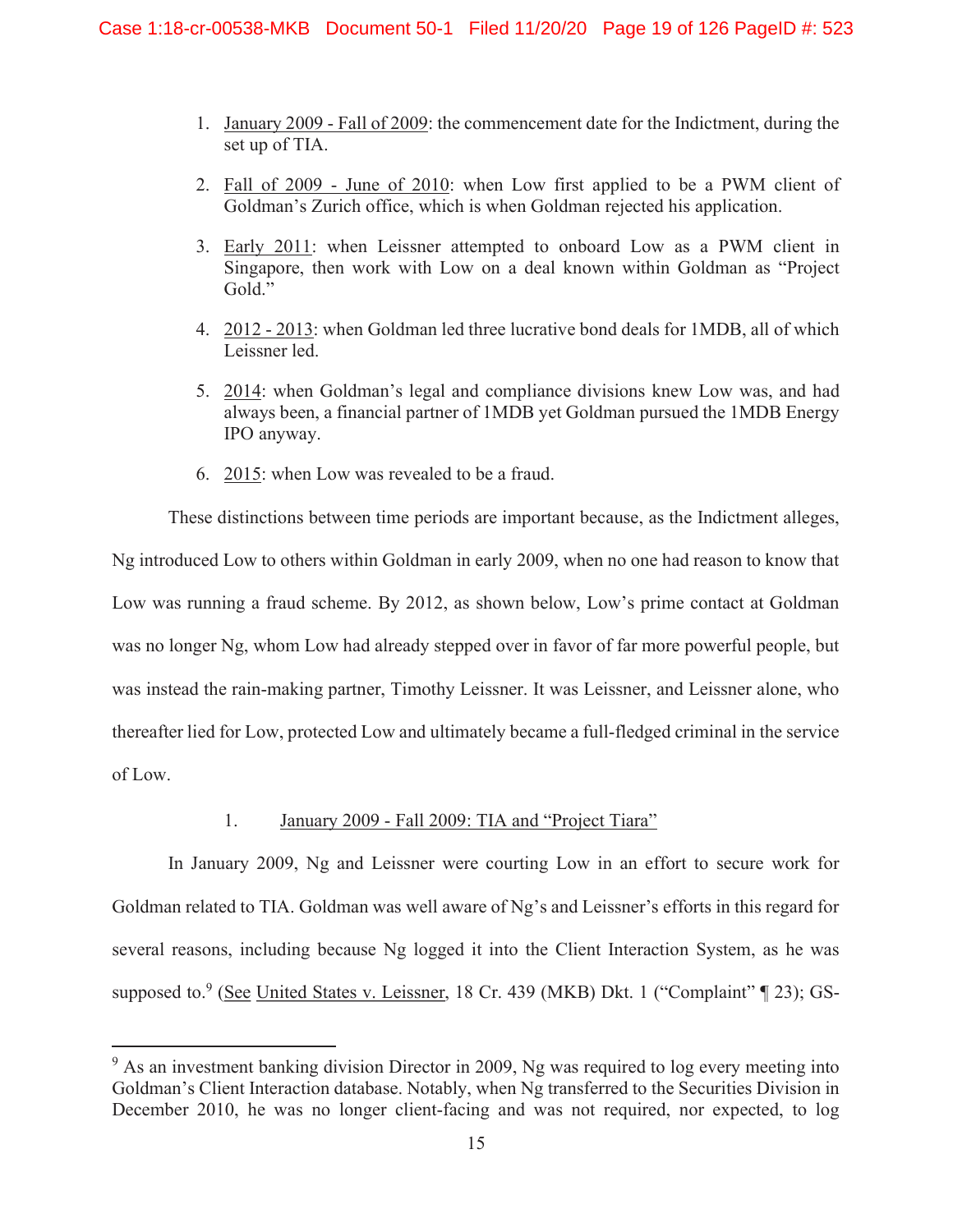1MDB-00289094). Over the course of the month, they met again, and Ng immediately logged it into the client interaction system. (GS-1MDB-00289126.)

A few weeks later, on January 24, 2009, the deal team on Project Tiara (Goldman's internal name for the project) asked the Business Intelligence Group ("BIG") to initiate a check to proceed with Project Tiara. A deal team member, who knew of Low's overall involvement in setting up TIA, asked Roger and others: "Roger, maybe you can advise on the question with regard to whether there was any finder." (GS-1MDB-01967707.) Ng immediately reached out to his then-boss Tim Leissner asking:

On BIG, they asked if we have a consultant do we run a check on [Low] now or later? We don't have a deal structure or know how much we are making yet. Is it possible to advise BIG down the road we have a consultant or we should say there is one but we don't have the engagement terms etched out yet?

(GS-1MDB-00289134.) Leissner instructed that Ng "leave BIG to when we know how this structure works" (Id.; see generally Complaint ¶ 24; United States v. Ng, 18 Cr. 538 (MKB) Dkt. 1 (Indictment ("Ind.") ¶ 63(b).) Ng disclosed to several employees over multiple years that Low was involved in Project Tiara. (Ind. ¶ 21.) By February 5, 2009, BIG completed their review of TIA, writing "[f]rom a reputational perspective, we have not noted any show-stopping issues for the proposed transaction." (Id.)

## 2. Fall 2009 – Summer 2010: Low's Private Wealth Management Application

In approximately September 2009, Ng (cc-ing Tim Leissner) referred Low for a private wealth management ("PWM") account at Goldman's Swiss Office. (Complaint ¶ 35(a), United States v. Goldman Sachs (Malaysia) Sdn. Bhd., 20 Cr. 438 (MKB) Dkt. 7, Information ("Goldman

meetings. At all time relevant to the Indictment, Leissner was in the Investment Banking Division. He was required at all times to log his meetings.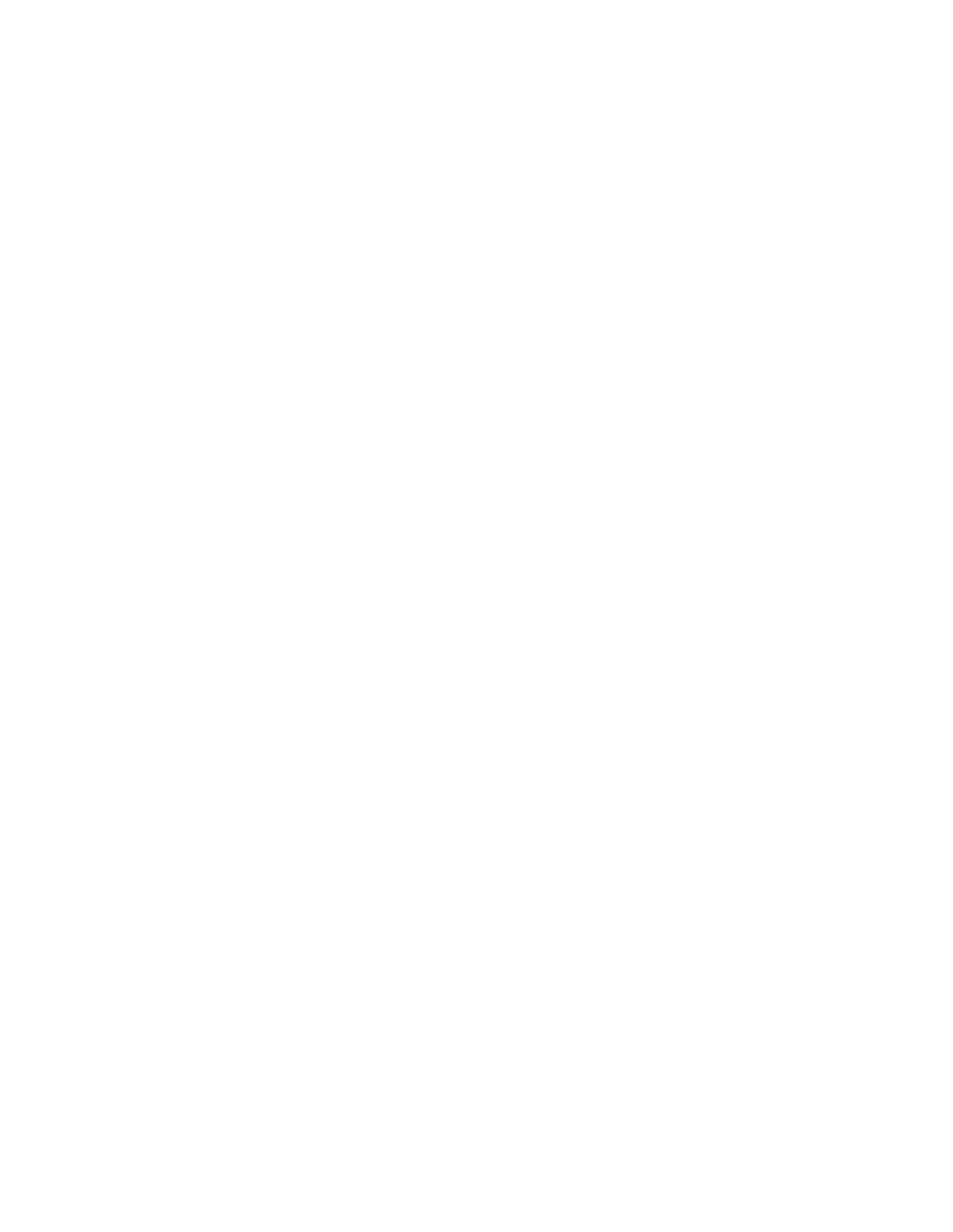ranking BIG executive replied, "I guess Low will have had a hand in fixing that you were able to carry the letter from the Malaysian PM . . . Important we have no role on our side for Low and we should ask that any payments from any of [the] participants to any intermediaries are declared and transparent." Leissner agreed with the executive's admonishment.<sup>15</sup>

Just two months later, when Project Maximus was underway in June and Leissner had already directly received millions of dollars from Low-related entities, Leissner continued to deceive others at Goldman regarding Low.

- On or about June 20, 2012, a member of Goldman's control functions asked members of the deal team, "Is Jho Low involve[d] in this transaction? Please also keep us posted if there are any other politically exposed person involve[d] in this transaction in a non-official capacity." A deal team member responded "no."<sup>16</sup>
- On or about October 10, 2012, Leissner falsely told a firmwide committee that neither Low nor any intermediary was involved in Project Maximus. (Leissner Information  $83\degree$  (d).)<sup>17</sup>
- Leissner continued this charade into 2013 during Project Catalyze. On or about April 24, 2013, a senior Goldman executive who was a member of Goldman's approval committee, emailed Leissner about "1MDB," asking: "Is there a story circulating about an intermediary on the Magnolia trades??" Leissner responded, "Not that I am aware of . . . There definitely was no intermediary on any of the trades. The blogs in Malaysia always try to link a young Chinese business man [sic], Jho Low, to 1MDB. That is not the case other than he was an advisor alongside other prominent figures to the King of Malaysia at the time of the creation of 1MDB."<sup>18</sup>

# 2. 2013-2014: Leissner continues to try to bring Low into the Bank

In 2013, Golman served as an advisor on a deal referred to internally as "Project Condor."

(See Goldman Information ¶ 79.) When the deal was substantially finalized, BIG raised concerns

about the Low-controlled entity and advised the deal team—which included Leissner and another

<sup>&</sup>lt;sup>15</sup> Ng was not copied on these emails, nor was he present at the meeting where Leissner delivered the letter.

<sup>&</sup>lt;sup>16</sup> Though Leissner was involved in this exchange, Ng was not.

 $17$  Ng was not present at the Firmwide committee meeting.

 $18$  Ng was not copied on this email, nor was he involved in Catalyze.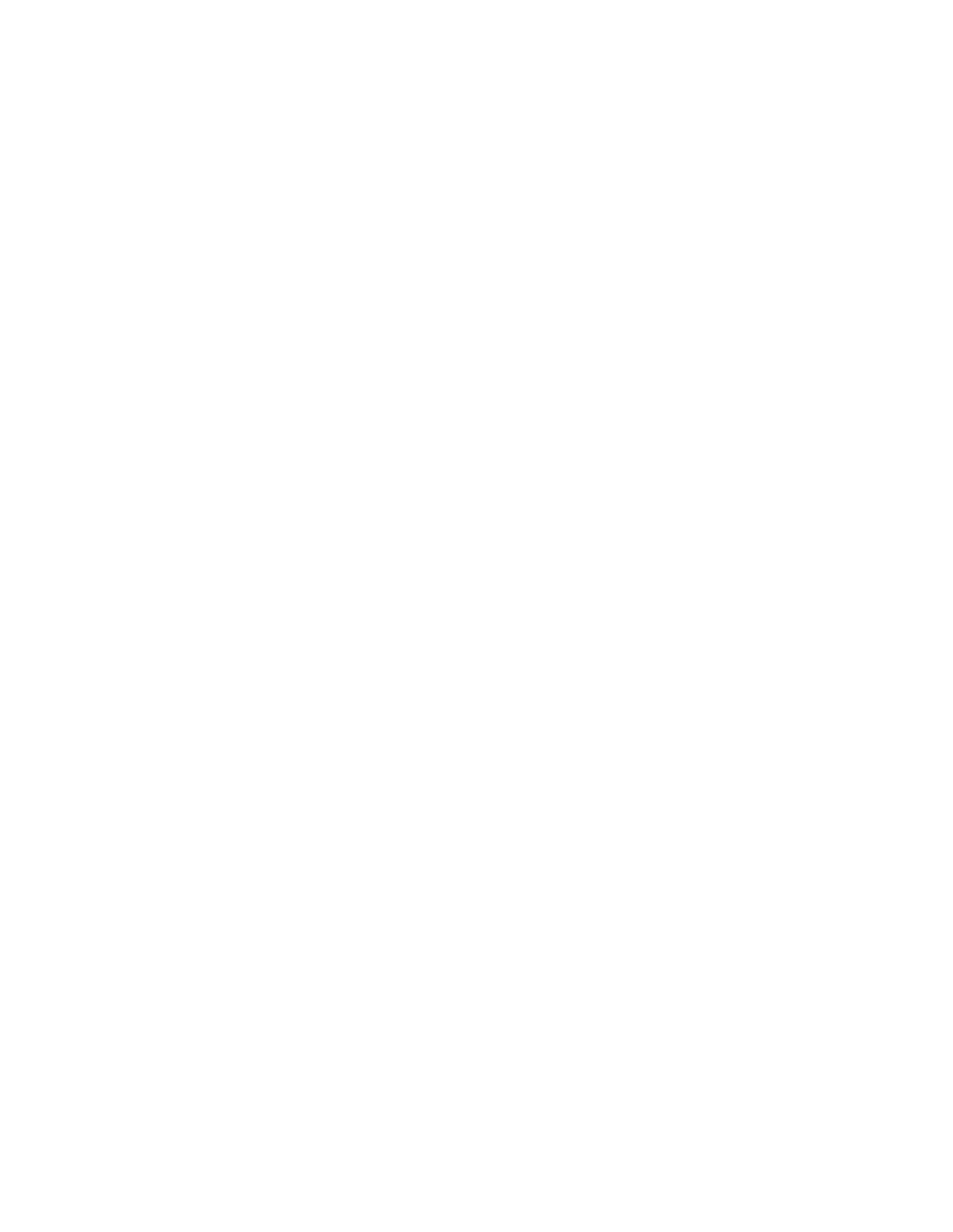Goldman, was that Low was an advisor to the King of Malaysia. It was also known in Goldman and in Malaysia generally that Low was advising the King as to the creation of TIA. This fact is reflected in many of the Goldman emails from January 2009. For instance, on January 18, 2009, Ng sent an email to multiple people within Goldman as well as to Low in which he states explicitly "our plan with the advisor to the King (Wynton Group) is as follows:…" In this email, Ng made it crystal clear that the Wynton Group, Low's company, was the advisor to the King. Moreover, the email was sent to several people within Goldman and also to Low himself, putting the recipients on notice that Low was the advisor to the Malaysian King in connection with the creation of the TIA.

In the simplest terms, Ng never lied to anyone at Goldman about Low. In fact, when asked about Low in early 2010, while Low was applying to be a private wealth client of Goldman's Zurich office, Ng actually said the words, out loud, to his superiors at Goldman that were put into a Red Flag Summary report, a report circulated at the highest levels of Goldman's legal and compliance divisions. Ng's words are quoted in the report: "Roger Ng advised caution in accepting [Low's] claims at face value; and that Ng "did not find [Low's] claims to be credible and recommended requiring very specific verification of all claims." Perhaps, in part, because of Ng's warning, Low's initial application to be a private wealth client was rejected.

In late 2010, Ng moved from Investment Banking to the Securities Division. In 2012, the Investment Banking Division requested Ng's involvement with the purchase of the Tanjong power plant for Project Magnolia. One of the reasons Investment Banking wanted Ng involved is because the deal required approvals from the Malaysian Central Bank, Bank Negara, for funding involving guarantee by a Malaysian entity, 1MDB. Ng had prior experience dealing with the Central Bank on these issues from when he was in the Investment Banking Division. Therefore, Ng was brought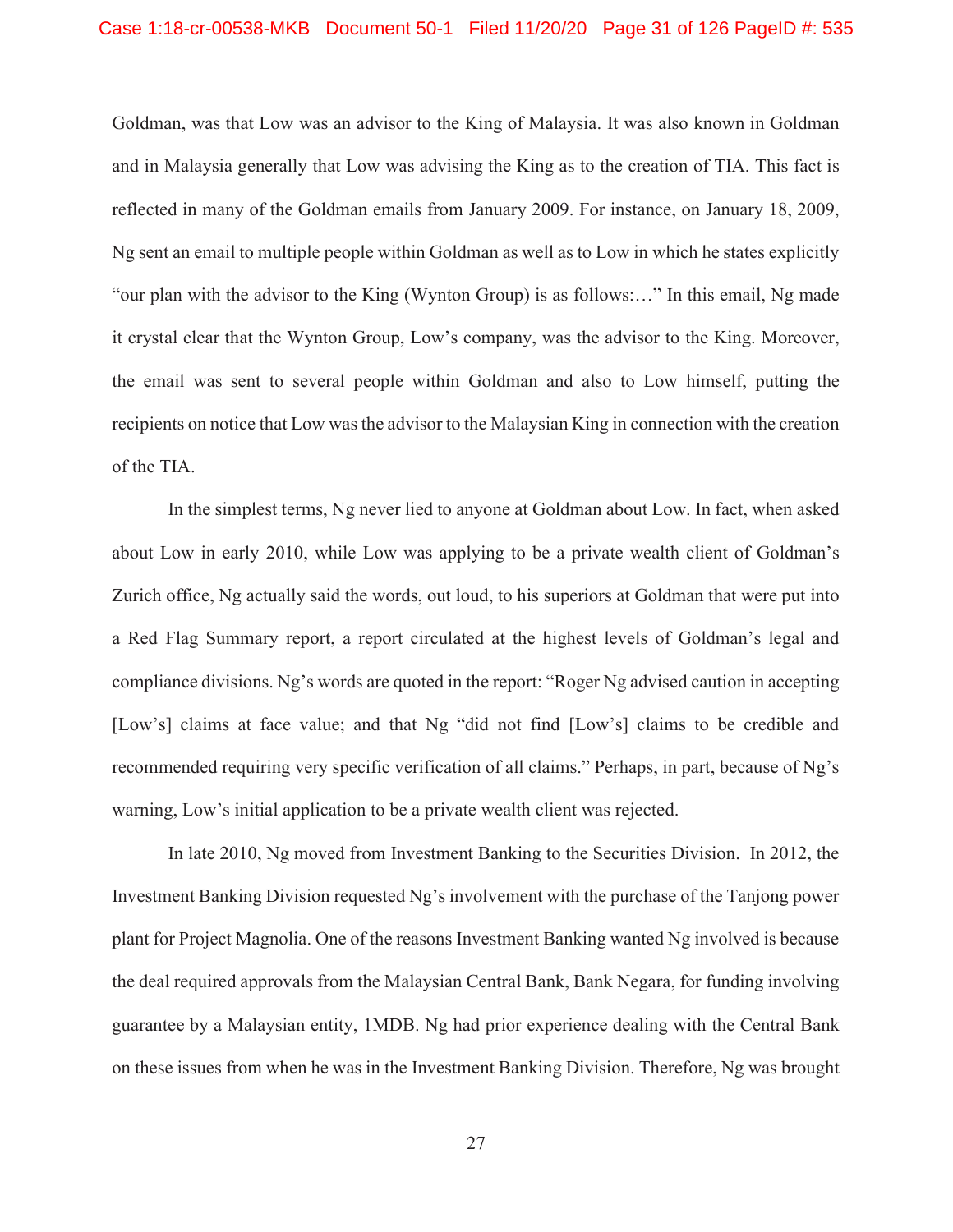into Project Magnolia and participated in meetings and other preparations because of his experience in dealing with the Bank Negara on issues similar to those faced on this deal.

Ng never stopped being a faithful Goldman employee. He pursued the TIA project in 2009 because as a member of the Investment Banking Division, this was expected of him. He studiously abided by the Goldman chain of command, deferring to his superiors and following company protocol at every step. When Low wanted to pursue being a private wealth client, Ng put Low in touch with the right person. And, then did nothing else. When Goldman asked Ng's opinion about Low, he presciently advised the compliance personnel performing the diligence checks to exercise caution and require specific verification of Low's claims. When the company needed Ng's expertise in dealing with the Malaysian Central Bank in connection with the first bond deal, he was called upon and he rendered assistance. Because the Government stretches the FCPA and Money Laundering statutes as well as venue to their breaking points in order to bring this case, the Indictment suffers from a host of serious problems, as will be set forth below.

#### III. THE INDICTMENT SHOULD BE DISMISSED FOR LACK OF VENUE

Paragraph 21 of the Declaration of Independence objected to the King of England's unjust practice of "transporting us beyond seas to be tried for pretended offences". The Declaration of Independence para. 21 (U.S. 1776.) The proper venue for a criminal case has been fundamental to our system of justice ever since. Here, there is no allegation that Ng had any knowing or foreseeable connection to the Eastern District of New York. As a result, he cannot be tried here for the crimes alleged in the Indictment because venue does not lie here.

Proper venue "was of such concern that the Constitution of the United States 'twice safeguards the defendant's venue right.'" United States v. Auernheimer, 748 F.3d 525, 532 (3d Cir. 2014) (quoting United States v. Cabrales, 524 U.S. 1, 6 (1998)). Article III requires that "the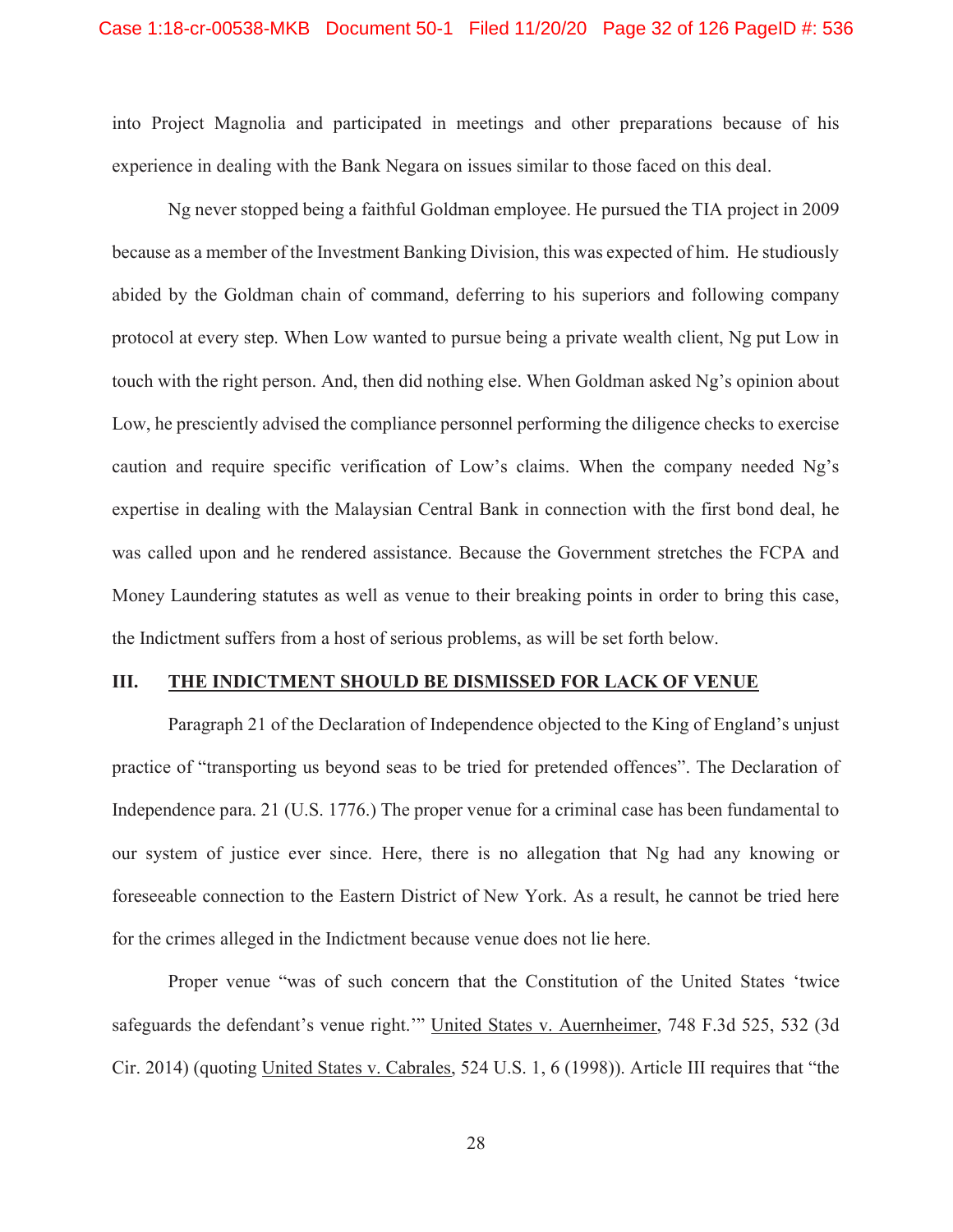Trial of all Crimes . . . shall be held in the State where the said Crimes shall have been committed." U.S. Const. art. III, § 2, cl. 3. And the Sixth Amendment further guarantees all defendants a trial "by an impartial jury of the State and district wherein the crime shall have been committed, which district shall have been previously ascertained by law." Id. amend. VI. The Federal Rules codify these guarantees, requiring that "the [G]overnment must prosecute an offense in a district where the offense was committed." Fed. R. Crim. P. 18.

The burden is on the Government to both plead and prove that venue is proper for each count in an indictment. See, e.g., United States v. Beech–Nut Nutrition Corp., 871 F.2d 1181, 1188 (2d Cir. 1989). But venue is not an element of the offense, and so "the government need establish it only by a preponderance of the evidence." United States v. Ramirez, 420 F.3d 134, 139 (2d Cir. 2005).

Proper venue depends on the "nature of the crime alleged and the location of the act or acts constituting it." United States v. Tzolov, 642 F.3d 314, 318 (2d Cir. 2011) (internal quotation marks omitted). For a continuing offense, like the conspiracies charged in the present Indictment, "venue may be proper in more than one location," United States v. Rutigliano, 790 F.3d 389, 395 (2d Cir. 2015), because "venue is proper in any district in which an overt act in furtherance of the conspiracy was committed by any of the coconspirators," even if the defendant was not present in the district. United States v. Geibel, 369 F.3d 682, 696 (2d Cir. 2004).

The Second Circuit, however, has recognized a critical limitation to venue, one that is essential to safeguard Ng's Constitutional rights, since he has been "transported beyond seas" to face charges in Brooklyn, a place he does not know: the "substantial contacts test." The "substantial contacts test" was first set forth in United States v. Reed, 773 F.2d 477 (2d. Cir. 1985). The Court of Appeals held that "to determine constitutional venue," a "substantial contacts rule"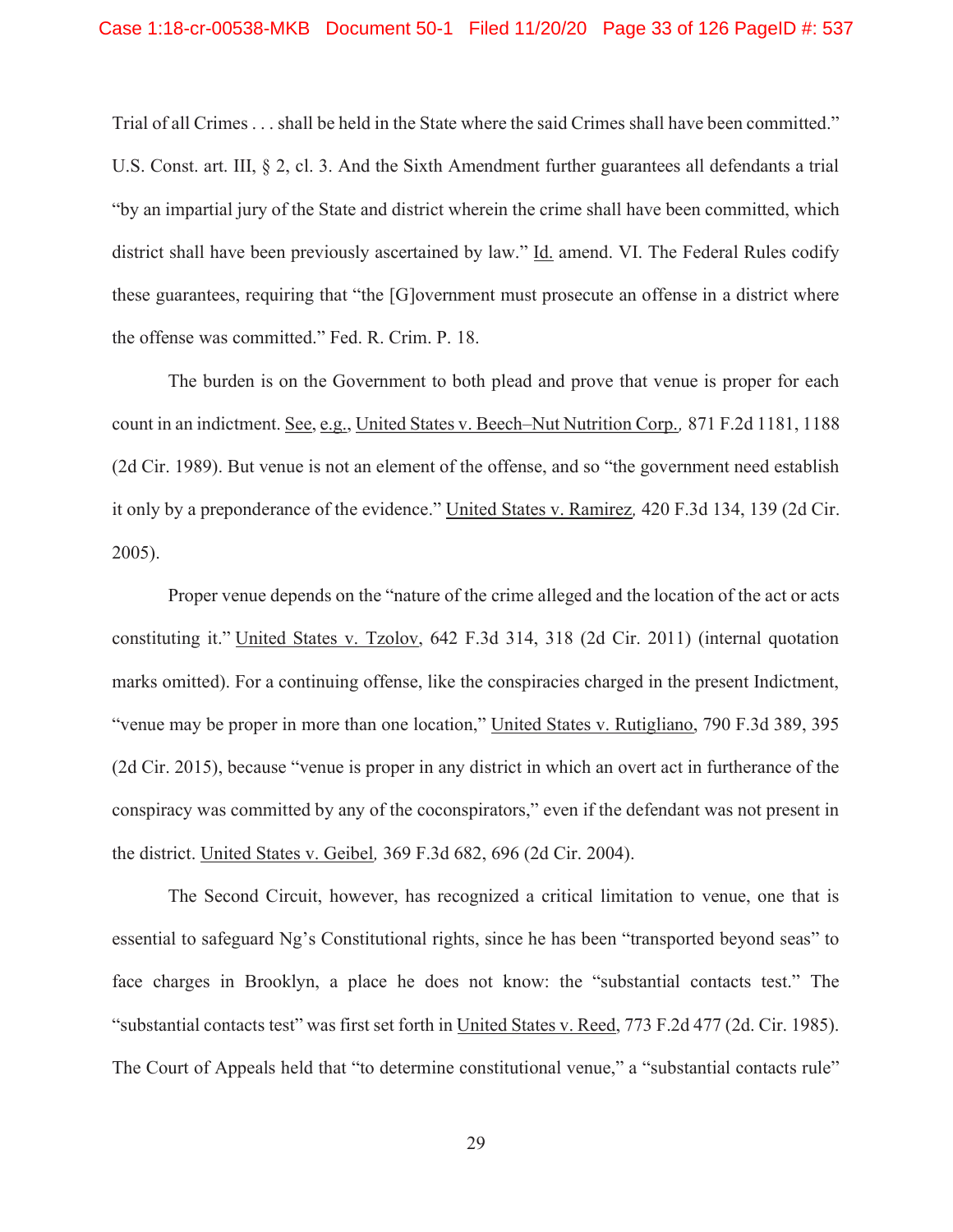is necessary, which "takes into account a number of factors – the site of the defendant's acts, the elements and nature of the crime, the locus of the effect of the criminal conduct, and the suitability of each district for accurate factfinding." Id. at 481. United States v. Svoboda distilled this test into the following formulation: Venue is only proper in a particular district if "(1) the defendant intentionally or knowingly causes an act in furtherance of the charged offense to occur in the district of venue or (2) it is foreseeable that such an act would occur in the district of venue." 347 F.3d 471, 483 (2d Cir. 2003). Here, the Indictment fails to allege that either Ng or any of his purported co-conspirators did either; there is, therefore, no venue in the Eastern District.<sup>20</sup>

The Government will undoubtedly argue that simply because the Indictment alleges that the crimes charged occurred "within the Eastern District of New York and elsewhere," this is sufficient to defeat a motion to dismiss, because "[t]he question of whether there is sufficient evidence to support venue is appropriately left for trial." United States v. Ohle, 678 F. Supp. 2d 215, 231 (S.D.N.Y. 2010). But even taking the allegations in the Indictment as true, as necessary at this stage, it is clear that the "substantial contacts test" cannot be met, and therefore the Court should act now to dismiss a case that has no business in this District.

 In United States v. Bezmalinovic, Judge Cederbaum granted a motion to dismiss based on lack of venue in the Southern District of New York. See 962 F. Supp. 435 (S.D.N.Y. 1997). Bezmalinovic was charged with bank fraud conspiracy and other crimes based on a mortgage fraud scheme. See id. at 436. Just like here, it was "undisputed that Bezmalinovic did not commit any acts in furtherance of the scheme in the" District where he was charged. Id. at 436. Rather, the locus of most of the events was the Eastern District of New York. But after Bezmalinovic deposited

<sup>&</sup>lt;sup>20</sup> The EDNY "comprises the counties of Kings, Nassau, Queens, Richmond, and Suffolk and concurrently with the Southern District, the waters within the counties of Bronx and New York." 28 U.S.C. § 112(c).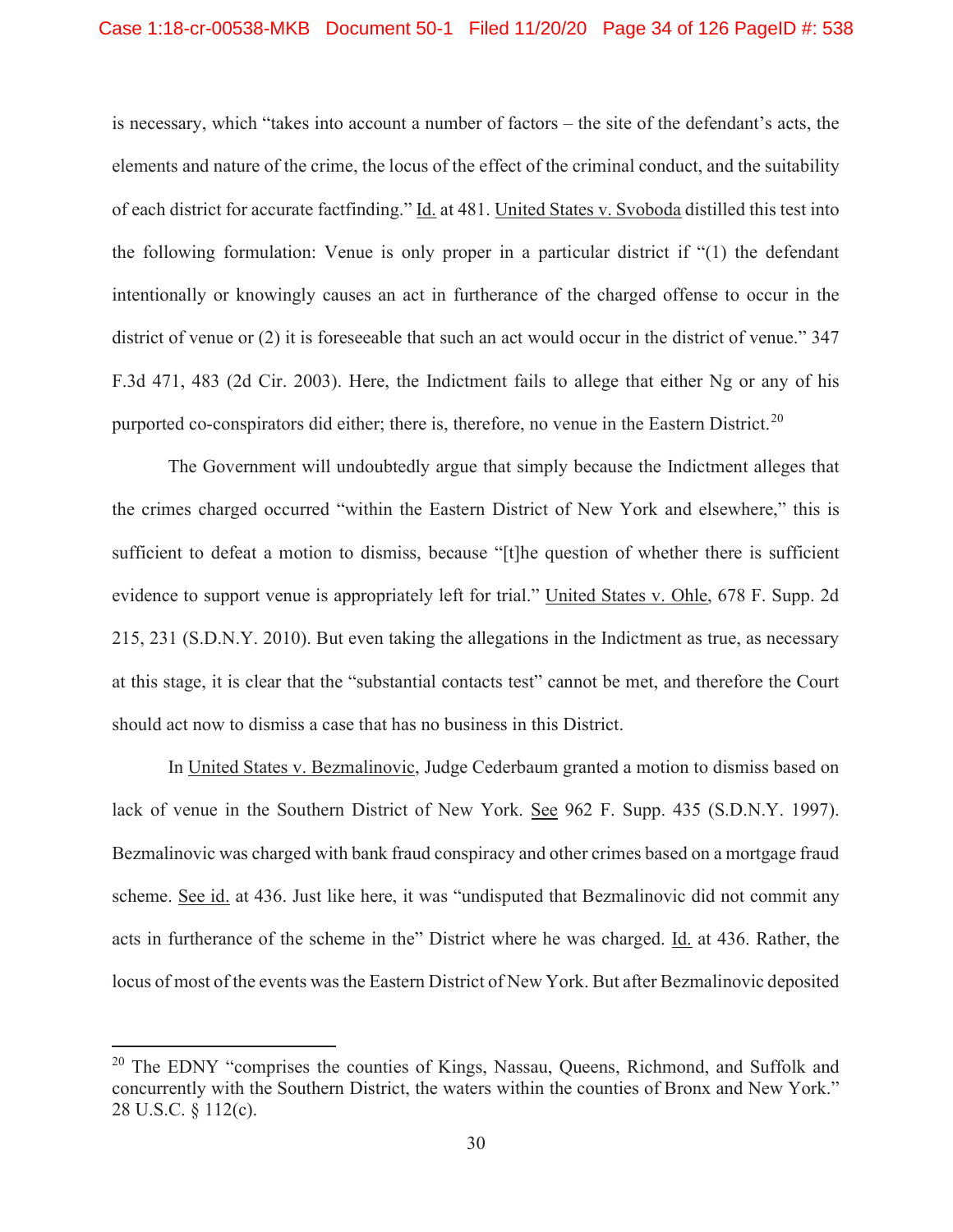the proceeds of his fraud scheme in the Eastern District, the bank branch sent the check to its processing center in Manhattan, where the funds were credited to Bezmalinovic's account. Then, the checks were sent to the payor bank's processing center, where they were debited from the payor bank's mortgage closing account. Both banks had their headquarters in Manhattan.

 Applying the "substantial contacts test," the Court held that the "only acts alleged to have occurred in the Southern District of New York are the ministerial actions taken by MHT and Chemical Bank in the process of crediting defendant's account. It is not alleged that those acts were intended or foreseen by defendant." Id. at 437. Even though the scheme could not have been successful (applying "but for" causation) without the actions taken in the Southern District of New York, this was not enough under the "substantial contacts test" because "defendant did not intend those acts to take place in the Southern District, nor could he have foreseen that the acts would occur there." Id. at 438. Critically, the Court held that if the Government's position was followed, venue "would have no relation to the acts committed by a defendant, to the foreseeable results of those acts, or to the actual effect of those acts, but only to the inner workings of large financial institutions." Id.

 This is exactly the case here. The Eastern District of New York appears exactly five times in the Indictment. The only actions that even conceivably took place in this District were actually far less substantial than even the contacts with the Southern District in Bezmalinovic.

The Indictment alleges the following connections to the Eastern District:

- $\bullet$   $\parallel$  37: "Financial Institution #1" transferred part of the proceeds of the Project Magnolia bond offering to 1MDB's wholly-owned subsidiary, "from a place within the United States to and through a place outside the United States, including through the Eastern District of New York";
- $\parallel$  45: "Financial Institution #1" transferred part of the proceeds of the Project Maximus bond offering to 1MDB's subsidiary, "from a place within the United States to and through a place outside the United States, including through the Eastern District of New York";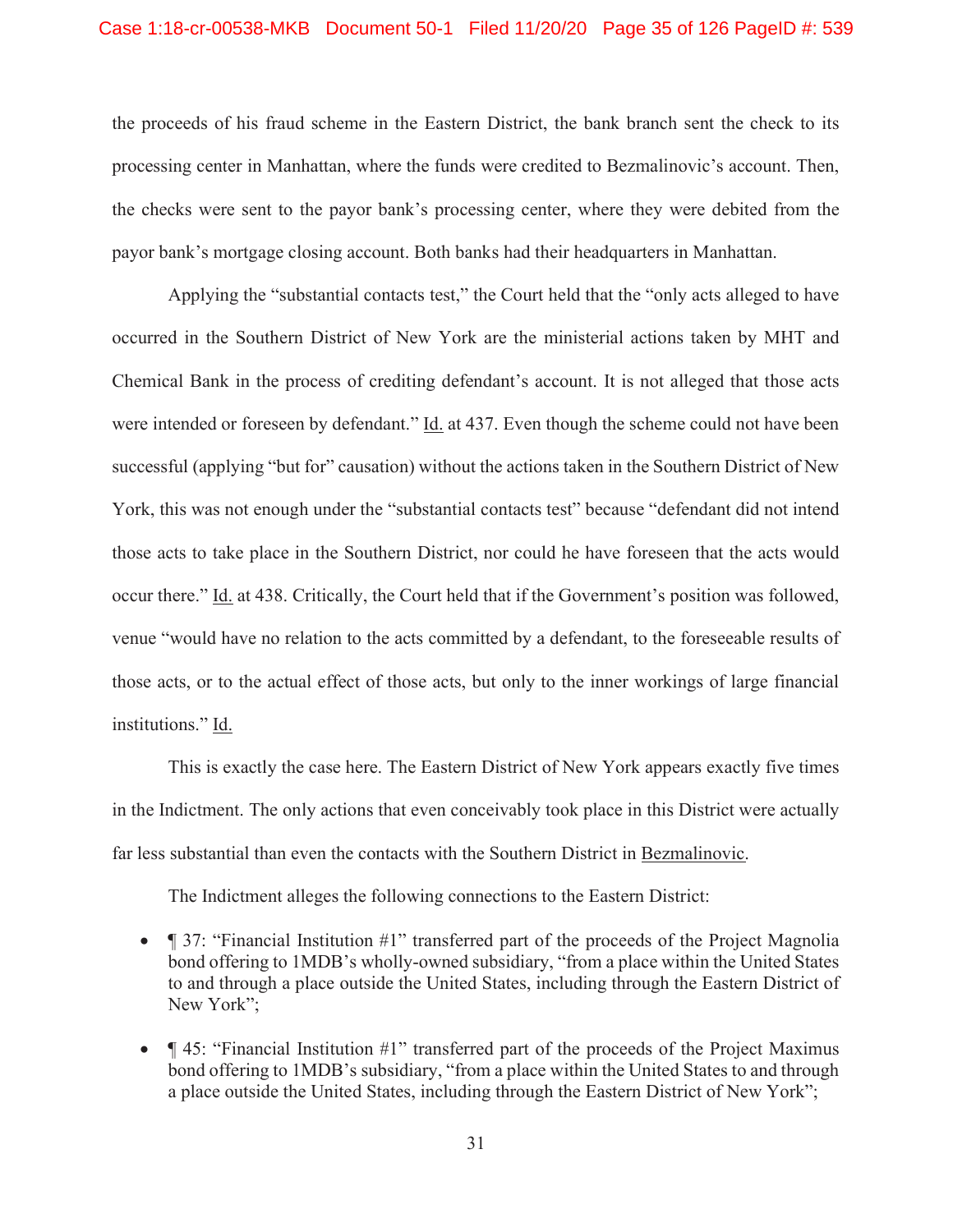- ¶ 45: "[S]ome of the proceeds" of the Project Maximus bond offering "were diverted and transferred via wire to a place in the United States from and through a place outside the United States, and from a place in the United States to and through a place outside the United States, including through the Eastern District of New York";
- $\bullet$   $\parallel$  63(e): On April 4, 2012, Ng and Leissner allegedly state falsely that Low was not involved in Project Magnolia other than to set up a meeting with an Abu Dhabi official. "The meeting was attended by committee members and others located in New York, New York using U.S. Financial Institution #1's telecommunication facilities, which transited through the Eastern District of New York."; and
- $\bullet$   $\P$  63(f): On October 10, 2012, Leissner stated falsely that Low was not involved in Project Maximus. "The meeting was attended by committee members and others located in New York, New York using U.S. Financial Institution #1's telecommunication facilities, which transited through the Eastern District of New York."

In total, we have three allegations of certain proceeds traveling by wire "through" the

Eastern District and two allegations that certain "telecommunication facilities" "transited through"

the Eastern District. It is important to note what is not alleged here:

- No allegation that Ng ever set foot in the Eastern District.
- No allegation that any other co-conspirator ever set foot in the Eastern District.
- No allegation that anyone else from "Financial Institution  $#1$ " ever set foot in the Eastern District.
- No allegation that any recipient of bribe money was in the Eastern District.
- No allegation that any person, in any way connected to the conspiracy, was ever in the Eastern District.
- No allegation that any funds originated in the Eastern District.
- No allegation that any funds ended up in the Eastern District.
- No allegation that any proceeds of the fraud were spent in the Eastern District.
- No allegation that any funds affected any business in the Eastern District.
- No allegation that any meetings were held in the Eastern District.
- $\bullet$  No allegation that any planning took place in the Eastern District.

This lack of connection to the Eastern District distinguishes this case from a number of

fraud cases in which courts in the Second Circuit have upheld the appropriateness of venue where

wire transfers were made through the district at issue. These cases all turned on the foreseeability

of actions taking place in the district, or actual transactions that were critical to the "locus of the

effect," or the "nature of the crime," happening in the district. For example, in United States v.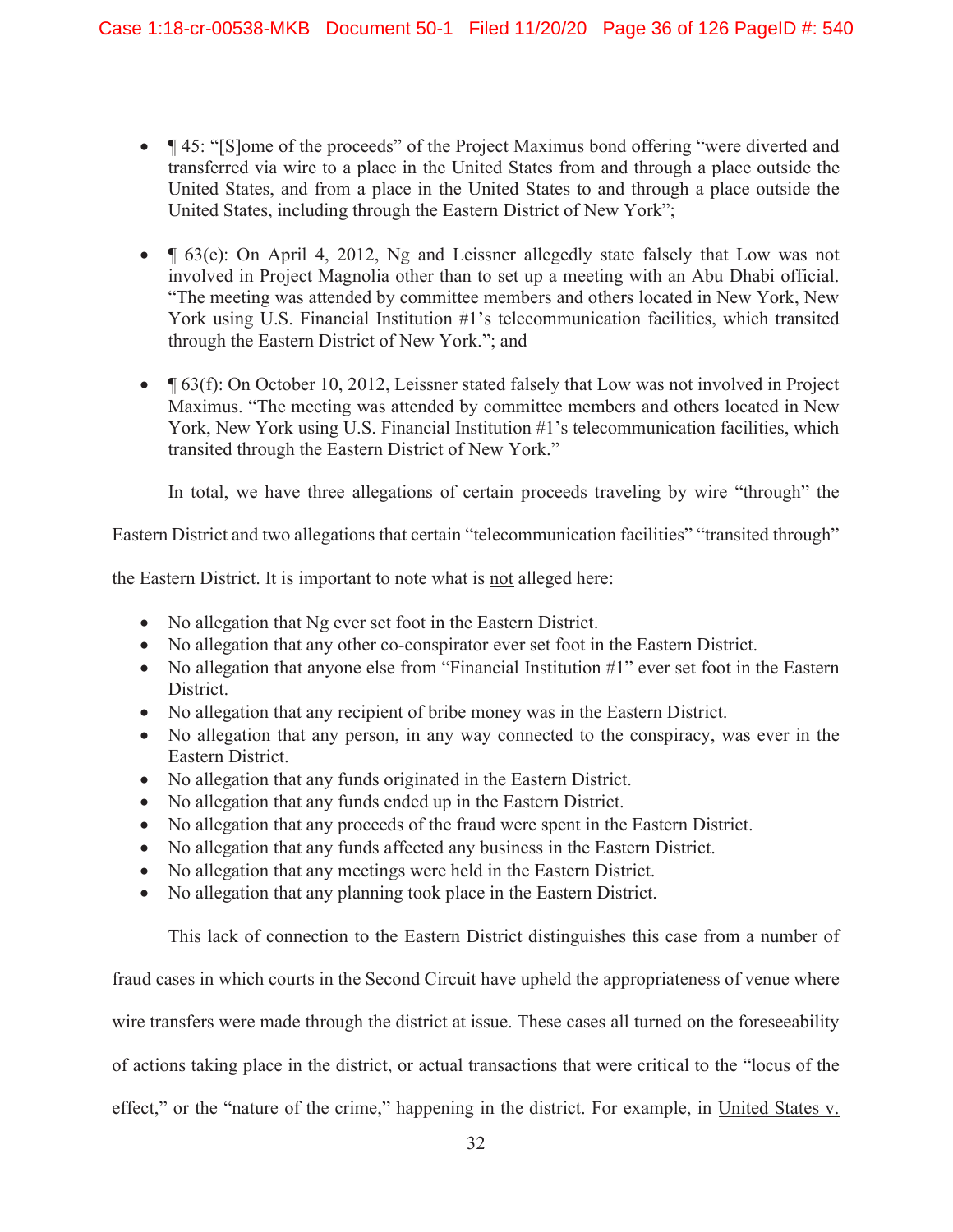Riley, a securities fraud conspiracy case, the Court found that venue was proper in the Southern District of New York where the electronic routing of fraudulent trades took place through a brokerage in New York. See Crim. A. No. 13-339 (RPP), 2014 WL 53440 (S.D.N.Y. Jan. 7, 2014). There, the Court analogized the defendants to the defendant in Svoboda – all were "savvy investors," and "therefore, it would have been reasonably foreseeable to the Defendants that their alleged acts would cause trading to occur in the Southern District of New York." Id. at \*4.

But it was not just the defendants' sophistication in financial markets that caused venue to be proper; rather, it was also that "[h]ere, the Indictment alleges that Investment Adviser A 'used a prime broker located in New York, New York, among other things, to trade shares,'" and also that the actual trading of the shares that formed the basis of the fraud actually happened in the Southern District. Id. It was "[t]hese allegations, concerning the 'locus of the effect of the criminal conduct' and the 'nature of the crime,' which the Court held are sufficient, at the pretrial stage, to show 'substantial contact with the district.'"  $\underline{Id}$  at \*4 (quoting Reed, 773 F.2d at 481).

This was the same reasoning that animated the Court in Svoboda, where the "savvy" stocktrading defendant could reasonably foresee that his trades would be executed on one of the exchanges located in the Southern District, but also, "[m]ore importantly," the defendant "had actual notice that his trades were being executed on NYSE and AMEX" through the trade confirmations that he received. Svoboda, 347 F.3d at 483–84. See also, e.g., United States v. Kim, 246 F.3d 186, 193 (2d Cir. 2001) (venue proper where it was reasonably foreseeable to defendant that acts in furtherance of the charged offense would occur in the district in question); United States v. Rommy, 506 F.3d 108, 123 (2d Cir. 2007) (venue proper when it was reasonably foreseeable to conspirator that an overt act would occur in the district).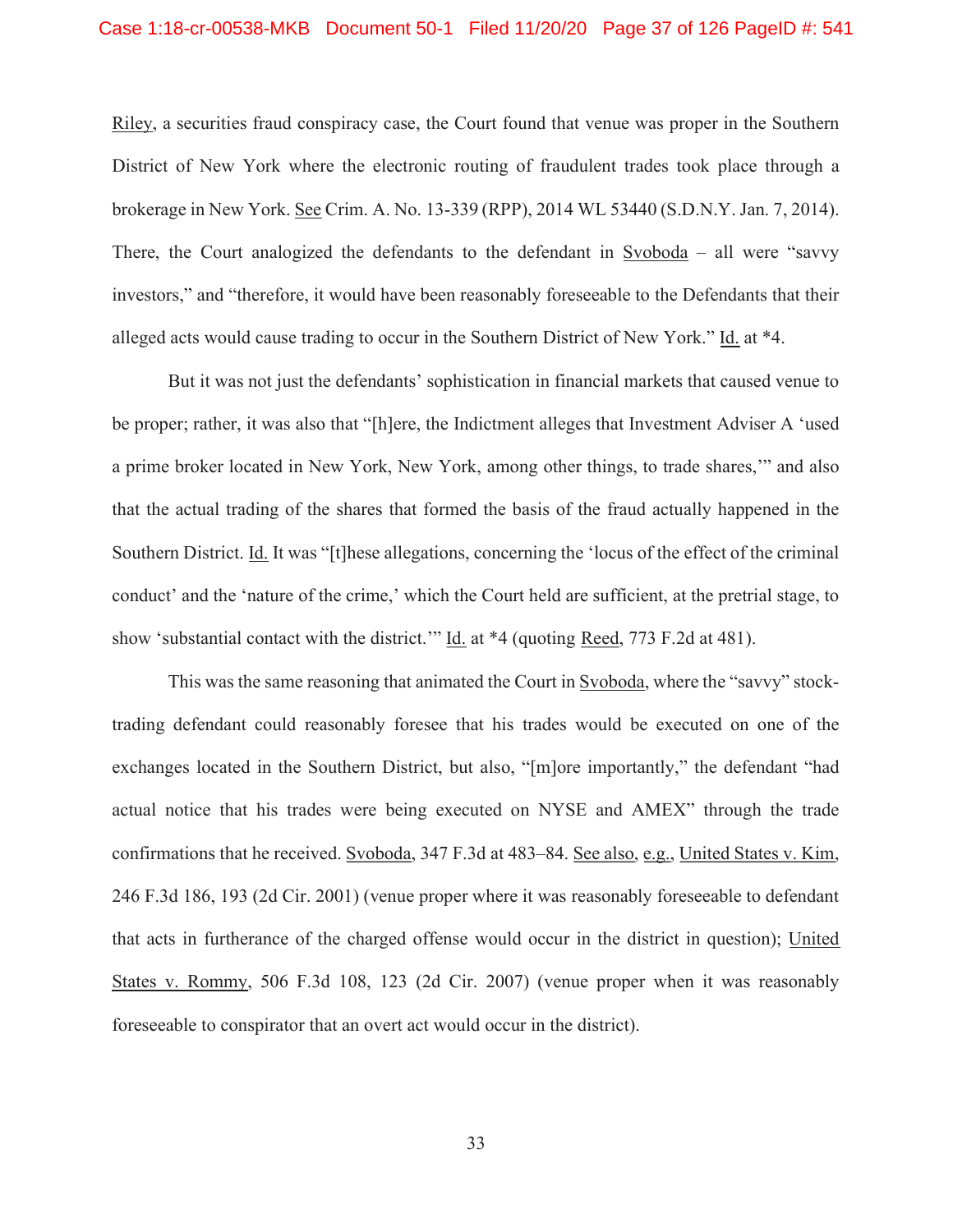Similarly, in United States v. Rutigliano, 790 F.3d 389, 396 (2d Cir. 2015), the Court upheld venue in the Southern District for mail fraud conspiracy where the co-conspirators mailed "false disability re-certification forms to an . . . address in the Southern District of New York. The coconspirators did so in order to perpetuate their fraud, and thereby secure continued receipt of the disability benefits that were the object of the scheme." Id. at 396. Therefore, the Court held that "acts constituting the [mail fraud] crime' clearly 'implicate' the Southern District, rendering venue there proper." Id. (quoting United States v. Magassouba, 619 F.3d 202, 205 (2d Cir. 2010)). Critically, though, by their actions, the defendants either did something directed towards the district in question, or at the very least could reasonably foresee that their actions would have some effect in those districts.

 Even in cases which have upheld venue on what appear to be slender reeds, foreseeability has been critical to the Courts' analysis – where the defendants intended their actions to take place, or where they could foresee those actions having an impact. For example, in United States v. Ramirez–Amaya, 812 F.2d 813 (2d Cir. 1987), the defendant and his coconspirators had agreed to ship cocaine from Colombia to Westchester County Airport in the Southern District. The Government, however, caused the cocaine to be sent to LaGuardia instead – the flight path of the airplane took it over waters that lay in the Southern District, but it ended up in the Eastern District. On appeal, the defendant argued that venue in the Southern District was improper. The Court of Appeals upheld the conviction largely because of foreseeability: Although "LaGuardia was not the destination intended by the coconspirators, they can hardly complain on this basis, for the airport to which they directed the cocaine, Westchester County Airport, is within the Southern District of New York." Id. at 816. Indeed, Court of Appeals stated that it would be "loath to uphold venue" solely on the basis of an insignificant contact with the Southern District (the flight of the plane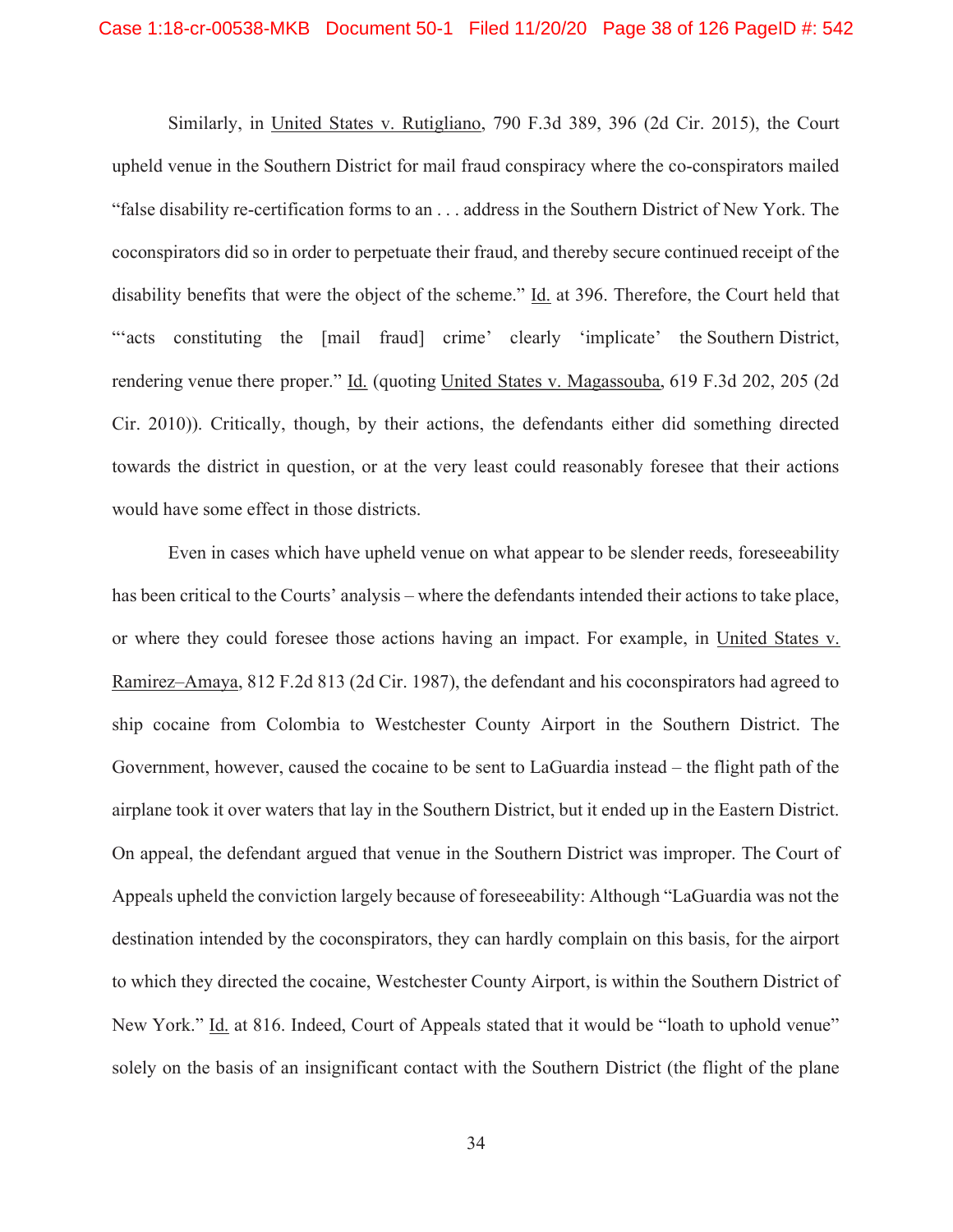over the waters in the Southern District) if that flight was not intended by the defendants or foreseeable to them.

 This case, from the allegations of the Indictment itself, is clearly different. All of the actions that the Government alleges touched the Eastern District were completely unforeseeable to Ng or to any of his co-conspirators. All of these actions were purely "ministerial," as they involved solely how electronic pulses moved through wires. None of the wires were either initiated by anyone in the Eastern District nor terminated in the Eastern District – and their effects were not felt in the Eastern District. It could therefore not be foreseeable to Ng that attending a virtual meeting with people in the Southern District while he was overseas would cause the "telecommunication facilities" of Goldman to pass through the Eastern District. Ng was in Asia at the time of the meetings listed. It would be more logical that the wires containing the communications for those meetings would head west from Manhattan – through the mainland of the United States, and under the Pacific Ocean. Any of the other cardinal directions would be just as likely for those wires as east. The wire transfers representing the bond deals' proceeds similarly could not have been foreseen to have any effect in the Eastern District: Ng certainly might have foreseen that such communications would originate in the Southern District, where Goldman's headquarters is located – but why the Eastern District?

 It is beyond question that holding Ng's trial in the Eastern District will result in a hardship for him and will prejudice him. See Rutigliano, 790 F.3d 389, 399-400 (2d Cir. 2015) (substantial contacts test "inquiry is made only if the defendant argues that his prosecution in the contested district will result in a hardship to him, prejudice him, or undermine the fairness of his trial." (internal quotation marks and alterations omitted)). As counsel has indicated repeatedly, there are witnesses and documentation in Malaysia, Singapore and Shanxi Province in China that are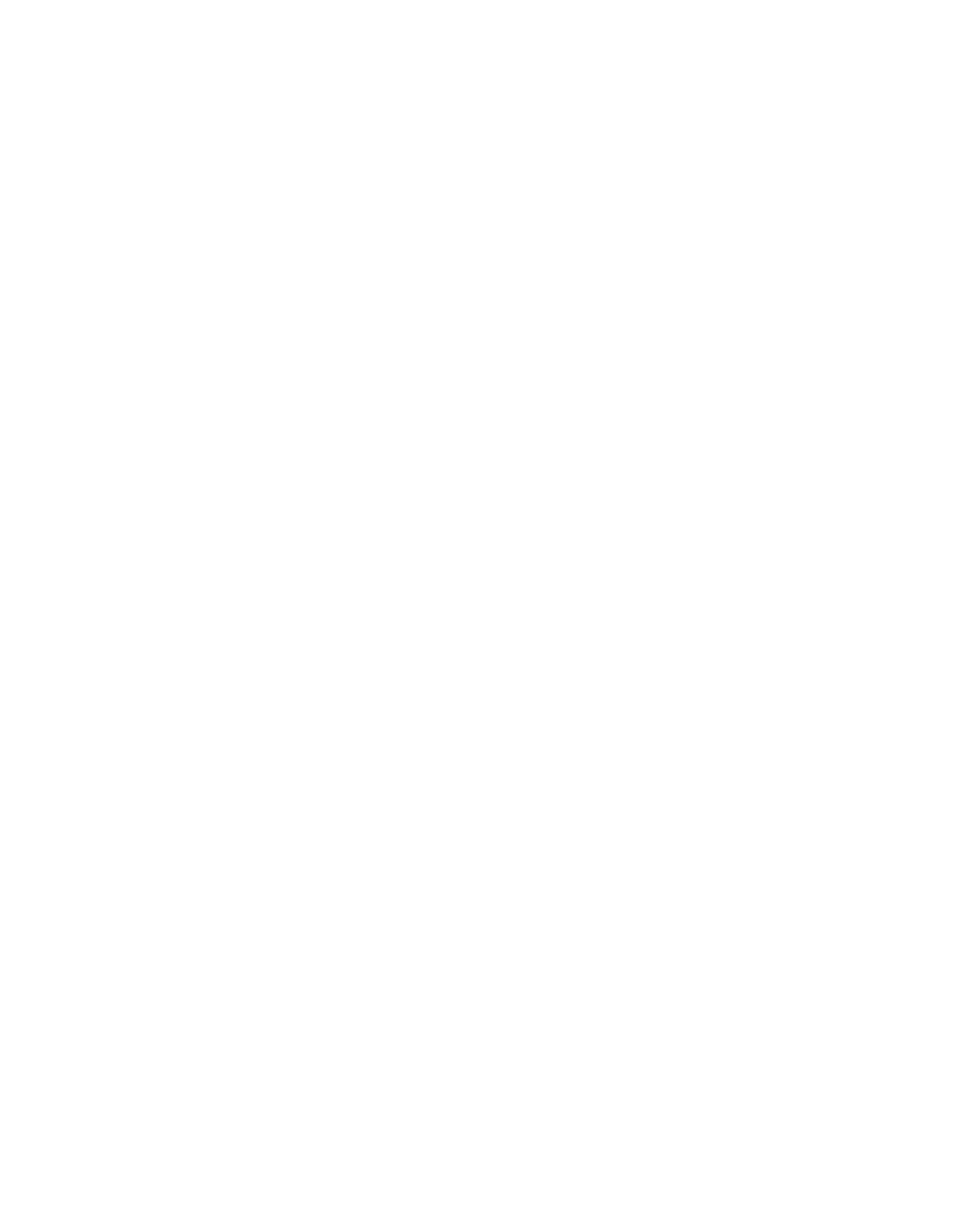choice of those defendants – but it is not Ng's choice. He has no connection to the Eastern District; his alleged crimes have precious little to do with the Eastern District; and certainly he never could have imagined any of the actions that he or his co-conspirators took – even accepting all of the Government's allegations as true, which they are not – could have taken place in the Eastern District or have had any effect on the Eastern District.

 The Founders took venue extremely seriously, and enshrined those concerns in the Constitution twice. They would be shocked, on these facts, to see this case to go forward in Brooklyn. The Indictment should be dismissed for lack of venue.

# IV. THE FIRST OBJECT OF COUNT ONE, CHARGING DEFENDANT WITH BEING AN EMPLOYEE OR AGENT OF AN ISSUER, SHOULD BE DISMISSED BECAUSE THE INDICTMENT, AS ALLEGED, HAS ELIMINATED AN ESSENTIAL ELEMENT OF THAT OFFENSE

 The Indictment does not allege that Ng was an agent of, or employed by, an actual issuer of U.S. Securities. Instead, the Indictment creates a legal fiction called U.S. Financial Institution #1. By creating U.S. Financial Institution #1 as an artificial combination of different business entities, one of which (Goldman Sachs Group, Inc.) is an issuer of U.S. securities and others of which (including Ng's actual employers) are not, the Government relieves itself of having to prove the statutory element that Ng must be an employee or an agent of an issuer. The first object of Count One charges Ng with conspiring to violate the Foreign Corrupt Practices Act ("FCPA"), contrary to Title 15, United States Code, Sections 78dd-1, 78ff(a), and 78ff(c)(2)(a), in violation of Title 18, United States Code, Section 371. (Ind. ¶ 59(a).) Section 78dd-1, commonly known as the "issuer" prong of the FCPA's bribery statute, makes it unlawful "for any issuer . . . or for any . . . employee, or agent of such issuer" to corruptly use means of interstate commerce in furtherance of a bribery scheme. 15 U.S.C. § 78dd-1(a). Therefore, one element of an "issuer" FCPA violation alleged against an individual is that the defendant is an "employee[] or agent" of an "issuer." An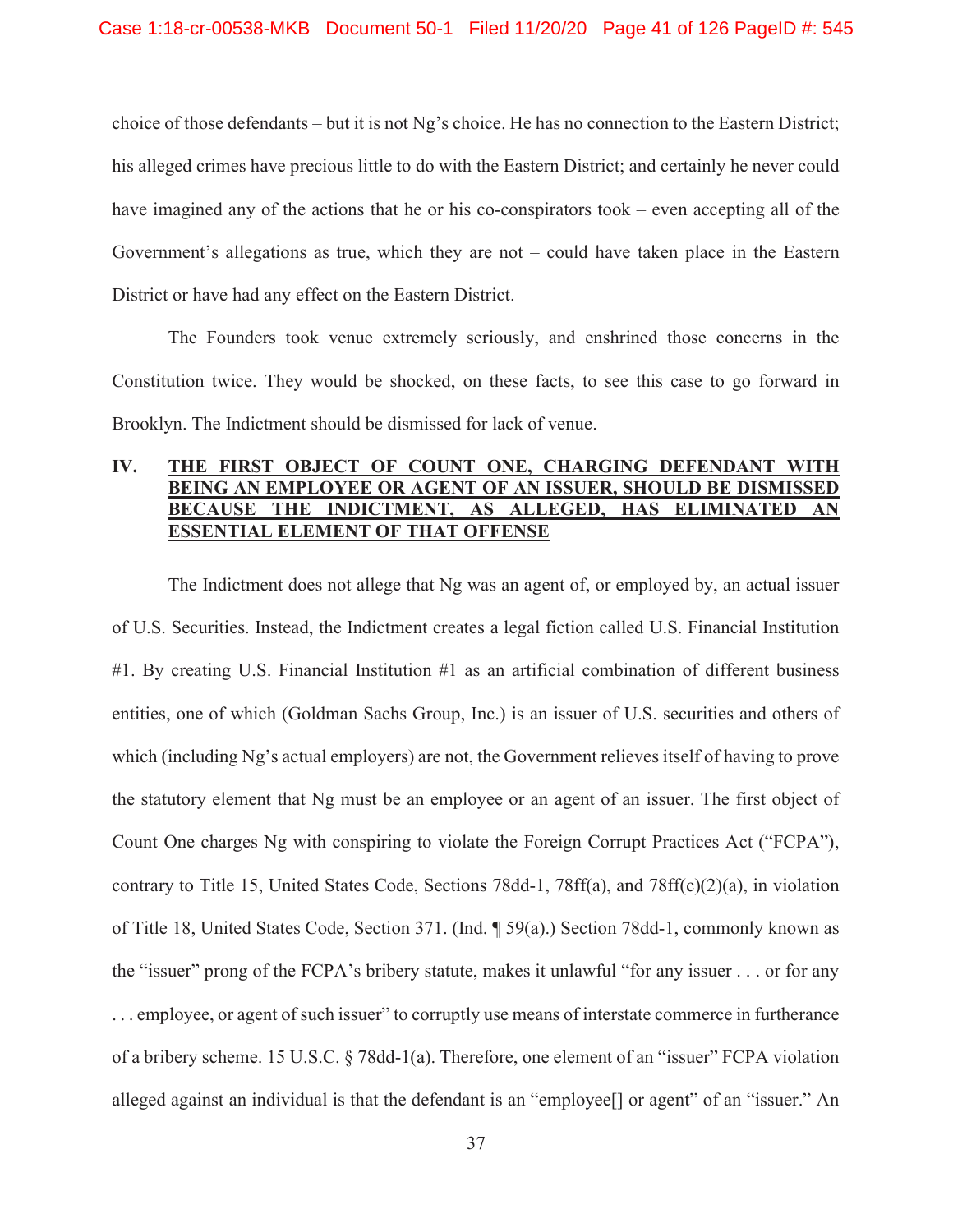"issuer" is defined as "any person who issues or proposes to issue any security." 15 U.S.C.  $\delta$ 78c(a)(8). The FCPA, however, further restricts the definition of the term – and therefore further restricts the universe of people who can be held liable under the FCPA's bribery provision – to only an "issuer" "which has a class of securities registered pursuant to section 78l of [Title 15] or which is required to file reports under section 78o(d) of [Title 15]." See 15 U.S.C. § 78dd-1(a).

The problem with the Indictment is that it invented "Financial Institution #1," a made-up

entity that does not exist. Paragraph 3 of the Indictment reads in full:

U.S. Financial Institution #1 was a global investment banking, securities and investment management firm incorporated in Delaware and headquartered in New York, New York. It conducted its activities primarily through various subsidiaries and affiliates (collectively "U.S. Financial Institution #1"), including those that employed the defendant ROGER NG and some of his co-conspirators, including Co-Conspirator #1. U.S. Financial Institution #1 had a class of securities registered pursuant to Section 12 of the Securities and Exchange Act of 1934 (Title 15, United States Code, Section 78) (the "Exchange Act") and was required to file reports with the U.S. Securities and Exchange Commission under Section 15(d) of the Exchange Act (Title15, United States Code, Section 78o(d)). As such, U.S. Financial Institution #1 was an "issuer" within the meaning of the FCPA, Title 15, United States Code, Section78dd-l(a).

 Although this definitional paragraph may seem innocuous on its face, it has the effect of eliminating the Government's obligation to plead (and later, to prove) an essential element of an FCPA "dd-1" bribery charge, specifically that Ng was an employee or agent of an "issuer." This is because "Financial Institution #1," as defined by the Indictment, is not a single, actual "issuer" of securities, as the FCPA requires. Accordingly, no jury can determine Ng guilty of conspiracy to violate the FCPA as the agent of an "issuer," because no actual "issuer" of securities is set forth in the Indictment.

Goldman has scores of entities, employing people around the world, that do not issue U.S. securities. By way of illustration, Goldman's 2019 Form 10-K lists 93 different entities on Exhibit 21.1 – "Significant Subsidiaries of the Registrant" – everything from "Titanium Luxco 2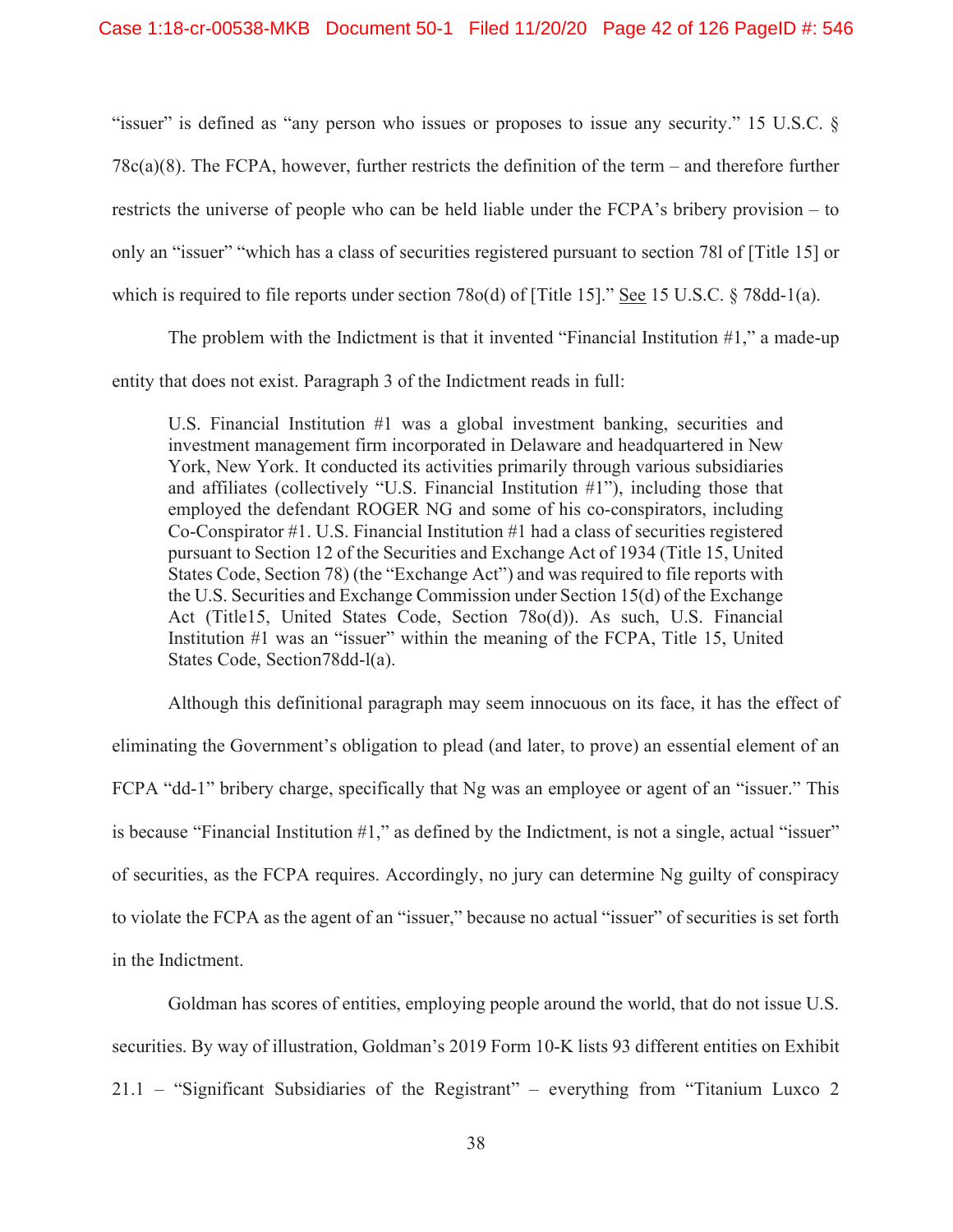S.A.R.L.," organized under the laws of Luxembourg, to "Goldman Sachs LLC," a Mauritian entity, to "Sphere Fundo De Investimento Multimercado — Investimento No Exterior Credito Privado," organized under the laws of Brazil. See Goldman Sachs 2019 Form 10-K (February 20, 2020), Ex. 21.1. Nowhere, though, does the Indictment even name the entity that actually employed Ng during a majority of the timeframe covered by the Indictment.

In addition to simply not identifying the Goldman entity employing Ng, the Indictment is both inconsistent and hopelessly imprecise in how it describes his employment. The introductory paragraph of the Indictment states that Ng "was employed as a managing director by various subsidiaries, and acted as an agent and employee, of U.S. Financial Institution #1." (Ind. ¶ 2.) Later in the same paragraph, the Indictment states, "Ng was thus an 'employee' and 'agent' of an 'issuer' within the meaning of the Foreign Corrupt Practices Act ("FCPA"), Title 15, United States Code, Section 78d-1(a)." Id. There is a significant amount of daylight between these two sentences, though. The Indictment is internally inconsistent, and it is inconsistent in a way that affects Ng's Constitutional rights. Paragraph 2 does nothing to describe what made Ng an agent or employee of an "issuer." Rather, it alleges only that Ng "acted" as an agent and employee of Financial Institution #1. It implicitly acknowledges, then, that Ng was not actually an employee of Financial Institution #1, even if that was actually an entity that had employees – instead, he "was employed" by the subsidiaries, but "acted as" an employee or agent of the parent, Financial Institution #1. Therefore, the Indictment, by its own words, recognizes a distinction between the employees of the subsidiaries and the entity itself. One is not "employed" by one entity and "acting as" an employee of another – one is either an employee or not an employee.

Paragraph 16 has yet another formulation: it accuses Ng of taking actions "while Ng was acting within the scope of his employment as an agent of U.S. Financial Institution #1." (Ind. ¶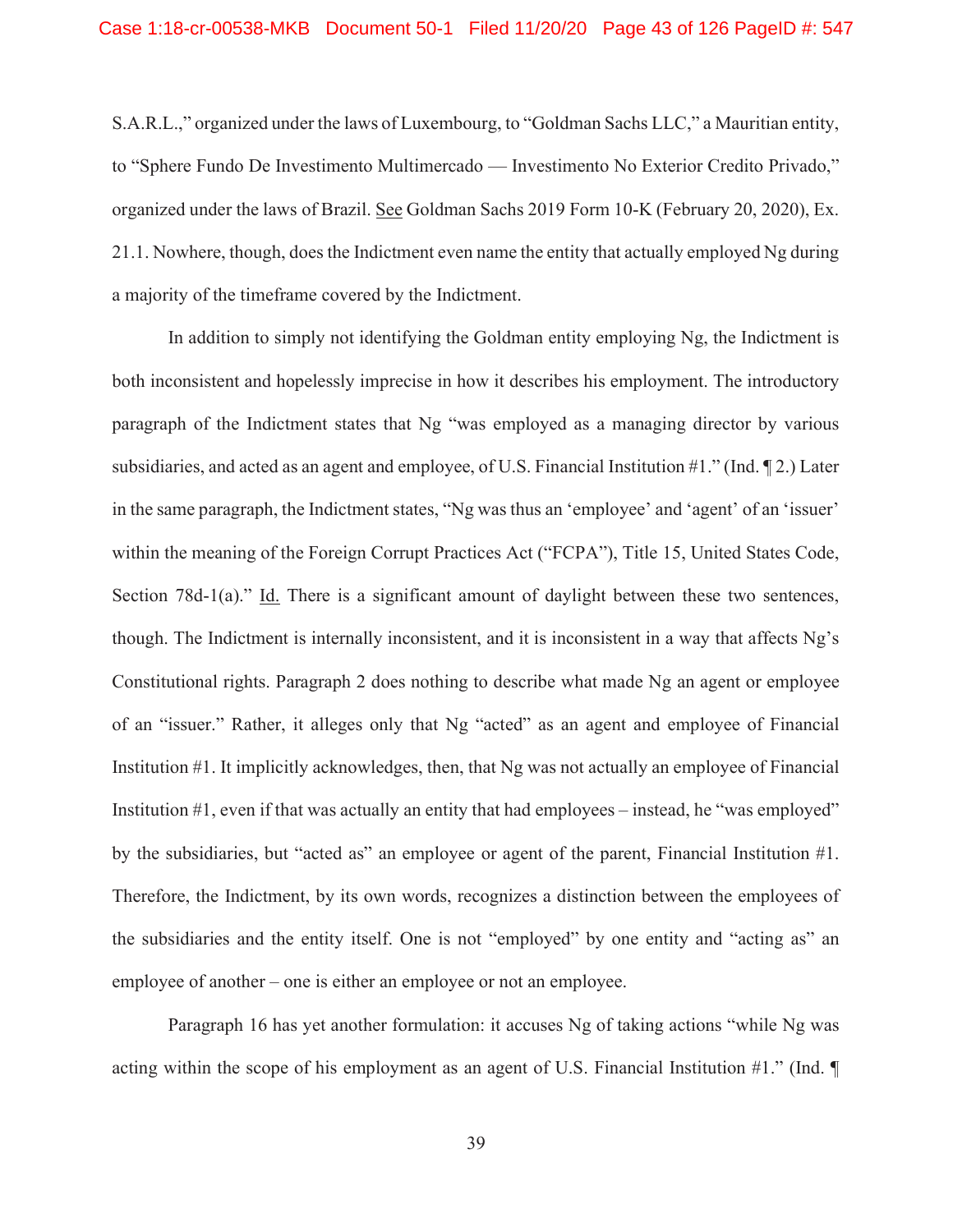16.) So now, Ng is not accused of being an employee of U.S. Financial Institution #1 at all – just an agent. Paragraph 20 has still another description: It states, "ROGER NG, Co-Conspirator #1 and other employees and agents of Financial Institution  $\#1 \ldots$ ." (Ind.  $\P$  20.) This paragraph is unclear – it could be alleging that Ng is an "employee and agent," or it could not be refering to Ng as either an employee or an agent, but just to some other group of "employees and agents" of Financial Institution #1.Then, in paragraph 21, the Indictment claims that Ng, along with Leissner, "were both agents acting within the scope of their employment on behalf of Financial Institution #1." (Ind. ¶ 21.) (emphasis added). Paragraph 28 shifts yet again: it states that "ROGER NG told another employee of U.S. Financial Institution #1 . . ." about Low's bribery plan. So now, Ng is not an agent at all – here he is just an "employee." Finally, in the charging paragraph, 59(a), the Government calls Ng "an employee and agent of an issuer." (Ind. ¶ 59(a).)

 The Government's description of Ng's employment and agency status thus shifts multiple times even within the course of its own charging document. It seems clear (and will become apparent at trial) that what the Government calls "Financial Institution #1" is a group of entities that have been formed for very particular reasons – to minimize taxation, to maximize profits, to escape liability or in response to the local laws in which the entity is located. One example of this slipperiness is wholly apparent to the Court – for the Court saw on October 22, 2020 how the "GOLDMAN SACHS GROUP, INC." avoided criminal liability and allowed another entity, "Goldman Sachs (Malaysia) Sdn. Bhd." ("Goldman Malaysia"), not domiciled in the United States, to take the fall for its own alleged role in the 1MDB heist. Why is it that Goldman can use its corporate structure as a shield to avoid liability, and the Government can use that very same structure as a sword against Ng? Perhaps this accounts for some of the Indictment's clear ambivalence about how to characterize Ng.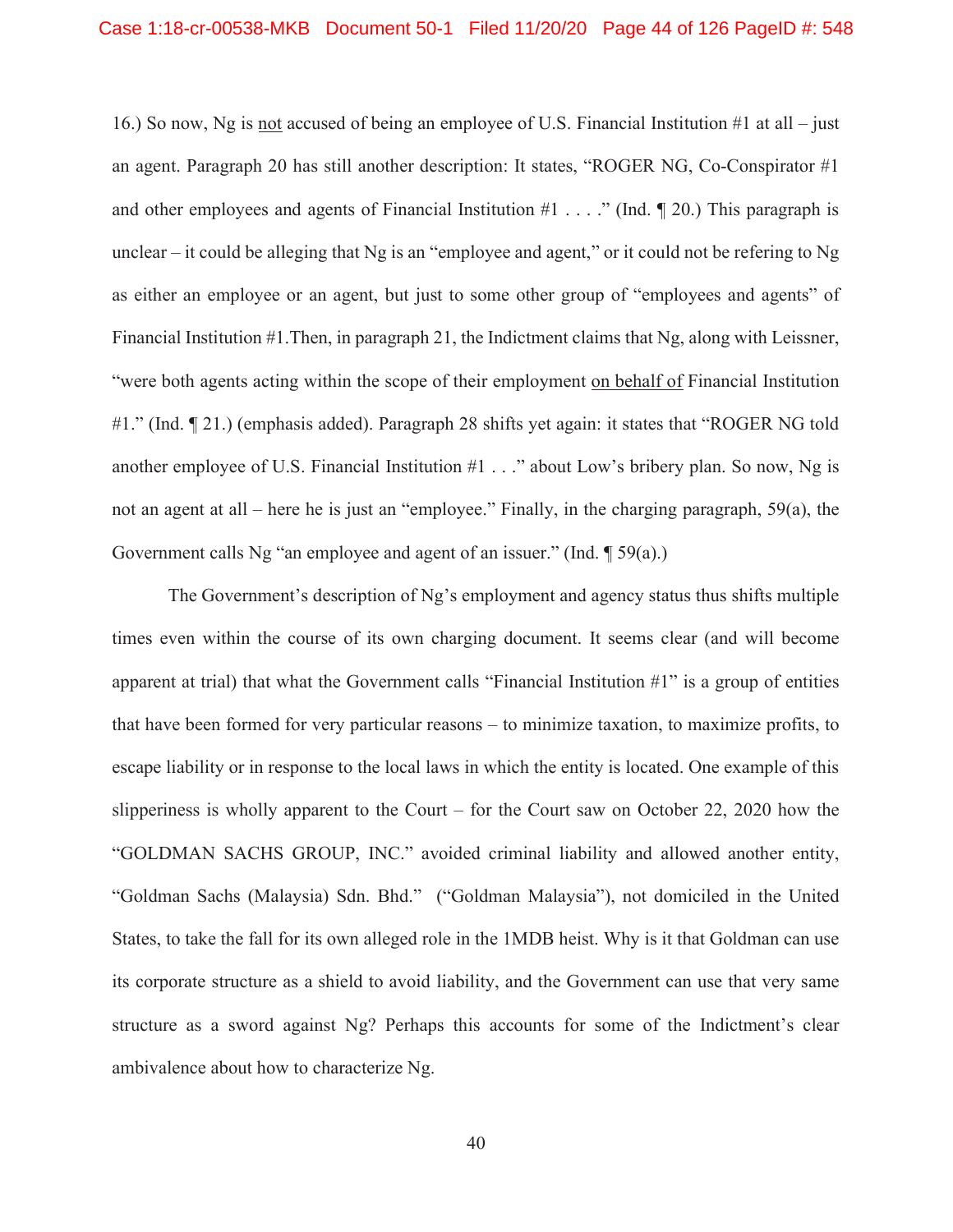Moreover, Paragraph 1 of the Information entered on October 22 uses a completely different set of defined terms than Ng's Indictment. In the Information, the Government defines "GOLDMAN SACHS GROUP, INC." as just one part of a larger entity – "'Goldman' or the 'Company' – which is comprised of a whole combination of entities: "GOLDMAN SACHS GROUP, INC.," as well as "its wholly-owned subsidiaries and affiliated entities." (Goldman Information ¶ 1.) Critically, the Information describes only GOLDMAN SACHS GROUP, INC. as "an 'issuer' as that term is used in the FCPA." Id. Accordingly, the Information concedes that the "wholly-owned subsidiaries and affiliated entities" – the only entities for whom Ng ever worked – are not "issuers" as defined by the FCPA.

The Indictment's ever-changing definition of Ng's employment status, though, does not do what it must: Allow the jury – not the Government – to decide the element of  $Ng$ 's employment or agency status. It is the jury, not the Government, who has to be allowed to decide whether Ng worked for an "issuer" of securities, or whether an "issuer" of U.S. securities exercised the necessary control over Ng's functions so that he could properly be deemed an agent of that issuer. What the Indictment in this case effectively accomplishes is to permit the Government to "deem" Ng an employee and an agent of an issuer, not because the jury found such to be a fact beyond a reasonable doubt, but by the way the Government constructed "U.S. Financial Institution #1".

It is elementary that "[a]n indictment must set forth each element of the crime that it charges." Almendarez–Torres v. United States, 523 U.S. 224, 228 (1998); see also United States v. O'Brien, 560 U.S. 218, 224 (2010) ("Elements of a crime must be charged in an indictment . . . ."). This is because "[t]he Constitution gives a criminal defendant the right to have a jury determine, beyond a reasonable doubt, his guilt of every element of the crime with which he is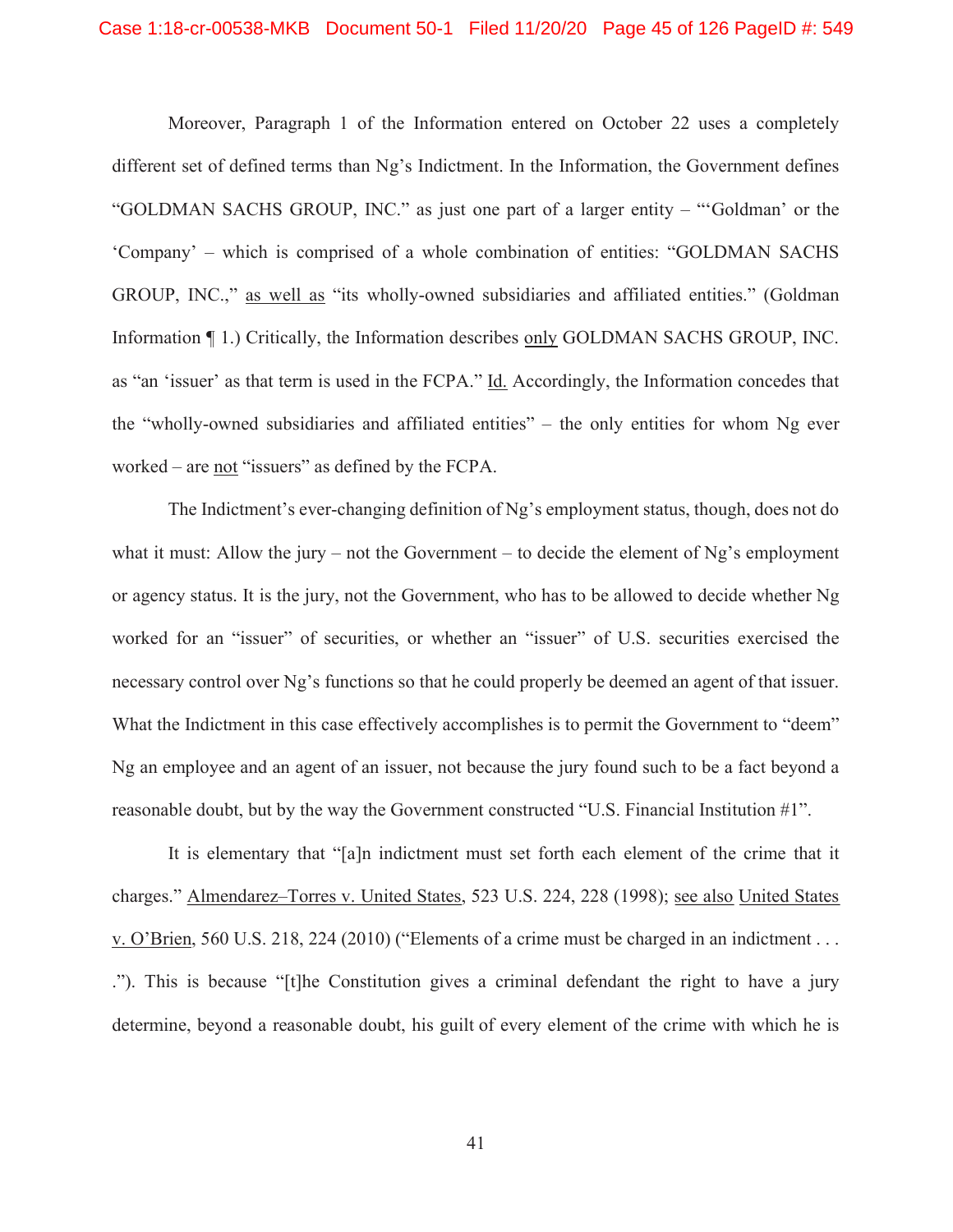charged." United States v. Gaudin, 515 U.S. 506, 522–23 (1995); see also Jones v. United States, 526 U.S. 227, 232 (1999).

"An indictment that fails to allege the essential elements of the crime charged offends both the Fifth and Sixth Amendments." United States v. Pirro, 212 F.3d 86, 92 (2d Cir. 2000). Such a failure offends the Fifth Amendment because "[i]f the indictment does not state the essential elements of the crime, the defendant cannot be assured that he is being tried on the evidence presented to the grand jury, or that the grand jury acted properly in indicting him." Id. (citation omitted). The "factual particularity" called for by the Indictment Clause "requires that an indictment contain some amount of factual particularity to ensure that the prosecution will not fill in elements of its case with facts other than those considered by the grand jury." United States v. Walsh, 194 F.3d 37, 44 (2d Cir. 1999). "To allow the prosecutor, or the court, to make a subsequent guess as to what was in the minds of the grand jury at the time they returned the indictment would deprive the defendant of a basic protection which the guaranty of the intervention of a grand jury was designed to secure." Russell v. United States, 369 U.S. 749, 770 (1962). In addition, if an Indictment does not allege an element of an offense properly, a jury cannot determine a defendant's guilt beyond a reasonable doubt on that element, as Gaudin requires. And, an indictment that does not properly state the elements of the offense with particularity also violates the Sixth Amendment because the defendant will not "be informed of the nature and cause of the accusation" against him. See Russell, 369 U.S. at 761 (quoting U.S. Const. Amend. VI); see also Pirro, 212 F.3d at 92; Walsh, 194 F.3d at 44.

"Because the requirement of a sufficient indictment serves these important purposes, the indictment must be considered as it was actually drawn, not as it might have been drawn." Pirro, 212 F.3d at 92 (citing Sanabria v. United States, 437 U.S. 54, 65–66 (1978) ("The precise manner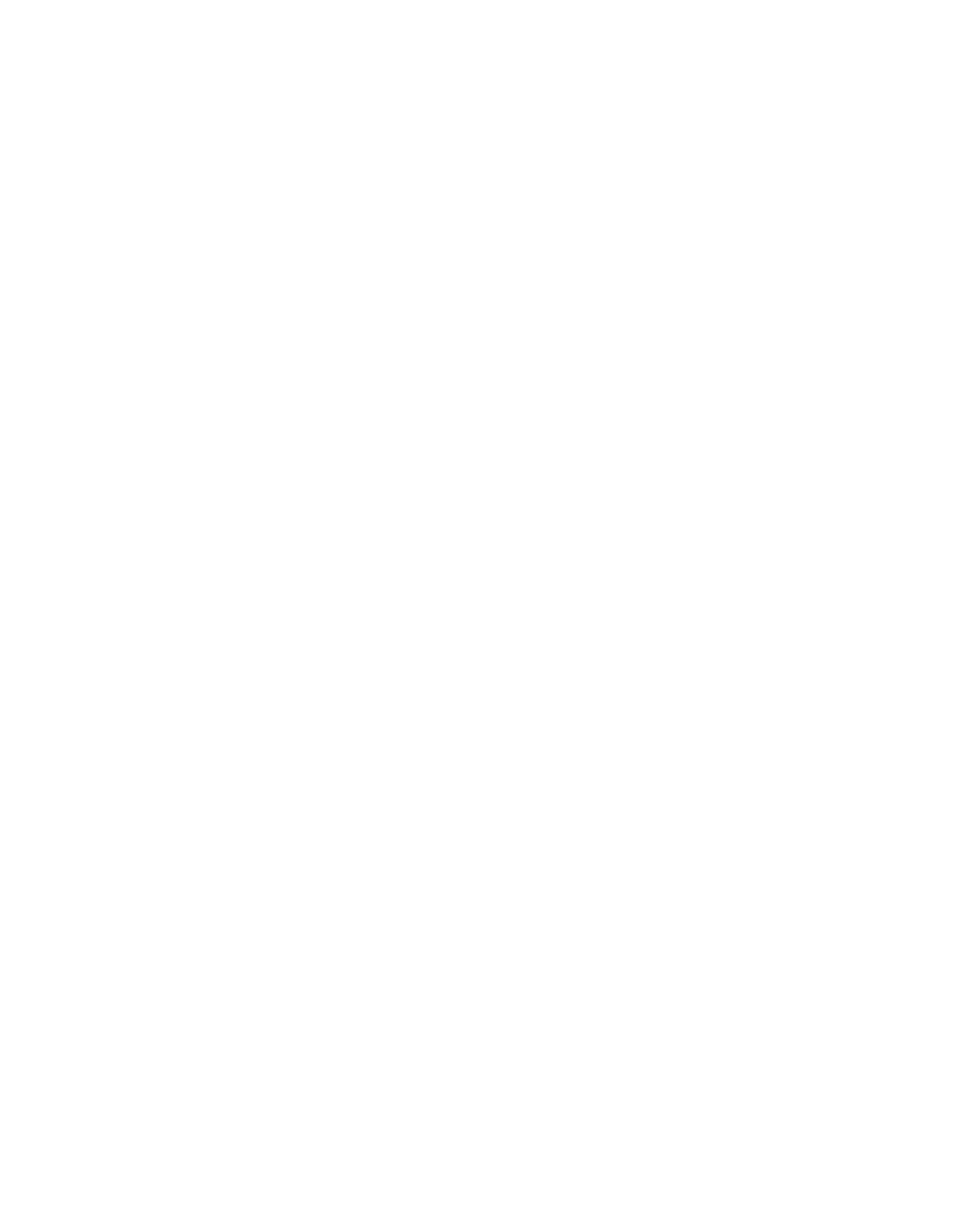of Count Two is plainly inconsistent with the text, the context, and the intent of the internal

accounting controls provision of the FCPA and should be dismissed.<sup>21</sup>

# A. The Statutory Text and Objectives of the Internal Accounting Control **Provision**

Count Two is charged under 15 U.S.C. § 78m(b)(2), which provides as follows:

Every issuer which has a class of securities registered pursuant to section 78l of this title and every issuer which is required to file reports pursuant to section 78(d) of this title shall  $-$ 

- (A) make and keep books, records, and accounts, which in reasonable detail, accurately and fairly reflect the transactions and dispositions of the assets of the issuer;
- (B) devise and maintain a system of internal accounting controls sufficient to provide reasonable assurances that –
	- (i) transactions are executed in accordance with management's general or specific authorization;
	- (ii) transactions are recorded as necessary
		- (I) to permit preparation of financial statements in conformity with general accepted accounting principles or any other criteria applicable to such statements, and
		- (II) to maintain accountability for assets;
	- (iii) access to assets is permitted only in accordance with management's general or specific authorization; and
	- (iv) the recorded accountability for assets is compared with the existing assets at reasonable intervals and appropriate action is taken with respect to any differences . . . .

15 U.S.C. §§ 78m(b)(2)(A), (B).

<sup>&</sup>lt;sup>21</sup> Note, too, that like in Count One, Count Two fails to identify the precise "issuer" whose accounting controls were allegedly circumvented. Again, the Indictment is silent regarding what specific company employed Ng and what factual connection that company might have to an actual "issuer" of U.S. securities.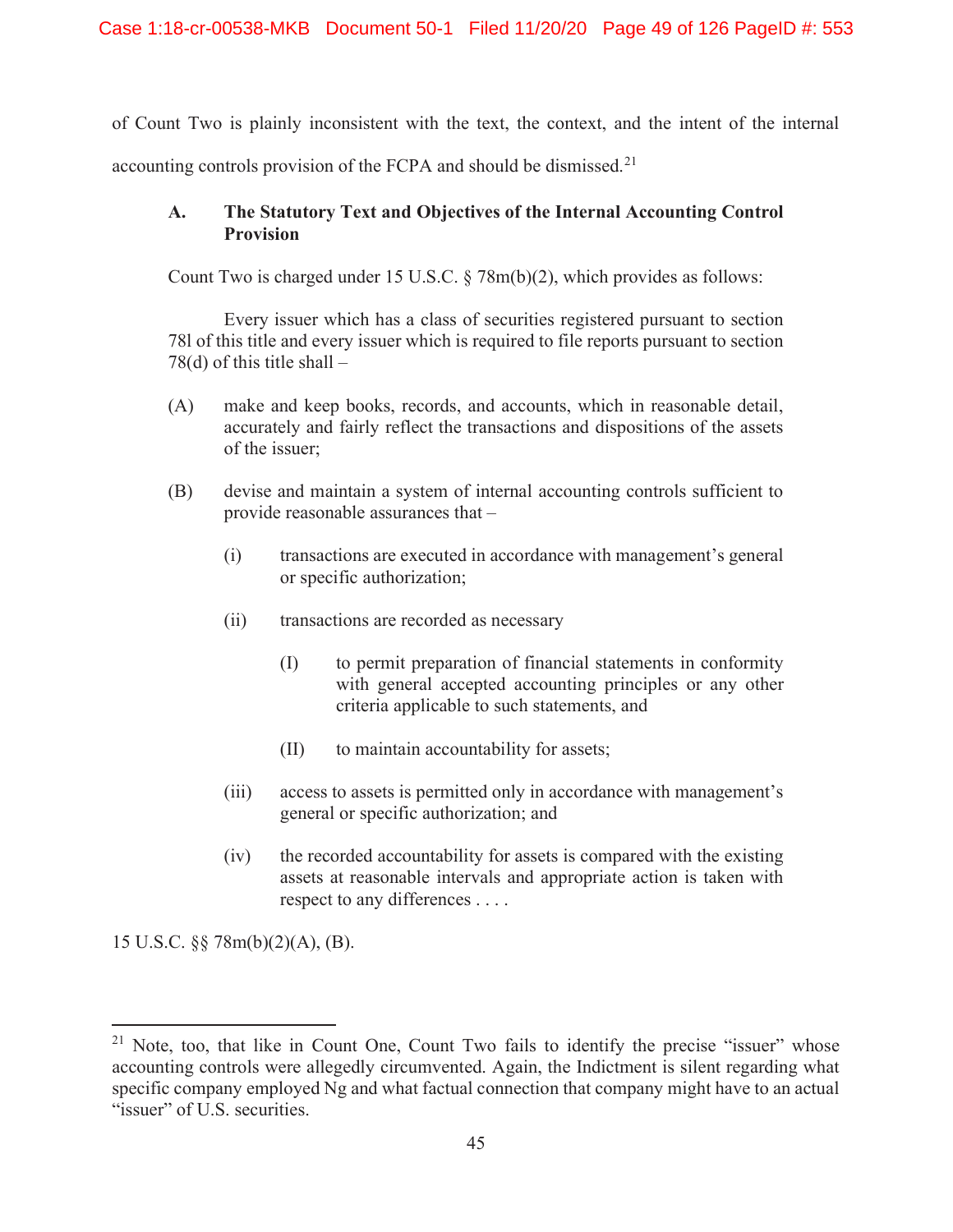Subsection (2)(A) refers specifically to "transactions and dispositions of the assets of the issuer," not of some other random entity. This is because this "record-keeping" provision has three basic objectives:

(1) books and records should reflect transactions in conformity with accepted methods of reporting economic events, (2) misrepresentation, concealment, falsification, circumvention, and other deliberate acts resulting in inaccurate financial books and records are unlawful, and (3) transactions should be properly reflected on books and records in such a manner as to permit the preparation of financial statements in conformity with GAAP and other criteria applicable to such statements.

World-Wide Coin Invs., Ltd., 567 F. Supp. at 748.<sup>22</sup> These objectvies only make sense in the context of an "issuer" keeping records of its own transactions and assets, not those of another entity.

The next provision, the internal accounting control provision under subsection  $(2)(B)$ , also refers to "transactions" and "assets." Much like with the record-keeping provision, the internal accounting controls provision only makes sense when addressing the transactions and assets of the issuer itself, not some other company. This is because the "internal controls requirement is primarily designed to give statutory content to an aspect of management stewardship responsibility, that of providing shareholders with reasonable assurances that the business is adequately controlled." World-Wide Coin, 567 F. Supp. at 750. As these shareholders are shareholders of the issuer, they need reasonable assurances that the issuer, not some other company, is adequately controlled.

Moreover,

Internal controls safeguard assets and assure the reliability of financial records, one of their main jobs being to prevent and detect errors and irregularities that arise in the accounting systems of the company. Internal accounting controls are basic

<sup>&</sup>lt;sup>22</sup> This Northern District of Georgia case is one of the few discussing this provision.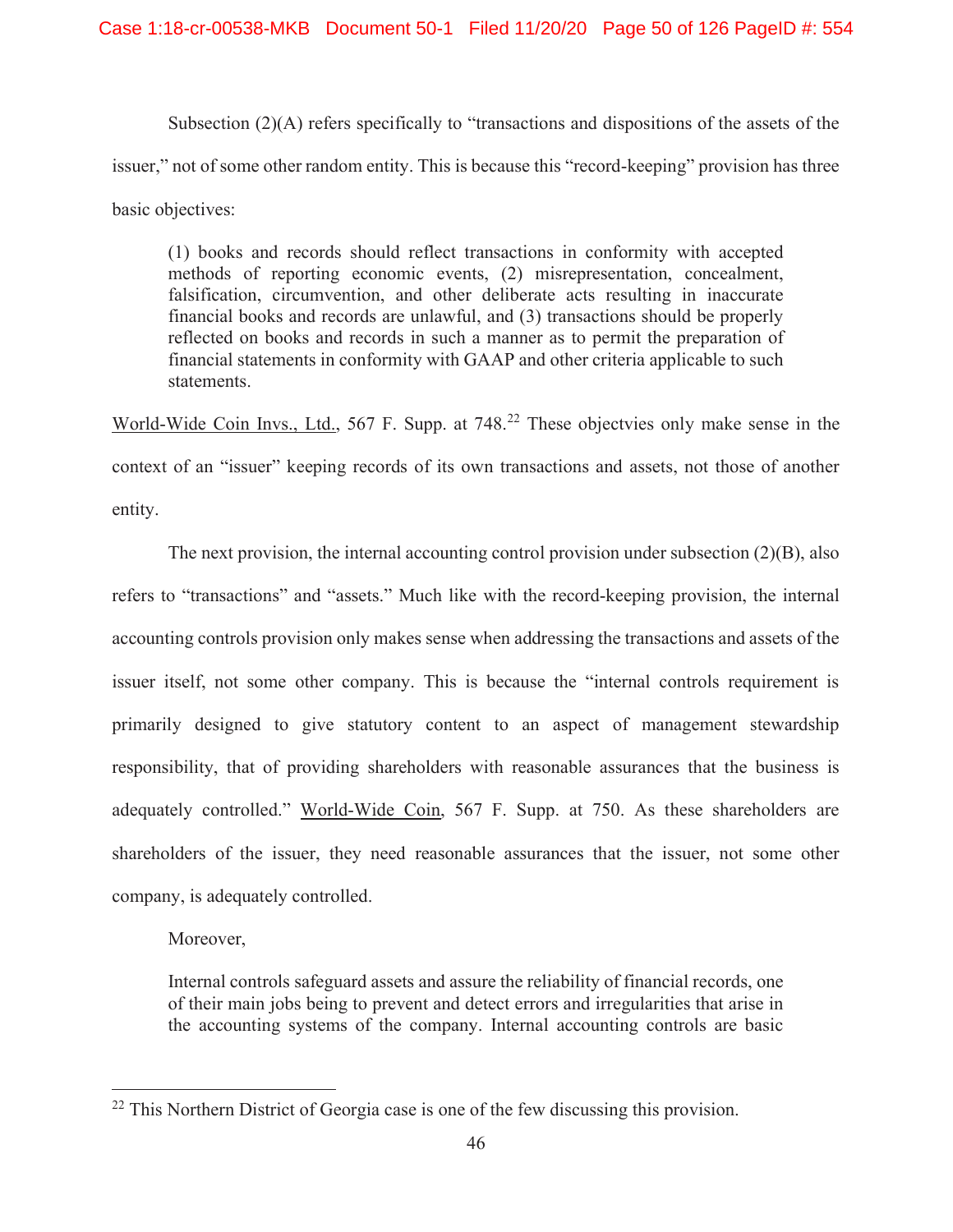indicators of the reliability of the financial statements and the accounting system and records from which financial statements are prepared.

Id. Again, the emphasis is on the accounting system and financial statements of the issuer, not a different company.

These objectives are crystalized in the specific requirements of the internal accounting control provision. For example, subsection (2)(B)(ii) refers to transactions that are "recorded as necessary (I) to permit preparation of financial statements . . . and (II) to maintain accountability for assets." This only makes sense if it is referring to the financial statements and assets of the actual company doing the recording – the "issuer." In other words, if the issuer itself is not engaging in a transaction that could appear on its own financial statement or if there is no use of the issuer's own assets, this section does not apply for the simple reason that such would not be within the purview of the issuer's "internal accounting controls."

Similarly, subsection  $(2)(B)(iii)$  states, "access to assets is permitted only in accordance with management's general or specific authorization." The assets being discussed here are the assets of the issuer itself and not the assets of another company. Plainly, management of one company lacks authorization over another company's assets. Therefore, the term "assets" means the assets of the issuer; not the assets of some other entity.

The same is true for subsection  $(2)(B)(iv)$ , which states, "the recorded accountability for assets is compared with the existing assets at reasonable intervals and appropriate action is taken with respect to any differences." This section imposes on an issuer an affirmative obligation to record its own assets and to compare its own assets at different points in time so as to discern whether the issuer's assets could be getting diverted as part of a bribery scheme. The point again is that the term "assets" refers solely to the assets of the issuer.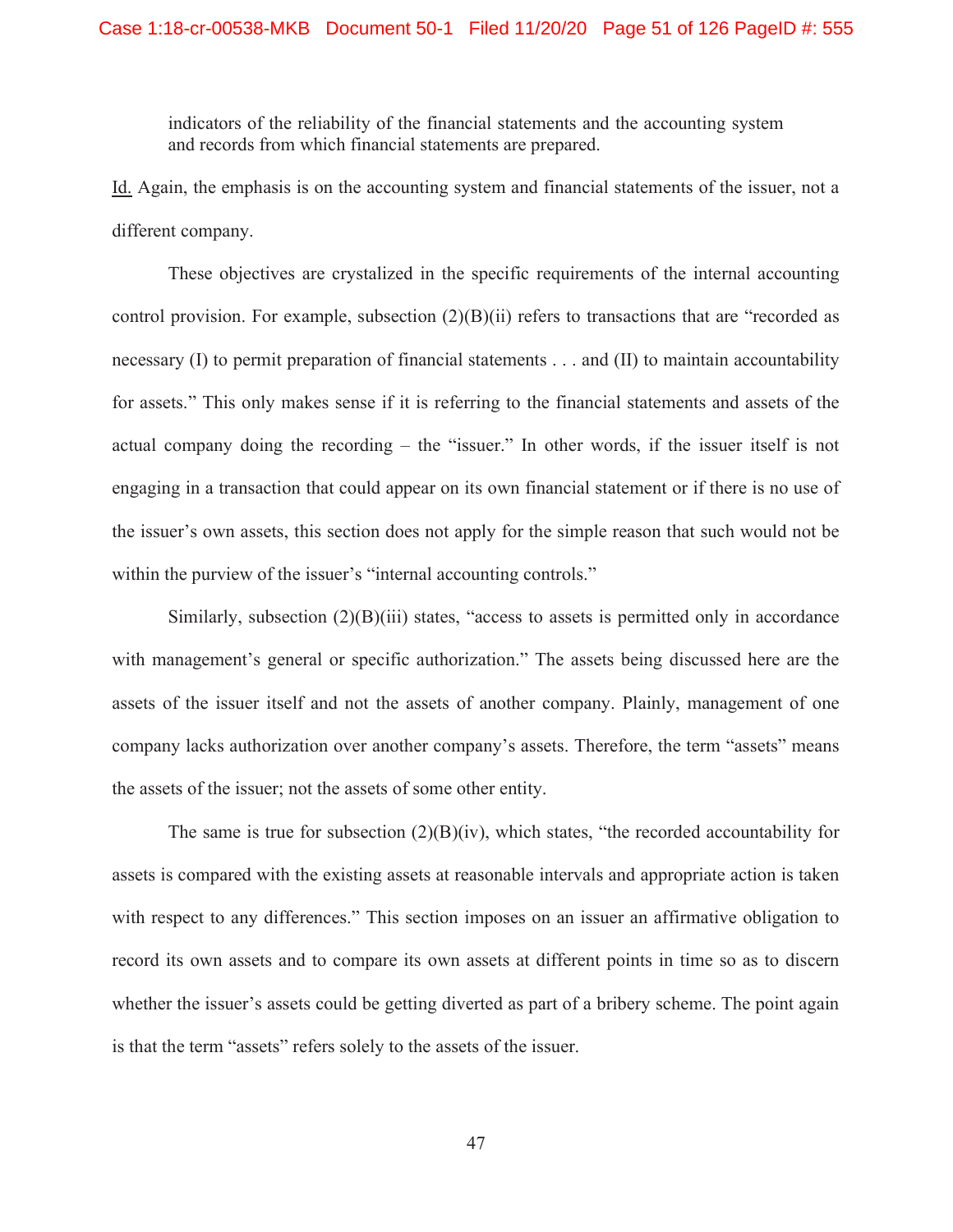From all of these internal accounting control requirments, it is evident that the FCPA's internal accounting control provision applies only to the transactions and assets of the issuer, not some other company. Consequently, as explained below, Count Two must fail because the allegations against Ng do not involve a Goldman transaction or its assets and therefore Ng could not have violated, nor have conspired to violate, the FCPA's internal accounting control provision.

### B. Count Two's Allegations Do Not Relate to Goldman's Assets

The factual allegations that Ng conspired to circumvent Goldman's internal accounting controls are contained in Paragraphs 19-23 and Paragraph 63. None of these allegations relate to Goldman's internal accounting, an internal accounting of a Goldman transaction or its assets. That Low was involved in the bond deals may have been a compliance issue, but it was certainly not an internal accounting issue, as neither Low nor any other co-conspirator was paid a penny as part of a Goldman transaction or from Goldman's assets. Accordingly, the Government has failed to allege how Goldman funds, assets or financial resources (*i.e.*, the type of financial data that would be reflected in a financial statement) are implicated in Low's being involved or not involved in the three bond deals or in Project Tiara (the TIA project). Moreover, it is equally clear Goldman did not itself engage in any transaction (i.e., an exchange or transfer of goods, services or funds<sup>23</sup>) related to the bribes that should have been recorded on a financial statement related to its assets.

Similarly, because the bribes were paid from 1MDB's funds and not Goldman's assets (as the Government must concede), the bribes had no connection to Goldman's internal accounting controls. The Government has therefore not alleged how the prospect of Low bribing foreign officials with money not belonging to, or otherwise appearing on the books of, Goldman impacts

 $23$  Merriam-Webster defines "transaction" as "something transacted, especially: an exchange or transfer of goods, services or funds."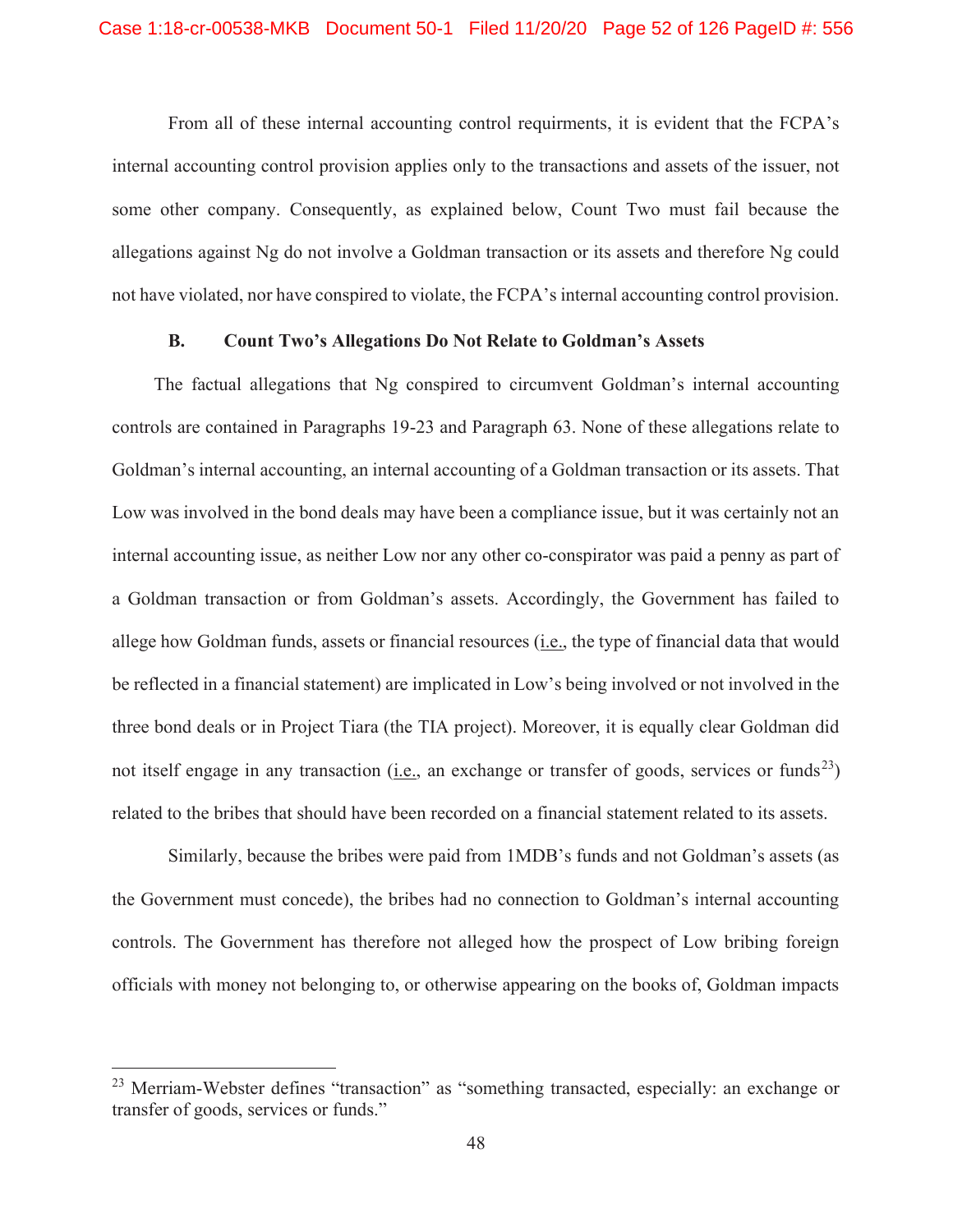upon Goldman's accounting controls. In short, the Government fails to identify any funds, assets or transactions of or relating to Goldman that were falsified, altered or impacted in any way so as to effect the company's accounting controls.

 The closest the Government comes to identifying an internal control (albeit not accounting related) is to identify the compliance and legal groups within Goldman. However, a compliance group is not an accounting control any more than a law enforcement agency is a law. An accounting control plainly is not a group; rather, it is a protocol concerning the identification, management and disposition of the issuer's assets. And, when the Government suggests that an accounting control could be a group, the Government is all but conceding there is no accounting control concerning the assets of Goldman that pertain to this situation. This undoubtedly why the Information filed against Goldman does not charge violations of the FCPA's internal accounting controls provision.

If any internal accounting controls were circumvented in this case, it could only have been those of 1MDB as the funds to pay the bribes were taken for 1MDB assets. This would not violate the FCPA, however, because, as noted above, the FCPA's internal accounting controls provision applies only to an issuer (like Goldman), which 1MDB is not. Because Goldman did not have internal accounting controls related to the assets or transactions of 1MDB, nor could it have such controls, Ng could not have conspired to circumvent Goldman's internal accounting controls and Count Two must be dismissed.

### C. Prior Applications of the Internal Accounting Control Provision Do Not Square with the Allegations in Count Two

In addition to being inconsistent with the FCPA's text, the Government's theory of Count Two is also inconsistent with the Government's own Resource Guide To The U.S. Foreign Corrupt Practices Act (the "Resource Guide") (2d ed. July 2020). The Resource Guide specifically limits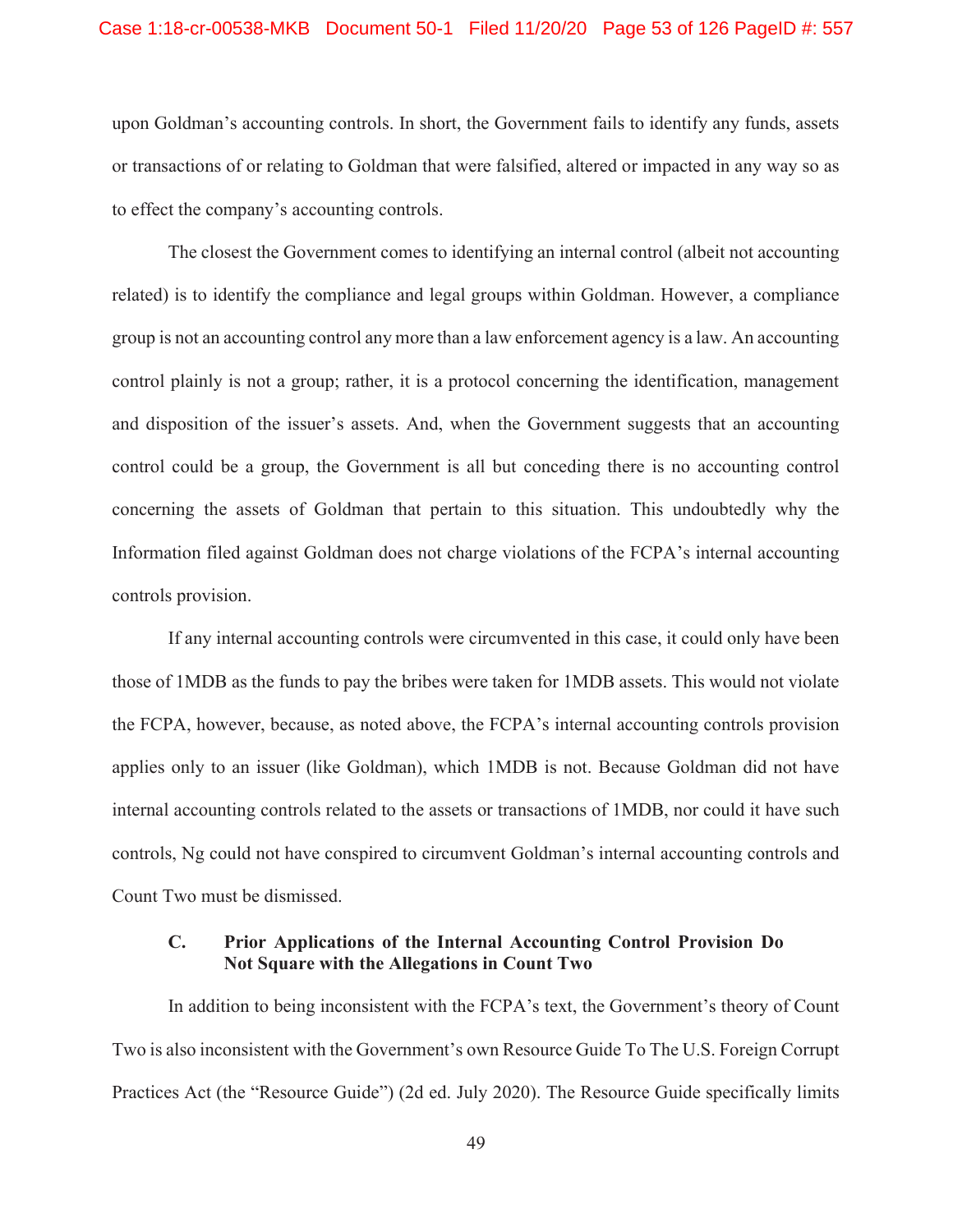application of the internal accounting controls provision to accounting controls regarding "the firm's assets." The Resource Guide states that "under the 'internal controls' provision, issuers must devise and maintain a system of internal accounting controls sufficient to assure management's control, authority, and responsibility over the firm's assets." (Resource Guide at 38) (emphasis added). Reinforcing this notion, the Resource Guide further states, "the accounting provisions require that all public companies account for all of their assets and liabilities accurately and in reasonable detail . . . ." (Id.)

As noted above, there has never been a criminal case where a defendant was convicted for violating his company's internal accounting controls when it was undisputed that his company did not engage in a transaction concerning its own funds. The reason there has never been such a case in the 43-year history of the Foreign Corrupt Practices Act is because the Government's theory underlying Count Two is patently unsound for the reasons set forth above.

To date, every existing criminal violation of the internal accounting controls provision of the statute involved an affirmative falsification of some record, document or piece of information that was maintained by the issuer and involved the company's assets, such that it could be reflected on the issuer's financial statement. For instance, in a recently-filed indictment entitled United States v. Yanliang Li, S.D.N.Y. 19 Cr. 760, the Government alleged that certain defendants "obtained reimbursement for the bribes from China Subsidiary through false expense claims designed to conceal the true nature of the expenditures at issue." The act of falsifying expense claims would be a clear example of circumventing internal accounting controls because the company's expense claims would be included in the issuer's financial statement as part of accounting for the issuer's assets. By falsifying something that would be reflected in the issuer's basic accounting, the defendant circumvented that issuer's internal accounting controls. The key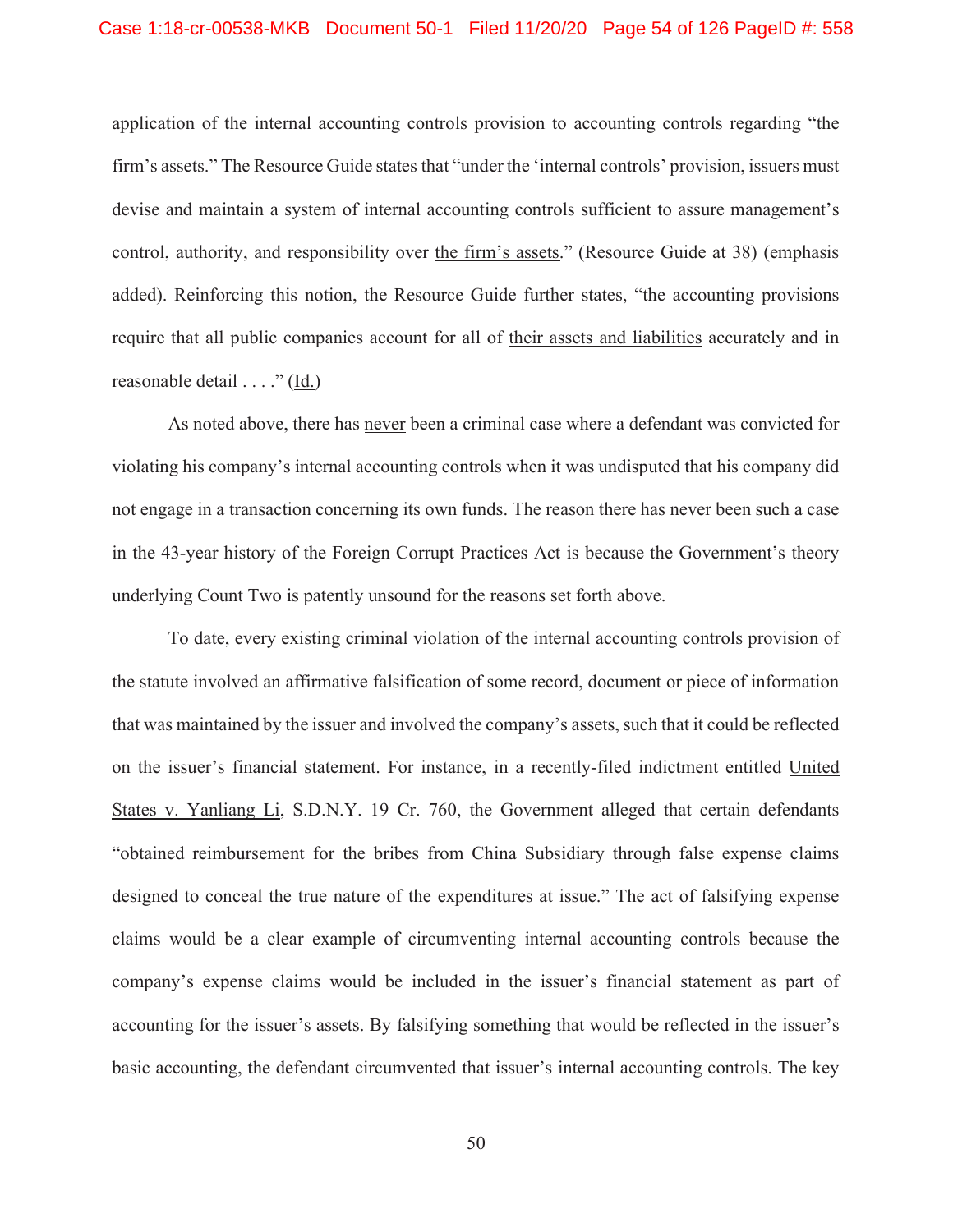difference between the indictment in Yanliang and the one here is that the defendant there allegedly engaged in conduct that would directly impact the accounting controls of the company.

Another example of an Indictment charging a violation of the internal accounting control provision is United States v. Gordon J. Coburn et al., Crim. A. No. 19-120 (D.N.J., Feb. 14, 2019), Dkt. 1. There, the Indictment alleged that a co-conspirator instructed a second co-conspirator who was a member of Cognizant's real estate group to "create a fake version of the claims list – one that replaced the \$3.7 million 'approvals/campus regularization' request with eleven previouslyrejected claims worth roughly the same amount." (Id. at ¶ 24.) As with Yanliang, the Coburn Indictment charged that the defendants created false documents which caused the assets and transactions of the issuer to be depicted falsely, which in turn would result in the accounting controls being circumvented.

In the case of United States v. Och-Ziff Capital Management Group, LLC, E.D.N.Y. 16 Cr.  $516<sup>24</sup>$  the company falsified its own records related to the retention and nature of services of, and payments to, an intermediary in Libya so as to conceal the illicit nature of the payments. Again, the defendant was allegedly involved in falsifying payments of the company, which would be reflected in the company's basic accounting.

In another EDNY case, United States v. Peterson, Crim. A. No. 20-224 (E.D.N.Y. Apr. 25, 2012) Dkt. 7, the managing director of Morgan Stanley's Real Estate's Shanghai office, was indicted for conspiring to circumvent internal accounting controls by having a Morgan Stanley real estate fund sell a percentage of a building it owned to a Chinese government official who had helped Morgan Stanley purchase the building. To hide the government official's reduced-rate

<sup>&</sup>lt;sup>24</sup> The matter was resolved with a DPA for the company. Neither the company nor any of its executives were convicted.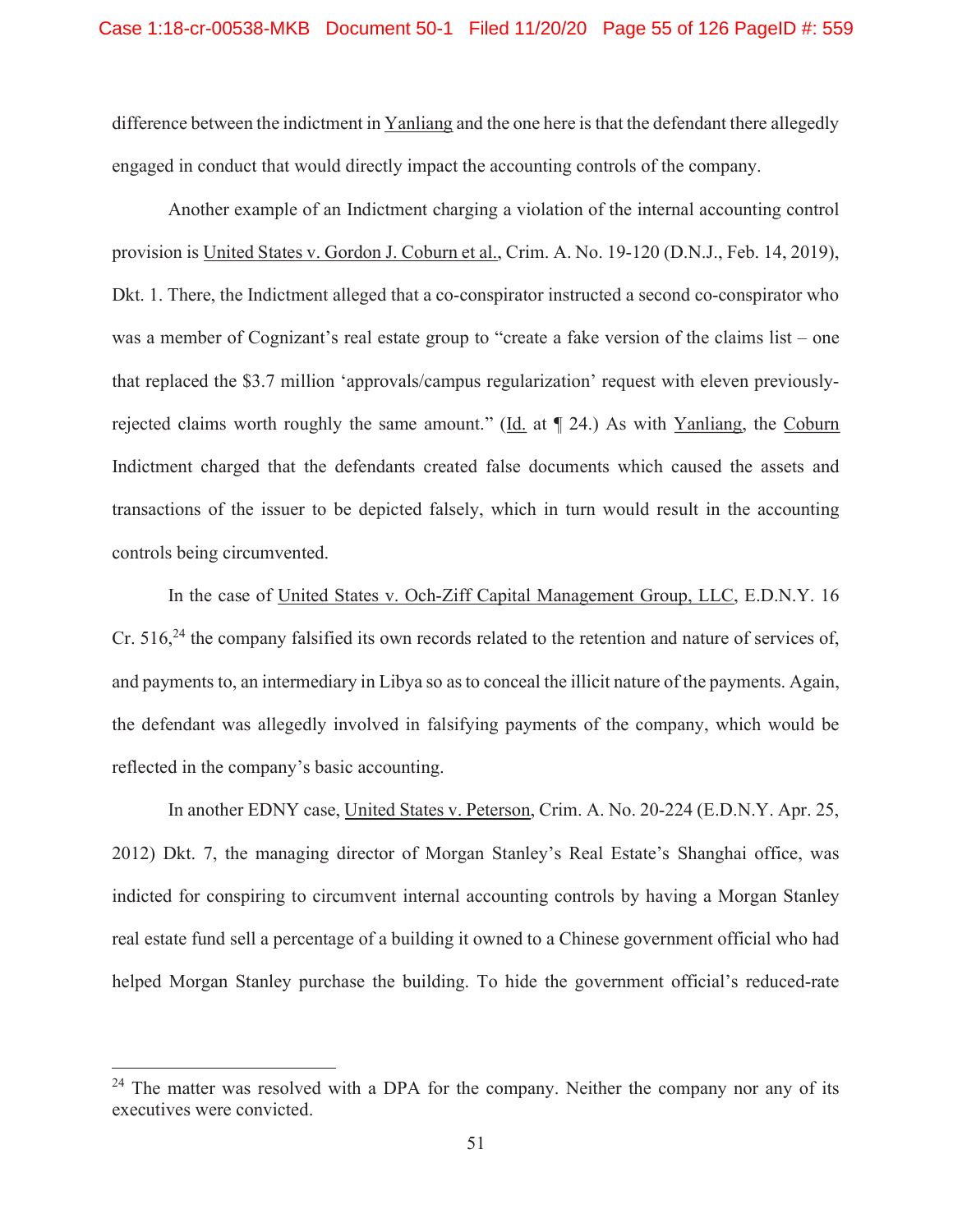investment, the defendant and others misrepresented the transaction to Morgan Stanley's compliance department to make it seem as if a Chinese government instrumentality, (which had been previously vetted by the compliance department) was investing and not the government official personally. To do so, the defendant repeated to Morgan Stanley numerous times, before, during and after the transaction, that the government entity itself was investing in the building.

Because the defendant concealed the government official's personal investment, Morgan Stanley allowed the investment—which led to an immediate paper profit of \$2.88 million to the government official—and caused Morgan Stanley to pay distributions to the government official from its own assets. Ultimately, the defendant circumvented Morgan Stanley's internal accounting controls by having the company's accounting list the transaction with the wrong entity and having the company's asset accounting wrongly list the distributions as going to the government instrumentalilty instead of the government official. This scenario is vastly different from Ng's case as the defendant in Peterson circumvented Morgan Stanley's internal accounting controls as it related to a Morgan Stanley's own transaction and assets. Here, as noted above, Ng is charged with circumventing Goldman's internal accounting controls even though the alleged bribes did not involve Goldman's own transactions and assets.

These cases show the disparity between how the DOJ has enforced the FCPA's internal accounting controls in the past and how they are trying to force the square peg of the provision into the round hole of this case.

### D. Because the Alleged Bribes Did Not Relate to a Goldman Transaction or Its Assets, the Internal Accounting Controls Provision Is Unconstitutionally Vague And Must Be Dismissed

 In the event this Court finds the internal accounting controls provision could still apply even though the charged conduct did not relate to a Goldman transaction or its assets, such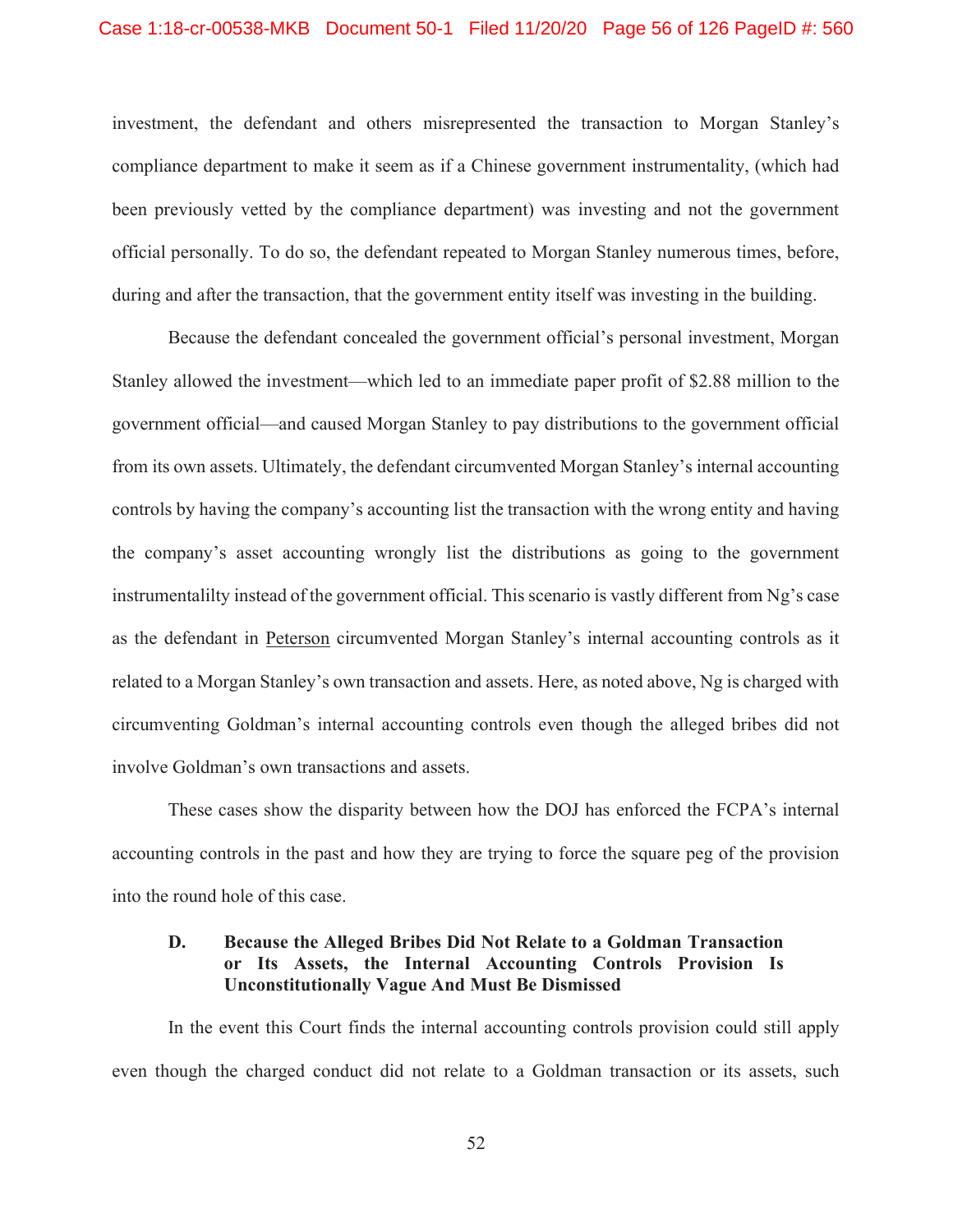definition would cause the provision to be unconstitutionally vague as applied to Ng. By charging this offense despite acknowledging that no assets of the issuer were involved, the Government strips the term "internal accounting controls" of any semblance of meaning, scope and content. The result is a statute that when applied to these facts "fails to give ordinary people fair notice" of what is proscribed and becomes "so standardless that it invites arbitrary enforcement." Johnson v. United States, 576 U.S. 591, 595 (2015); see also Smith v. Goguen, 415 U.S. 566, 578 (1974) (a criminal law provides constitutionally deficient notice where it lacks "any ascertainable standard").

 Because we are arguing that the statute is unconstitutionally vague as applied, a closer review of the precise factual allegations is warranted. See United States v. Mazurie, 419 U.S. 544, 550 (1975) ("Vagueness challenges to statutes which do not involve First Amendment freedoms must be examined in light of the facts of the case at hand."); United States v. Rybicki, 354 F.3d 124, 129 (2d Cir. 2003) (en banc) ("[W]hen . . . the interpretation of a statute does not implicate First Amendment rights, it is assessed for vagueness only as applied, i.e., in light of the specific facts of the case at hand and not with regard to the statute's facial validity." (internal quotations omitted)).

As detailed above, Count Two's allegations against Ng do not relate to a Goldman transaction or its assets. Rather, the Indictment alleges that Ng and others conspired to keep Low's involvement in the bond deals a secret from Goldman. The term "internal accounting controls" has a settled legal and historical meaning only when it applies to the transactions and assests of the issuer employing the internal accounting controls. Once the term is decoupled from an accounting of the issuer's assets and transactions, the term becomes endlessly expansive. It could be applied, as the Government applies it here, to virtually any eventuality facing a company, be it risk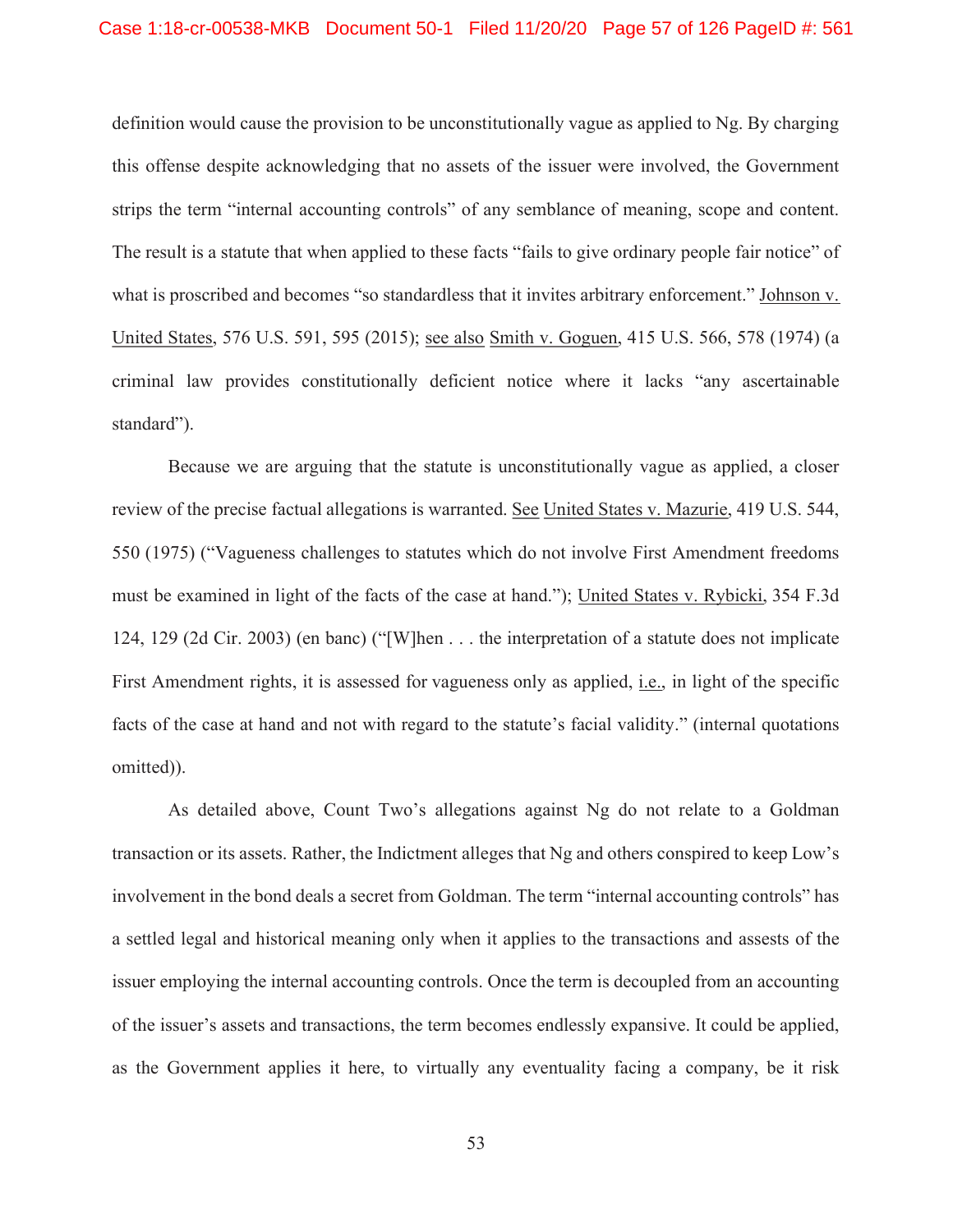management, general compliance, or best practices. Once the core definition of the term changes and expands to cover generalized notions of compliance and risk-management, for instance, it stops being a principle of accounting with a fixed, knowable, definitive meaning. Untethered from accounting, the term can apply to any number of situations that may impact the financial condition of the firm. Sex scandals, undisclosed illness of a CEO, political instability, and rising seas can all impact an issuer's bottom line. But that does not make these possibilities issues concerning the firm's internal accounting controls.

The Supreme Court has ruled that "[v]agueness may invalidate a criminal law for either of two independent reasons. First, it may fail to provide the kind of notice that will enable ordinary people to understand what conduct it prohibits; second, it may authorize and even encourage arbitrary and discriminatory enforcement." City of Chicago v. Morales, 527 U.S. 41, 56 (1999); Rybicki, 354 F.3d at 134 (same); see also Kolender v. Lawson, 461 U.S. 352, 357 (1983) ("As generally stated, the void-for-vagueness doctrine requires that a penal statute define the criminal offense with sufficient definiteness that ordinary people can understand what conduct is prohibited and in a manner that does not encourage arbitrary and discriminatory enforcement.").

Both reasons apply in this case. In evaluating the first basis, the Supreme Court has noted: "because we assume that man is free to steer between lawful and unlawful conduct, we insist that laws give the person of ordinary intelligence a reasonable opportunity to know what is prohibited, so that he may act accordingly. Vague laws may trap the innocent by not providing fair warning." Grayned v. City of Rockford, 408 U.S. 104, 108 (1972). The Court of Appeals has held "that notice is insufficient if lay persons are required to "perform[] the lawyer-like task of statutory interpretation by reconciling the text of  $\lceil \cdot \rceil$  separate documents." Chatin v. Coombe, 186 F.3d 82,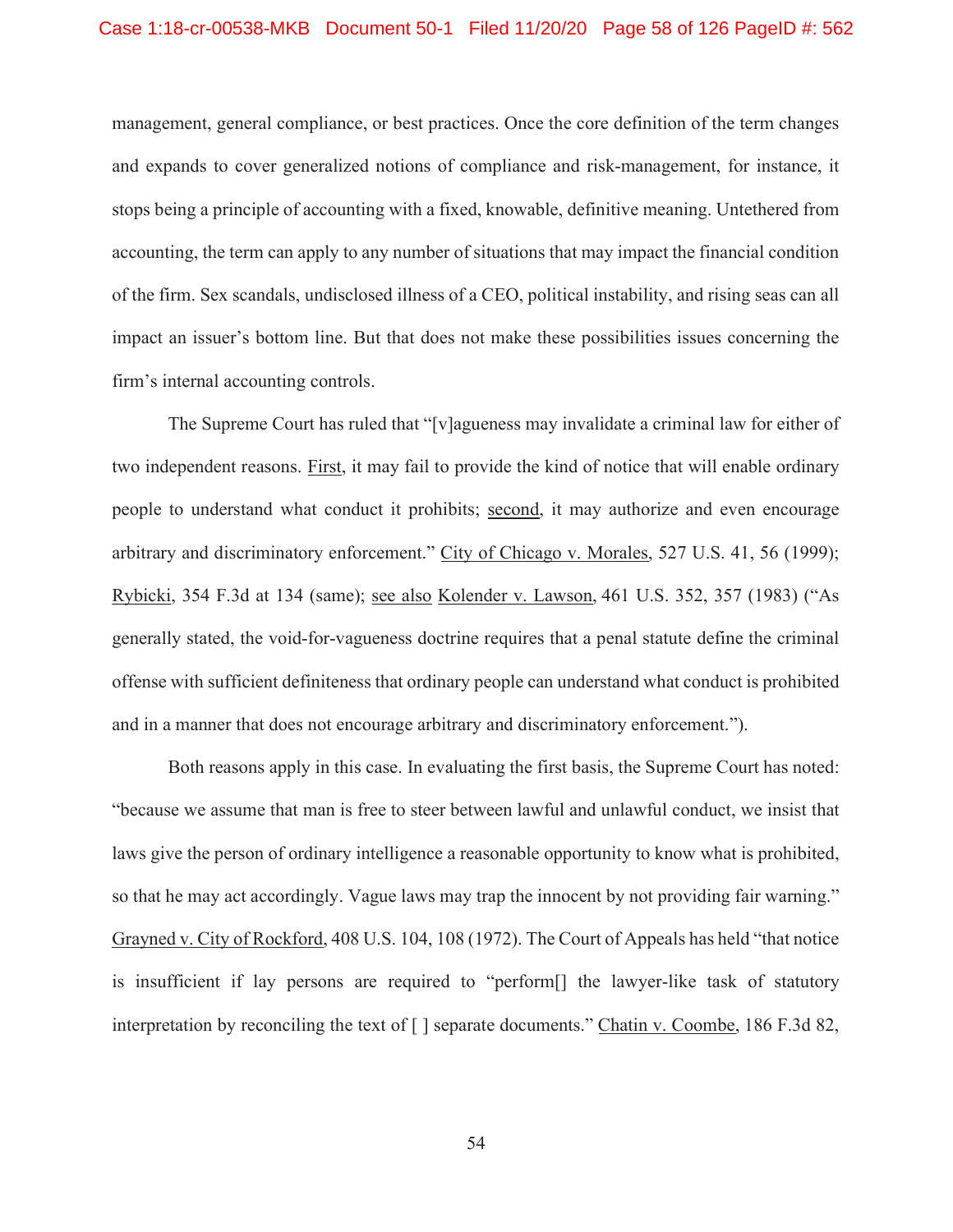89 (2d Cir. 1999) (invalidating a prison administrative prohibition as unconstitutionally vague as applied).

Here, a person of ordinary intelligence reading the FCPA's internal accounting control provision would believe that it applies only to accounting of an issuer's transactions and assets. Nothing in the provision's text indicates that it would extend beyond these accounting-related matters to also include an issuer's compliance preferences. As such, the statute, as applied in this case, failed to provide notice to Ng that he would have violated the FCPA's internal accounting controls by not informing Goldman that Low was involved in the bond deals.

In considering the second factor, the Second Circuit has noted: "An enactment fails to provide sufficiently explicit standards for those who apply it when it 'impermissibly delegates basic policy matters to policemen, judges and juries for resolution on an ad hoc and subjective basis.'" Chatin, 186 F.3d at 89 (quoting Grayned, 408 U.S. at 108-09.)

Even under the standard interpretation, the internal accounting control provision is "highly subjective"; as one court has noted:

The main problem with the internal accounting controls provision of the FCPA is that there are no specific standards by which to evaluate the sufficiency of controls; any evaluation is inevitably a highly subjective process in which knowledgable individuals can arrive at totally different conclusions. Any ruling by a court with respect to the applicability of both the accounting provisions and the internal accounting control provisions should be strictly limited to the facts of each case.

World-Wide Coin, 567 F. Supp. at 751. The subjective enforcement of this provision is far more dangerous under the Government's theory in this case because, once the internal accounting controls provision is untethered from accounting, there is no limit to how far prosecutors can expand the term. As noted above, the prosecutors could apply the provision to anything that has an effect on the financial condition of an issuer, no matter how far attenuated from the firm's accounting.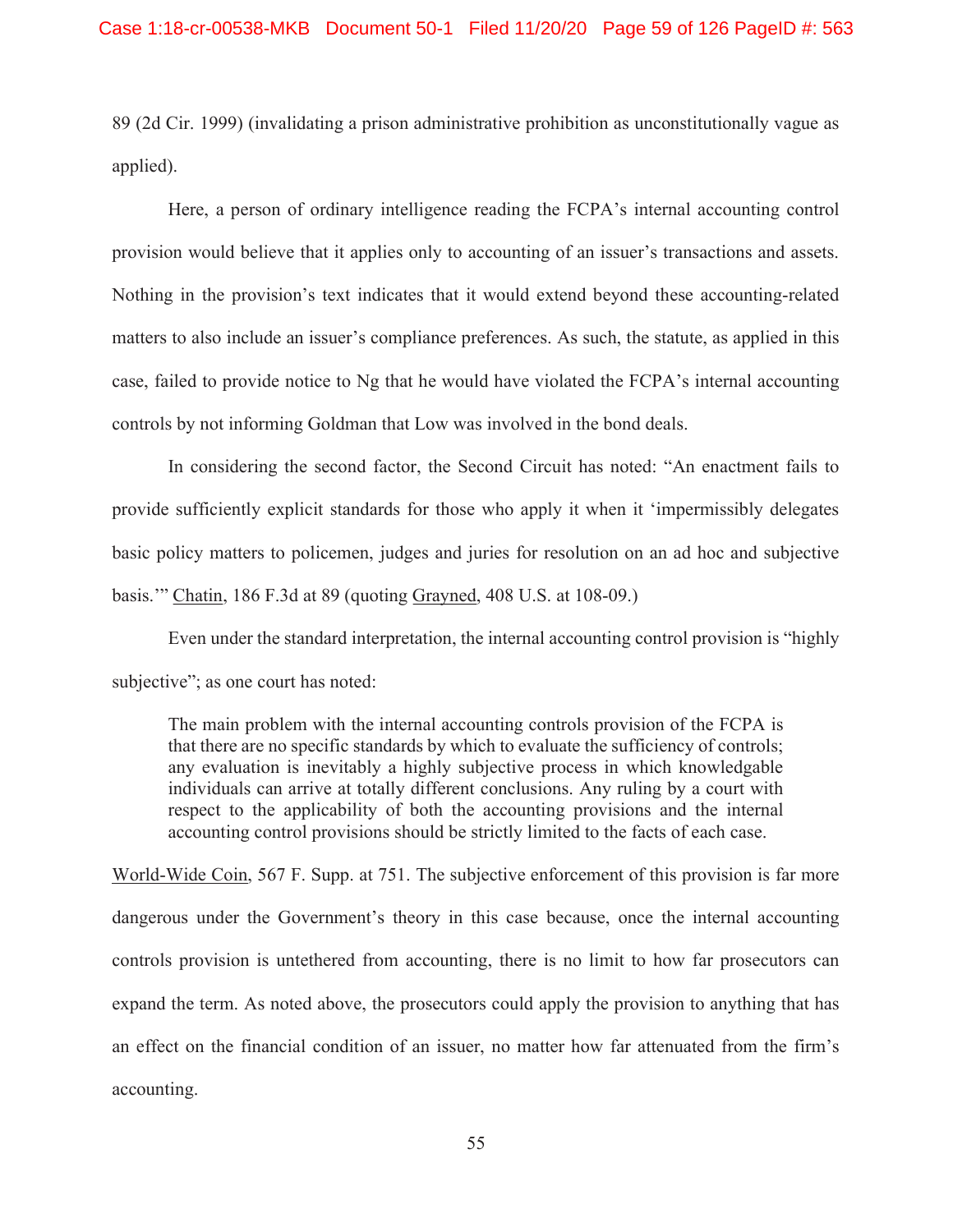Limited to accounting-relating issues, the internal accounting controls provision, although "highly subjective," may still pass constitutional muster. That, however, is a case for another day. The problem in this case is that once the Government untethered the internal accounting controls provision from accounting – as it has done to include compliance and general business practices under the rubric of accounting – the statute becomes unconstitutionally vague. In this respect, the internal accounting provision is similar to the honest services doctrine that was addressed by the Supreme Court in Skilling v. United States, 561 U.S. 358 (2010). There, the Supreme Court found that honest services fraud, 18 U.S.C. § 1346, was not unconstitutionally vague in defining the term "scheme or artifice to defraud" to include a "scheme or artifice to deprive another or the intangible right of honest services" only if the statute was limited solely to bribery and kickback schemes. Once the statute was expanded further, as the Government tried to do in Skilling, it became unconstitutionally vague. See Skilling, 561 U.S. at 368 ("Congress intended at least to reach schemes to defraud involving bribes and kickbacks. Construing the honest-services statute to extend beyond that core meaning, we conclude, would encounter a vagueness shoal.").

Here, too, because the Government has expanded the internal accounting controls provision beyond its core meaning to include non-accounting-related controls, this Court should find that the Government's Count Two theory renders the internal accounting provision unconstitutionally vague as applied to Ng. Count Two should therefore be dismissed.

# VI. COUNT THREE SHOULD BE DISMISSED FOR FAILURE TO PROVIDE WHAT THE CONSTITUTION REQUIRES OF AN INDICTMENT AND BECAUSE ONE OF ITS PREDICATES CANNOT BE A SPECIFIED UNLAWFUL ACTIVITY FOR MONEY LAUNDERING UNDER THE "REFERENCE CANON"

Count Three fails utterly to provide adequate notice to Ng and therefore fails to clear even the low bar set by Federal Rule 7(c)(1). This failure violates several of Ng's Constitutional rights and cannot be salvaged by a bill of particulars. Count Three should therefore be dismissed.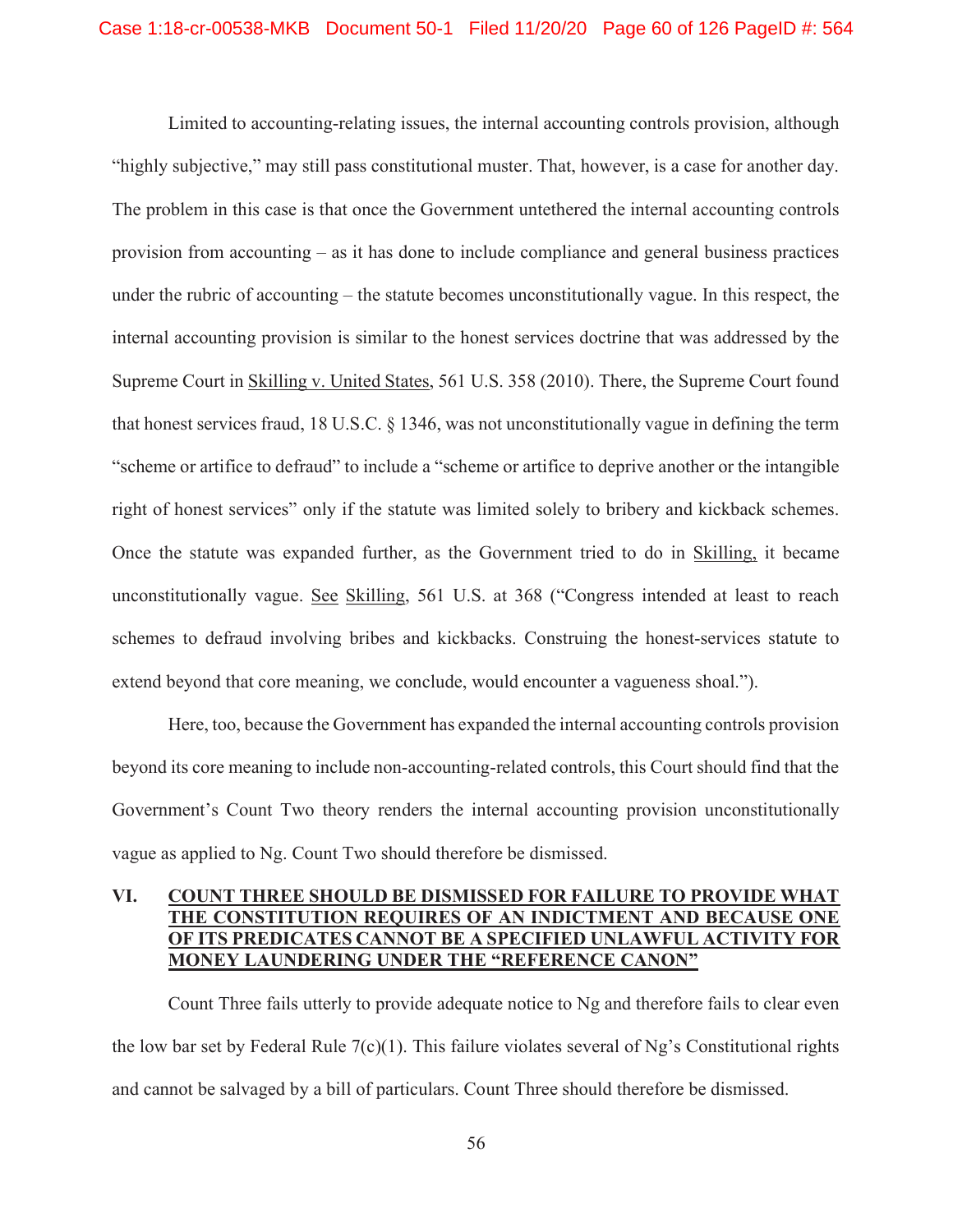Count Three is remarkable both for the scope of its ambition and the depth of its failure. It alleges a single money laundering conspiracy with three very different, very complex, money laundering statutes as objects. But Count Three does not include even a single factual allegation of its own. Rather, Count Three consists solely of a rote recital of statutory language. The Government's decision to charge Count Three this way fails to provide the notice that the Constitution requires.

An indictment is, fundamentally, about notice: Notice of what the Government is alleging the defendant did wrong; notice of what the Grand Jury found; notice of what the defendant has to be prepared to meet; notice of what future charges would be barred by double jeopardy. Each of these principles is enshrined in its own Constitutional provision. Each of these is violated by Count Three's structure and what Count Three fails to allege.

First, Ng does not know what the Government is alleging he did wrong because Count Three fails to identify an element of the offense charged. It does not identify the Malaysian law that is alleged to be one of the two predicate "specified unlawful activities," as it must; does not allege that the transactions violating this mystery Malaysian law occurred at least in part in the United States, as it must; and does not even list the statutory citation to the specified unlawful offense, as it must. How can Ng be protected against double jeopardy in these circumstances? How can he know on what grounds the grand jury returned the Indictment? How can the Court be sure that a jury's verdict would be based on the same theory that the grand jury found?

Second, Count Three also fails to allege – as the Supreme Court requires – that Ng conspired to move funds internationally with the "design," or purpose, to "conceal or disguise" those funds. This means that the Indictment does not inform Ng of which activities or transactions he must be prepared to defend against.

57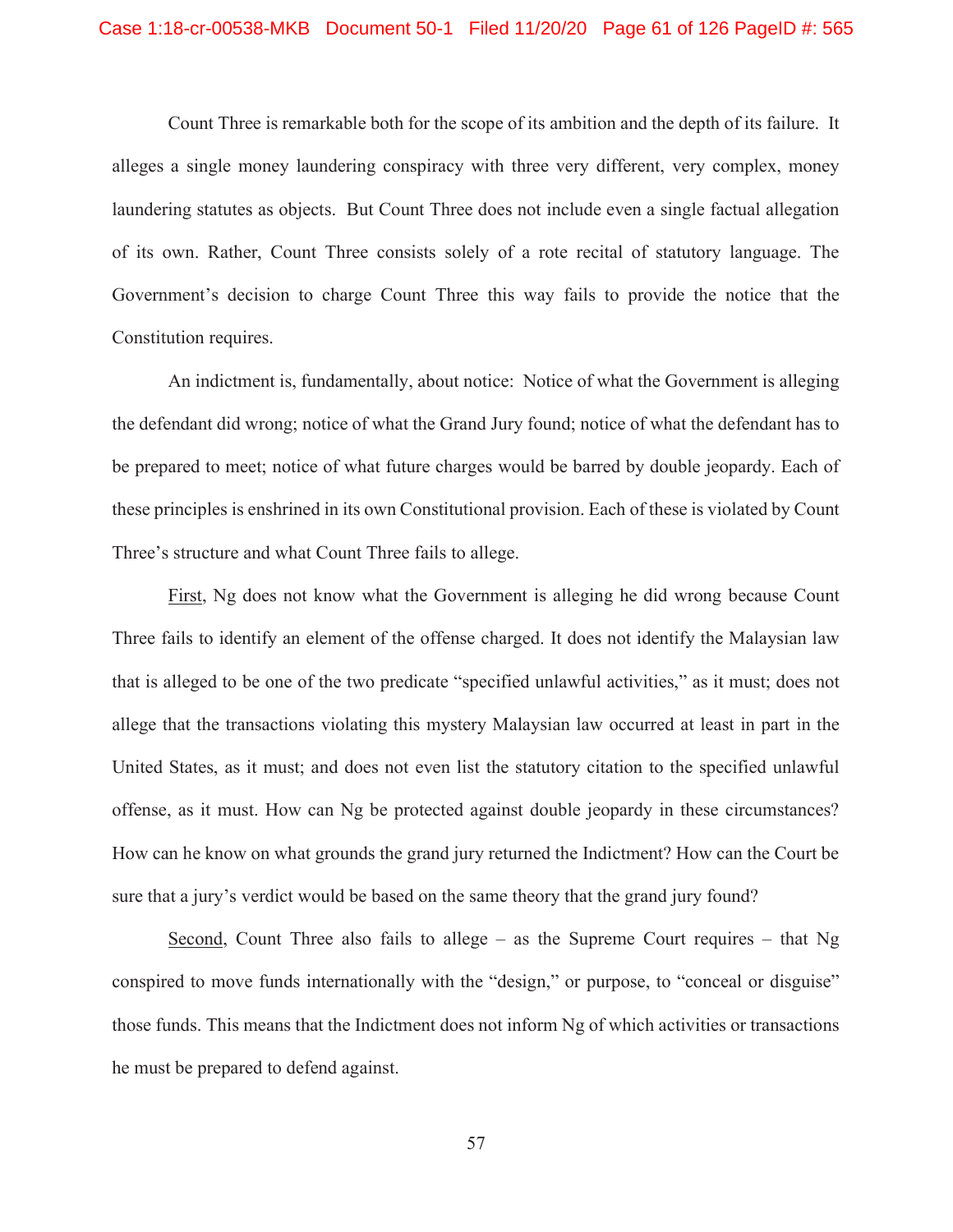Third, the Byzantine structure of Count Three, combined with the complete lack of independent allegations, makes it impossible to distinguish which allegations relate to one, as opposed to another, of the three different objects. Each of these three different statutes contain different elements, of course, but the Indictment provides exactly zero notice of what activities Ng did, or conspired to do, that fall within one type of money laundering versus the other. The Supreme Court has held that in cases such as this, more specificity is required to put the defendant on notice of what he must be prepared to meet.

Finally, and apart from all of the notice deficiencies, one subsection of the FCPA listed in the Indictment cannot serve as a "specified unlawful activity" ("SUA") for purposes of money laundering. The Indictment includes alleged violations of 15 U.S.C. § 78dd-3 as an SUA for each object of Count Three, but that subsection is not a cognizable as an SUA because it did not exist at the time the FCPA was added to the list of SUAs in the money laundering statute. Accordingly, the "reference canon" forbids it from serving as a predicate here, and should be struck from the Indictment.

### A. Legal Standards

Federal Rule of Criminal Procedure  $7(c)(1)$  provides that an indictment "must be a plain, concise, and definite written statement of the essential facts constituting the offense charged" and must include the "statute, rule, regulation, or other provision of law that the defendant is alleged to have violated." Fed. R. Crim. P. 7(c)(1). An indictment is only "sufficient if it, first, contains the elements of the offense charged and fairly informs a defendant of the charge against which he must defend, and, second, enables him to plead an acquittal or conviction in bar of future prosecutions for the same offense." Hamling v. United States, 418 U.S. 87, 117 (1974).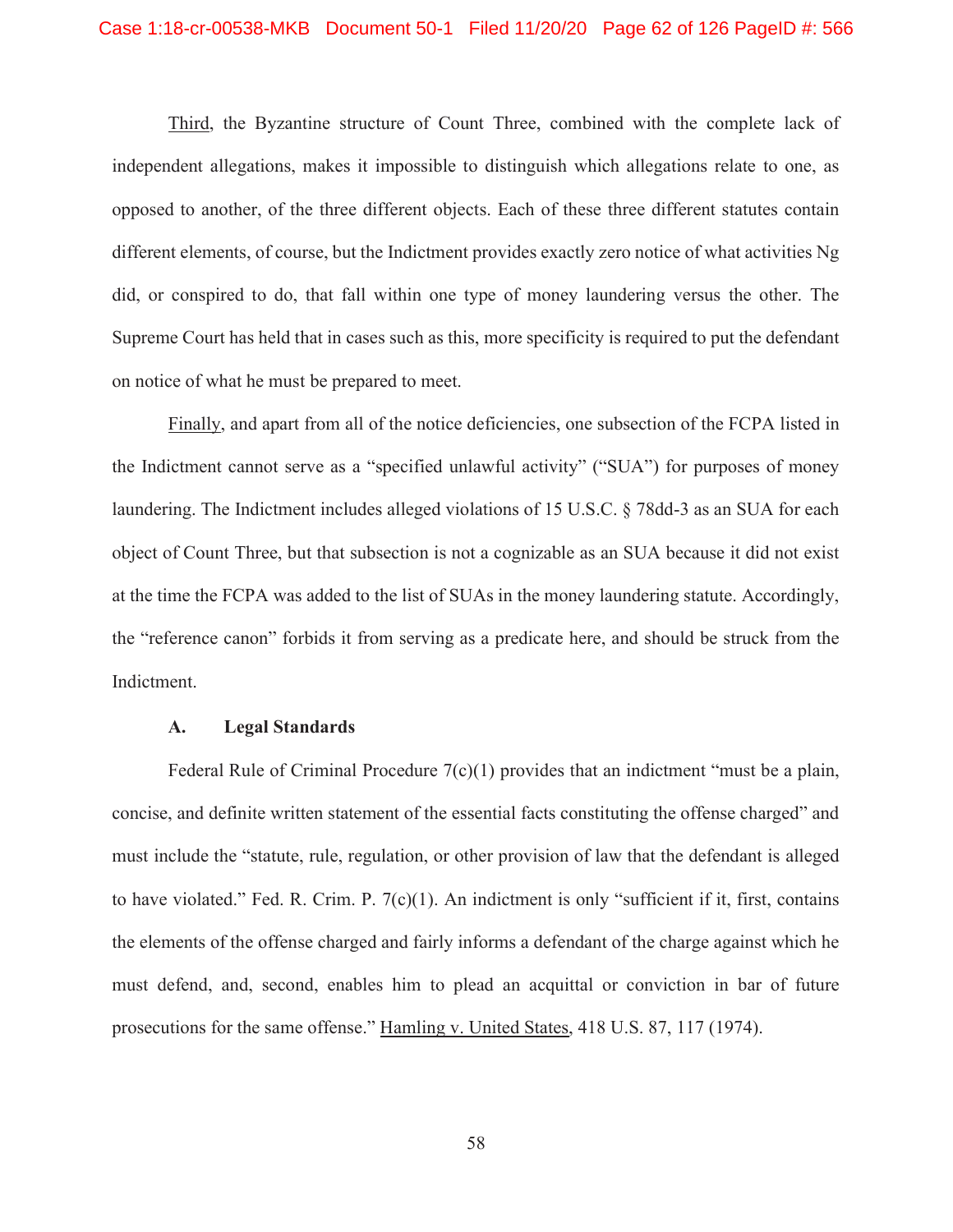This is because an indictment is supposed to provide "substantial safeguards to a criminal defendant." Russell v. United States, 369 U.S. 749, 763 (1962) (quotation marks omitted). A deficient indictment "offends both the Fifth and Sixth Amendments." United States v. Pirro, 212 F.3d 86, 92 (2d Cir. 2000). A defective indictment violates the Grand Jury Clause of the Fifth Amendment because the defendant "cannot be assured that he is being tried on the evidence presented to the grand jury, or that the grand jury acted properly in indicting him." Id. (citation omitted). Second, and similarly, a defective indictment violates the Indictment Clause of the Fifth Amendment, which "requires that an indictment contain some amount of factual particularity to ensure that the prosecution will not fill in elements of its case with facts other than those considered by the grand jury." United States v. Walsh, 194 F.3d 37, 44 (2d Cir. 1999) (quotation marks omitted). Third, a defective indictment exposes a defendant to double jeopardy, in violation of the Fifth Amendment, and so an indictment must contain "enough detail that he may plead double jeopardy in a future prosecution based on the same set of events." United States v. Stavroulakis, 952 F.2d 686, 693 (2d Cir. 1992). Fourth, a defective indictment does not allow a defendant to "be informed of the nature and cause of the accusation" as required by the Sixth Amendment. U.S. Const. Amend VI.

Therefore, to survive a motion to dismiss, the indictment must "acquaint the defendant with the specific crime with which he is charged, allow him to prepare his defense, and protect him from double jeopardy." United States v. Juwa, 508 F.3d 694, 701 (2d Cir. 2007) (citation and quotation marks omitted). In other words, an "essential purpose of an indictment is to give the defendant notice of the charge so that he can defend or plead his case adequately." United States v. Neill, 166 F.3d 943, 947 (9th Cir. 1999) (quotation marks omitted). When examining an indictment on a pretrial motion to dismiss, which is "invariably drafted by the Government,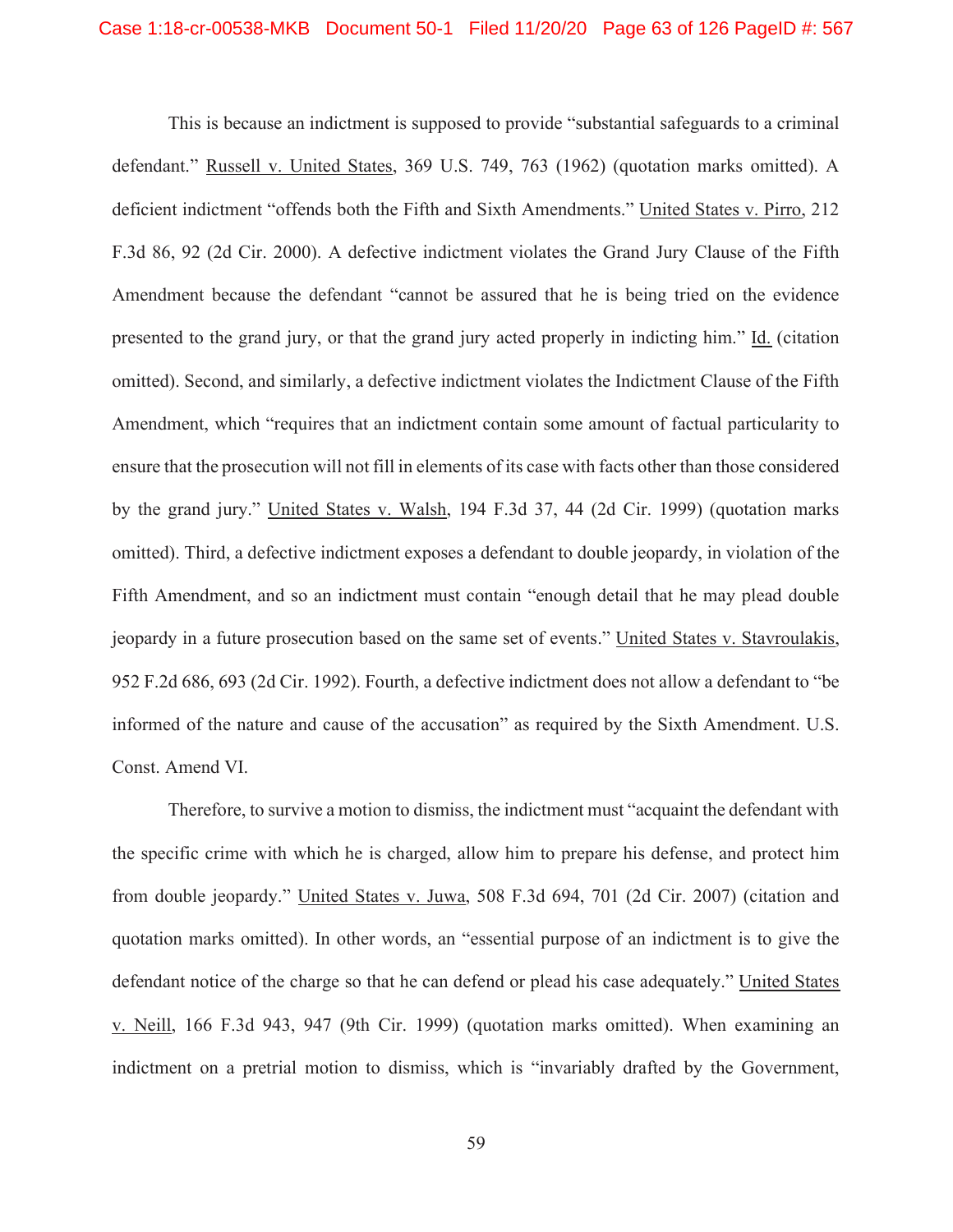#### Case 1:18-cr-00538-MKB Document 50-1 Filed 11/20/20 Page 64 of 126 PageID #: 568

fundamental fairness requires that the Government be held to the highest standards of 'both promise and performance.'" United States v. Gotti, 457 F. Supp. 2d 411, 415 (S.D.N.Y. 2006) (quoting In re Altro, 180 F.3d 372, 375 (2d Cir. 1999)).

On a pretrial motion to dismiss, "the facts alleged by the government must be taken as true." United States v. Velastegui, 199 F.3d 590, 592 n.2 (2d Cir.1999). But it is axiomatic that an indictment must be dismissed where it "fails to allege the essential facts constituting the offense charged." Pirro, 212 F.3d at 91-92.

The Government's opposition to this motion will be familiar: It will claim, correctly, that Rule 7 erects only a low bar for an indictment to survive a motion to dismiss; and it will claim, correctly, that Count Three recites mechanistically the text of the money laundering statute. Thus, the Government will argue that because the Indictment chants the words of the statute and incorporates the undifferentiated mass of 57 paragraphs of allegations from Count One, Count Three should survive this motion to dismiss. But even a low bar is just that  $-$  a bar, and it must be cleared by the words of the Indictment itself. Rule 12 exists for a reason: some indictments are deficient under Rule 7's standard, and Rule 7's standard safeguards critical constitutional rights for defendants.

The plain words of the Indictment (or, more accurately, the words which are missing from the Indictment) make clear that Count Three of this Indictment is deficient. Compared to other indictments that charged similar offenses, and measured against the controlling case law, Count Three is insufficiently pled here.

# B. The Convoluted and Undifferentiated Structure of Count Three Lacks Any Independent Allegations

Count Three alleges a single conspiracy to commit three different types of money laundering offenses – a triple object conspiracy: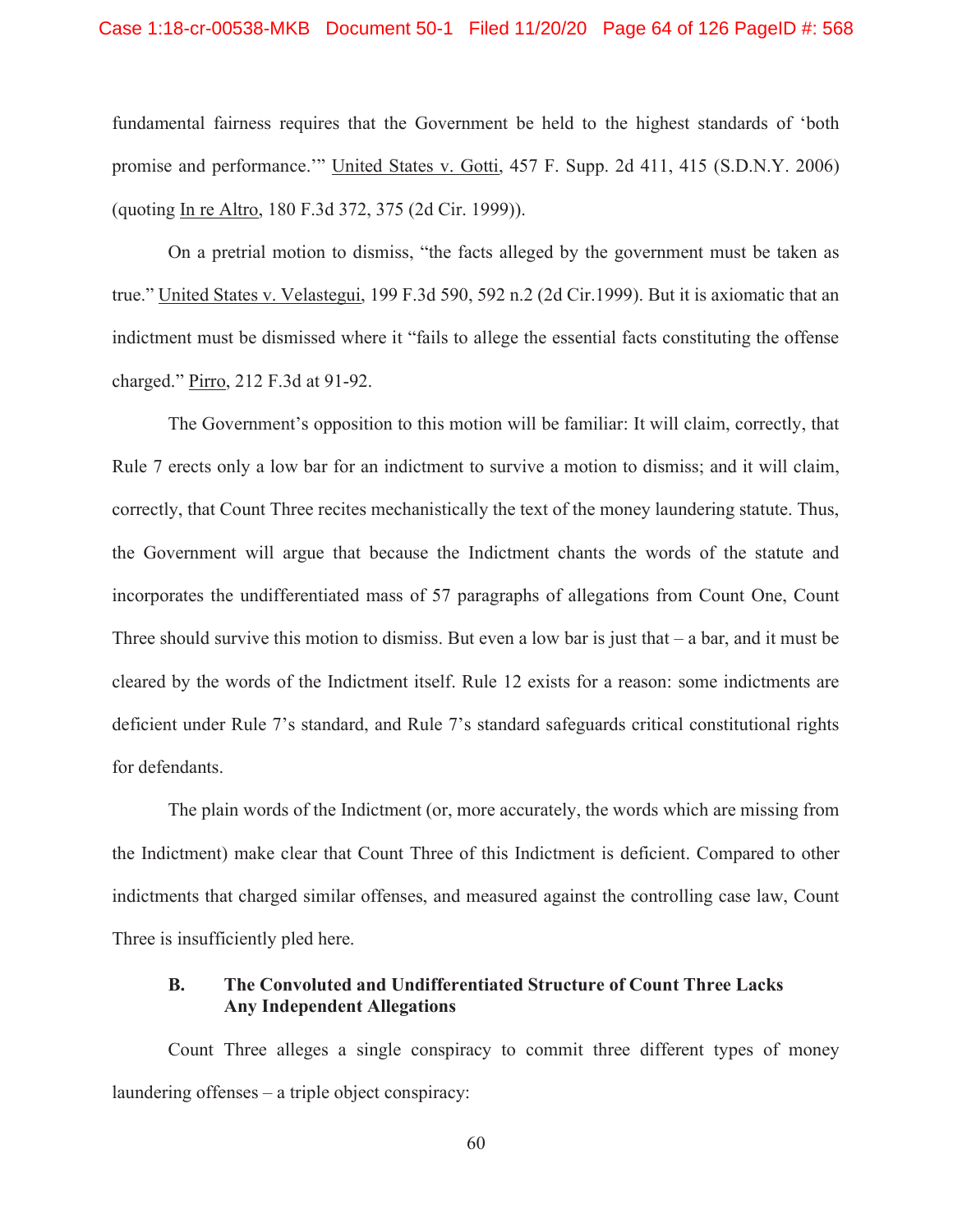- $§ 1956(a)(2)(A)$  ("International Promotional" money laundering), see Ind.  $§ 65(a)(i);$
- $\bullet$  § 1956(a)(2)(B)(i) ("International Concealment" money laundering), see id.  $\text{\textdegree}$  65(a)(ii); and
- $§ 1957$  ("Monetary Transaction" violations), see id.  $§ 65(b)$ .

However, this triple object conspiracy is particularly complex and opaque as each of these three statutes contains quite different and intricate elements. As just one example, International Concealment money laundering has two additional knowledge requirements that International Promotional money laundering does not. Notwithstanding their different elements, all three statutes require the allegation of a predicate "specified unlawful activity" before they can be proven. See  $\S$  1956(a)(2)(A)(i) (forbidding the international movement of funds "with the intent to promote the carrying on of specified unlawful activity");  $\S$  1956(a)(2)(B)(i) (forbidding the international movement of funds "designed . . . to conceal or disguise . . . the proceeds of specified unlawful activity"); § 1957 (forbidding certain monetary transactions involving "criminally derived property . . . derived from specified unlawful activity."). Count Three lists the same two "specified unlawful activities" for all three prongs of the money laundering conspiracy: violations of three different subsections of the FCPA and violations of some unnamed Malaysian law. See id.  $\P\P$  65(a), 65(b).

Thus, Count Three combines an incredibly complicated structure – three different varieties of money laundering objects, with each object containing its own distinct elements and alleging multiple specified unlawful activity predicates – with zero independent factual allegations whatsoever. Count Three consists solely of statutory language. There is not a single, solitary additional allegation contained within Count Three. The only allegations in Count Three are incorporated by reference to Count One. See id. ¶ 64. None of the allegations from Count One that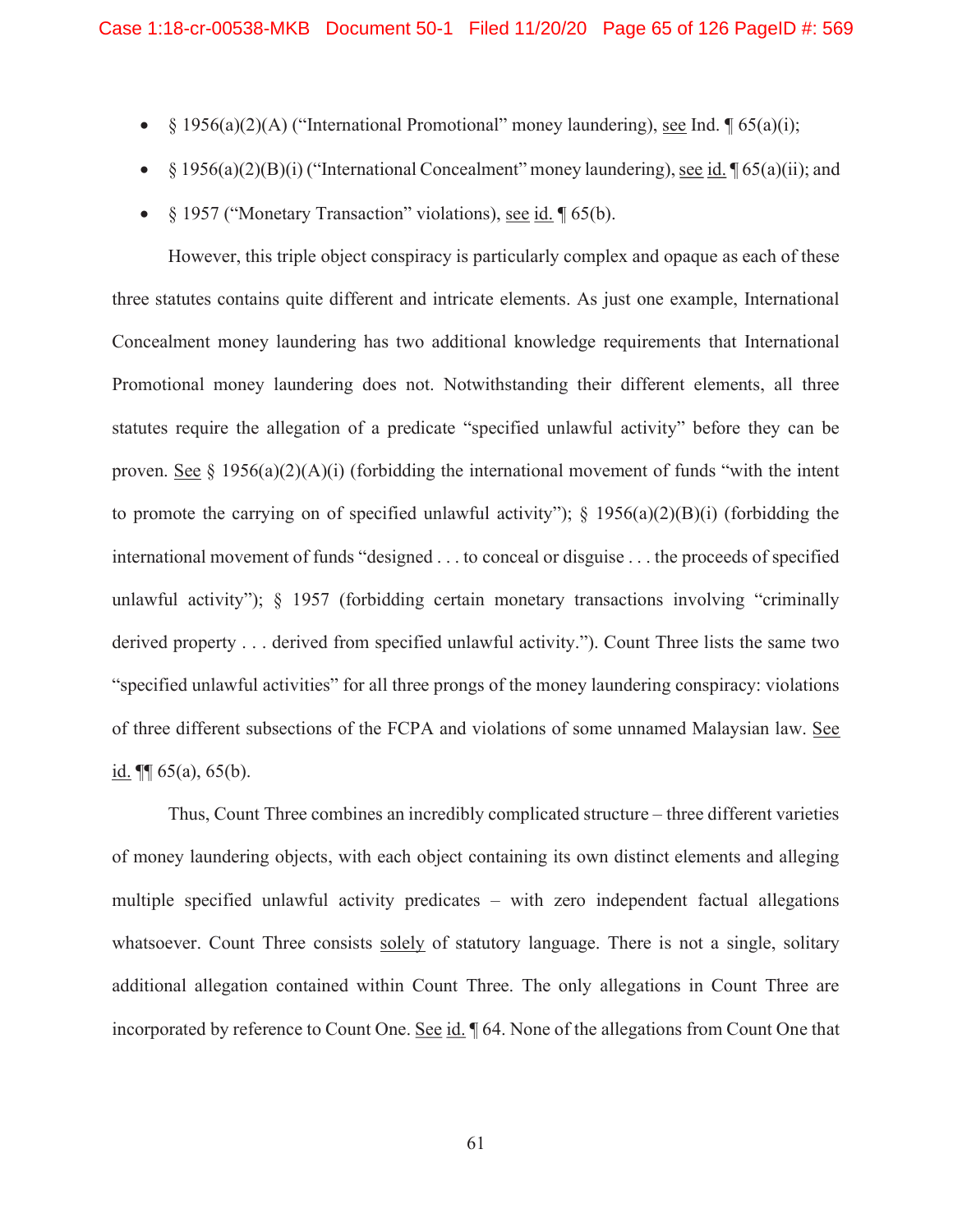are incorporated, though, provide the type of notice needed in a case charged the way the Government has chosen to charge Count Three.

### C. Argument

### 1. An Element is Missing

An indictment must "contain[] the elements of the offense charged." United States v. Resendiz–Ponce, 549 U.S. 102, 108 (2007) (quoting Hamling, 418 U.S. at 117). If it does not, it must be dismissed. In addition, Rule  $7(c)(1)$  mandates that "For each count, the indictment . . . must give the official or customary citation of the statute, rule, regulation or other provision of law that the defendant is alleged to have violated." Fed R. Crim. P. 7(c)(1). "The wording of this Rule imposes two requirements: the statement of the essential facts and the citation of the statute. They are separate requirements and not a restatement of one another." United States v. Gonzalez, 686 F.3d 122, 128 (2d Cir. 2012) (brackets and quotation marks omitted; emphasis in original).

Count Three fails this requirement because it does not sufficiently cite the statute that Ng is alleged to have violated. Specifically, Count Three lists two "specified unlawful activities" for each of the three different types of money laundering alleged to be objects of the conspiracy, and the same exact formulation is repeated three times: "felony violations of the FCPA, Title 15, United States Code, Sections 78dd-1, 78dd-3,  $78m(b)(2)(B)$ ,  $78m(b)(5)$  and  $78ff(a)$ , and offenses against a foreign nation involving the misappropriation, theft and embezzlement of public funds by and for the benefit of a public official, in violation of Malaysian Penal Law . . . ." (Ind. ¶¶  $65(a)(i)$ ,  $65(a)(ii)$ ,  $65(b)$ .

First, one of the "specified unlawful activities" is not "specified" at all  $-$  to which Malaysian law is the Indictment referring? The Indictment uses the term "Malaysian Penal Law." There are two primary bodies of criminal laws in Malaysia: the Penal Code and the Malaysian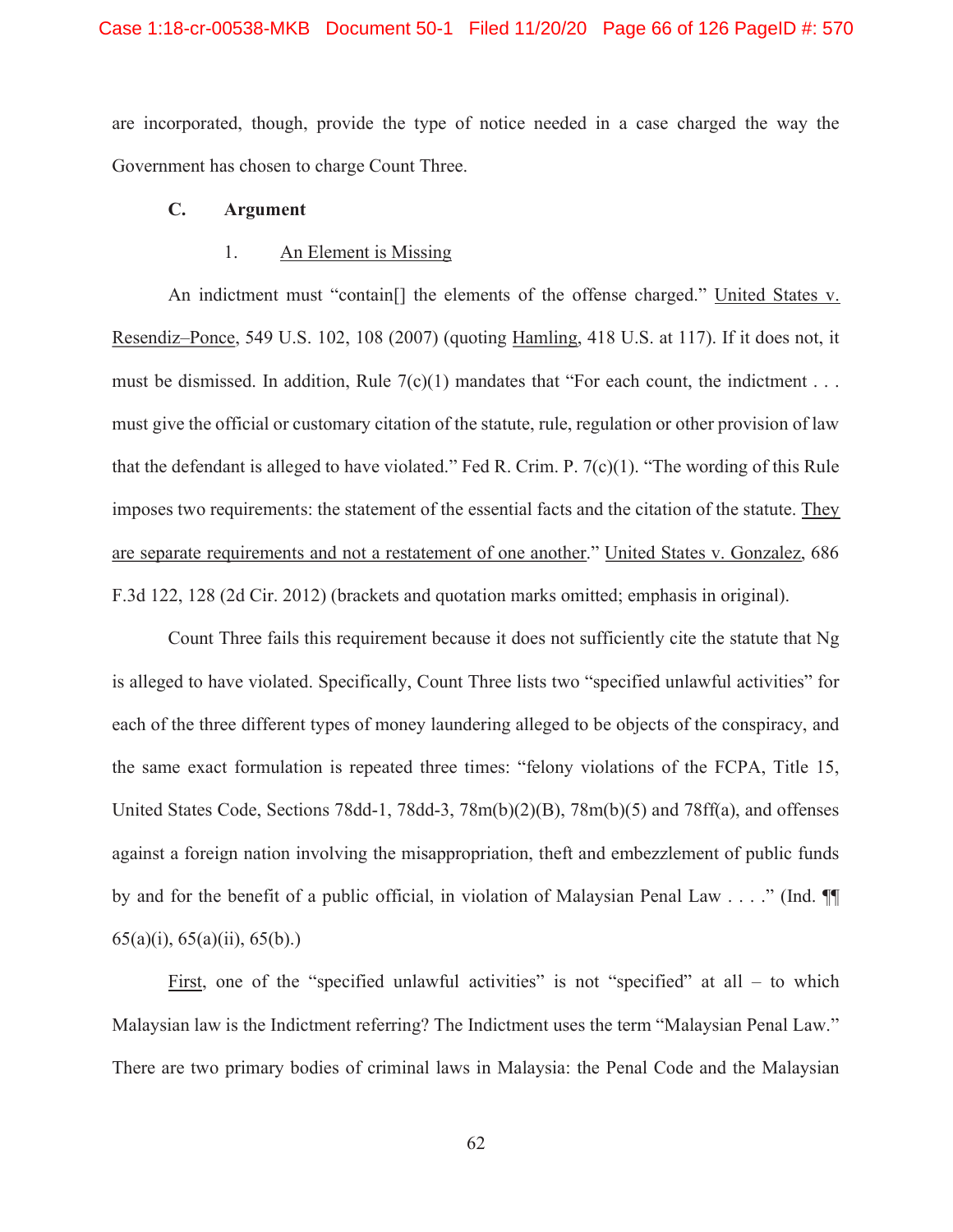Anti-Corruption Act of 2009. By using the term "Penal Law," we assume that the Indictment is referring to the Penal Code. But, even so, the Malaysian Penal Code, as it appears in English, consists of 323 pages. The Indictment provides no notice of what particular Malaysian Penal Code violation (if this is even indeed what the Government means by "Penal Law") Ng has violated. There is no statutory number or statutory title or even a description of a particular Malaysian offense that Ng violated to be guilty of Count Three. A related problem is this: What specific Malaysian statute did the Grand Jury vote upon in voting a true bill on Count Three? How is the Court supposed to know what basis the grand jury used to find a valid specified unlawful activity? And how can Ng be sure that he will not be charged again with a violation based on some other section of Malaysian law? When the Government has chosen to allege specified unlawful activities defined in 18 U.S.C.  $\S$  1956(c)(7)(B)(iv) in the past, it has identified the foreign statutes that are alleged to have been violated with specificity. See, e.g., United States v. Esquenazi, Crim. A. No. 09-21010 (JEM), Dkt. No. 685, at 32 (Count Nine, ¶ 9) (alleging specified unlawful activities including "violations of the criminal bribery laws of Haiti, The Republic of Haiti's Penal Code Articles 137 and 140 . . . .") This is not a mere detail. Ng has waived extradition to go to trial on a specific indictment voted by a grand jury. What Malaysian law did the grand jury find that he violated to be properly indicted of Count Three? He has been in this country now for a year-anda-half and the Government still has not told his counsel what Malaysian statute was violated as a predicate of Count Three.

Second, Count Three does not even set forth the statutory citation within the money laundering statute for this unspecified "specified unlawful activity." While the FCPA specified unlawful activity is accompanied by a reference to its statutory citation, there is no such reference to the section that permits "an offense against a foreign nation" to serve as a specified unlawful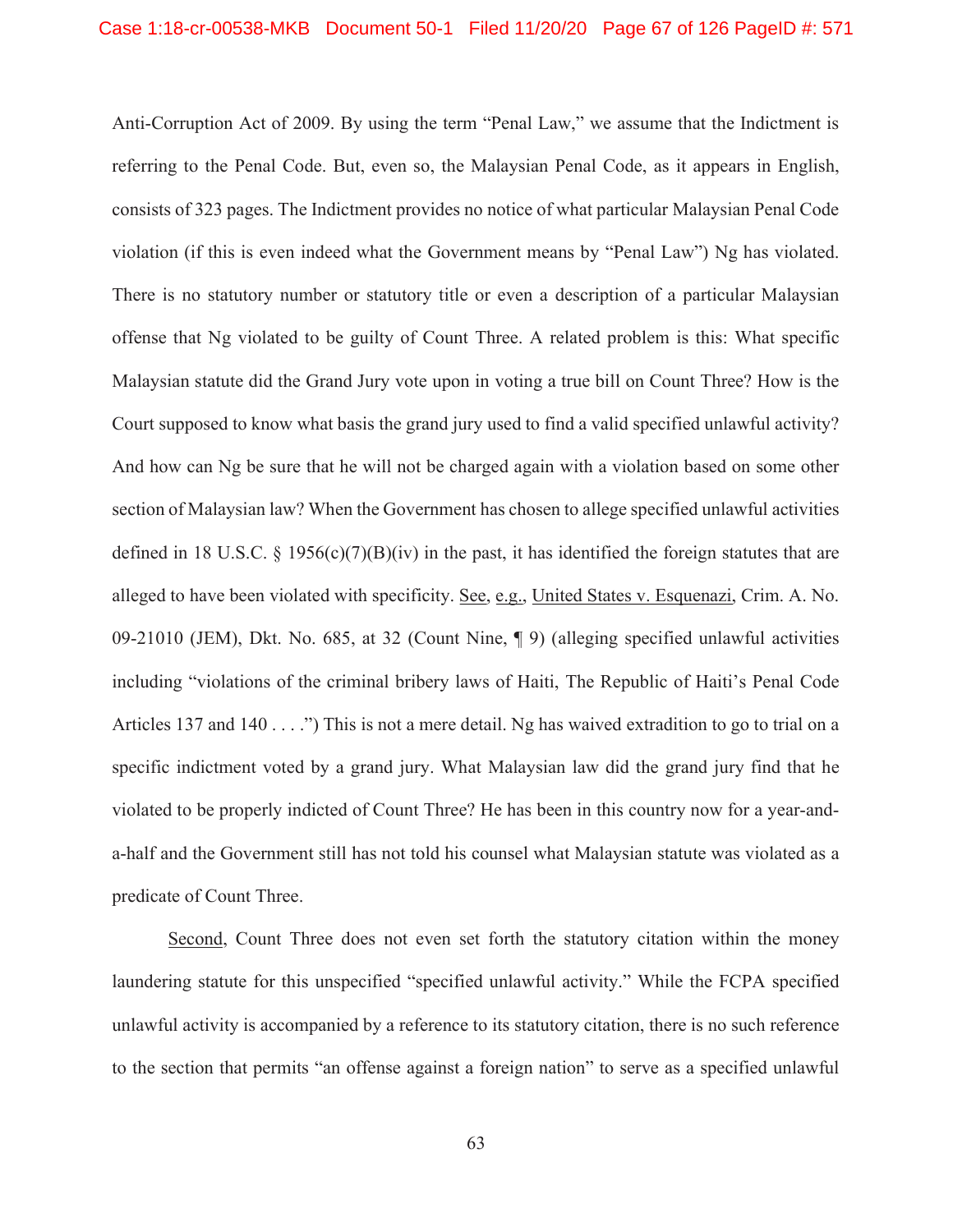activity. Since the Government did not allege it, we looked it up – it is 18 U.S.C.  $\delta$  $1956(c)(7)(B)(iv)$ . By failing to provide notice that the Government is relying on Section  $1956(c)(7)(B)(iv)$  in the charging language, the charge plainly fails to advise this defendant of each and every element of the crime charged against him.

Third, and perhaps most importantly, Count Three's recitation of the statutory language suffers from yet another flaw: it fails to allege a critical statutory element of the charged "specified unlawful activity." Section  $1956(c)(7)(B)(iv)$  only permits an "offense against a foreign nation" to serve as a specified unlawful activity if it involves "a financial transaction occurring in whole or in part in the United States." 18 U.S.C. § 1956(c)(7)(B)(iv) (emphasis added). Count Three simply does not allege that the "specified unlawful activity" of an offense against a foreign nation – which it does not list – occurred in whole or in part in the United States. This necessary charging language is missing from the Indictment. And this failure cannot be rescued by citation to the statutory section, since Count Three does not even include the statutory citation to § 1956(c)(7)(B) at all. In this regard, this Count suffers from the most basic of infirmities, requiring dismissal: it fails to allege an essential element of the offense both in terms of the language of the element and its statutory citation.

The Government will argue in vain that Count Three expressly incorporates the allegations in paragraphs 1-57 of Count One. See Ind. ¶ 64. But this incorporation cannot save the Indictment from the fact that the charging language in Count Three: (1) Does not allege that the transactions which supposedly form the basis of the specified unlawful activity took place in whole or in part in the United States; and (2) Does not even contain a reference to the statutory citation containing that language. Finally, as will be detailed below, the Government cannot simply cite to an undifferentiated mass of allegations in Count One and tell the defense to, in essence, just figure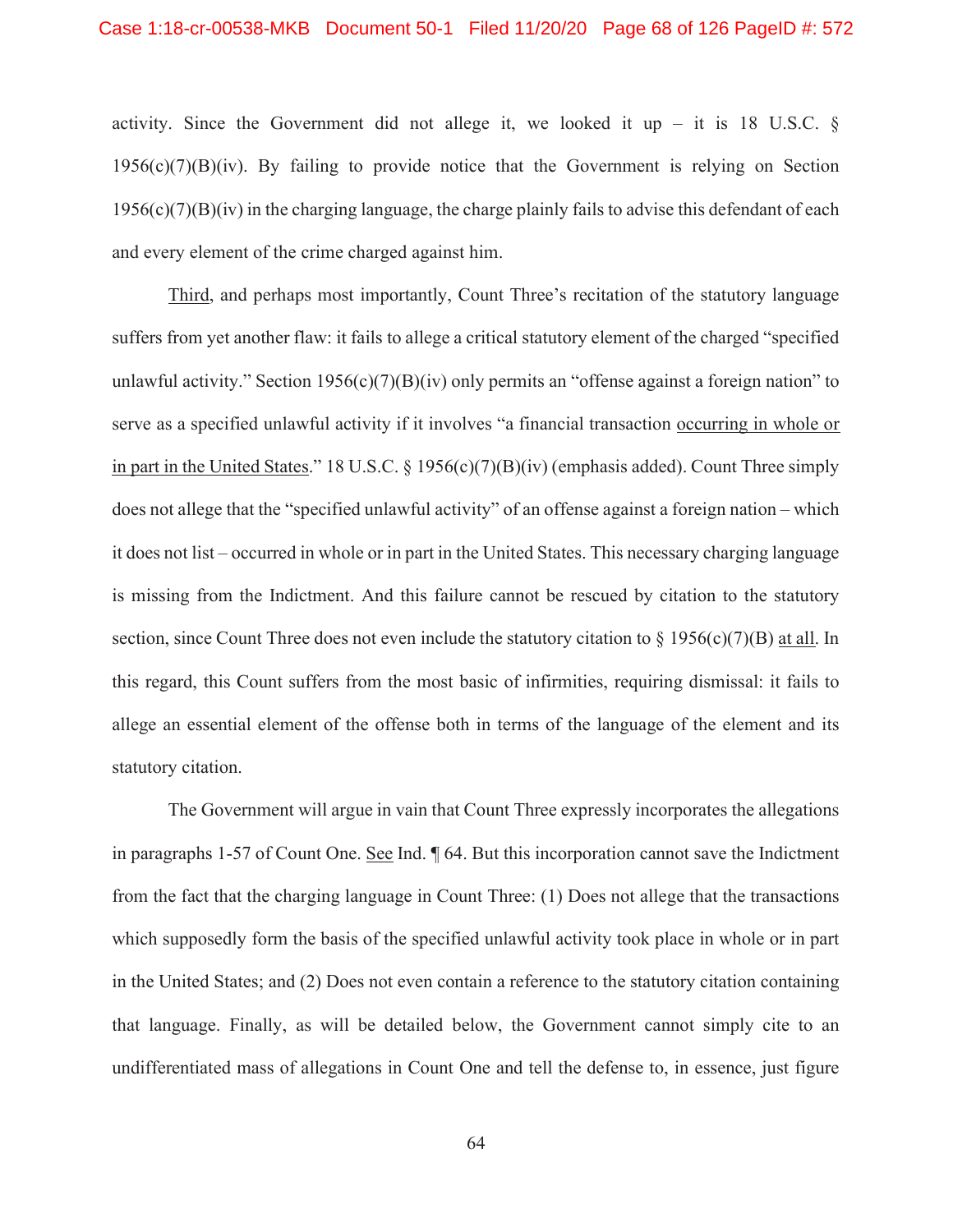out which transactions might have occurred in whole or in part in the United States, and which did not. This is important, because notwithstanding their differences, all three of the money laundering statutes require that the transaction have something to do with the United States: For International Concealment and International Promotion, the transactions have to move "from a place in the United States to or through a place outside the United States," or vice versa. 18 U.S.C. § 1956(a)(2). Monetary Transaction requires "that the offense under this section takes place in the United States . . . ." 18 U.S.C. § 1957(d)(1). Therefore, many of the most specific allegations in the Indictment are not properly the subject of the money laundering conspiracy charge. Only a solitary allegation (¶ 47) is alleged to have taken place entirely within the United States, and there is no allegation that the transportation of that money was done with the intent to conceal or disguise anything about the funds or, indeed, that any co-conspirator had anything to do with that transaction.

"[I]t has long been the rule in this Circuit that a deficiency in an indictment's factual allegations of the elements of an offense is not cured by the fact that the relevant count cited the statute that the defendant is alleged to have violated." United States v. Gonzalez, 686 F.3d 122, 128 (2d Cir. 2012) (quotation marks omitted). Here, the Government has done neither – it has not alleged that the underlying financial transactions giving rise to an offense against a foreign nation occurred "in whole or in part in the United States," and it has failed to even list the statutory citation.25

 Ng brings these defects to the Court's attention at the earliest possible stage of the case. Therefore, this case is very different from the situation faced in United States v. Wydermyer, 51

 $25$  Of course, a "citation error" is not a reason to dismiss an indictment "unless the defendant was misled and thereby prejudiced," but here, the defects in the Indictment go far beyond a mere citation error. Fed. R. Crim. P. 7(c)(2).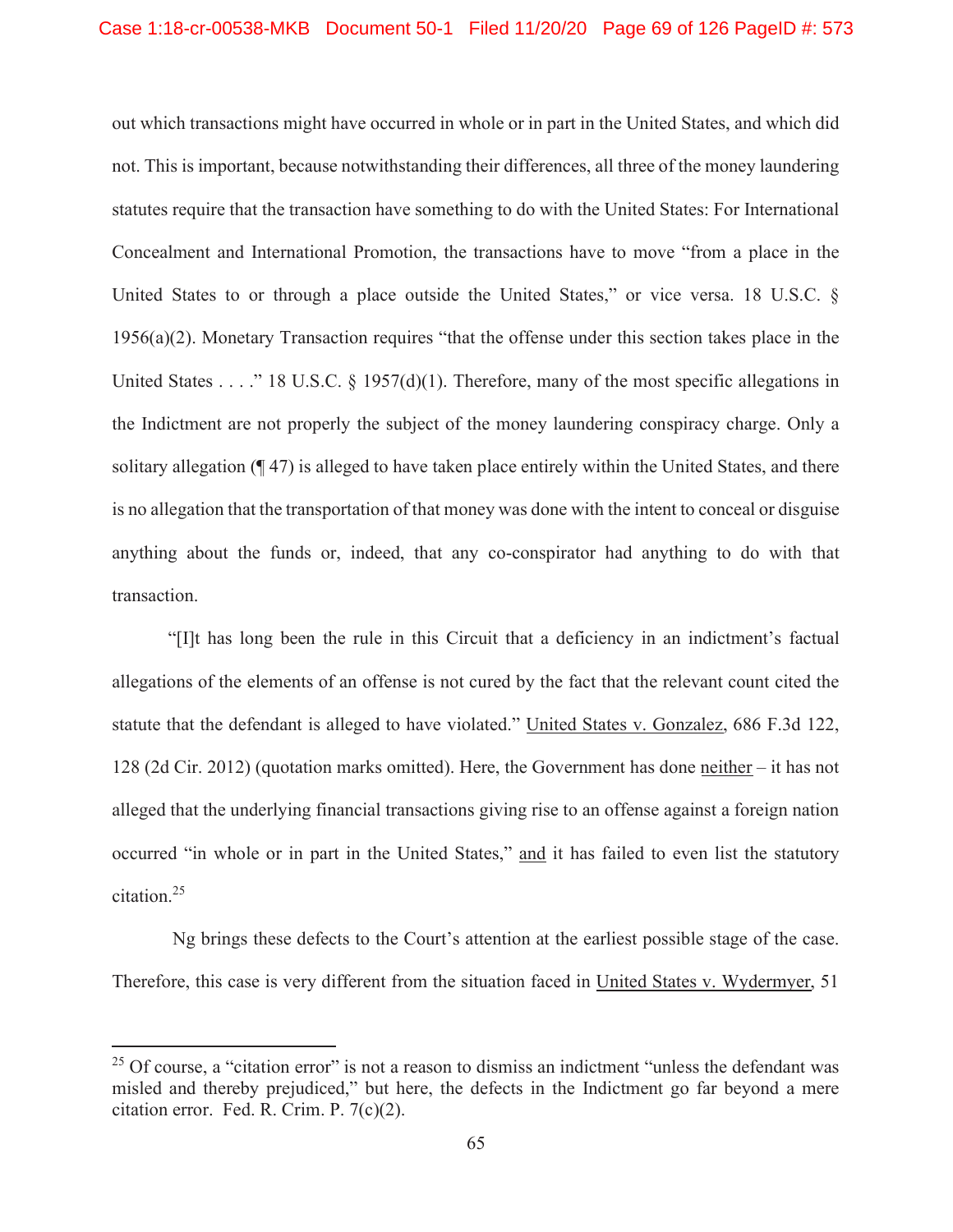F.3d 319 (2d Cir. 1995). There, the defendants argued on appeal that their money laundering conspiracy indictment was deficient because it did not include certain statutory language, but had never made a motion before or even during trial; rather, the District Court noticed the error sua sponte more than six months after the jury's guilty verdict. See id. at 324. The Court of Appeals affirmed the convictions primarily "[b]ecause the indictment must be read liberally in the circumstances of this case." Id.

In Wydermyer, the indictment was read "liberally" because "[t]he scrutiny given an indictment . . . depends on the timing of the defendant's objection." Id. Since the defendants raised their claims after the jury verdict, the infirmities in the defendants' indictment did not affect their Sixth Amendment notice rights, or their Fifth Amendment double jeopardy rights. See id. at 325. When, as in Wydermyer, the lack of allegations in an indictment are raised after trial, the "only colorable issue that might involve prejudice to substantial rights . . . is whether, in violation of the Fifth Amendment, the defendants were tried on charges upon which a grand jury had not passed." Id. The Court of Appeals held that "[l]iberally construed, this indictment adequately set forth the charged offenses to the grand jury." Id. In part, this was because the Arms Export Control Act ("AECA") – the predicate offense – was listed explicitly. Therefore, the defendants could not prevail on their "belated claim that the conspiracy count was insufficient" because they could not show that "the indictment, liberally construed, was not 'sufficient to identify the offense which the defendant conspired to commit.'" Id. at 326 (quoting Wong Tai v. United States, 273 U.S. 77, 81 (1927)). Accordingly, the Court found that the indictment "apprise[d] the grand jury in essential terms of the object of the conspiracy," because it did list the AECA. Id. at 325-26.

But, as Wydermyer recognized, "[t]he timing of the defendant's objection [to an indictment] is important to the level of scrutiny employed; a defendant who objects to the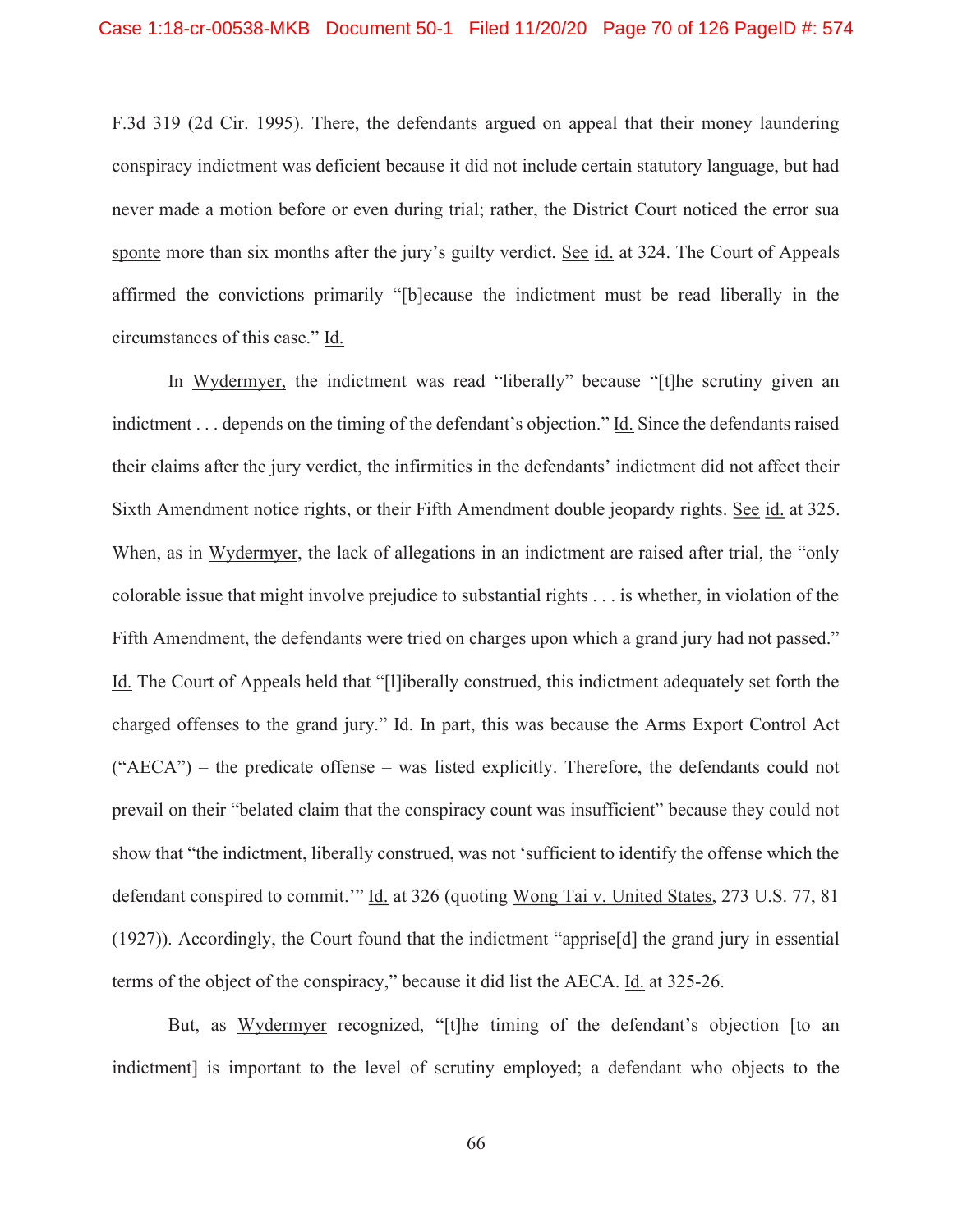indictment before trial . . . is entitled to a more exacting review of the indictment than one who waits until after trial to object." United States v. Pirro, 212 F.3d 86, 92 (2d Cir. 2000). Ng is moving to dismiss the Indictment at the first possible opportunity, not "belated[ly]" raising the issue after the jury's verdict. Therefore, his notice and double jeopardy rights are fully at stake. Second, the Indictment should not be "liberally construed" here; rather, while at this stage the Court must of course accept the factual allegations of the Indictment as true, "[i]n ruling on a pre-trial motion to dismiss an indictment for failure to state an offense, the district court is bound by the four corners of the indictment. . . . The indictment either states an offense or it doesn't." United States v. Boren, 278 F.3d 911, 914 (9th Cir. 2002). Here, it does not. Third, the insufficiency here is even more pronounced than in Wydermyer because the indictment there at least listed the statute constituting the specified unlawful activity; here, it does not.

For these reasons, the Government's failure to include a statutory element in the charged Money Laundering Conspiracy count, either in terms of the language itself or the statutory citation to that language, must result in dismissal of that aspect of Count Three.

### 2. No "Design" Is Alleged With Proper Specificity, in Contravention of Supreme Court Precedent

Count Three also fails to allege sufficiently one of the elements of International Concealment money laundering: that Ng conspired to move funds internationally with the "design[] . . . to conceal . . . the proceeds of specified unlawful activity." 18 U.S.C.  $\S$  $1956(a)(2)(B)(i)$  (emphasis added). This is no idle requirement – the Supreme Court has held that such an allegation is necessary for any indictment alleging International Concealment money laundering. Because the Indictment fails to make such an allegation with specificity, the International Concealment object of Count Three should be dismissed.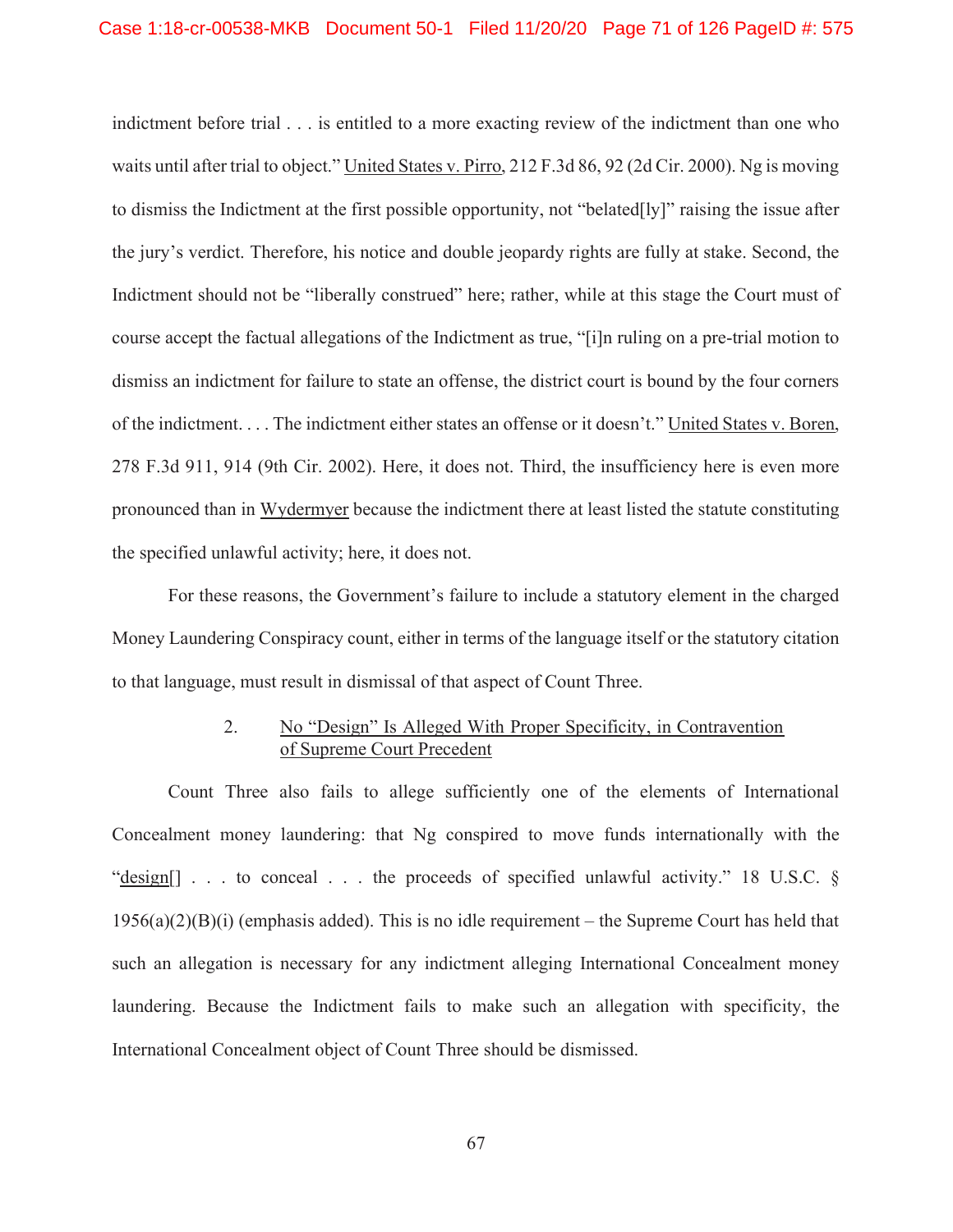The Supreme Court confronted International Concealment in Regalado Cuellar v. United States, 553 U.S. 550 (2008). There, the defendant was driving a Volkswagen Beetle through Texas and towards Mexico when he was stopped by law enforcement. See id. at 554. A search uncovered a secret compartment, and inside the compartment was about \$81,000 in cash, wrapped in plastic bags and duct tape. See id. Animal hair covered the back seat of the car. See id. (The defendant claimed he had just been transporting goats – unlikely in a Volkswagen Beetle. See id.) The Government charged the defendant with International Concealment money laundering, and he was convicted at trial. See id. at 554-55.

A panel of the Fifth Circuit reversed and vacated the conviction, see 441 F.3d 329 (5th Cir. 2006), but on rehearing en banc, the full Circuit affirmed the conviction over Judge Jerry Smith's dissenting opinion that "[t]here is a difference between concealing something to transport it, and transporting something to conceal it." 478 F.3d 282, 296–97 (Smith, J., dissenting). In other words, "how one moves . . . money is distinct from why one moves the money. Evidence of the former, standing alone, is not sufficient to prove the latter." Regalado Cuellar, 553 U.S. at 566 (emphasis in original).

 The Supreme Court reversed the full Fifth Circuit and agreed with Judge Smith's rationale. The Court held that while the Government had proven the defendant concealed the money so that he could move it without being detected, "[t]he evidence suggested that the secretive aspects of the transportation were employed to facilitate the transportation . . . but not necessarily that secrecy was the purpose of the transportation. . . . [T]he Government failed to introduce any evidence that the reason drug smugglers move money to Mexico is to conceal or disguise a listed attribute of the funds," that is, the nature, location, source, ownership, or control of the proceeds of specified unlawful activity. Id. at 566–67.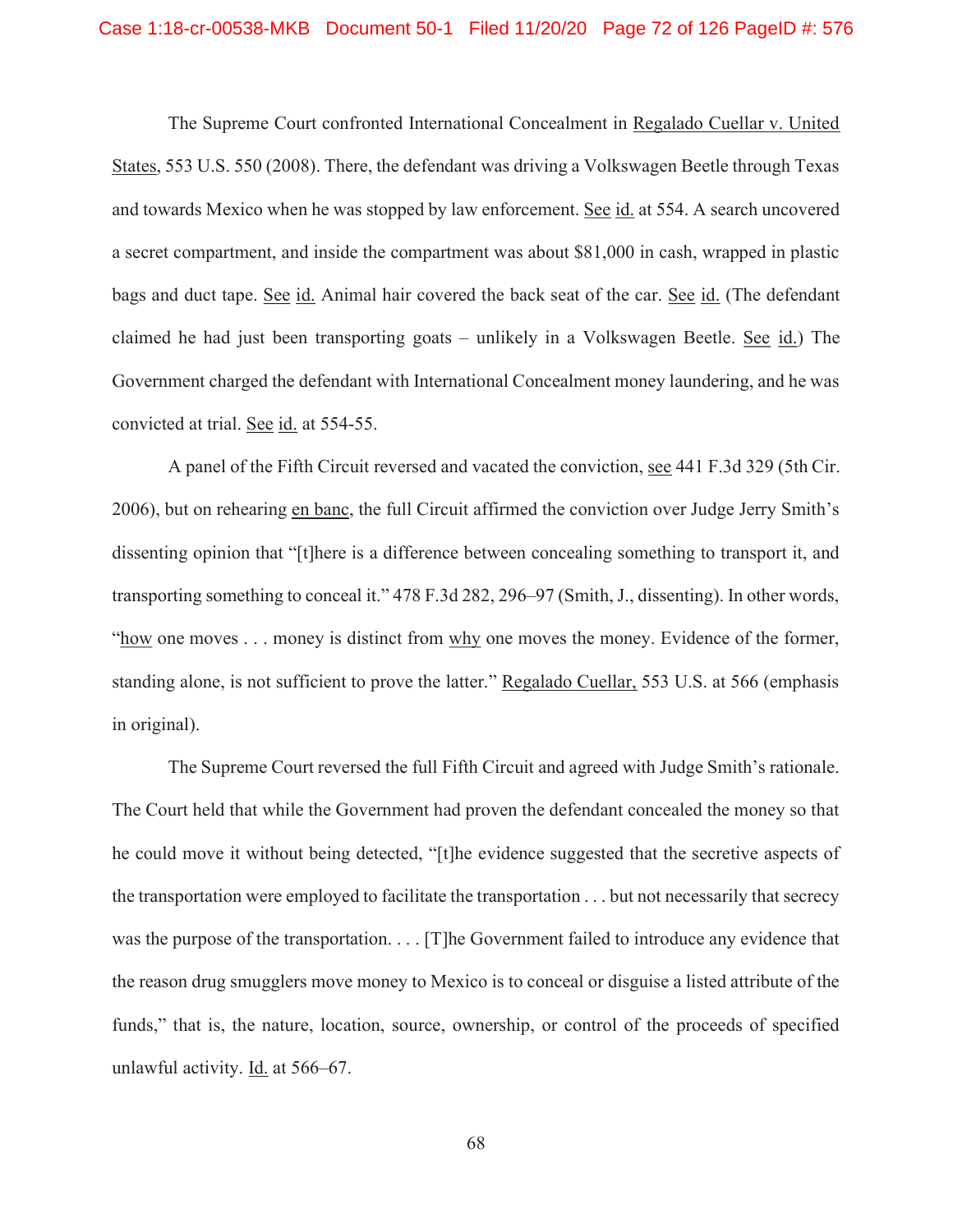The Supreme Court's reasoning focused on the statutory term "design." Id. at 563. The Court held that "'design' means purpose or plan; i.e., the intended aim of the transportation." Id. An Indictment must charge that the "purpose of the [funds'] transportation," not just "the manner in which it was carried out," (that is, the "structure and arrangement" was to conceal or disguise something about the funds), to properly make out an International Concealment money laundering charge under  $\S 1956(a)(2)(B)(i)$ . Id. at 564.

In analyzing Domestic Concealment money laundering,  $\S$  1956(a)(1)(B)(i), the domestic analogue to  $\S 1956(a)(2)(B)(i)$ , the Second Circuit has similarly held that part  $(B)(i)$  requires proof that the defendant "knew that a purpose of the financial transaction was concealment of the source, ownership, etc., of the funds," in other words "that the defendant knew of the transaction's obfuscatory purpose." United States v. Maher, 108 F.3d 1513, 1526 (2d Cir. 1997); see also, e.g., United States v. Ness, 565 F.3d 73, 78 (2d Cir. 2009) (reversing conviction under § 1956(a)(2)(B)(i) because Government's evidence "shows only an intent to conceal the transportation, not an intent to transport in order to conceal."); United States v. Garcia, 587 F.3d 509, 519 (2d Cir. 2009) (reversing guilty plea for money laundering conspiracy because "[w]hile this transaction was effected covertly in an effort to conceal the transaction from the authorities, there is no indication from the record that the transaction itself was an effort to conceal anything about the money. That is insufficient under Cuellar, for it evinces only how the money was moved, and does not speak to why it was moved."); United States v. Roberts, 650 F. Supp. 2d 219, 220, 222 (E.D.N.Y. 2009) (granting judgment of acquittal for defendant charged with violating §  $1956(a)(2)(B)(1)$  because "the government has not established that Defendant knew that the alleged transportation of funds was designed to conceal or disguise the nature, the location, the source, the ownership, or the control of such funds, as it must under 18 U.S.C.  $\S$  1956(a)(2)(B)(i)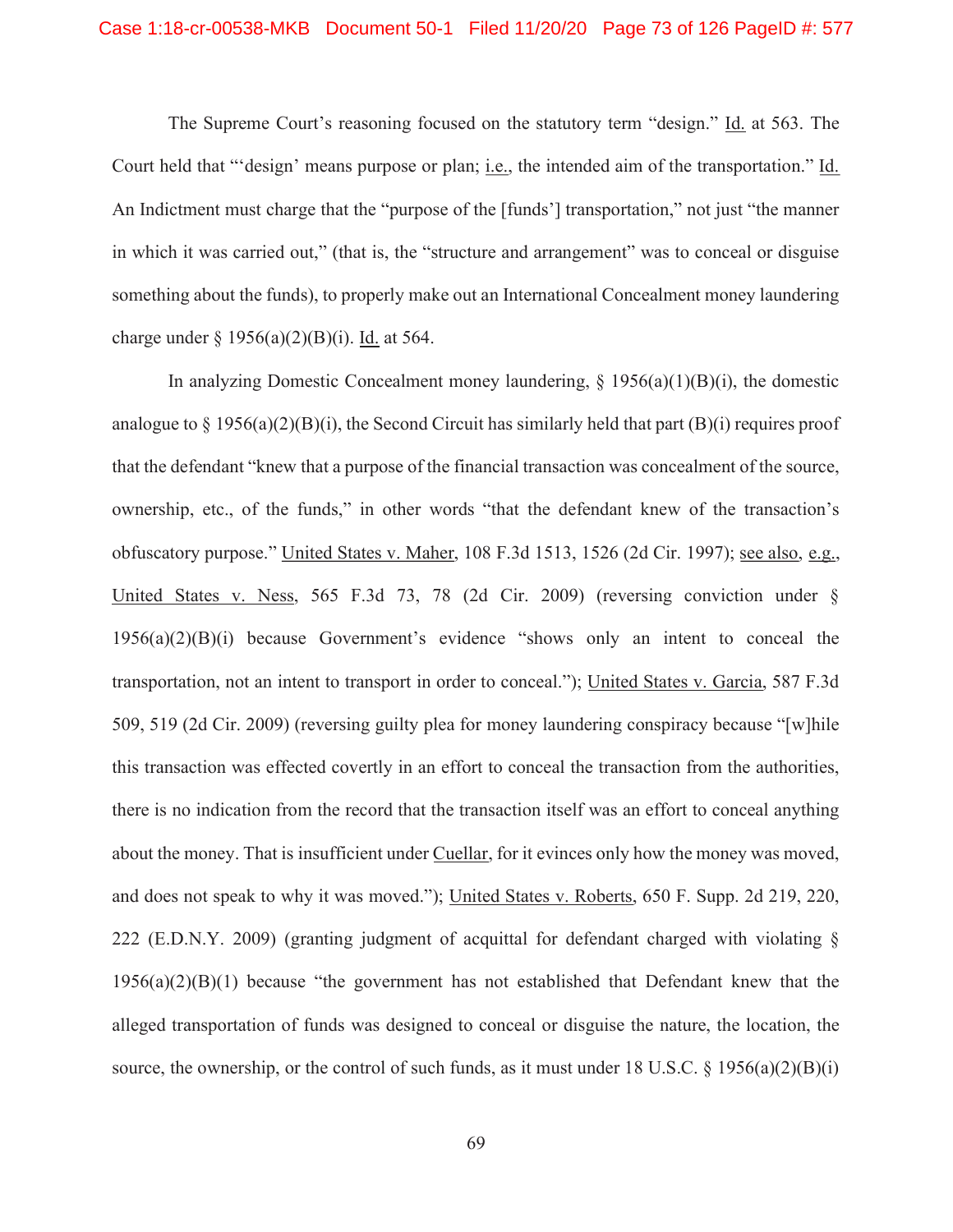. . . Here, as in Cuellar and Ness, the evidence submitted by the government shows only an intent to conceal the transportation, not an intent to transport money in order to conceal it").

The Indictment here fails the requirements of Santos, Maher, Ness, Garcia, and Roberts. It makes no allegation regarding either the purpose of any funds' transportation, nor of Ng's knowledge of that purpose (aside, again, from the bare recital of statutory text). Indeed, the words "design" or "designed" appear in just two ways in the Indictment: Three times to describe how 1MDB and Goldman (neither of whom are charged in the Indictment, of course) structured certain bond deals, and once to describe the appearance of a pink diamond necklace. These references have nothing to do with the flow of funds. (See Ind.  $\P$  29, 42, 51, 60(i).) And none of these allegations provide even the slightest inkling that any of the co-conspirators (let along Ng) moved funds internationally in a way designed to conceal those funds.

The few appearances of the word "purpose" have similarly no relation to any monetary transactions. (See id. ¶¶ 15, 18, 25.) The word "conceal" appears in Count One only in relation to how Low's involvement was supposedly kept from Goldman's compliance functions – again, having nothing whatsoever to do with the transfer of any money, let alone the co-conspirators' purpose in moving money internationally, as the statute requires. (See id. ¶¶ 20, 22, 43, 52.) This is no mere word search – there is no allegation in the incorporated language from Count One that any transportation, transmission, or transfer of monetary instruments was done internationally with the "design" (or "purpose") of "concealing" or "disguising" anything about those monetary instruments.

The Indictment does describe numerous international transfers of money, but taking all of the allegations in the Indictment as true, none of these come even close to alleging that the coconspirators "designed," or intended, for "such transportation, transmission, or transfer" to conceal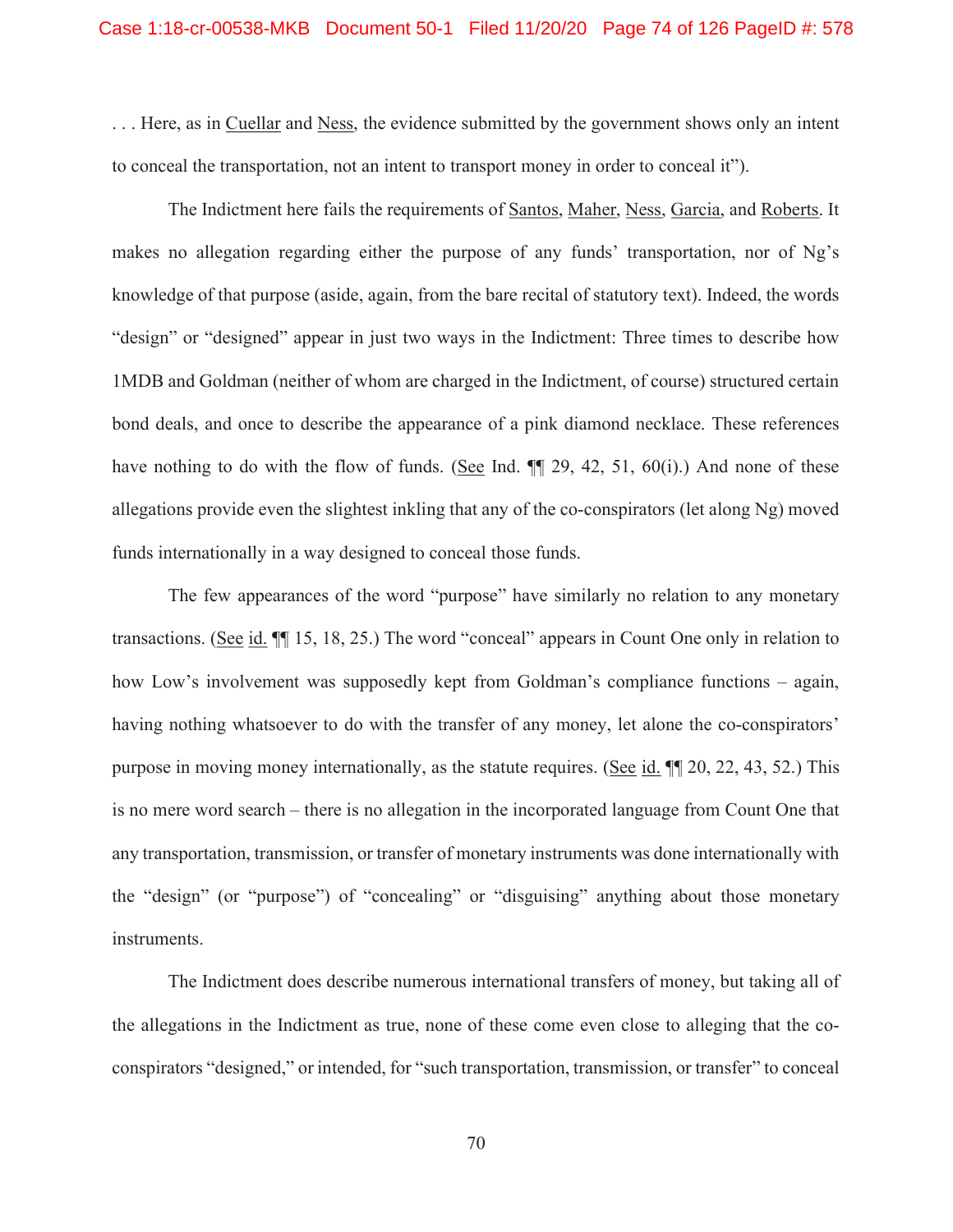or disguise something about those funds. For example, paragraph 37 alleges that "U.S. Financial Institution #1 transferred" certain proceeds of the "Magnolia" bond deal internationally, and that "the defendants JHO LOW and ROGER NG, Co-Conspirator #1 and others knew that a large portion of the proceeds of the bond would be diverted to themselves and others, including foreign government officials, through shell companies beneficially owned and controlled by themselves and others." (Ind. ¶ 37.) Of course, the Government chose not to charge "Financial Institution #1," and so it is unclear how this transfer's "design" could have been to conceal or disguise something about those funds. But more fundamentally, Paragraph 37 says nothing about why it was that the funds had to move internationally to conceal or disguise those funds. Similarly, paragraph 40 alleges that certain Magnolia bond proceeds were "transferred via wire to and from the United States," and then "[a]pproximately \$24 million of these funds was subsequently transferred to a bank account beneficially owned by a relative of the defendant ROGER NG." (Ind. ¶ 40.) Here, too, there is no allegation relating to the purpose of those transfers. Paragraph 41 simply alleges that about \$60 million in Magnolia proceeds were transferred from an overseas account to an account in Los Angeles for the purpose of funding a movie. (See Ind. ¶ 41.) The allegations in paragraph 53, that certain proceeds of the "Catalyze" bond deal were transferred between the U.S. and other countries, that these funds were "misappropriated and embezzled," and that "more than \$4 million of these funds were also transferred via wire to a bank account beneficially owned by a relative of NG," similarly fail to make any allegations about why the international character of those transfers themselves had anything to do with concealing or disguising the source or ownership of that money.<sup>26</sup> The Indictment thus fails to draw the necessary connections between

 $26$  The Indictment includes numerous other descriptions of funds transfers, but the vast majority of these do not describe funds transfers "from a place in the United States to or through a place outside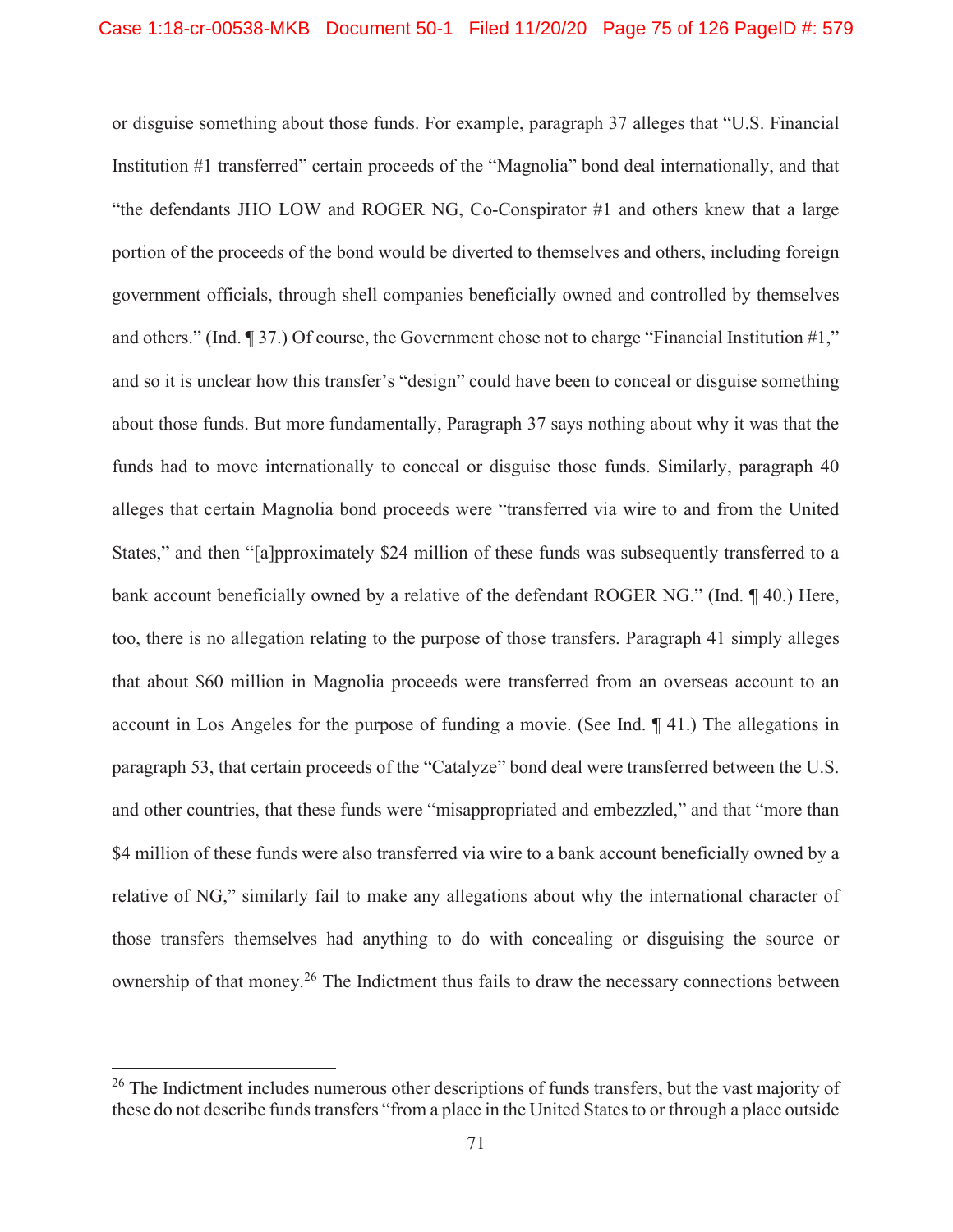#### Case 1:18-cr-00538-MKB Document 50-1 Filed 11/20/20 Page 76 of 126 PageID #: 580

any international movement of funds representing the "proceeds" of either specified unlawful activity, and the "design," or purpose, of those funds transfers. The Indictment simply does not provide the necessary notice to Ng of which transfers, or which actions, form the basis of the International Concealment object.

The next section will demonstrate how the Government's decision to charge multiple types of money laundering, all as objects of the same money laundering conspiracy, only compounds the lack of notice, because even the scant allegations that can be divined from the undifferentiated mass of Count One might relate to International Promotion money laundering, or Monetary Transaction money laundering, as easily as they could to International Concealment money laundering.

# 3. The Byzantine Structure of Count Three Combined with Zero Independent Allegations Makes it Impossible to Distinguish Allegations Relating to One Object Versus Another

Ng has already shown how the Indictment attempts a completely novel theory of FCPA internal accounting controls violation. But Government has chosen to climb out on a second limb with its Indictment: The defense has been unable to find a single FCPA case in which the Government chose to charge, supposedly as part of a single money laundering conspiracy, three different objects in a single count without a single independent allegation to support that conspiracy charge this structure, and the structure the Government has chosen creates an impossible situation for Ng. How can he know, without more, which of the allegations incorporated from Count One relate to one, as opposed to another, of the three objects for the money laundering conspiracy? He cannot, from the face of the Indictment. This is precisely the

the United States or to a place in the United States from or through a place outside the United States," and therefore cannot fall within the ambit of  $\S$  1956(a)(2).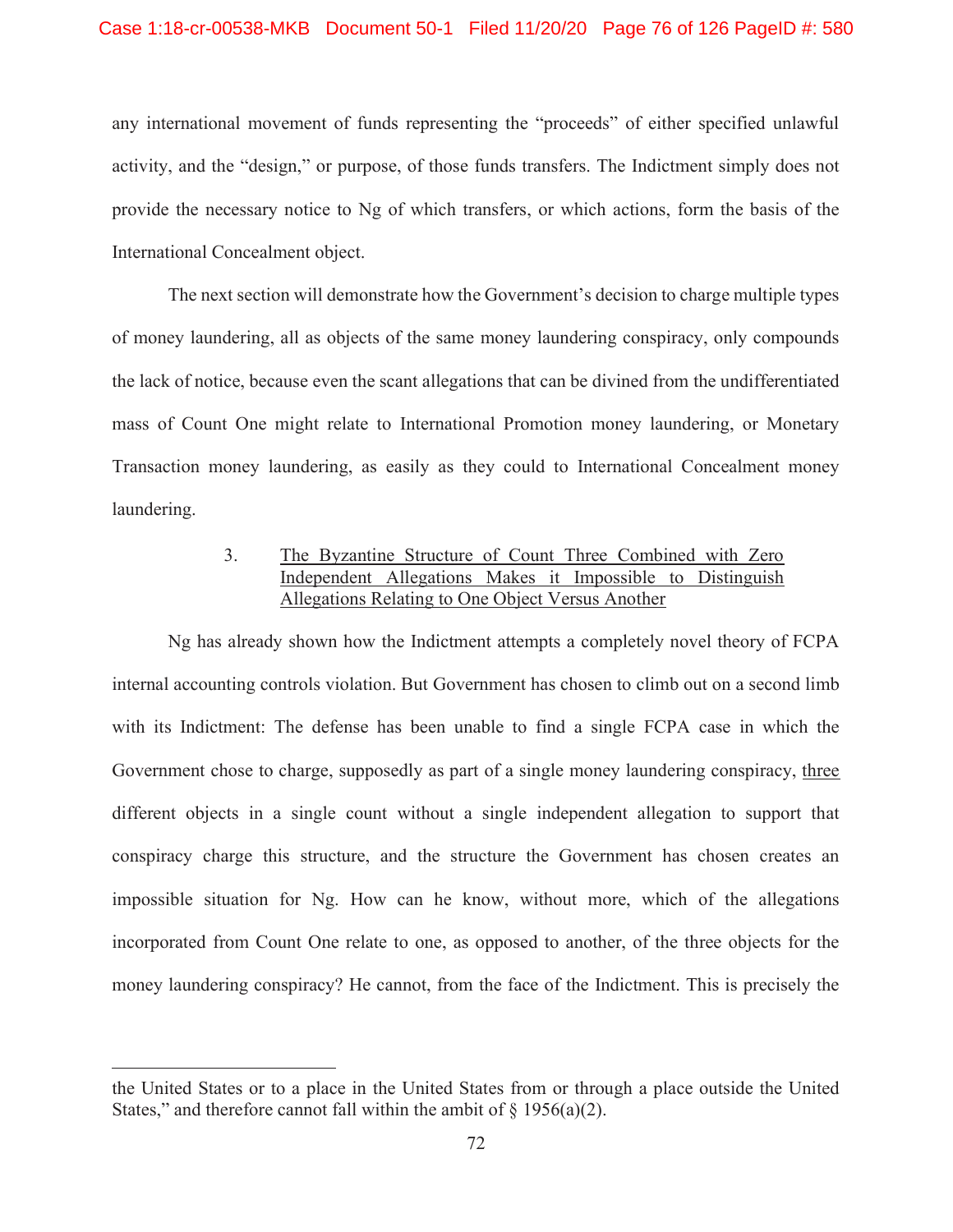evil that Rule  $7(c)(1)$ 's standard is meant to protect against, and it is another reason that Count Three should be dismissed.

### a. Count Three Fails to Allege Sufficiently the Three Disparate Objects of Count Three

 International Promotion, International Concealment, and Monetary Transactions are different statutes, with different elements, and those differences make a difference. See Russello v. United States, 464 U.S. 16, 23 (1983) ("[W]here Congress includes particular language in one section of a statute but omits it in another section of the same Act, it is generally presumed that Congress acts intentionally and purposely in the disparate inclusion or exclusion." (quotation marks omitted)).

One primary difference between International Promotional and International Concealment money laundering is that International Concealment includes two knowledge requirements that International Promotion does not, both involving the word "proceeds": First, the defendant must know that the funds being moved internationally represent the proceeds of unlawful activity; and second, the defendant must know that the movement of the funds is itself designed to conceal something about those proceeds. Compare 18 U.S.C.  $\S$  1956(a)(2)(A) with  $\S$  1956(a)(2)(B)(i).

For money laundering statutes that refer to "proceeds," "the rule [is] that the predicate offenses must produce proceeds before anyone can launder those proceeds." United States v. Mankarious, 151 F.3d 694, 705 (7th Cir. 1998); see also, e.g., United States v. Conley, 37 F.3d 970, 980 (3d Cir. 1994) (restricting definition of "proceeds" to funds "derived from an already completed offense, or a completed phase of an ongoing offense, before they can be laundered"); United States v. Seward, 272 F.3d 831, 836 (7th Cir. 2001) (recognizing that "[t]he transaction or transactions that created the criminally-derived proceeds must be distinct from the moneylaundering transaction."). By contrast, International Promotion does not contain any mention of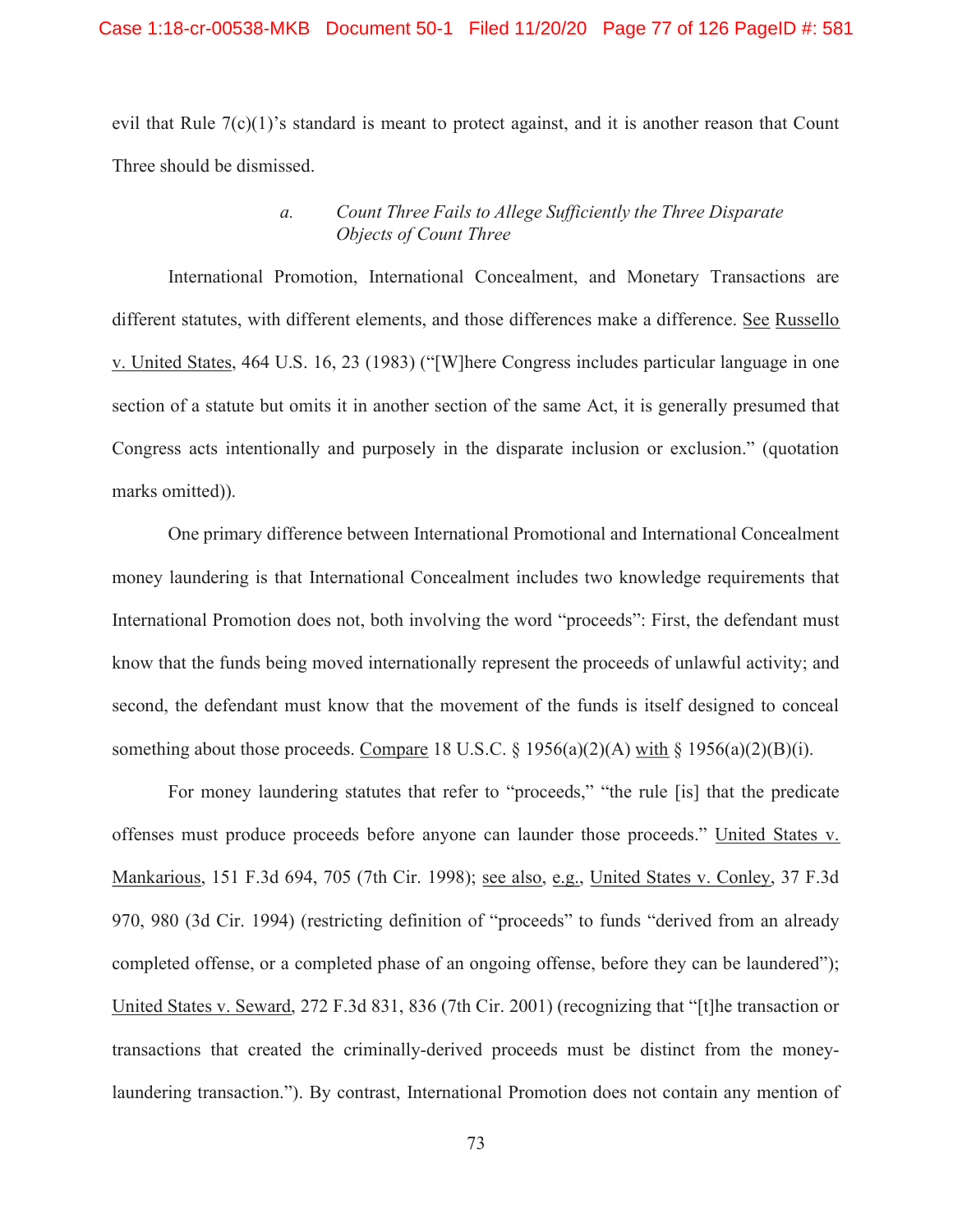"proceeds" at all, since it is focused on preventing movements of funds that "promotes" the "carrying on" of specified illegal activities – not the concealment of the results of illegal activities. See United States v. Krasinski, 545 F.3d 546, 550 (7th Cir. 2008) ("The absence of a 'proceeds' requirement in section 1956(a)(2)(A) reflects that Congress decided to prohibit any funds transfer out of the country that promotes the carrying on of certain unlawful activity.").

This difference between the two statutes is significant because International Concealment is vulnerable to potential "merger" problems that are not present in allegations of International Promotion. In United States v. Santos, the Supreme Court reaffirmed that the term "proceeds" in § 1956 means "profits," and not simply "receipts." See 553 U.S. 507, 514 (2008). Santos explained that this distinction carries with it a real difference, for otherwise, many statutes would impermissibly "merge" with the money laundering statute. See id. at 515-17. The defendants in Santos operated an illegal lottery. If "proceeds" meant merely "receipts" of the lottery, then "nearly every violation of the illegal-lottery statute would also be a violation of the money-laundering statute, because paying a winning bettor is a transaction involving receipts that the defendant intends to promote the carrying on of the lottery." Id. at 515. This would create an impermissible "merger" problem – a real problem, because the lottery statute carries a 5-year statutory maximum, while the money laundering statute carries a 20-year maximum.

This problem, moreover,

is not limited to lottery operators. For a host of predicate crimes, merger would depend on the manner and timing of payment for the expenses associated with the commission of the crime. . . . [A]ny wealth-acquiring crime with multiple participants would become money laundering when the initial recipient of the wealth gives his confederates their shares. Generally speaking, any specified unlawful activity, an episode of which includes transactions which are not elements of the offense and in which a participant passes receipts on to someone else, would merge with money laundering.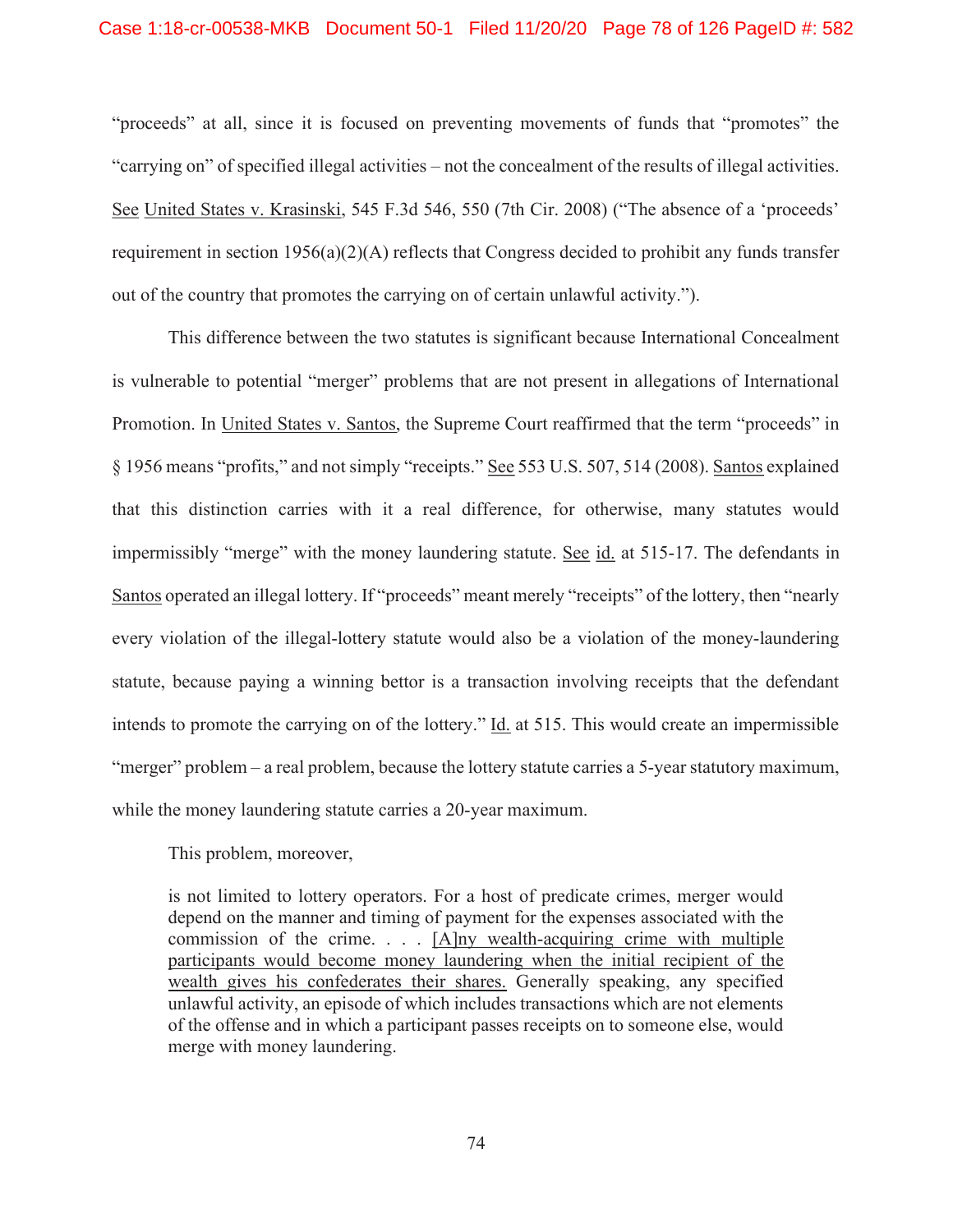Id. at 516 (emphasis added). As Justice Stevens noted in his concurrence, "[a]llowing the Government to treat the mere payment of the expense of operating an illegal gambling business as a separate offense is in practical effect tantamount to double jeopardy." Id. at 527 (Stevens, J., concurring). Accordingly, the Supreme Court affirmed the vacateur of the defendants' money laundering conviction.

The FCPA conspiracy alleged in Count One is precisely the type of crime that Santos describes – a conspiracy whose statutory maximum is 5 years, just like the illegal lottery; a "wealth-acquiring crime with multiple participants," just like the illegal lottery. Id. at 516. And the International Concealment object of the conspiracy charged in Count Three suffers from exactly the same type of potential merger issue that the Supreme Court identified in Santos, while the International Promotion object does not.

The defense is not making a merger argument; that would be premature at this point. Rather, the reason Count Three should be dismissed arises from the structure of the Indictment itself. To be clear, this has nothing to do with the Government's proofs, nothing to do with the evidence or lack thereof. It is a problem that springs solely from the structure of the Indictment: Unlike Santos, and unlike any other FCPA and money laundering case that the defense has been able to find, the Government has chosen to structure the money laundering conspiracy charge as violating both International Promotion, which does not carry a requirement of "proceeds" and therefore does not potentially suffer from the Santos merger problem, and International Concealment, which does include such a requirement and thus does potentially suffer from the merger problem. See, e.g., United States v. Harder, 168 F. Supp. 3d 732, 746 (E.D. Pa. 2016) ("Santos is inapplicable to international promotional money laundering charges") (citing United States v. Krasinski, 545 F.3d 546, 550 (7th Cir. 2008) ("The absence of a 'proceeds' requirement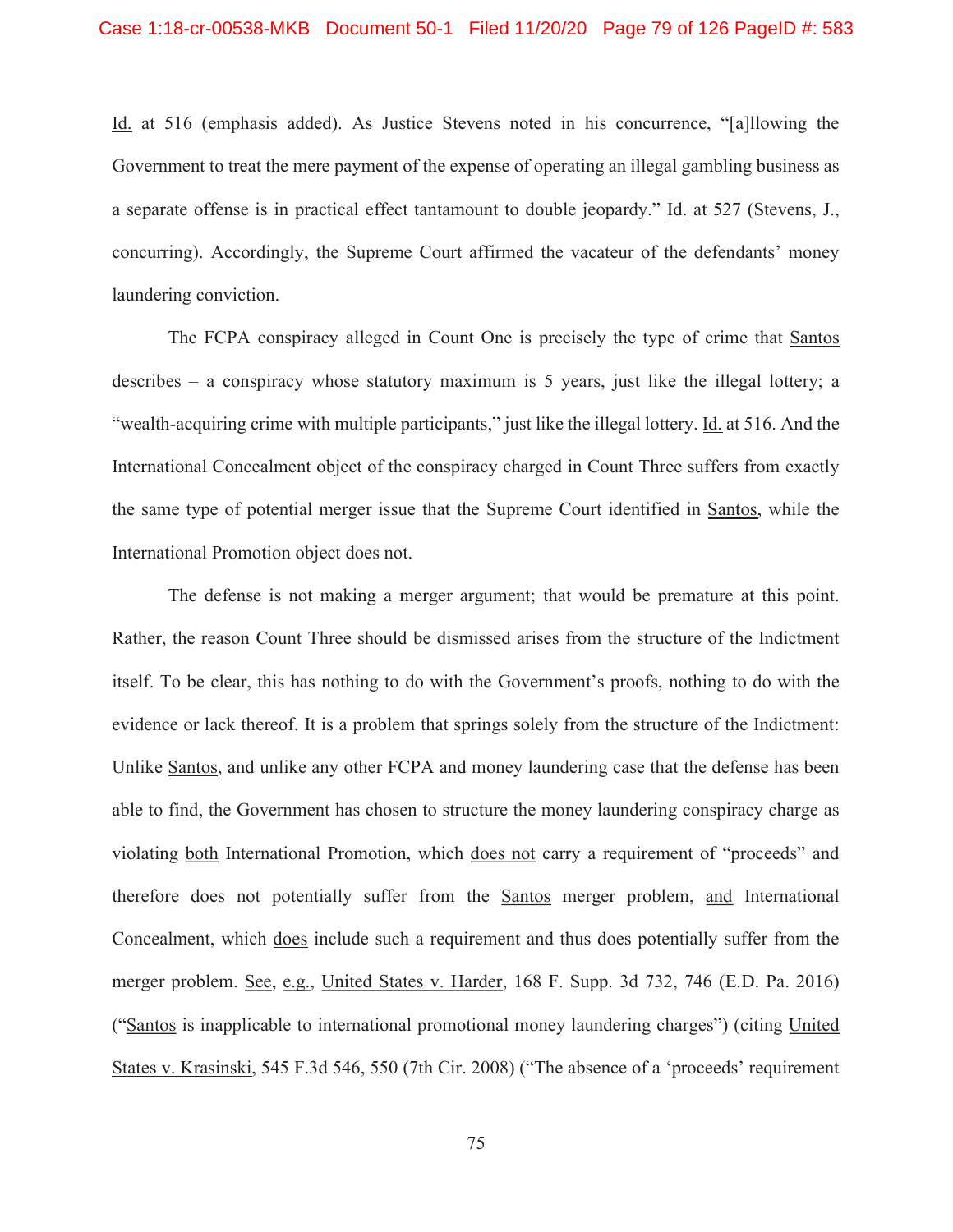in section  $1956(a)(2)(A)$  reflects that Congress decided to prohibit any funds transfer out of the country that promotes the carrying on of certain unlawful activity."); United States v. Moreland, 622 F.3d 1147, 1167 (9th Cir. 2010) ("any error in omitting a profits definition for proceeds was not prejudicial" because Government charged  $\S 1956(a)(2)(A)$ , which does not require a showing of proceeds)."). Here, though, both of these statutes are charged as objects of the same conspiracy – and the jury would have to unanimously find that the conspirators conspired to violate one, as opposed to the other, statute. The allegations in Count One do not delineate between actions that may have violated the International Concealment statute as opposed to International Promotion (or monetary transaction, for that matter). But how is Ng supposed to defend against one theory, as opposed to the other – and how can the Court be sure that the jury will be unanimous on which of the objects of the money laundering conspiracy they decided?

This notice and double jeopardy problem is compounded by the Government's decision to charge Count Three with no independent allegations, no notice, no delineation, no distinction whatsoever of which allegations relate to which money laundering statute. The Government has chosen to rely solely on the allegations of Count One in describing Count Three. That was their choice, but it is one they must live with, and it is one that does not provide notice to Ng in the way that an Indictment must. How can Ng know which of those incorporated allegations from Count One should be read to include the requirement of proceeds, and which should not? It is impossible to do from the face of the Indictment. The Indictment has to be limited to its four corners, and ambiguities should be construed against the Government, as the author of the document. As the Second Circuit has held, "[b]ecause the requirement of a sufficient indictment serves . . . important purposes, the indictment must be considered as it was actually drawn, not as it might have been drawn." United States v. Pirro, 212 F.3d 86, 92 (2d Cir. 2000) (citing Sanabria v. United States,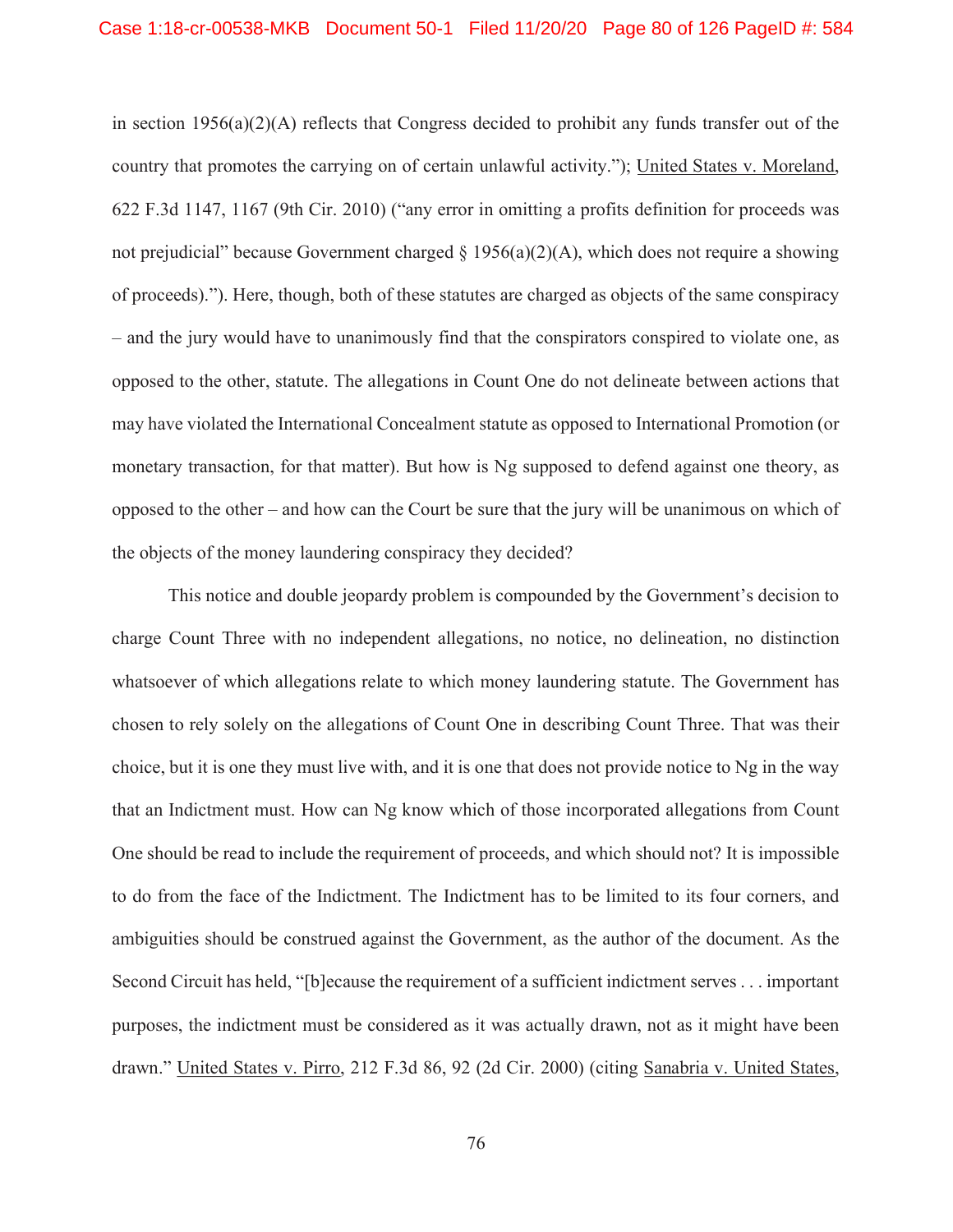437 U.S. 54, 65–66 (1978) ("The precise manner in which an indictment is drawn cannot be ignored  $\dots$ .")).

Comparing the Indictment to others that have charged similar offenses demonstrates this Indictment's deficiency. For example, in United States v. Shvarts, 90 F. Supp. 2d 219, 223–24 (E.D.N.Y. 2000), abrogated on other grounds by United States v. Coppa, 267 F.3d 132 (2d Cir. 2001), the Court examined an indictment that charged securities fraud and money laundering conspiracy. In denying the defendants' motion to dismiss, the Court first held that "[i]nsofar as the defendants contend that the statute was designed to be separate and distinct from the underlying offense which must be completed before the proceeds from it are 'laundered' in violation of § 1956, they are correct." Id. at 223. The Court further held, however, that the indictment was sufficient because the money laundering conspiracy count "makes plain that it occurred after the completion of the underlying offense," as it charged, among other things, that the defendants first sold their illegally-obtained stock warrants, and then "dispersed the profits generated from these sales through various foreign and domestic accounts in the same names as the defendants' nominee accounts." Id. at 224 (emphasis in original).

The Indictment here makes no such allegations – and indeed, contains a variety of transactions that could been read to apply equally to any one of the three money laundering objects of the Count Three conspiracy. The Constitution does not allow such ambiguities.

# b. The Structure of Count Three Mandates That Merely "Parroting the Language" of the Statute is Insufficient to Guarantee Ng's Provide Sufficient Notice Here

In its opposition to this motion, the Government will likely cite to the Second Circuit's well-worn statement from United States v. Tramunti that "an indictment need do little more than to track the language of the statute charged and state the time and place (in approximate terms) of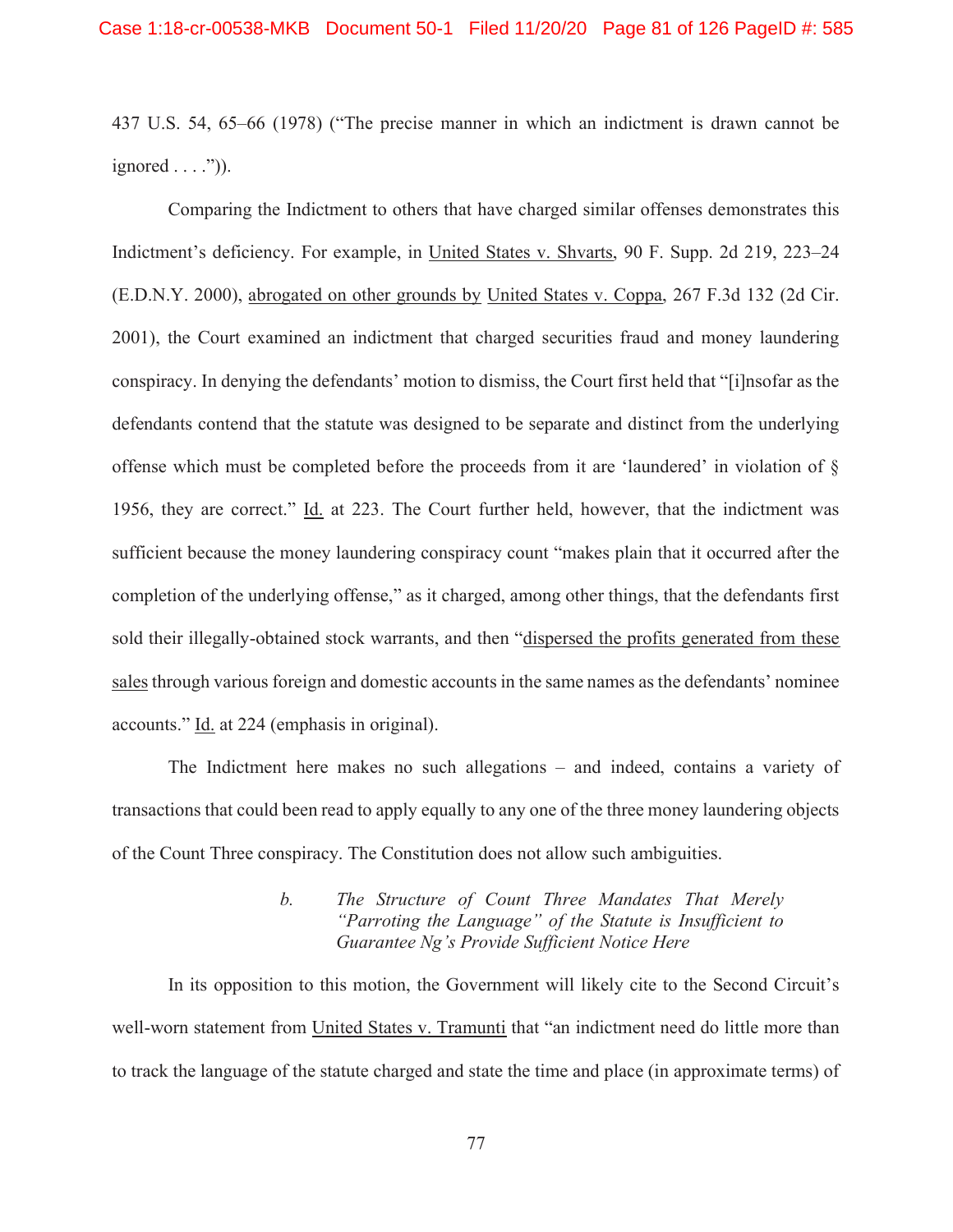the alleged crime." 513 F.2d 1087, 1113 (2d Cir. 1975). As described above, Count Three actually fails even Tramunti's standard – it does not track the language of Section 1956(c)(7)(B), it does not even cite to Section 1956(c)(7)(B), it does not list the offense against a foreign nation alleged to be a specified unlawful offense, and it does not distinguish between transactions – or even an agreement to conduct transactions – that would apply to one, two, or three of its money laundering objects.

But even if Count Three did all of these things, "the Supreme Court has recognized a limitation on the ractice" of merely reciting the language of the statute as sufficient to guard a defendant's Constitutional rights in certain cases. United States v. Pirro, 212 F.3d 86, 93 (2d Cir. 2000). In other words, "while an indictment parroting the language of a federal criminal statute is often sufficient, there are crimes that must be charged with greater specificity." United States v. Resendiz-Ponce, 549 U.S. 102, 109 (2007). In such cases, "a sufficient indictment must contain the elements of the offense and apprise the defendant of the nature of the charge. The requirement of notice derives from the defendant's Sixth Amendment right to be informed of the nature and cause of the accusation." United States v. Hooker, 841 F.2d 1225, 1230 (4th Cir. 1988) (emphasis added).

In Russell v. United States, the Government charged defendants with refusing to answer questions posed by Congressional subcommittees, but did not identify what subject was actually being inquired into, and therefore the defendants could not know whether that subject was "pertinent." See 369 U.S. 749, 752 (1962). The Supreme Court held that the indictments were insufficient and reversed the convictions. The Court did so even though the indictments "set out the not only the times and places of the hearings at which the petitioners refused to testify, but also specified the precise questions which they then and there refused to answer," and so protected the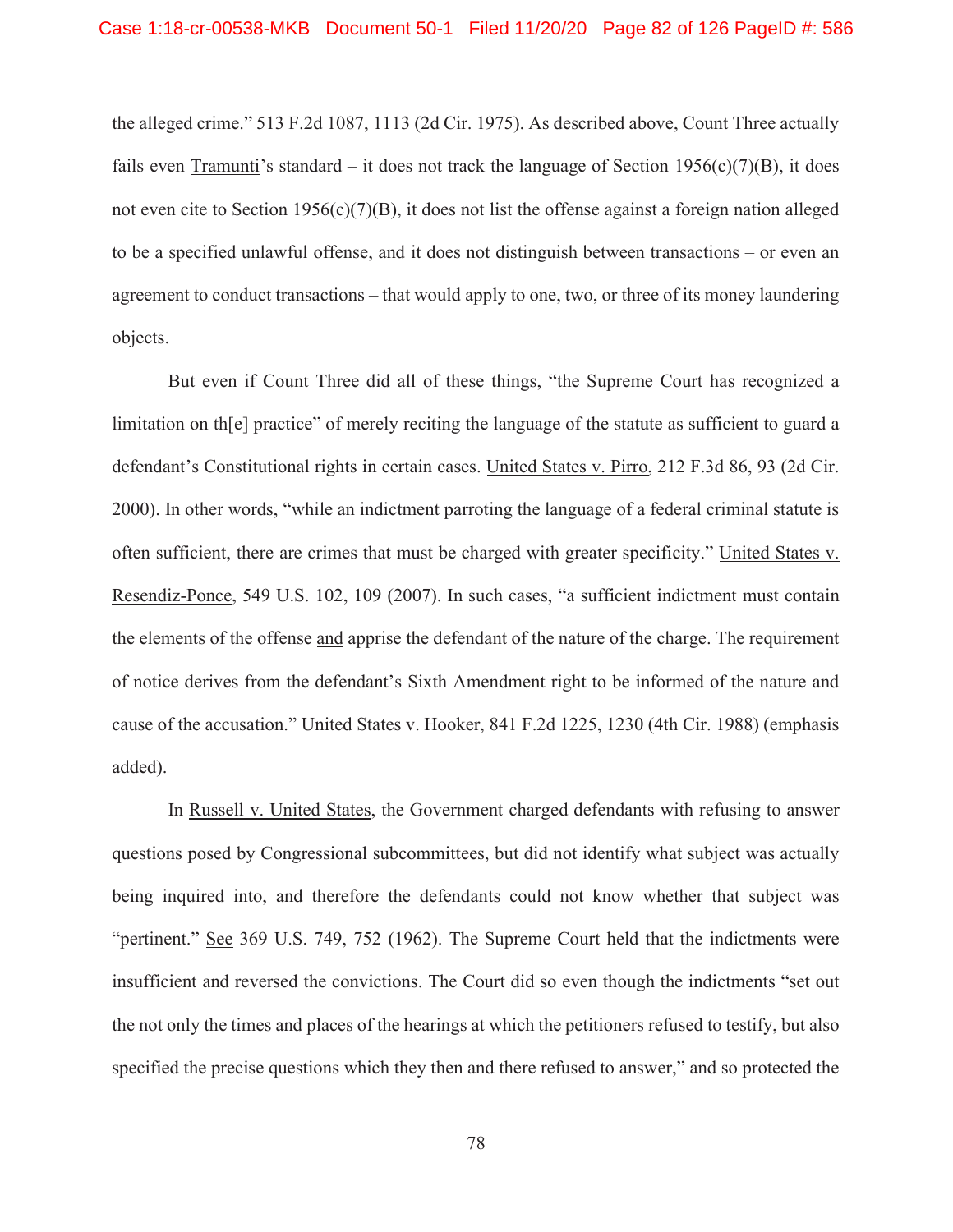defendants against double jeopardy. Id. at 764. The Court held that "[t]he vice of these indictments, rather, is that they failed to satisfy the first essential criterion by which the sufficiency of an indictment is to be tested, i.e., that they failed to sufficiently apprise the defendant of what he must be prepared to meet." Id.

Russell thus held that "where the definition of an offense . . . includes generic terms, it is not sufficient that the indictment shall charge the offense in the same generic terms as in the definition; but it must state the species – it must descend to particulars." Id. at 765 (quotation marks and citation omitted). The statutory language is useful, but not sufficient, in such cases – "it must be accompanied with such a statement of the facts and circumstances as will inform the accused of the specific offense, coming under the general description, with which he is charged." Id. "In sum, for an indictment to fulfill the functions of notifying the defendant of the charges against him and of assuring that he is tried on the matters considered by the grand jury, the indictment must state some fact specific enough to describe a particular criminal act, rather than a type of crime." Pirro, 212 F.3d at 93.

This is precisely the problem with Count Three. The allegations that are incorporated from Count One do not differentiate between monetary transactions that would promote specified unlawful activity, on the one hand, or conceal the proceeds of specified unlawful activity, on the other hand, or represent transactions of more than \$10,000 using the proceeds of specified unlawful activity, on the third hand. Because Count Three does not "descend to particulars" in this way, it is impossible to either know on which basis the grand jury found probable cause to indict Ng, and it also will be impossible to determine which monetary transactions the co-conspirators supposedly agreed to engage in to further one of the objects, as opposed to another of the objects, of the conspiracy. Of course, the jury would have to unanimously find that the co-conspirators conspired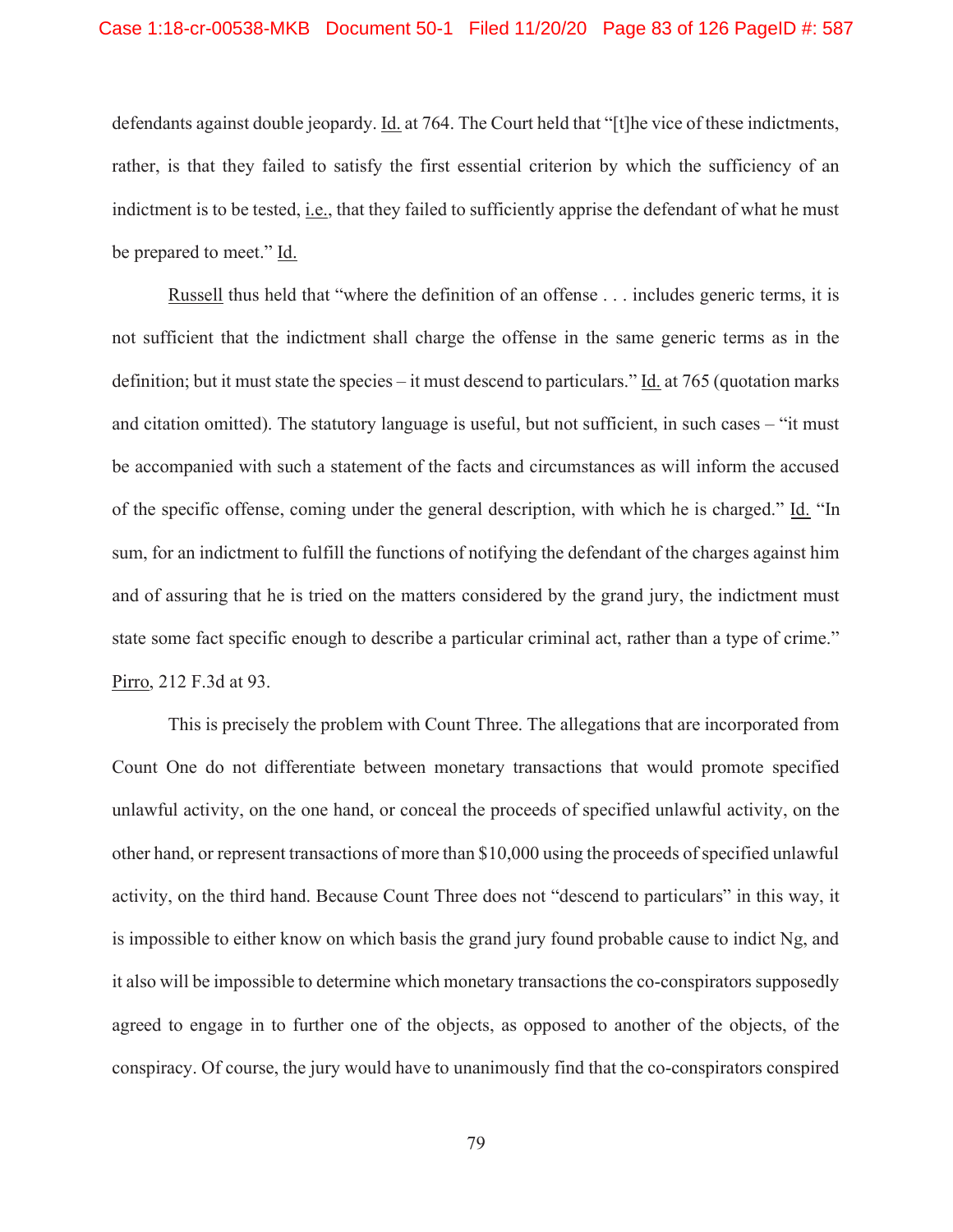#### Case 1:18-cr-00538-MKB Document 50-1 Filed 11/20/20 Page 84 of 126 PageID #: 588

to violate the money laundering conspiracy in furtherance of a single object, but the Indictment provides no feasible way for them to do so.

 United States v. Rosenblatt puts a fine point on this problem. 554 F.2d 36, 39 (2d Cir. 1977). There, Brooks, an employee of a post office in Manhattan, falsified postal records and obtained checks drawn on the U.S. Treasury, payable to people who were not entitled to the money. See id. at 37. Brooks then took the checks to defendant Rosenblatt, who deposited the checks into an account he controlled and kept about ten percent for his fee. See id. Rosenblatt and Brooks were indicted for conspiracy to defraud the United States, in violation of 18 U.S.C. § 371. Rosenblatt was convicted at trial.

 The Second Circuit reversed, holding that there was no agreement between Rosenblatt and Brooks "concerning the type of fraud in which they were engaged." Id. at 37. Brooks was defrauding the United States by obtaining the checks without authorization. But Rosenblatt did not know what Brooks had done. Instead, Brooks told Rosenblatt that the checks were valid, but that the payees just did not want to pay taxes on their money or did not want to reveal kickbacks they had gotten on government contracts. "In other words, both men agreed to defraud the United States, but neither agreed on the type of fraud." Id. at 38.

 The Court first observed that "[t]he law of conspiracy requires agreement as to the 'object' of the conspiracy," and so while the co-conspirators do not have to "have agreed on the details of their criminal enterprise," the "'essential nature of the plan' must be shown." Id. (quoting Blumenthal v. United States, 332 U.S. 539, 557 (1947)). This is necessary because "'the gist of the offense remains the agreement, and it is therefore essential to determine what kind of agreement or understanding existed as to each defendant.' The importance of making this determination cannot be overstated." Id. at 39 (quoting United States v. Borelli, 336 F.2d 376, 384 (2d Cir.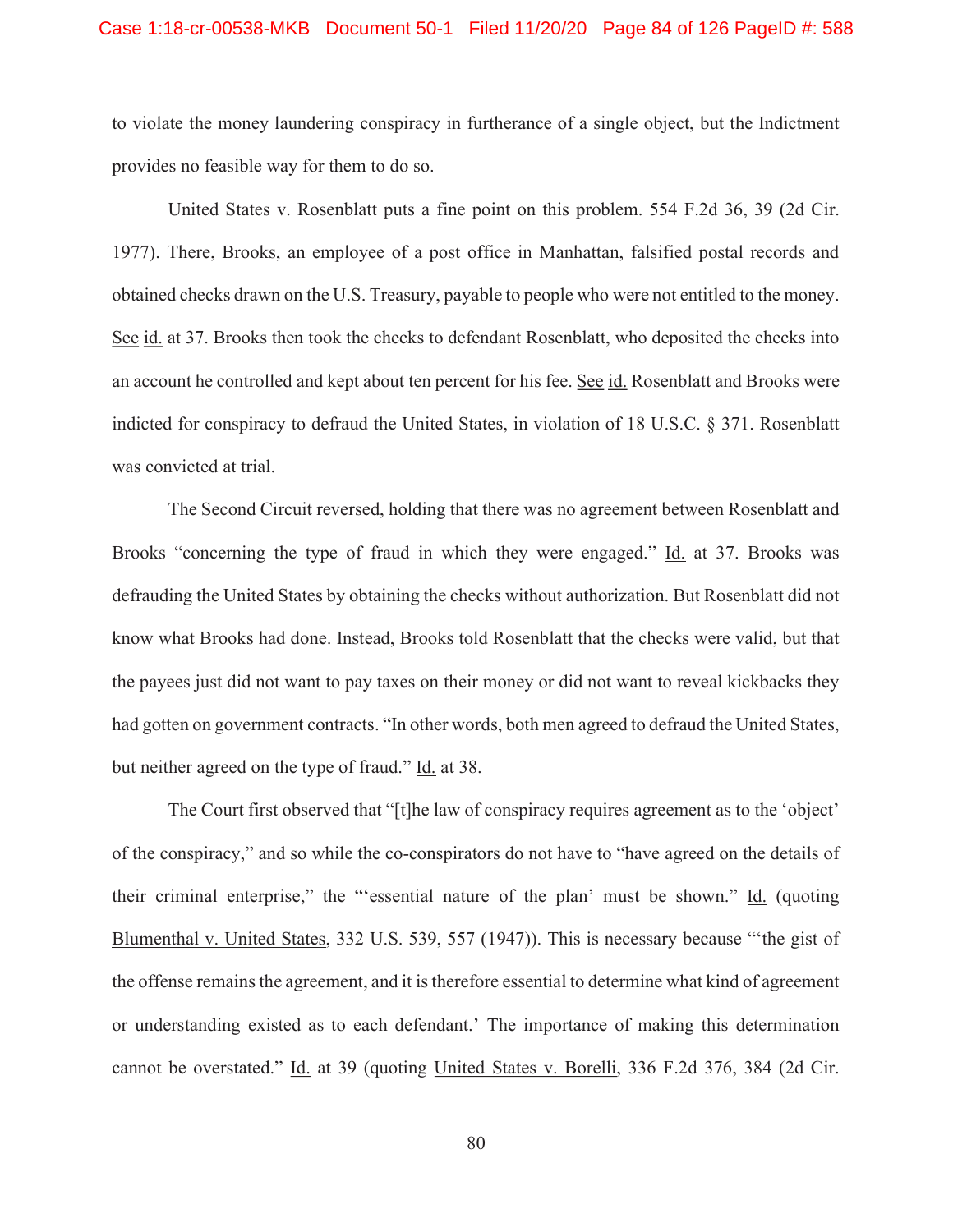1964)). Therefore, Rosenblatt and Brooks could not have conspired with one another, because while they "'agreed' to commit offenses against the United States, [] they did not agree on the same offenses." Id. at 40.

 Precisely the same danger exists in this case because of how the Government has decided to plead Count Three. The structure makes it impossible to determine what agreement the grand jury found regarding one object versus another, and to compare the grand jury's finding with the case that will be delivered to the jury.

United States v. Stavroulakis, 952 F.2d 686 (2d Cir. 1992) is not to the contrary. In Stavroulakis, the defendants were charged under § 371 with conspiring to violate § 1956. Defendants attempted to argue, pursuant to Rosenblatt, that there was no agreement on the nature of the conspiracy because the co-conspirators each thought the money being laundered came from two different specified unlawful activities – one thought it was drug money, and the other thought it was gambling proceeds. See id. at 690. The Second Circuit held that "so long as the unlawful source is proven to be one of the illegal activities enumerated in  $\S$  1956(c)(7), it is not essential that the conspirators agree on the same illegal activity. . . . All the specified unlawful activities are clustered, almost willy-nilly, under a single definition section of the statute. So long as the cash is represented to have come from any of these activities, a defendant is guilty of the substantive offense of money laundering." Id. at 691.

The issue here is different. Ng agrees that, as described by the Government, if there was an agreement to launder money, such an agreement would have involved the proceeds of the FCPA violation (and whatever Malaysian statute the Government has in mind). In other words, Ng is not arguing that the co-conspirators thought they were engaging in different specified unlawful activities, as did the defendants in Stavroulakis. Instead, this case is rather on all fours with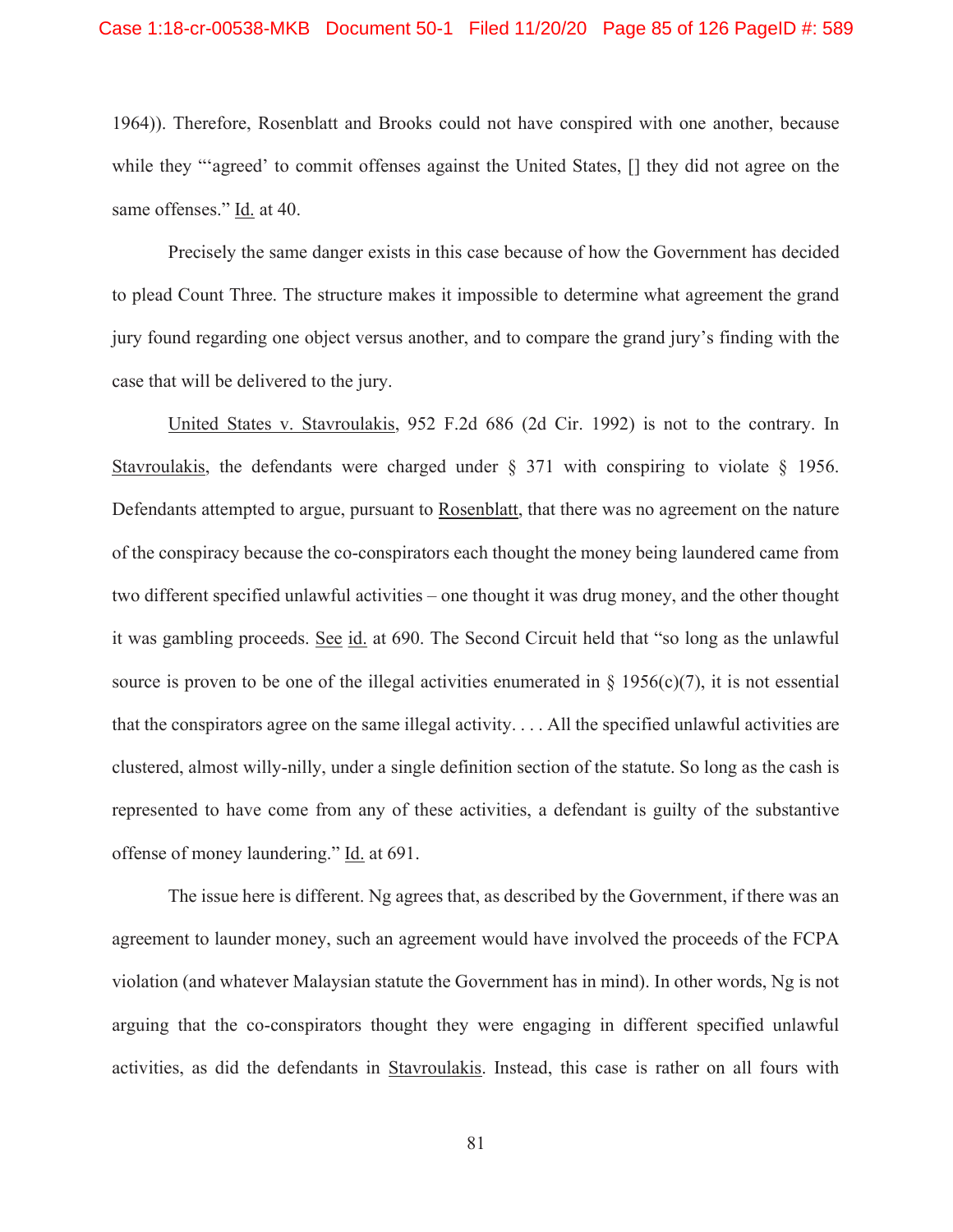Rosenblatt: the problem is how to determine whether the grand jury and the petit jury agree on the same object of the of the conspiracy – International Promotion, International Concealment, and Monetary Transaction. Without any independent allegations, how is the Court to know? This is a Constitutional violation, plain and simple. Because the Indictment makes no distinction in its allegations of three different, complicated objects, it has the same problem as identified in Rosenblatt and must be dismissed.

# c. A Violation of § 78dd-3 Does Not Qualify as a Specified Unlawful Activity

The Government has charged two "specified unlawful activities" as the predicates for each of the three different objects of the Count Three conspiracy: the FCPA and the unnamed Malaysian statute. The Government asserts that "felony violations of the FCPA, Title 15, United States Code, Sections 78dd-1, 78dd-3, 78m(b)(2)(B), 78m(b)(5) and 78ff(a)" are the sections of the FCPA that were supposedly violated. But 15 U.S.C. § 78dd-3 cannot serve as one of these predicates because it did not exist at the time the FCPA was included as a specified unlawful activity underpinning money laundering offenses.

"Specified unlawful activity" is a defined term in the money laundering statute, and the definition of "specified unlawful activity" is found in  $\S$  1956(c)(7). See 18 U.S.C.  $\S$  1956(c)(7) ("the term 'specified unlawful activity' means  $-\ldots$ "); Stavroulakis, 952 F.2d at 691 ("All the specified unlawful activities are clustered, almost willy-nilly, under a single definition section of the statute.") One of the specified unlawful activities listed in  $\S1956(c)(7)$  is "any felony violation of the Foreign Corrupt Practices Act."

But § 78dd-3 cannot serve as one of the specified unlawful activities under § 1956(c)(7), because in 1992, when Congress amended  $\S$  1956(c)(7) to include the FCPA as a specified unlawful activity, § 78dd-3 did not yet exist. See Pub. L. No. 102-550, § 1534, 106 Stat. 3672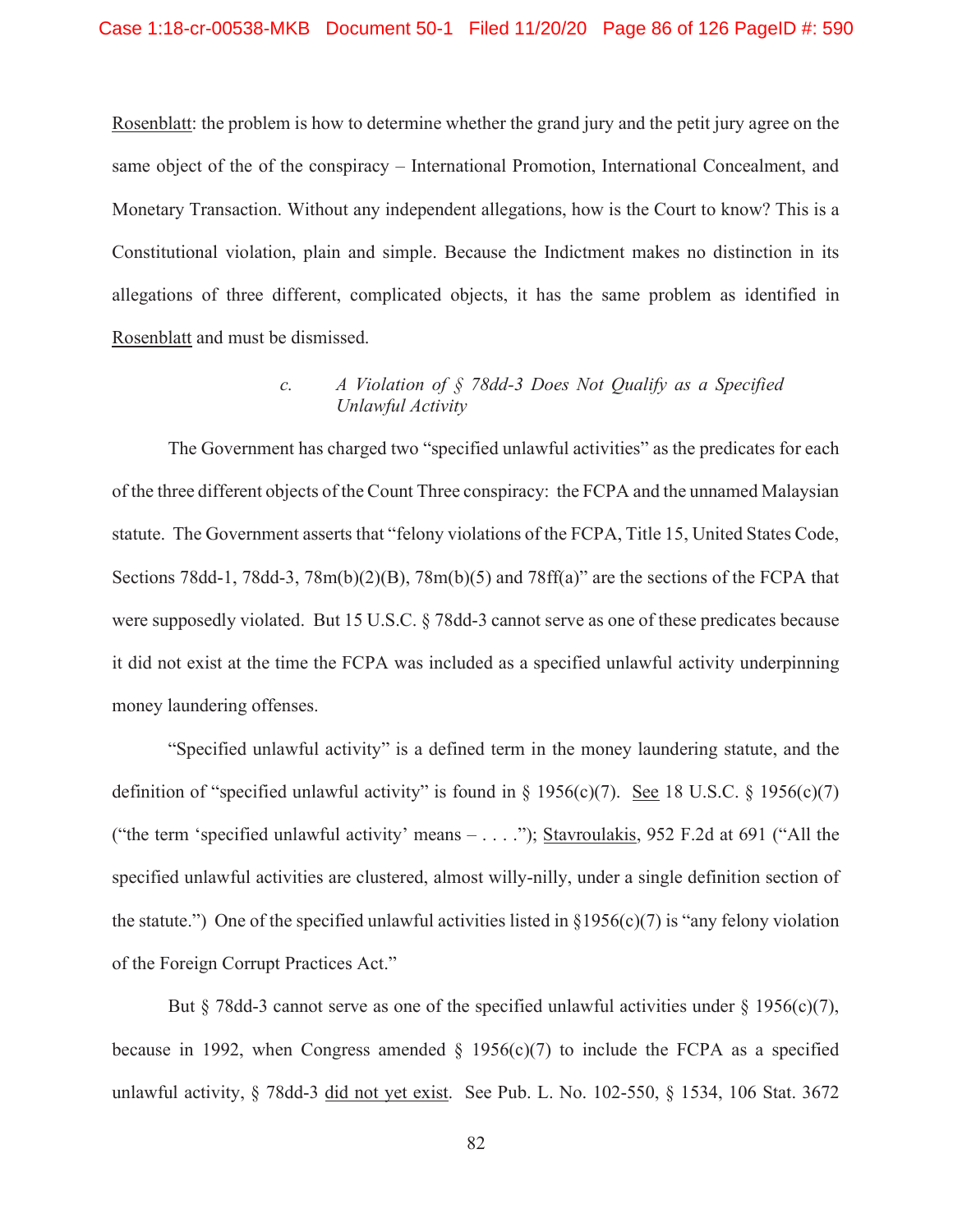(1992). Section 78dd-3 was created six year later, in 1998. See International Anti-Bribery and Fair Competition Act of 1998, Pub. L. No. 105-366, § 4, 112 Stat. 3302 (1998).

The "reference canon" dictates that  $\S 1956(c)(7)$ 's reference to the FCPA means the FCPA as it existed when that reference was written. In Jam v. International Finance Corporation, --- U.S. ---, 139 S. Ct. 759 (2019), the Supreme Court held that "a statute that refers to another statute by specific title or section number in effect cuts and pastes the referenced statute as it existed when the referring statute was enacted, without any subsequent amendments." Id. at 769 (citations omitted); see also, e.g., Hassett v. Welch, 303 U.S. 303, 314 (1938) (observing the "well settled canon" of statutory construction that "[w]here one statute adopts the particular provisions of another by a specific and descriptive reference to the statute or provisions adopted . . . [s]uch adoption takes the statute as it exists at the time of adoption and does not include subsequent additions or modifications [of] the statute so taken unless it does so by express intent." (quotation marks and citations omitted)).

Accordingly, a violation of § 78dd-3 is not a specified unlawful activity for either § 1956 or § 1957 (which states that "the term[] 'specified unlawful activity' . . . shall have the meaning given . . . in section 1956"). Congress specifically referred to the FCPA in  $\S$  1956(c)(7) as it existed in 1992 – when it was added to the list of crimes that could serve as a "specified unlawful activity." Subsequent additions to the FCPA, like § 78dd-3, do not fall within that definition. Congress chose not to include language such as "as it may be amended" when it included the FCPA in  $\S 1956(c)(7)$ – but it did not. This omission manifests Congress's intent to "cut and paste" the FCPA as it existed in 1992, not as it has been subsequently amended. Congress knows how to take into account future amendments to statutes when they are referenced in other statutes, but it made a decision not to do so here.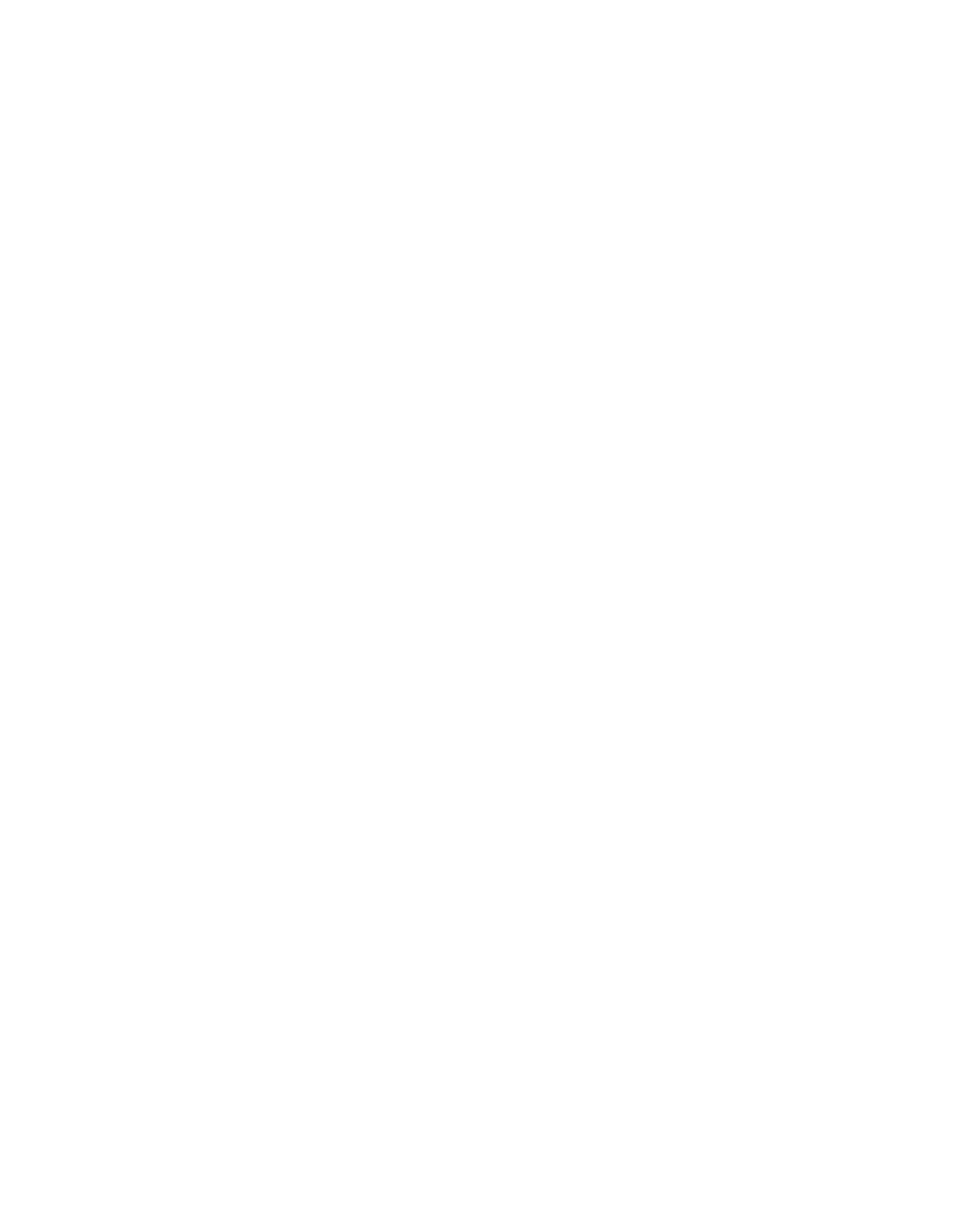will violate Ng's Due Process rights at trial. See, e.g., United States v. Golding, 168 F.3d 700, 702-03 (4th Cir. 1999) (prosecutors violate defendant's rights by threatening to bring additional charges against a witness if the witness gave exculpatory testimony on behalf of a defendant); United States v. MacCloskey, 682 F.2d 468, 475, 479 (4th Cir. 1982) (granting new trial where the prosecutor suggested to a prospective witness's attorney that "he would be well advised to remind his client [the witness] that, if she testified at [the defendant's] trial, she could be reindicted [for conspiracy to murder] if she incriminated herself during that testimony," ruling that the prosecutor's comment "destroyed the choice . . . [of the witness] to testify freely."); see also United States v. Smith, 478 F.2d 976, 977-79 (D.C. Cir. 1973) (defense witness told by prosecutor that if he testified as indicated by other testimony he could or would be prosecuted for carrying a concealed weapon, obstructing justice, and as an accessory to murder); United States v. Goodwin, 625 F.2d 693, 702- 03 (5th Cir. 1980) (defense witnesses intimidated by threats of prison officials conditioned upon whether the witnesses testified at trial); United States v. Hammond, 598 F.2d 1008, 1012-15 (5th Cir. 1979) (defense witness threatened by FBI agent with retaliation in other cases pending against him); United States v. Henricksen, 564 F.2d 197, 198 (5th Cir. 1977) (per curiam) (defense witness intimidated by terms of his plea bargain in another case); United States v. Thomas, 488 F.2d 334, 335-36 (6th Cir. 1973) (per curiam) (defense witness told by secret service agent during recess of trial that he would be prosecuted for a felony if he testified).

### B. The Witness Provision

The crux of this case involves conduct alleged to have occurred in Southeast Asia, more than 9000 miles from the Eastern District of New York. Not surprisingly, many of the key trial witnesses are foreign nationals who live and work in Southeast Asia and are therefore beyond this Court's subpoena power. While this may seem to create an equal issue for both the Government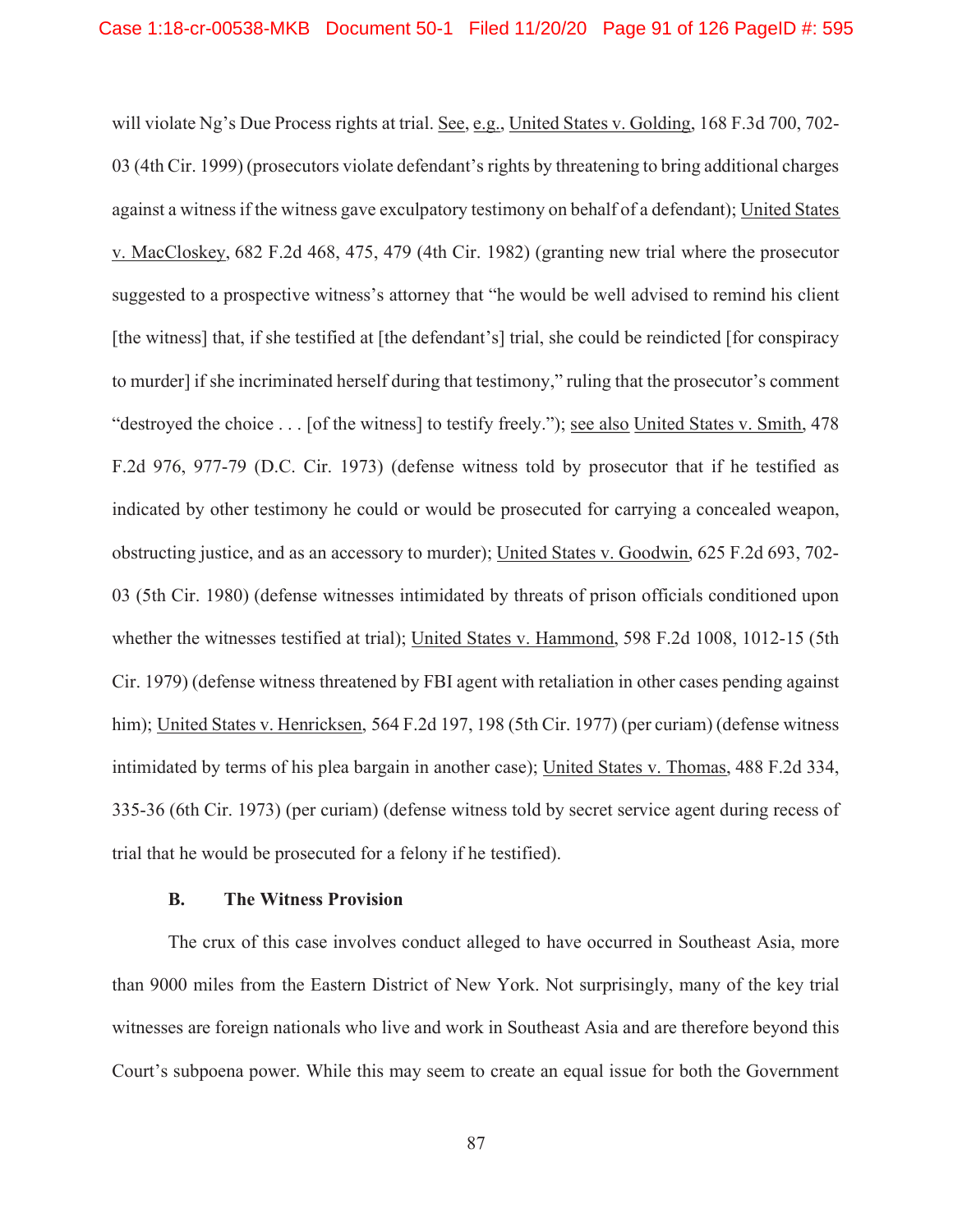and the defense, the actual disparity is glaring. Under paragraph 5(c) of the DPA, Goldman is obligated to

use its best efforts to make available for interviews or testimony, as requested by the Offices, present or former officers, directors, employees, agents and consultants of the Company. This obligation includes, but is not limited to, sworn testimony before a federal grand jury, in federal trials or at any other proceeding, all meetings requested by the Offices, and interviews with domestic or foreign law enforcement and regulatory authorities.

Because of this provision, the Government can require that Goldman makes its present or former Goldman employees available to testify for the Government at trial. Even before the DPA was filed, Goldman had already provided the Government with access to its employees and had voluntarily made some of its foreign-based employees available to the Government for interviews in the United States.<sup>27</sup> (See DPA  $\P$  4(b) (noting that Goldman "received partial credit for its cooperation with the Offices' investigation of the underlying conduct, including: collecting and producing voluminous evidence located in other countries; making regular factual presentations and investigative updates to the Offices; and voluntarily making foreign-based employees available for interviews in the United States."))

 As a result of this provision in the DPA, the Government controls which, if any, Goldman employees will be trial witnesses. This will undoubtedly lead to a one-sided portrayal of the facts. This issue is compounded by the "silence" provision in paragraph 23 of the DPA, which, as noted above, threatens Goldman with violating the DPA if a Goldman employee makes a statement "in litigation or otherwise" that contradicts the facts described in the Statement of Facts. Coupling

 $27$  Because neither Goldman nor the Government informed counsel that potential foreign witnesses were in the United States to be interviewed, counsel did not have the opportunity to serve these witnesses with Rule 17 trial subpoenas while they were within this Court's subpoena power.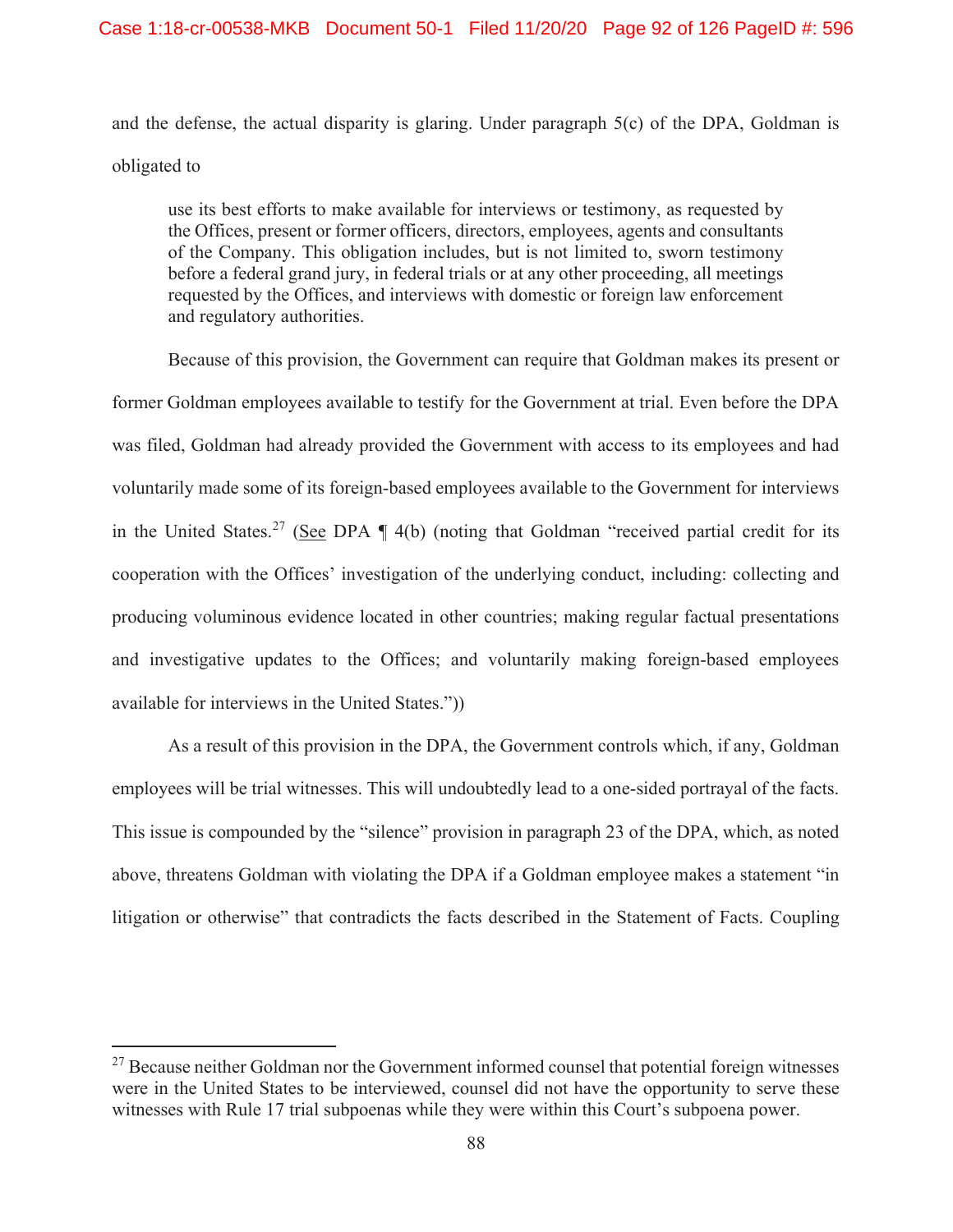these provisions, the Government will not only be able to choose which Goldman witnesses will testify at trial ( $\sqrt{\frac{5(c)}}$ ) but also control what these witnesses will say at trial ( $\sqrt{\frac{23}{}}$ ).

 While the Government has unfettered access to these foreign witnesses, Ng does not. Moreover, as noted in Court on several occasions, counsel is not able to travel to Malaysia to interview potential witnesses because of the country's Covid-19 restrictions. Unlike the Government, Ng does not have the might of a DPA behind him to require Goldman's foreign witnesses to travel to the United States and testify in the Eastern District of New York in his defense. This reality has Constitutional consequences, as described above. See Williams, 205 F.3d at 29 (quoting Taylor v. Illinois, 484 U.S. 400, 411 (1988)).

### C. Request for Relief

 To redress the Constitutional concerns listed above, counsel firsts requests that the Government agree to modify the Goldman DPA in two ways. First, the "silence" provision should be modified so that it specifically does not apply in the case against Ng. Second, the "witness" provision should be modified to require Goldman to make its employees available as defense witnesses to the same degree it makes its employees available to the Government. By modifying the DPA in this manner, the Government will remove fundamental unfairness that will otherwise permeate the trial.

 If the Government does not agree, we request that this Court use its "supervisory power" that "permits federal courts to supervise 'the administration of criminal justice' among the parties before the bar." United States v. HSBC Bank USA, N.A., 863 F.3d 125, 135 (2d Cir. 2017) (quoting United States v. Payner, 447 U.S. 727, 735 n.7) (1980)). As noted by the Supreme Court:

The purposes underlying use of the supervisory powers are threefold: to implement a remedy for violation of recognized rights; to preserve judicial integrity by ensuring that a conviction rests on appropriate considerations validly before the jury; and finally, as a remedy designed to deter illegal conduct.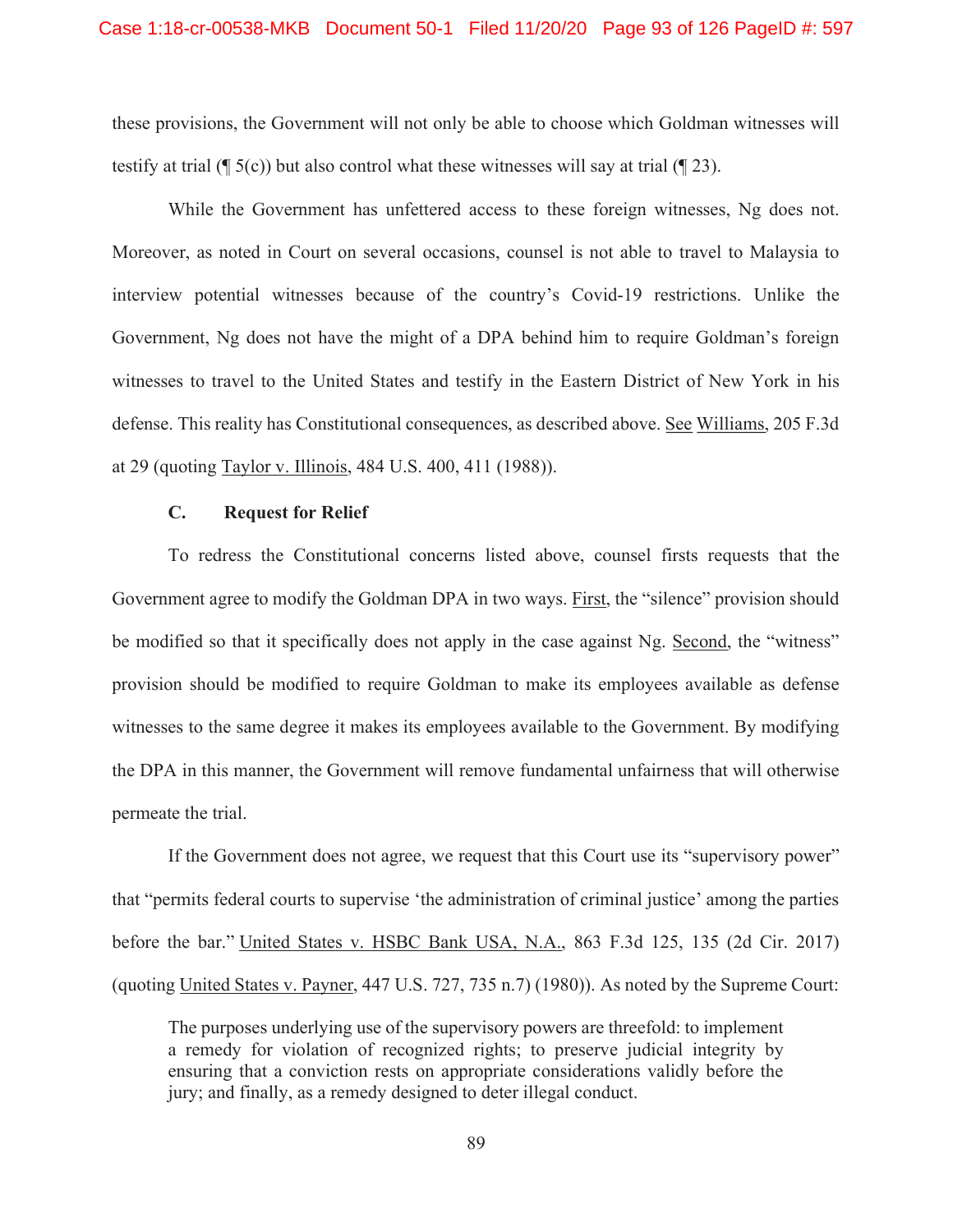United States v. Hasting, 461 U.S. 499, 505 (1983).

 We appreciate that, in the normal course, a district court plays a limited role in DPAs. In HSBC Bank, the district court used its "supervisory power" to involve itself in the implementation of a DPA. The Second Circuit noted that the district court justified its use of the power because "it is easy to imagine circumstances in which a deferred prosecution agreement, or the implementation of such an agreement, so transgresses the bounds of lawfulness or propriety as to warrant judicial intervention to protect the integrity of the Court." HSBC Bank, 863 F.3d at 136. The Second Circuit rejected the district court's argument by noting:

We agree that it is not difficult to *imagine* such circumstances. But the problem with this reasoning is that it runs headlong into the presumption of regularity that federal courts are obliged to ascribe to prosecutorial conduct and decisionmaking. That presumption is rooted in the principles that undergird our constitutional structure. In particular, because the United States Attorneys are charged with taking care that the laws are faithfully executed, there is a presumption of regularity support[ing] their prosecutorial decisions and, in the absence of clear evidence to the contrary, courts presume that they have properly discharged their official duties. In resting its exercise of supervisory authority on hypothesized scenarios of egregious misconduct, the district court turned this presumption on its head.

Id. Given the presumption of regularity, the Second Circuit noted that, "[a]bsent unusual circumstances . . . , a district court's role vis-à-vis a DPA is limited to arraigning the defendant, granting a speedy trial waiver if the DPA does not represent an improper attempt to circumvent the speedy trial clock, and adjudicating motions or disputes as they arise." Id. at 129.

This case, however, presents "unusual circumstances." Because of the confluence of the DPA provisions and the need for foreign witnesses at trial (along with the Covid-19 related travel restrictions), Ng has no ability to call material witnesses in his defense at trial. In the Rule 15 context, the Second Circuit has noted that "exceptional circumstances" are present when a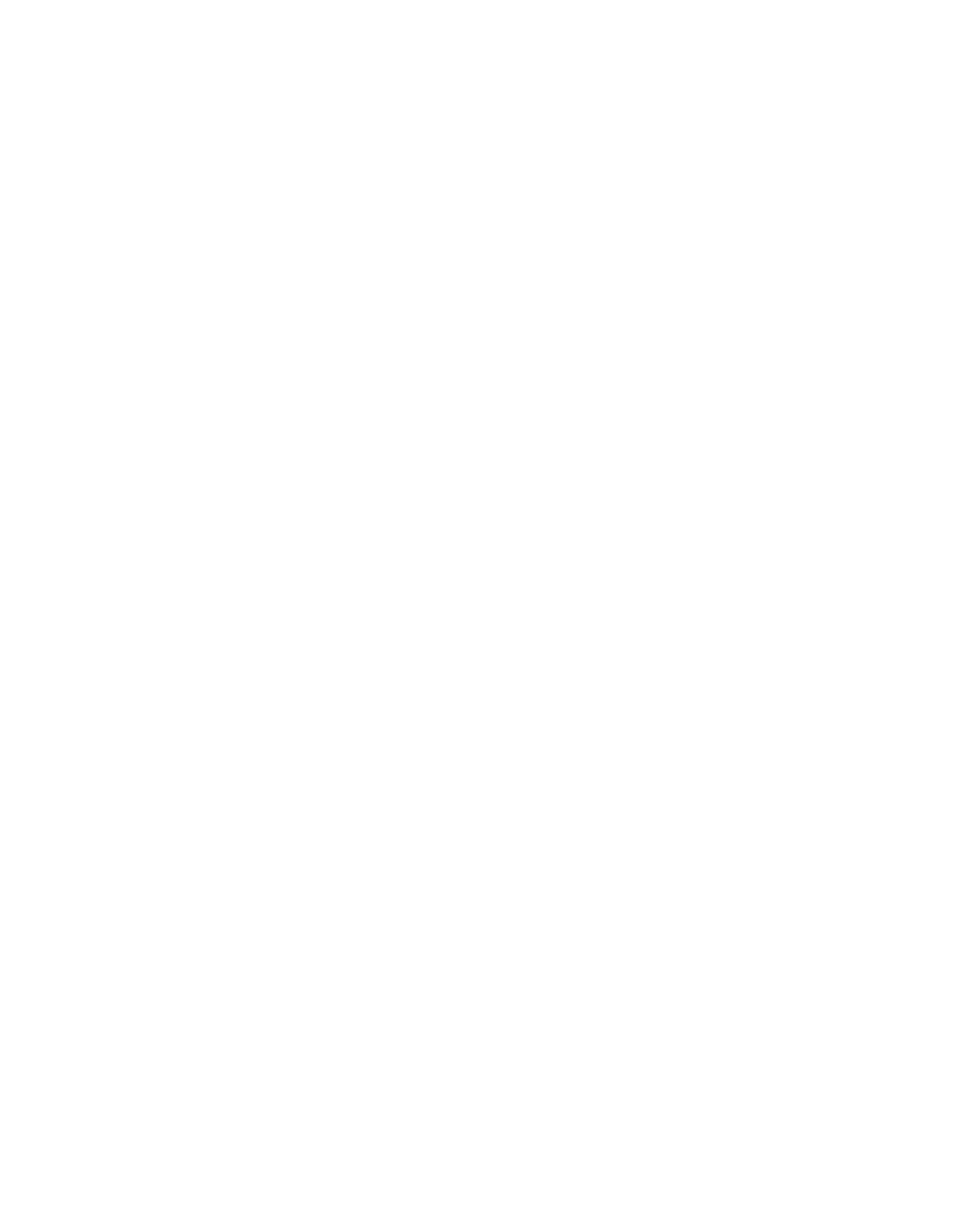17 ("I acted on behalf of, and within the scope of my employment and agency of, Goldman Sachs  $\dots$ .")

- Compare Ind.  $\P$  4 ("IMDB was a strategic investment and development company wholly owned and controlled by the Government of Malaysia") with Leissner Plea Tr. at 37:12-14 ("1MDB was a strategic investment and development company wholly owned and controlled by the Government of Malaysia.")
- Compare Ind. ¶ 15 ("1MDB was created to pursue investment and development projects for the economic benefit of Malaysia and its people.") with Leissner Plea Tr. at 37:14-16 ("1MDB was created to pursue investment and development projects for the economic benefit of Malaysia and its people.")
- Compare Ind.  $\P$  16 ("while NG was acting within the scope of his employment as an agent of U.S. Financial Institution #1, with the intent, at least in part, to benefit U.S. Financial Institution #1") with Leissner Plea Tr. at 37:16-18 ("While acting within the scope of my employment and with the intent to benefit Goldman Sachs and myself . . . .")
- Compare Ind.  $\P$  18 ("bribes and kickbacks"), 52 ("caused bribes and kickbacks to be paid"), 55 ("continued to pay bribes and kickbacks") with Leissner Plea Tr. at 37:19-21 ("I entered into a conspiracy . . . to pay bribes and kickbacks . . . .")
- Compare Ind.  $\sqrt{20}$  (Low was "acting as an intermediary between U.S. Financial Institution # 1, 1MDB and other Malaysian and Abu Dhabi government officials") with Leissner Plea Tr. at 39:20-21 (Low "was acting as an intermediary for on [sic] behalf of Goldman Sachs, 1MDB, and Malaysian and Abu Dhabi officials").
- Compare Ind. ¶ 44 (co-conspirators knew that proceeds "would be illegally diverted to themselves and others, including foreign government officials, through shell companies beneficially owned and controlled by themselves and others.") with Leissner Plea Tr. at 38:17-22 (Leissner knew that funds "would be diverted to me and others, including government officials, through shell companies beneficially owned and controlled by myself and others"),
- Compare Ind.  $\P$  15 (laundered funds were used "to pay bribes to obtain and retain business for U.S. Financial Institution #1"); 16 (defendants conspired "to obtain and retain business from 1MDB for U.S. Financial Institution #1", co-conspirators used Low's connections "to obtain and retain 1MDB business for U.S. Financial Institution #1"); 23 (co-conspirators concealed Low's involvement in the efforts "to obtain and retain 1MDB business for U.S. Financial Institution #1"); 24 (co-conspirators intended "to obtain and retain business from 1MDB for the benefit of U.S. Financial Institution #1") with Leissner Plea Tr. at 40:5-6 (Low paid "to obtain and retain 1MDB business for Goldman Sachs").
- Compare Ind.  $\P$  45 (Project Maximus "result[ed] in substantial revenues and other fees for U.S. Financial Institution #1"); 51 (Project Catalyze resulted in "substantial revenues and fees from the deal" for "U.S. Financial Institution #1") with Leissner Plea Tr. at 40:13-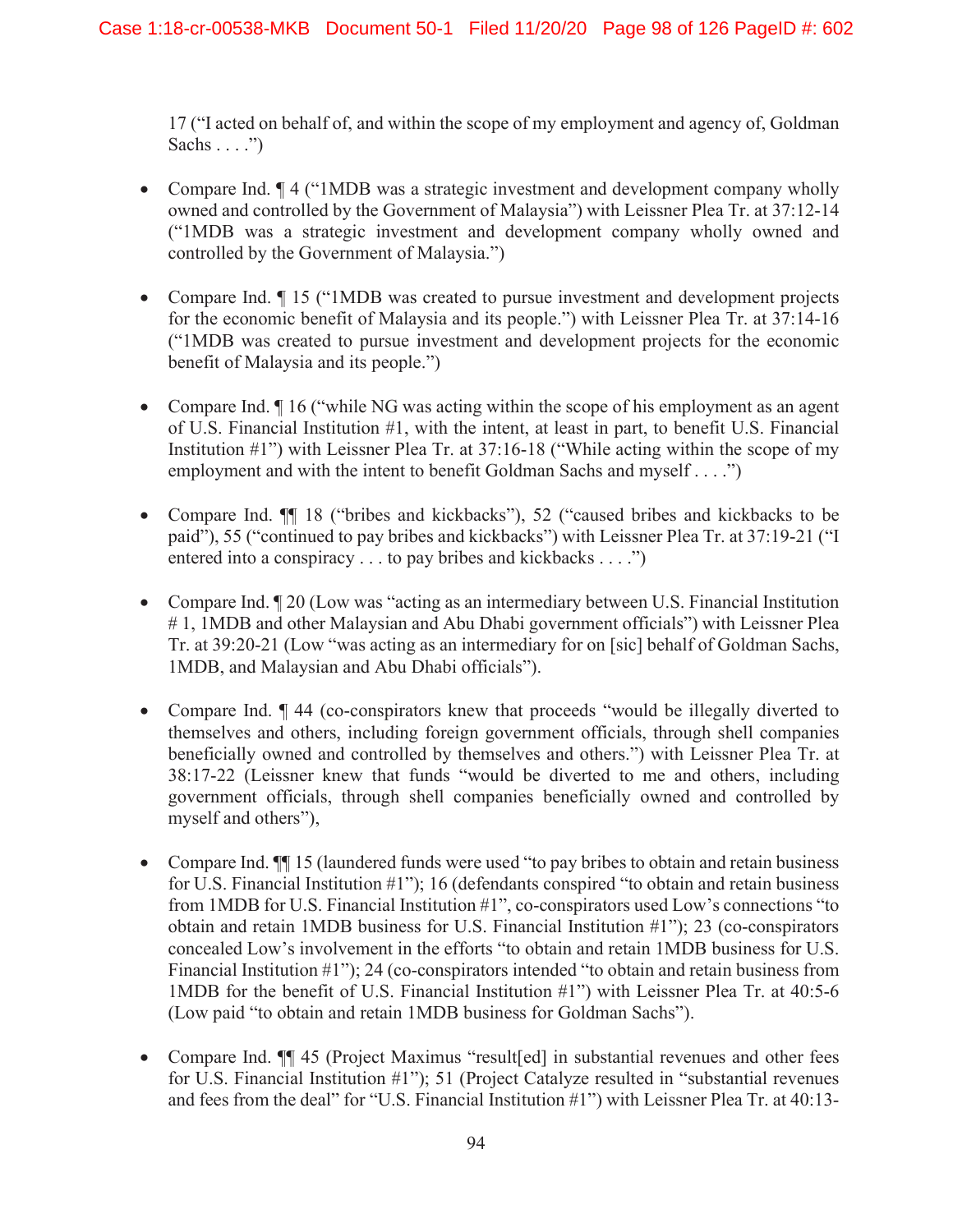14 (the "three bond deals and related transactions resulted in substantial fees and revenues for Goldman Sachs").

- Compare Ind.  $\lceil \sqrt{65(a)} \rceil$  (alleging that the transfer of certain funds were "designed in whole and in part to conceal and disguise the nature, location, source, ownership and control of the proceeds" of specified unlawful activities) with Leissner Plea Tr. at 38:24-39:2 (fund transfers were "designed, at least in part, to conceal and disguise the nature, location, source, ownership, and control of the diverted and the stolen funds.")
- Compare Ind. ¶ 36 (Project Magnolia resulted in "large year-end bonuses" for the coconspirators) with Leissner Plea Tr. at 40:16 ("I received large year-end bonuses").

Perhaps Leissner's plea colloquy was just plagiarized by him independently of the Government. After all, he does say that he "read the information filed by the government." Leissner Plea Tr. at 36:4-5. If so, then his colloquy will be just one more example of Leissner's lies, since he replied to the Court's admonition to describe "in your own words what you did to make you guilty" by saying "I wrote a statement." Id. at 35:18-19; 22 (emphasis added). If Leissner did not actually write the statement, but just lifted his performance wholesale from the Government's charging document, that's fine; but the defense is entitled to know from the Government whether they had any involvement in or supervision of the statement that Leissner made to the Court.

But that seems to not be the whole story. For aside from the numerous examples, above, of identical language in the Leissner plea allocution and the Government's charging documents, there is an even more intriguing example – one that raises questions about whether there was any interplay between the Government and Leissner in crafting Leissner's allocution. There is one significant statement in the Leisner plea allocution which is nowhere in the Leissner Information – but which, critically, then shows up in the Ng Indictment. This is a remarkable allegation regarding the "culture" of "Financial Institution #1."

Paragraph 19 of the Ng Indictment and Paragraph 20 of the Leissner Information each describe how the internal accounting controls of "Financial Institution #1" were overseen by two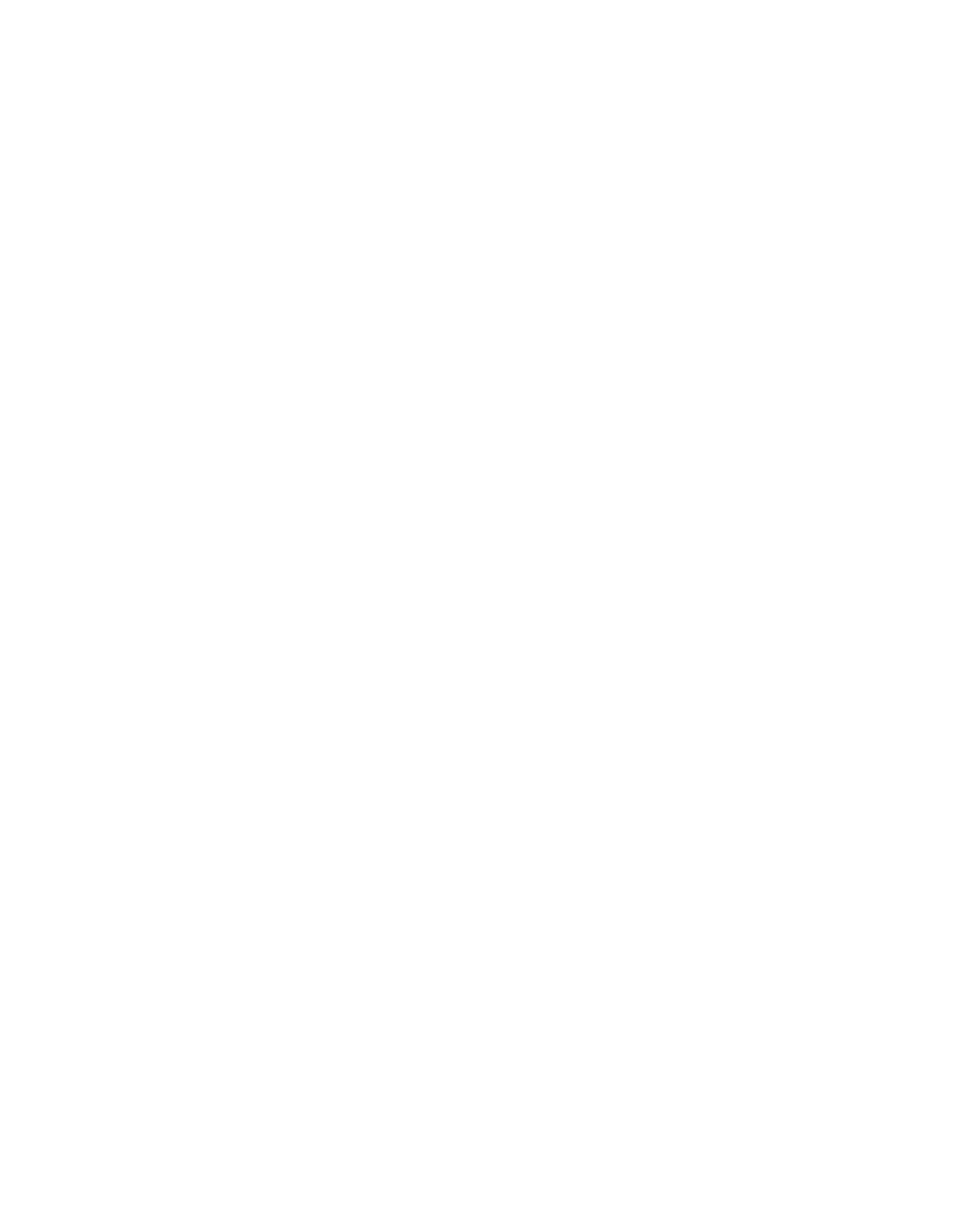89-5483 (RWS), 1990 WL 102209, at \*2 (S.D.N.Y. July 12, 1990) (noting impropriety when "prosecutor took the position that the State would entertain a plea from the co-defendants only if they allocuted to the facts as the prosecutor purported to know them to be"); cf. In re Eldridge, 82 N.Y. 161, 171 (1880) ("[The attorney's] duty is to extract the facts from the witness, not to pour them into him; to learn what the witness does know, not to teach him what he ought to know.").

Other communications might not be per se improper – but the defense must be allowed to know about them. The point, as defense counsel in an ongoing case in the Southern District of New York put it aptly, "is that if prosecutors comment on proposed allocutions, and if those comments lead to material changes in a cooperator's allocution, the defense should know, and should be given the opportunity to cross-examine the cooperator on his or her willingness to adopt those changes." United States v. Ahuja, 18 Cr. 328 (KPF). This is a matter of due process

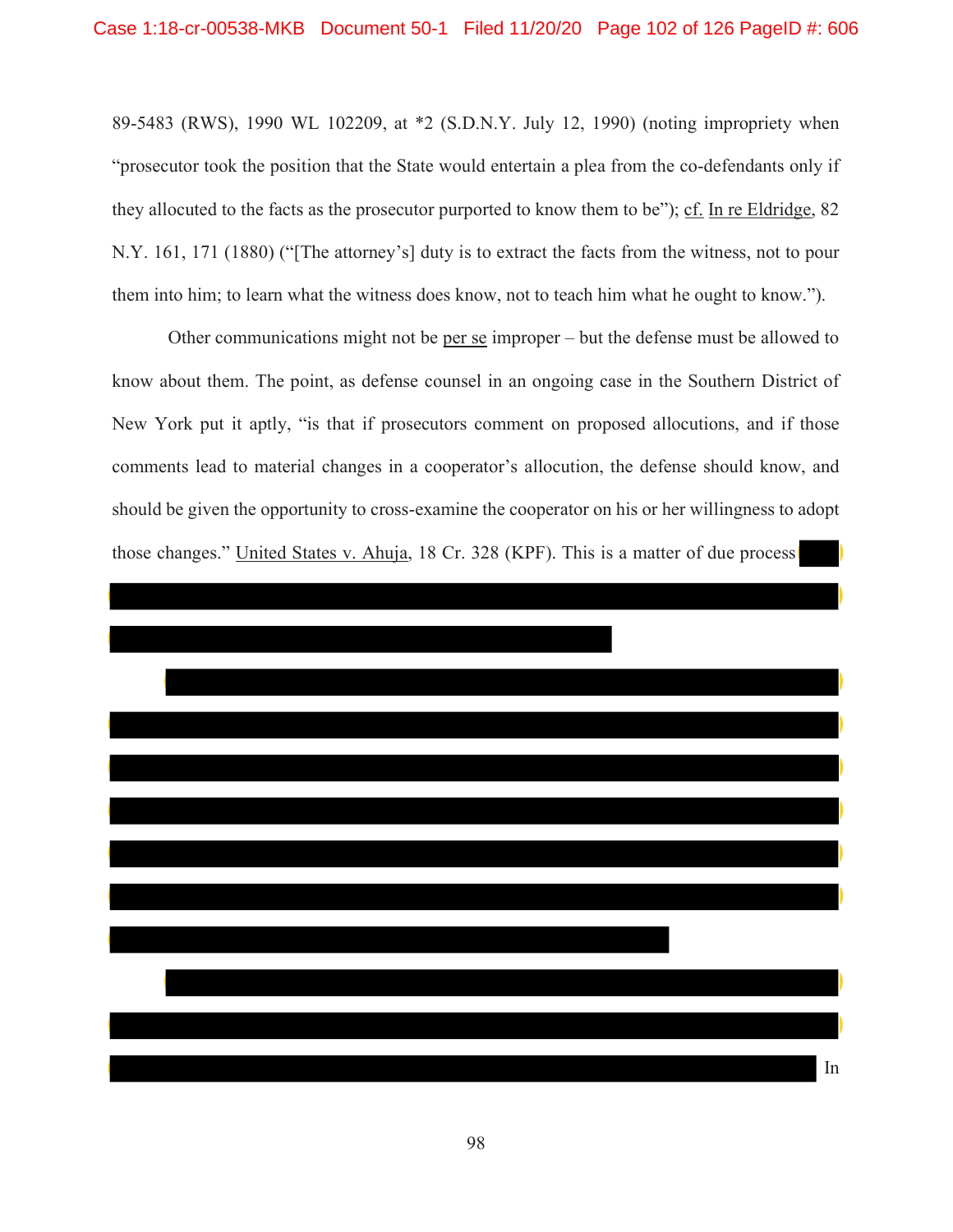Ahuja the defendants were charged with "mismarking" securities they held in two hedge funds they operated, which allegedly fraudulently inflated the value of those funds. See Ahuja, Crim. A. No. 18-328 (S.D.N.Y.), Dkt. 2 (Ind.) at ¶ 17. These actions, the Government charged, defrauded the funds' investors. One of the hedge funds' employees, Amin Majidi, ended up cooperating with the Government and pled guilty on October 31, 2018. Two other defendants, Anilesh Ahuja and Jeremy Shor, proceeded to trial, which began on June 3, 2019.

 Just before trial, in May 2019, defense counsel for Ahuja served a Rule 17 subpoena on Majidi's counsel, which requested any communications that Majidi's counsel had with the Government regarding Majidi's plea allocution. Before Majidi's counsel produced responsive documents, but after the trial had started, the Government produced some communications between the Government and Majidi's counsel which showed, among other things, that Majidi's plea allocution drafted by Majidi differed in substantial respects from the allocution that he actually delivered in court at his plea hearing, and that the Government had line-edited the draft allocution to better fit their theory of the case against Ahuja and Shor.<sup>28</sup> The Government also produced documents showing that the allocution of a second cooperator, Dinucci, also changed between the time it was drafted and when it was delivered in court. Moreover, the communications between the Government and the cooperators' counsel at least suggested the possibility that the parties were attempting to communicate only orally regarding any changes to the plea allocutions, so as to avoid a paper trail.

<sup>&</sup>lt;sup>28</sup> Notably, during his plea hearing, Majidi stated that he was reading from "written notes"; the Court asked whether the "thoughts expressed in those notes are yours," and Majidi replied, "They are mine." See Ahuja, Crim. A. No. 18-328 (S.D.N.Y.), Dkt. No. 366, at 2. Compare this to Leissner:

THE COURT: Okay. So I need you to tell me in your own words what you did to make you guilty . . . ..

LEISSNER: Your Honor, I wrote a statement. (Leissner Plea Tr. at 35:18-19, 22.)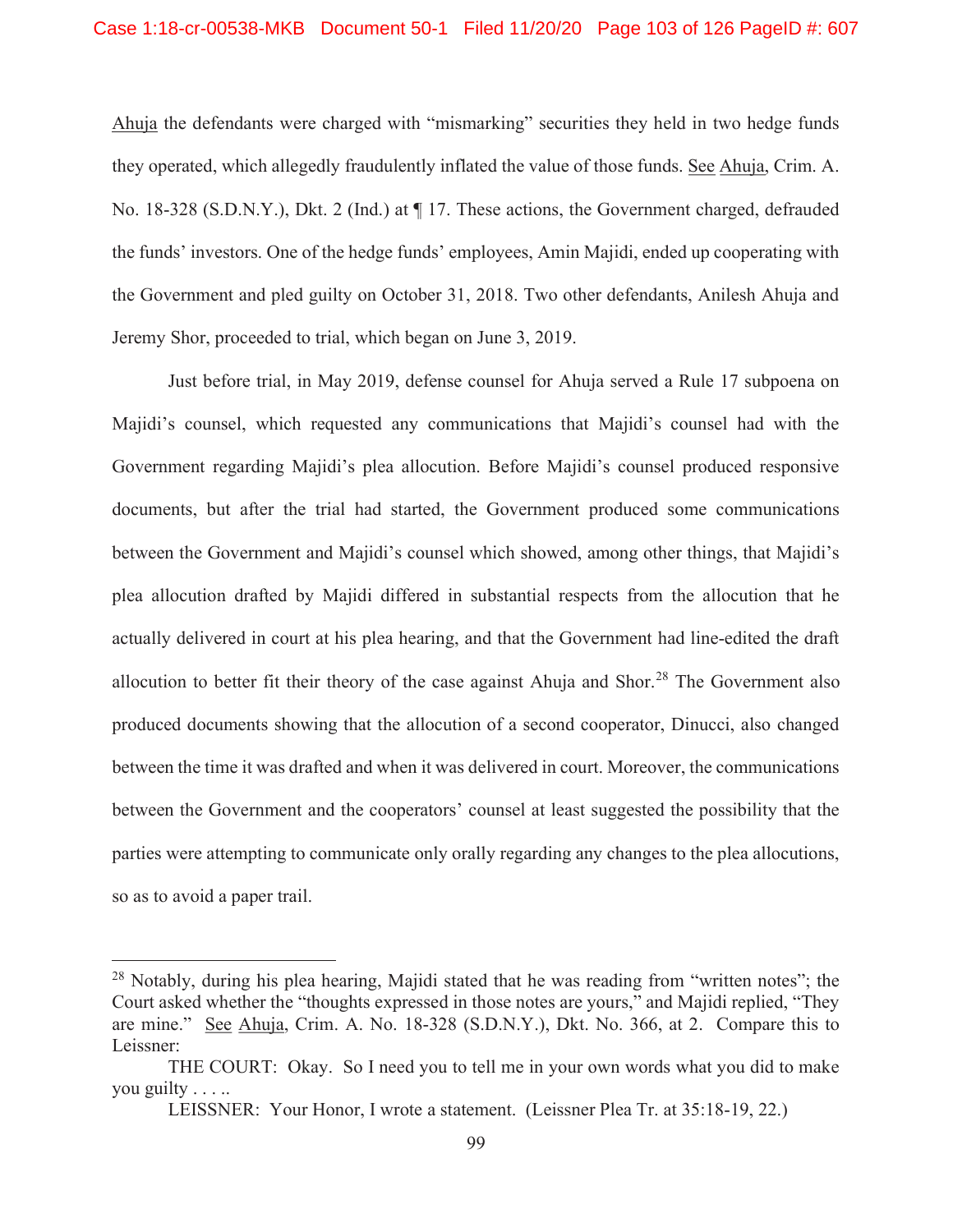Defense counsel for Ahuja and Shor sought to cross-examine Majidi and Dinucci on the changes to their allocutions, but the Court denied their request. Ahuja and Shor were convicted at trial. In November 2019, Ahuja's counsel made a FOIA request to the Executive Office of United States Attorneys, seeking documents that the AUSAs on the case had created relating to the allocutions of the cooperators. As a result of the FOIA process, even more materials relating to the Government's interactions with defense counsel were uncovered. On July 24, 2020, Judge Failla held a hearing into the Government's actions, and has ordered the Government to produce additional documents.

Sometimes, violations of defendants' rights through improper witness coaching or interactions between the Government and its cooperators are discovered early enough that the Government's witnesses can be cross-examined on those interactions. In certain such cases, courts have held that although "[t]here is no doubt the prosecutors acted improperly," the defendant's ability to cross-examine Government witnesses regarding the improper activity precluded reversal of a conviction based on the Government's violations. These decisions, however, are predicated wholly on the fact that the impeaching information was available during cross-examination. See, e.g., United States v. Milles, 363 F. App'x 506, 508 (9th Cir. 2010) (Prosecutors drafted and provided "Q&A" to Government witness, which defense discovered by happenstance; because witness was recalled and cross-examined regarding the Government's script, Court held that "[t]hough highly improper, the prosecutors' misconduct did not deny Milles his right to a fair trial"); United States v. Sayakhom, 186 F.3d 928, 945 (9th Cir.1999) (holding defendant did not show that the alleged coaching materially affected the outcome of the trial and stating "[c]rossexamination and argument are the primary tools for addressing improper witness coaching"); United States v. Bryant, No. 95 CR. 240 (JFK), 1996 WL 183010, at \*4 (S.D.N.Y. Apr. 17, 1996)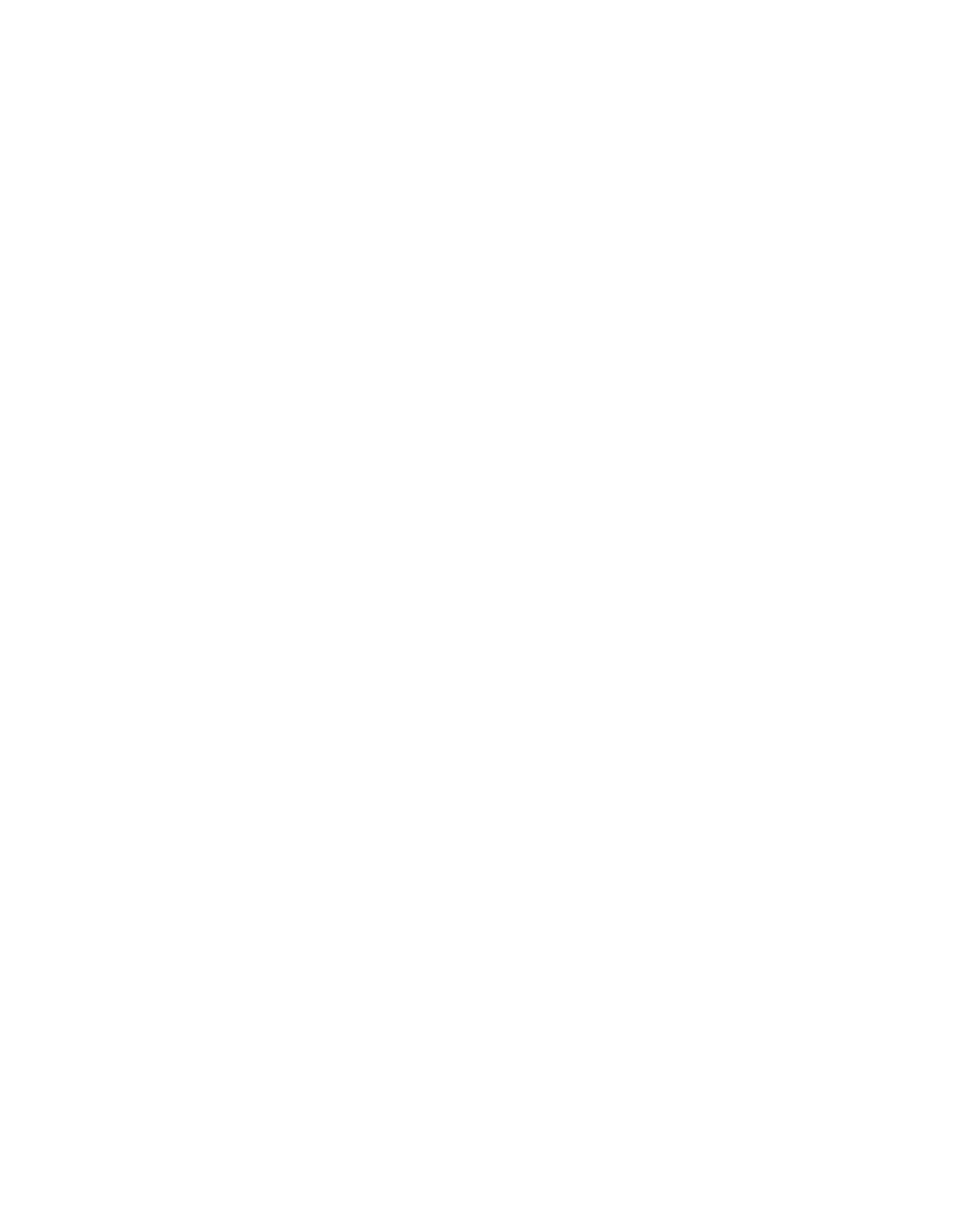Second, the defense is entitled to know what the "investigative updates" are and how it impacted the nature of this investigation, and who directed it. In other words, did Goldman direct the investigation or the Government? How much information was shared? Who decided which witnesses would be interviewed, and what would be asked? Who provided documents and topics for those interviews? Numerous decisions from courts throughout the country have recognized that, with increasing frequency, the Government "outsources" its investigations to private companies. There is nothing inherently nefarious about such a practice, but it certainly implicates the rights of a criminal defendant, as these cases have also recognized: In such cases, the private company becomes part of the prosecution team, and its files become the Government's files for the purposes of Rule 16, Brady, and Giglio. The reference to Goldman's "investigative updates," which it obviously shared with the Government, begs a number of obvious questions, including what else Goldman shared and, more importantly, whether the Government has examined all of Goldman's files for any material that must, under the law, be turned over to Ng.

Critically, based upon the language of the DPA, it appears likely that Goldman's files contain Rule 16 or Brady material, and that Ng would be entitled to that non-privileged material.

Rule 16. United States v. Stein, the KPMG tax shelter case, is directly on point. See 488 F. Supp. 2d 350, 360-64 (S.D.N.Y. 2007). There, the district court required the Government, under Rule 16, to produce documents in the possession of KPMG precisely because, just like here, KPMG had signed a DPA, which gave the Government the right to demand production of documents from KPMG. Id. KPMG attempted to argue that Rule 16 material was limited only to material actually in the Government's physical possession. The court rejected this argument out of

issues in any resulting litigation."); Permian Corp. v. United States, 665 F.2d 1214, 1221 (D.C. Cir. 1981) (rejecting selective waiver of attorney-client privilege).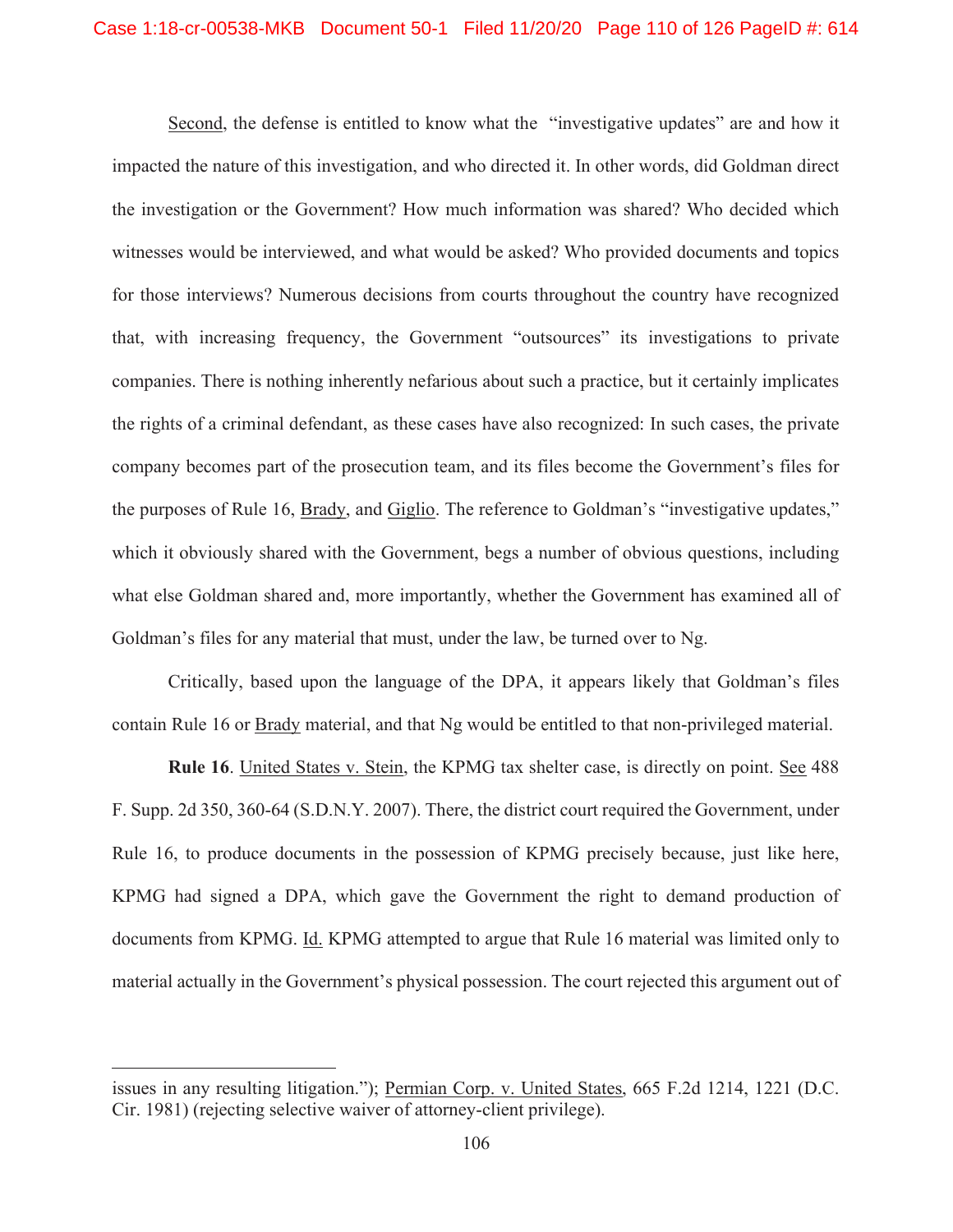hand, holding that "it cannot be reconciled with the plain language of Rule 16. The rule speaks of 'possession, custody or control,' not simply 'possession.' KPMG's argument would read the words 'custody or control' out of the rule in flat contravention of the principle that all words in a statute, rule or contract are to be given meaning whenever possible." Id. at 363.

Here, just like in Stein, the DPA provides that "[t]he Company shall truthfully disclose all factual information with respect to its activities . . . including any evidence or allegations and internal or external activities . . . about which the Offices may inquire." (DPA at 8, ¶ 5(a).) "This obligation of truthful disclosure includes, but is not limited to, the obligation of the Company to provide the Offices, upon request, any document, record, or other tangible evidence . . . ." Id. The language of the DPA could not be more clear: this is the exact same situation as Stein. The Government controls Goldman through the DPA, and Rule 16 requires that Ng be allowed to "inspect and to copy" all material in the possession of either Goldman or the Government that is covered by paragraphs 4 and 5 of the DPA.

Indeed, in Stein II, the Second Circuit held that KPMG, nominally an "adversary" of the Government in the tax shelter investigation, was actually converted into a "state actor" when it refused to advance attorneys' fees for certain partners when both the firm and the partners were being investigated. See Stein II at 146-151. The Court asked, rhetorically, "So how can KPMG, an adversary of the government, also be its partner?" Id. at 151. It answered, "[a]n adversarial relationship does not normally bespeak partnership. But KPMG faced ruin by indictment and reasonably believed it must do everything in its power to avoid it. The government's threat of indictment was easily sufficient to convert its adversary into its agent." Id. The Court of Appeals therefore upheld the dismissal of indictments against the KPMG partners who had been charged based on Sixth Amendment violations – the Court imputed KMPG's refusal to provide counsel to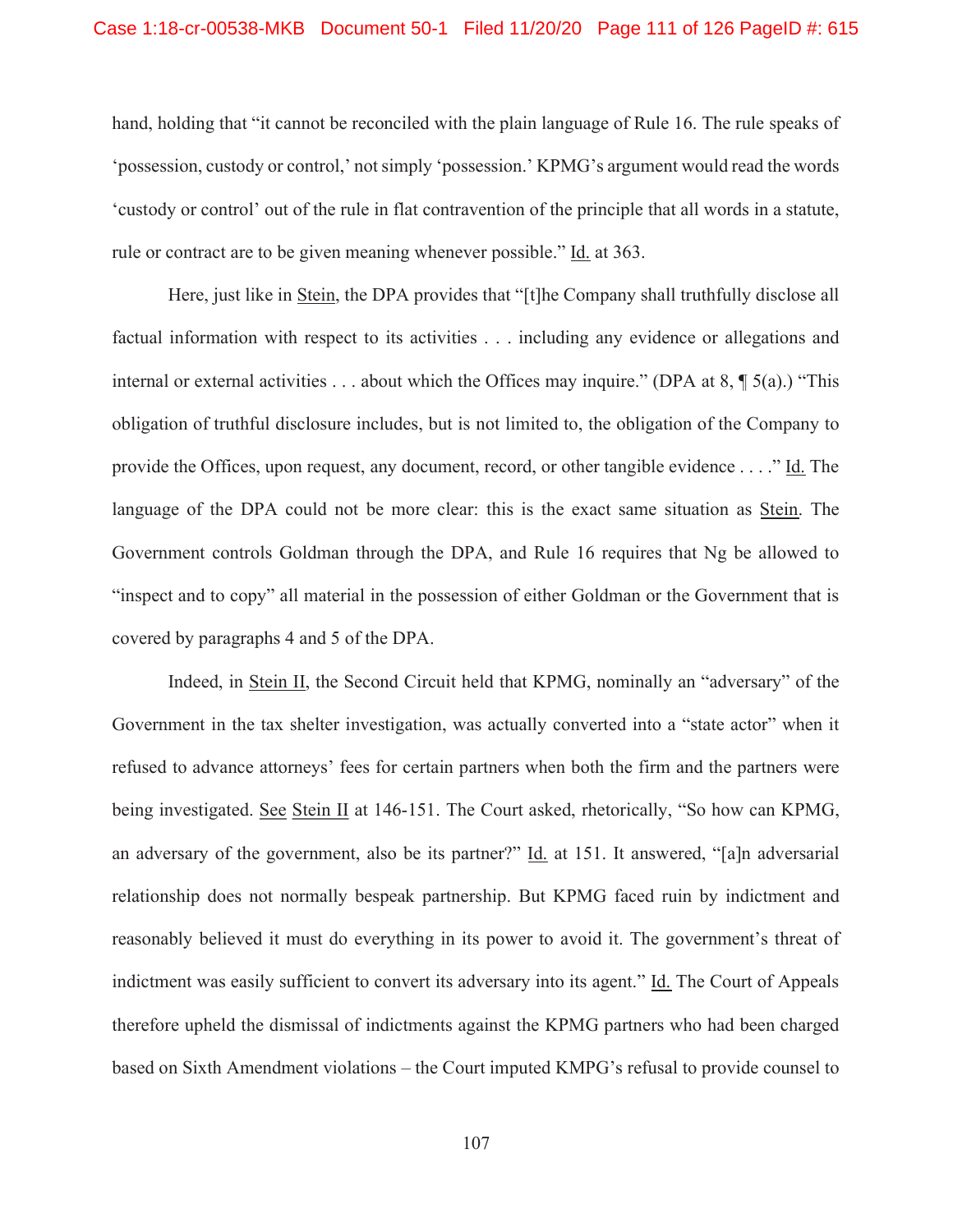the Government. Again, the DPA was key, and directly on point here. See also, e.g., United States v. Tomasetta, 10 Cr. 1205 (PAC), 2012 WL 896152, at \*5 (S.D.N.Y. Mar. 16, 2012) ("If the Government has a written agreement with the third party giving it the legal right to obtain documents upon demand . . . the Government may be in 'control' of such materials, even if in the possession of third parties.").

Brady. It is well-settled that the Government's Brady obligations extend beyond the materials in the Government's actual possession. See Kyles v. Whitley, 514 U.S. 419, 437 (1995); see also, e.g., United States v. Reyeros, 537 F.3d 270, 281 (3d Cir. 2008); United States v. Risha, 445 F.3d 298, 303 (3d Cir. 2006) ("There is no question that the government's duty to disclose under Brady reaches beyond evidence in the prosecutor's actual possession.").

This is because Brady imposes on the Government a "duty to learn of any favorable evidence known to the others acting on the government's behalf in the case . . . ." Kyles, 514 U.S. at 437 (emphasis added). Since the Government "is presumed to have knowledge of all information gathered in connection with his office's investigation of the case," United States v. Avellino, 136 F.3d 249, 255 (2d Cir. 1998), the Government has "constructive possession" or "constructive knowledge" of Brady material in the hands of anyone who is "an arm of the prosecutor" or part of the "prosecution team." See, e.g., Gil, 297 F.3d at 106 ("The government is reasonably expected to have possession of evidence in the hands of investigators, who are part of the 'prosecution team'); United States v. Morell, 524 F.2d 550, 555 (2d Cir. 1975) (Brady obligations extend to those who are "an arm of the prosecutor," including those who are "intimately involved in the prosecution"); United States v. Bin Laden, 397 F. Supp. 2d 465, 481 (S.D.N.Y. 2005) ("a prosecutor has constructive knowledge of any information held by those whose actions can be fairly imputed to him").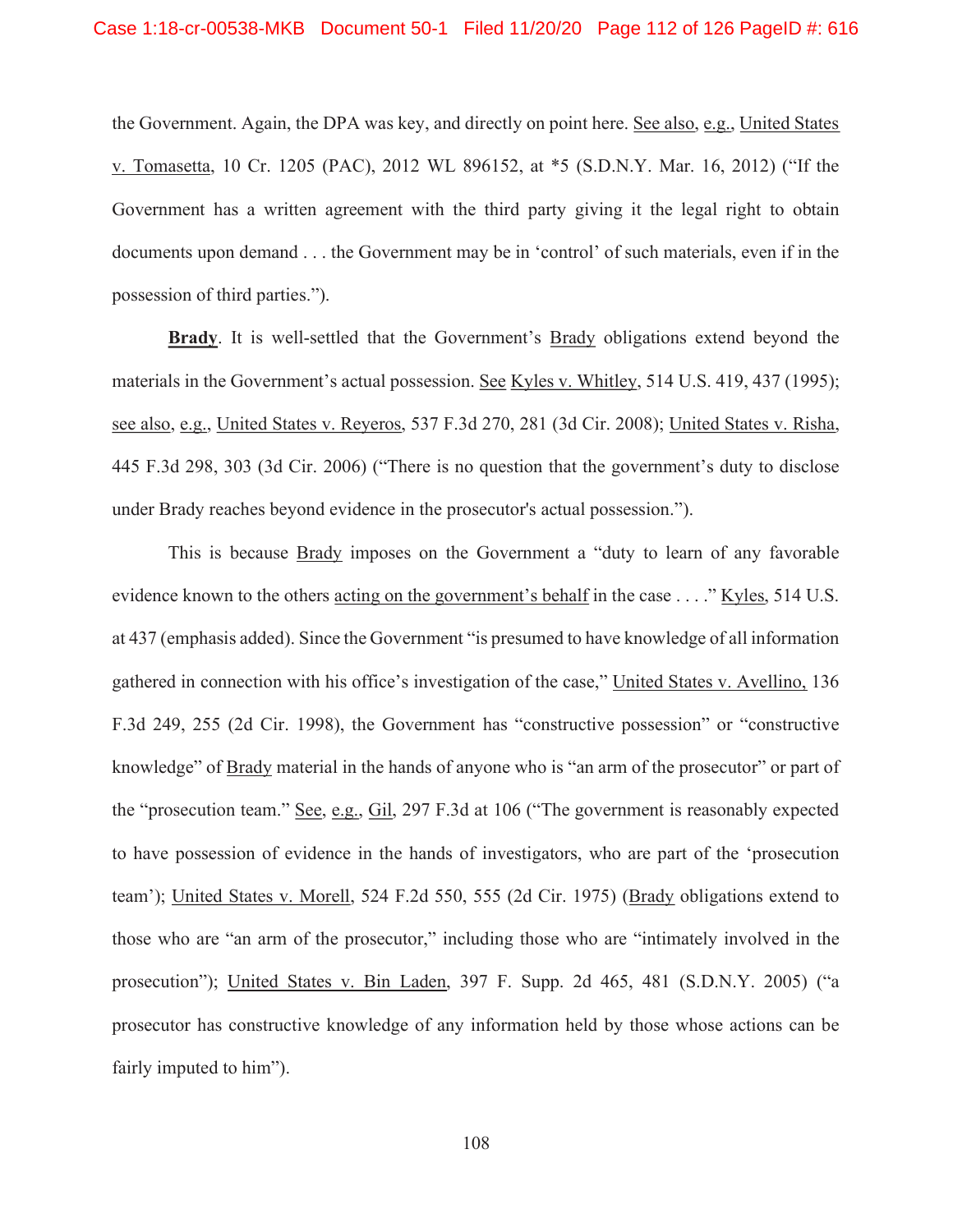"Whether someone is part of the prosecution team depends on the level of interaction between the prosecutor and the agency or individual." United States v. Meregildo, 920 F. Supp. 2d 434, 440–41 (S.D.N.Y. 2013); see also Risha, 445 F.3d at 304 (Government has constructive possession over materials in another entity's files where, inter alia, (1) the entity is "acting on the government's 'behalf' or is under its 'control'"; (2) the entity and the Government "are part of a 'team,' are participating in a 'joint investigation' or are sharing resources; and (3) the Government has 'ready access' to the evidence at issue."). Here, the level of interaction is as high as Mount Everest, as described in paragraph 4 of the DPA. The true scope of the relationship between Goldman and the Government is unknown. It certainly appears, based on the language of the DPA, that Goldman and its counsel played an active and instrumental role in the Government's investigation of this case. It may well be that the Government delegated numerous investigative tasks to Goldman; the point here is that Ng does not know any of that because the Government has not seen fit to produce this information. The DPA is clear that the "interaction" has been sustained and intimate, and Ng is determined to find out exactly how sustained and exactly how intimate. To do so, he is entitled to the information covered by paragraphs 4 and 5 of the DPA through Brady and its progeny.

 Courts have repeatedly held that where the Government and the SEC conduct a "joint investigation," the SEC is deemed to be a member of the prosecution team. See, e.g., United States v. Martoma, 990 F. Supp. 2d 458, 460-62 (S.D.N.Y. 2014) (in determining that SEC was a member of the prosecution team, relying, inter alia, on the fact that the Government and SEC conducted joint witness interviews, shared documents and often conferred about the SEC's parallel investigation); United States v. Gupta, 848 F. Supp. 2d 491, 492-94 (S.D.N.Y. 2012) (holding that the SEC's and the Government's "joint fact-gathering" triggered the Government's Brady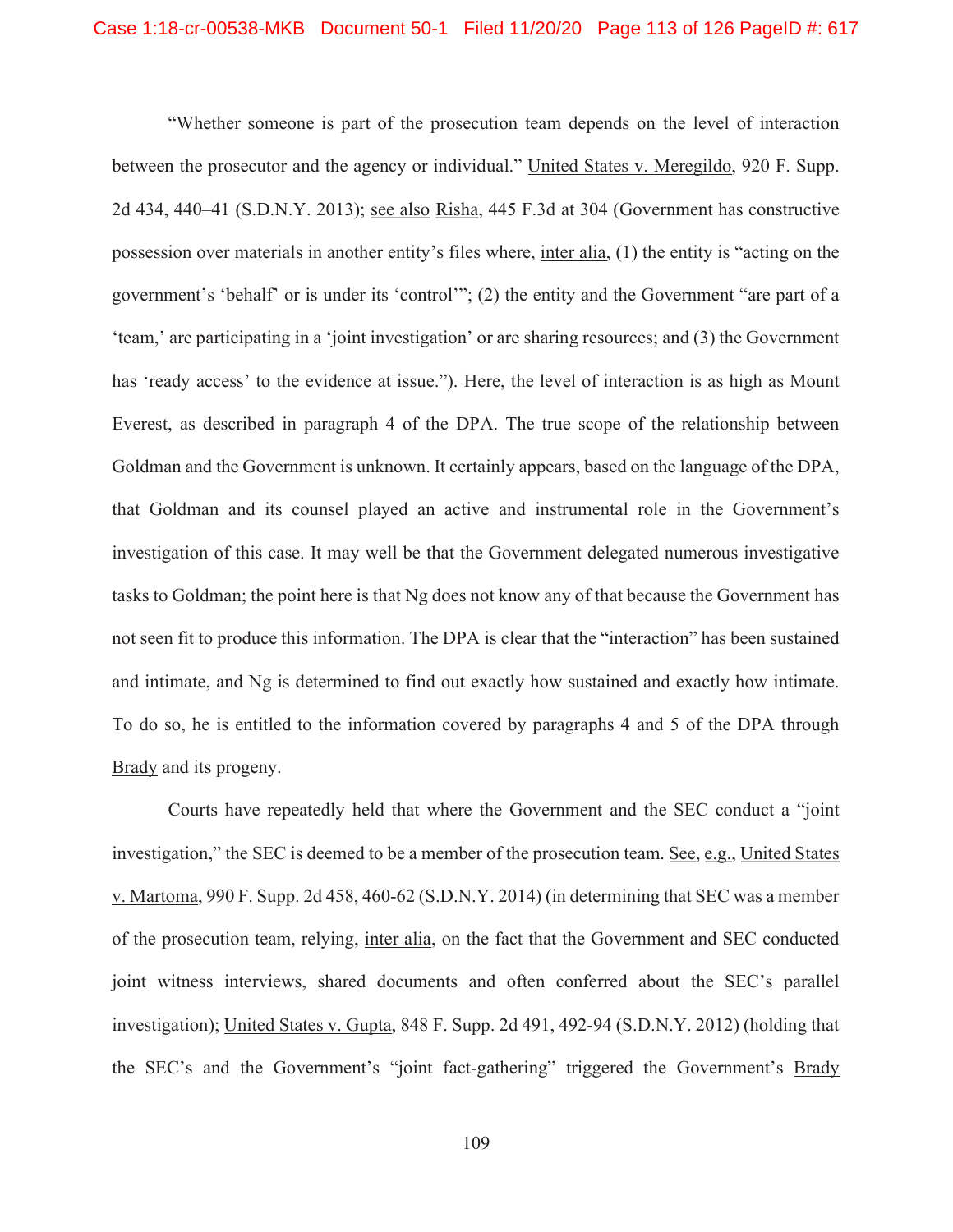obligations); United States v. Rigas, 779 F. Supp. 2d 408, 414 (M.D. Pa. 2011) (holding that the SEC and Government's investigation were jointly undertaken); United States v. Reyes, 577 F.3d 1069, 1078 (9th Cir. 2009) (reversing conviction due to, inter alia, the Government's failure to disclose information uncovered in a parallel civil SEC investigation).

But it is not just the SEC with whom the Government can jointly investigate a case. A private party may be so closely aligned with the Government that it becomes a member of the prosecution team. See United States v. Duronio, Crim. No. 02-933 (JAG), 2006 WL 1457936, at \*2-4 (D.N.J. May 23, 2006).

For example, in Connolly, defendants worked at Deutsche Bank and were accused of conspiring to manipulate the London Inter-Bank Offered Rate ("LIBOR"). See 2019 WL 2120523, at \*1. Deutsche Bank engaged in an investigation led by Paul Weiss, its outside counsel, while maintaining a close relationship with the Government, which was also conducting an investigation. See id. The similarities between what Deutsche Bank did in Connolly and what Goldman did here are striking:

- Just like in the present case, the Government demanded that the bank's lawyers "would regularly provide updates on its internal investigation." Id. at \*2; compare with DPA at 4, ¶ 4(b) (Goldman "ma[de] regular . . . investigative updates to" the Government);
- Just as Goldman presumably did here, Paul Weiss submitted a "white paper" on behalf of Deutsche Bank, which "provides an exhaustive overview of the Bank's substantial cooperation with the Government during its LIOR investigation." Id. at \*7; compare with DPA at 4,  $\P$  4(b) (Goldman "ma[de] regular factual presentations" to the Government);
- Just as Goldman did here, Paul Weiss "extracted and reviewed" millions of electronic documents, many of which were located in other countries, and listened to voluminous audio recordings. Id.; compare with DPA at 4,  $\P$  4(b), 4(c) (crediting Goldman with "collecting and producing voluminous evidence located in other countries" and "producing relevant evidence, including recorded phone calls");
- Just like with Goldman here, "Deutsche Bank would not have been eligible for cooperation credit had it not done these things." Id.; compare with DPA at 4, ¶ 4(b) ("the Company received partial credit for its cooperation with the Offices' investigation"); at 6,  $\P$  4(m)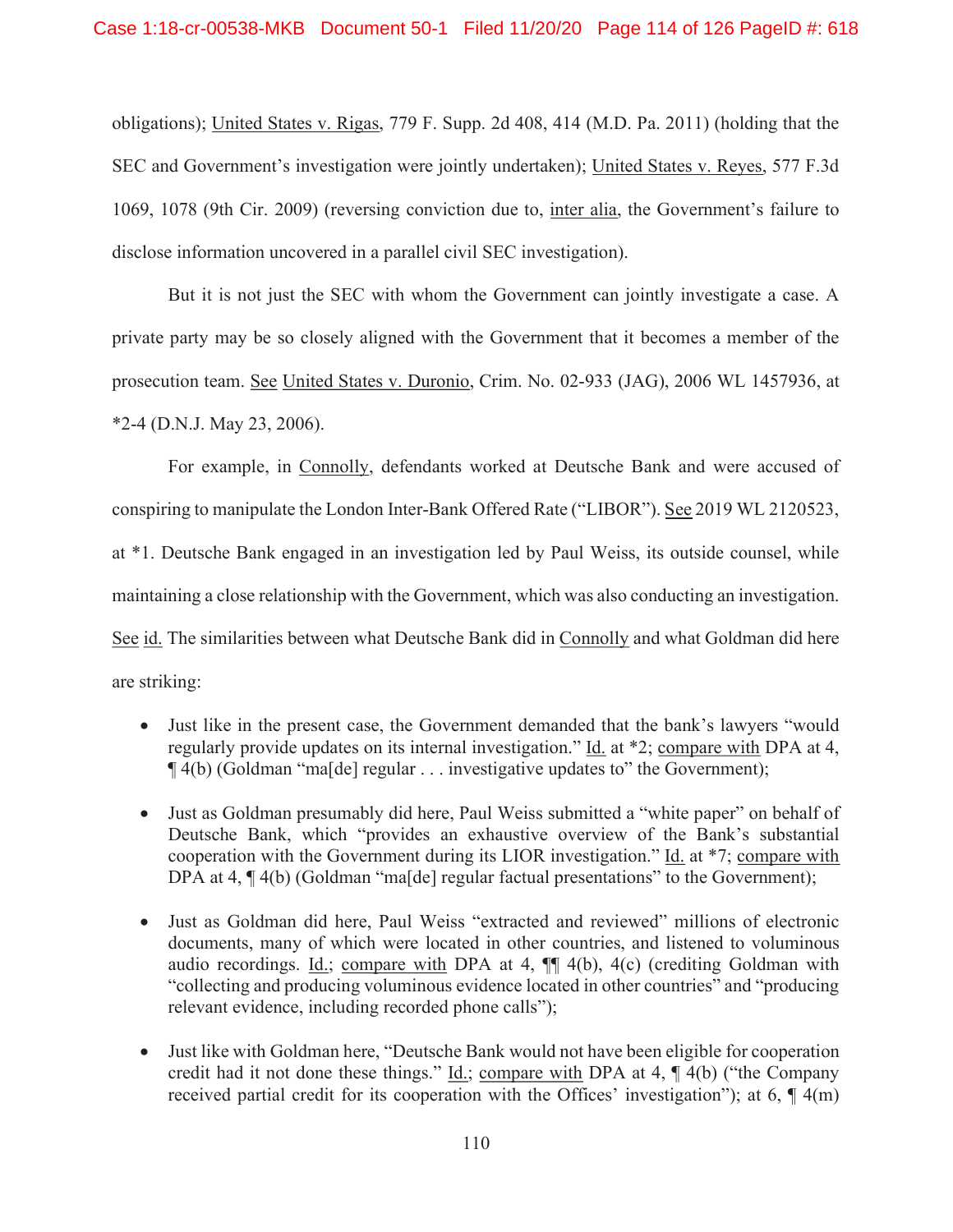("the Company has agreed to continue to cooperate with the Offices' ongoing investigation"); at 10, ¶ 8 ("The Total Criminal Penalty reflects a ten (10) percent discount off the bottom of the applicable U.S.S.G. fine range for the Company's cooperation.")

• Just like with Goldman here, "Deutsche Bank also assisted and facilitated the Department's interviews of current and former employees, including foreign employees." Id. at \*8; compare with DPA at 4, ¶ 4(b) (crediting Goldman with "voluntarily making foreign-based employees available for interviews in the United States.")

In Connolly, Defendant argued that, because of the close relationship between Deutsche

Bank's investigation and the Government's investigation, his uncounseled interviews with Paul

Weiss "were both 'fairly attributable' to the Government and 'compelled,' thereby violating his

constitutional right against self-incrimination" as articulated in Garrity v. New Jersey, 385 U.S.

493 (1967). Id. at 10.<sup>34</sup> The Court ultimately held that "the Government violated Garrity, because

Deutsche Bank's interviews of [the defendant], for which he was compelled to sit under threat of

termination, are fairly attributable to the Government." 2019 WL 2120523, at \*14.

Ng is obviously not asking the Court to find a Garrity violation in this motion. The point here is that the Government has failed in its obligation to turn over the information covered by the

<sup>&</sup>lt;sup>34</sup> Garrity held that where statements are obtained from employees under threat of termination, those statements are involuntary for Fifth Amendment purposes and therefore inadmissible in a criminal trial. See Garrity, 385 U.S. at 496-97. "[T]he Garrity rule applies with equal vigor to private conduct where the actions of a private employer in obtaining statements are 'fairly attributable to the government,'" Connolly, 2019 WL 2120523, at \*10 (quoting Stein II, 541 F.3d at 152 n.11 (2d Cir. 2008)), that is, when "there is a sufficiently close nexus between the state and the challenged action." Blum v. Yaretsky, 457 U.S. 991, 1004 (1982) (internal quotation marks and citation omitted).

In turn, "a close nexus of state action exists between a private entity and the state when a governmental actor (i) exercises coercive power; (ii) is entwined in the management or control of the private actor; (iii) provides the private action with significant encouragement, either over or covert; (iv) engages in a joint activity in which the private actor is a willful participant; (v) delegates a public function to the private actor; or (vi) entwines the private actor in governmental policies." Connolly, 2019 WL 2120523, at \*10 (citing Stein, 541 F.3d at 147 (citing Flagg v. Yonkers Sav. & Loan Ass'n, 396 F.3d 178, 187 (2d Cir. 2005))). Where the Government also influences the "specific conduct of which the party complains," there is a Garrity violation. Id. at \*11.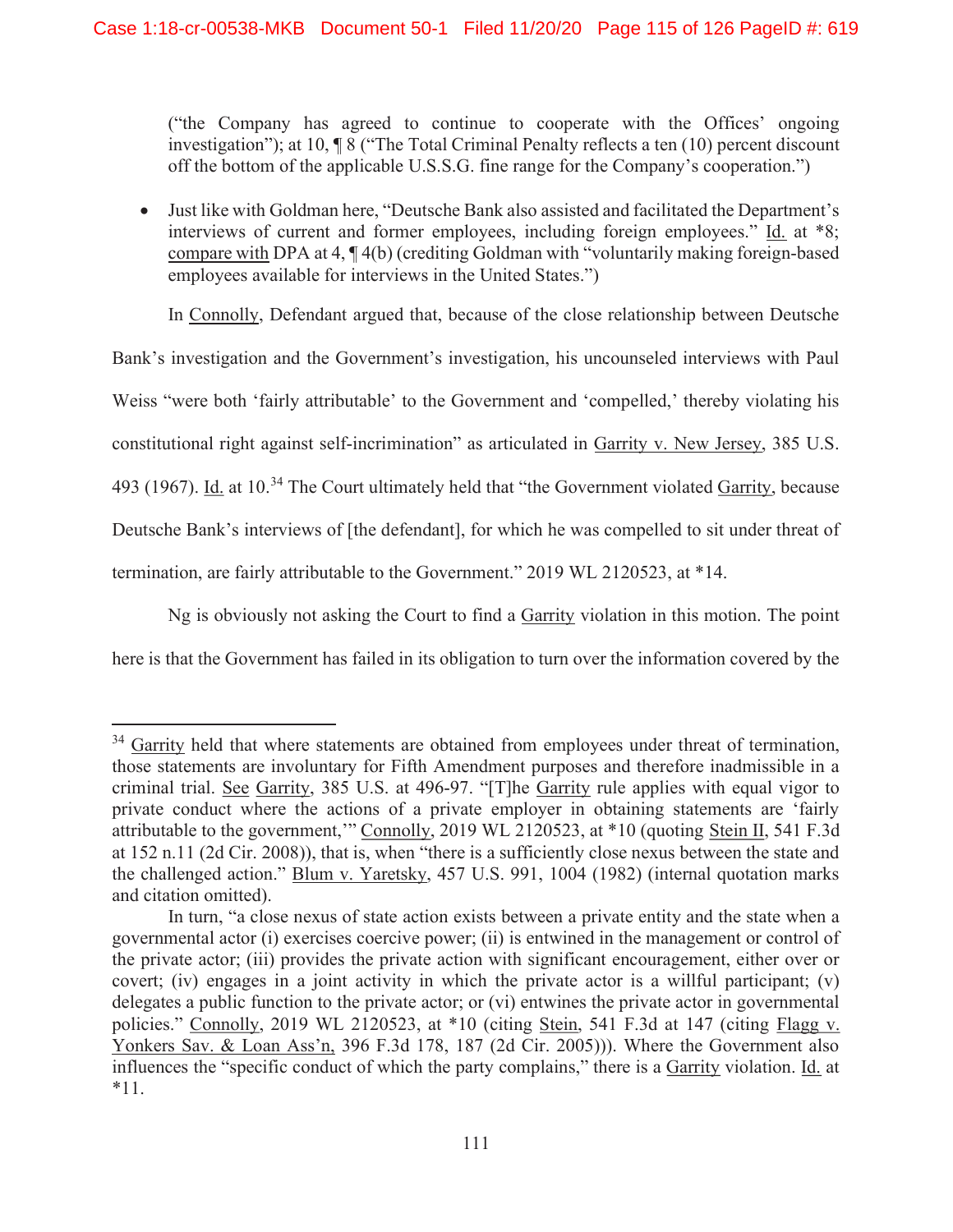DPA. These materials exist, as made clear from the DPA, but Ng does not have them. The Government should be ordered to turn them over.

Third, the DPA states that Goldman saved itself from corporate death in part by "voluntarily making foreign-based employees available for interviews in the United States" (DPA ¶ 4(b).) The Government never notified Ng of any foreign-based employees of Goldman who were coming to the United States to be interviewed. The Government knows that Ng cannot subpoena witnesses who are located overseas. The Government knows that critical witnesses in this case are located overseas. The Government knows that, therefore, the only way Ng's counsel would have been able to interview these witnesses is to have subpoenaed them when they were in the United States. But the Government hid those witnesses from him.

This is wrong, and should not be countenanced by this Court. "The focus of the Brady rule is fairness. The interests that it vindicates are more fundamental than those addressed by pretrial discovery rules." Meregildo, 920 F. Supp. 2d at 439 (S.D.N.Y. 2013) (citations omitted); see also, e.g., United States v. Agurs, 427 U.S. 97, 107 (1976) ("We are not considering the scope of discovery . . . . We are dealing with the defendant's right to a fair trial mandated by the Due Process Clause of the Fifth Amendment to the Constitution.").

 Paragraph 5 of the DPA, "Future Cooperation and Disclosure Requirements," is also critically important for Ng. This section deals not with all of the information Goldman has already provided to the Government, but rather with what Goldman must do going forward. The DPA requires a remarkable amount of future cooperation from Goldman. Understandable, perhaps, because Goldman is now the Government's cooperator. It dictates that Goldman "shall cooperate fully with the Offices in any and all matters relating to the conduct described in this Agreement and the Statement of Facts and other conduct under investigation by the Offices" for a period that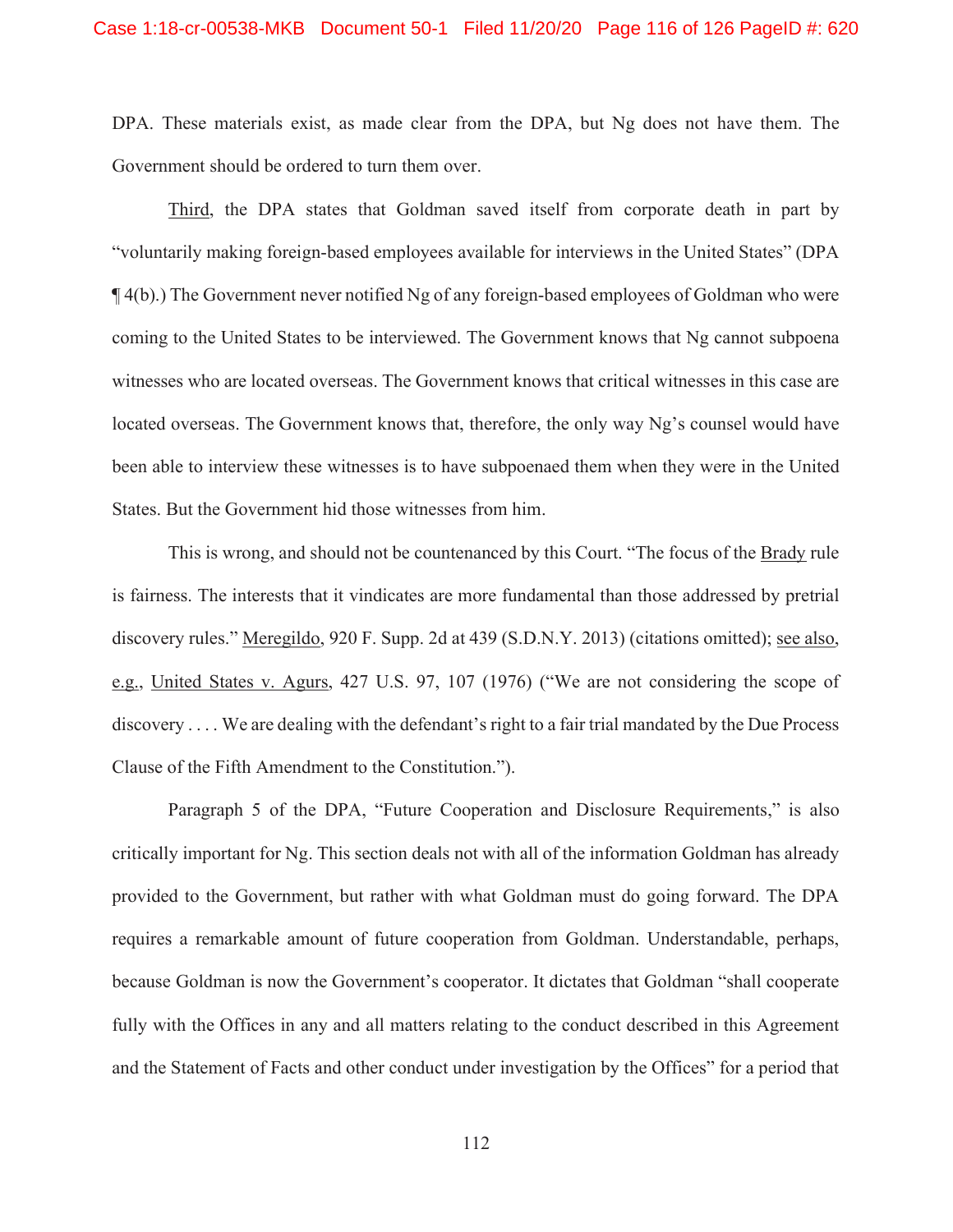includes "the date upon which all investigations and prosecutions arising out of such conduct are

concluded". (Id. at 7, ¶ 5.) Among the requirements are that Goldman:

- $\bullet$  "[S]hall truthfully disclose all factual information with respect to its activities . . . including any evidence or allegations and internal or external investigations, about which the Company has any knowledge or about which the [Government] may inquire," including "any document, record, or other tangible evidence" that the Government asks for (id. at 8,  $\P(5(a));$
- "[S]hall use its best efforts to make available for interviews or testimony, as requested by the [Government]," Goldman's employees, agents, or consultants, including grand jury and trial testimony, along with "all meetings requested by the Offices, and interviews with domestic or foreign law enforcement and regulatory authorities" (id. at  $8$ ,  $\sqrt{ }$  5(c));
- Critically, "Cooperation under this Paragraph shall include identification of witnesses who, to the knowledge of the Company, may have material information regarding the matters being investigated or prosecuted" (id.).

Ng voluntarily waived extradition to the United States to prove his innocence. To do so, he

will need the testimony of witnesses who are overseas. After all, Ng never worked in the United States, and should not have been charged here in the first place. At the very least, Ng should have the same access to "witnesses who, to the knowledge of [Goldman], may have material information regarding the matters being investigated or prosecuted." (Id.)

All of this shows that Goldman is clearly part of the "prosecution team" here.<sup>35</sup> It is clear that the Government has ready access to evidence if only "minimal steps" are necessary to acquire it or if it can be obtained through a "simple inquiry." Duronio, 2006 WL 1457936, at \*4; see also United States v. Perdomo, 929 F.2d 967, 970-71 (3d Cir. 1991) (finding that although the

<sup>&</sup>lt;sup>35</sup> Should the Court find that the record is not sufficiently developed to conclude that Goldman was part of the "prosecution team," Ng respectfully requests that the Court hold an evidentiary hearing to determine (1) the extent of cooperation between the Government and Goldman in the investigation of this case, and (2) the Government's ability to access Goldman's files. See Gov't of the V.I. v. Martinez, 780 F.2d 302, 306 (3d Cir. 1986) ("[w]here a factual question is raised as to whether a Brady violation occurred, the defendant is 'entitled to have it determined by the district court in a hearing appropriate to the factual inquiry."") (quoting United States v. Alexander, 748 F.2d 185, 193 (4th Cir. 1984)).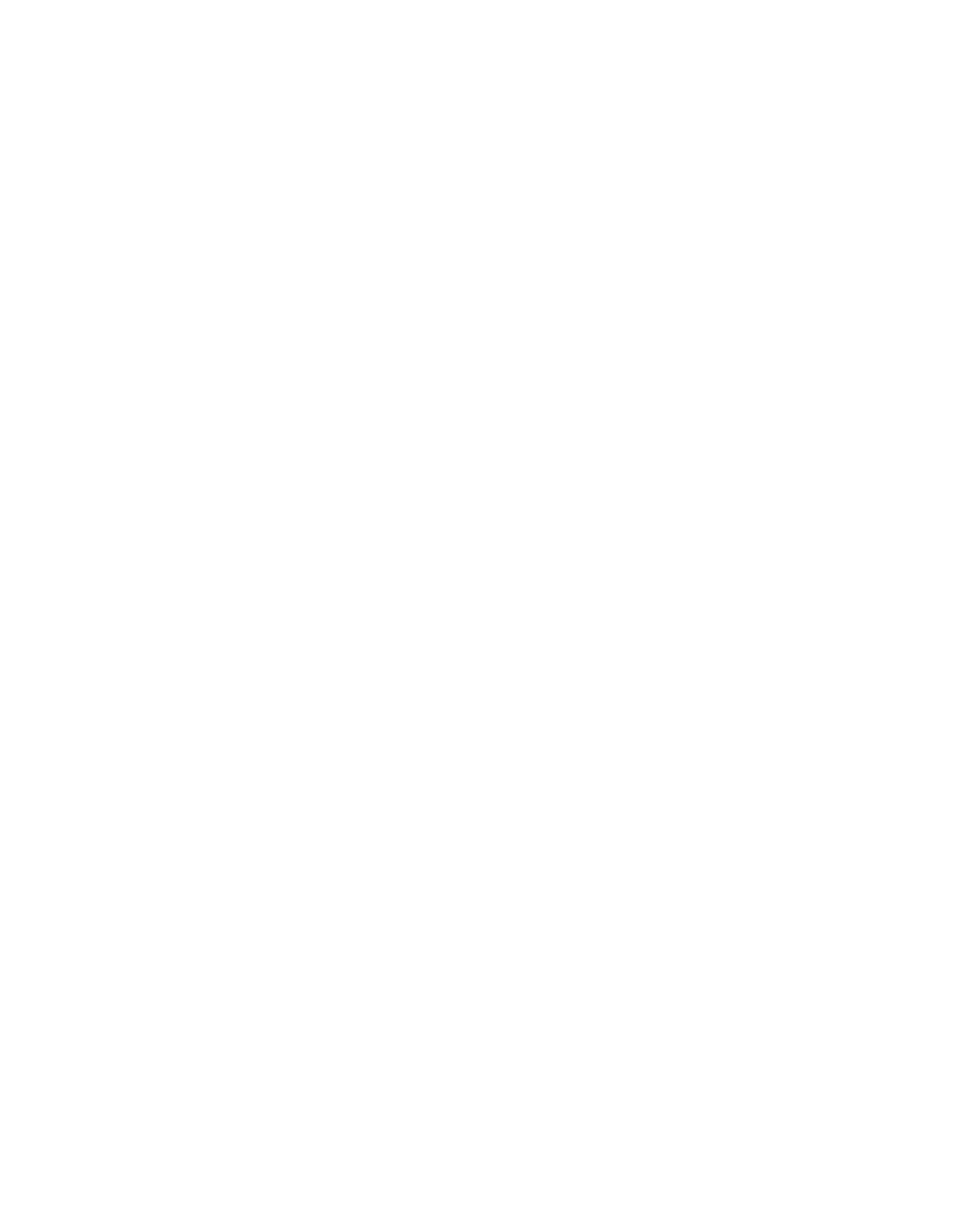surplusage from the indictment or information."). A motion to strike surplusage should be granted where "the challenged allegations are not relevant to the crime charged and are inflammatory and prejudicial." United States v. Hernandez, 85 F.3d 1023, 1030 (2d Cir.1996) (quotation marks and citations omitted). The touchstone of the inquiry is relevance – after all, many allegations in indictments are plenty prejudicial; if they are relevant, then Courts ordinarily will not strike them: "The determinative question in a motion to strike surplusage is not the potential prejudice, but rather the relevance of the allegation to the crime charged in the indictment. If the evidence of the allegation is admissible and relevant to the charge, then despite prejudice, the language will not be stricken." United States v. Napolitano, 552 F. Supp. 465, 480 (S.D.N.Y. 1982).

When the truth regarding the approximately \$28.4 million comes out, the allegations in paragraphs 40 and 53 will be irrelevant, because they relate to a pre-existing debt. These are highly inflammatory allegations, because the way the Government has dropped them into the Indictment was designed to make it appear that these funds were Ng's "payoff" for his illegal activity. Ng requests respectfully that the Court order the Government to produce any information it has regarding the true nature of the financial transactions described in paragraphs 40 and 53.





116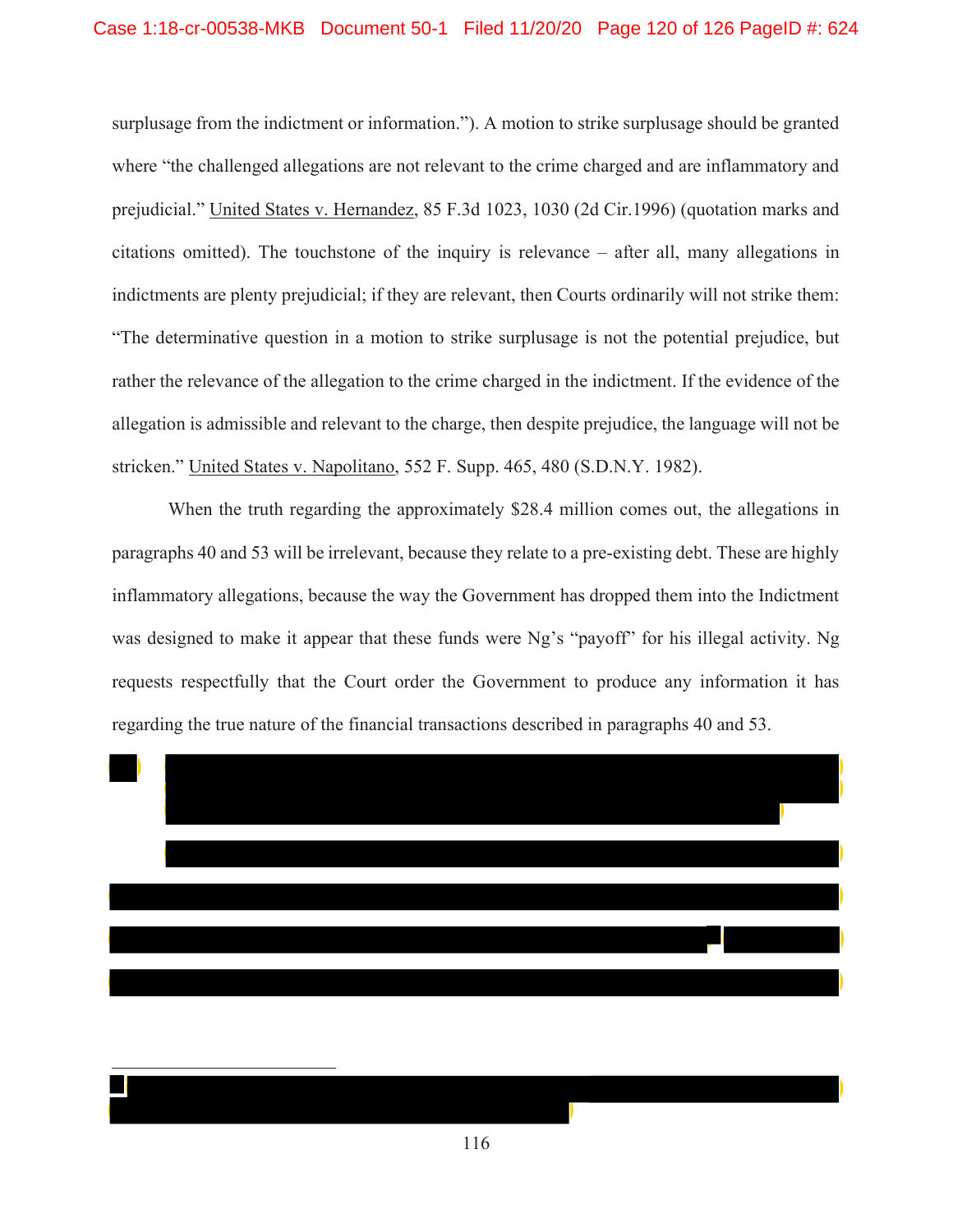Case 1:18-cr-00538-MKB Document 50-1 Filed 11/20/20 Page 121 of 126 PageID #: 625

|  | $\blacksquare$ |  |  |  |  |
|--|----------------|--|--|--|--|
|  |                |  |  |  |  |
|  |                |  |  |  |  |
|  |                |  |  |  |  |
|  |                |  |  |  |  |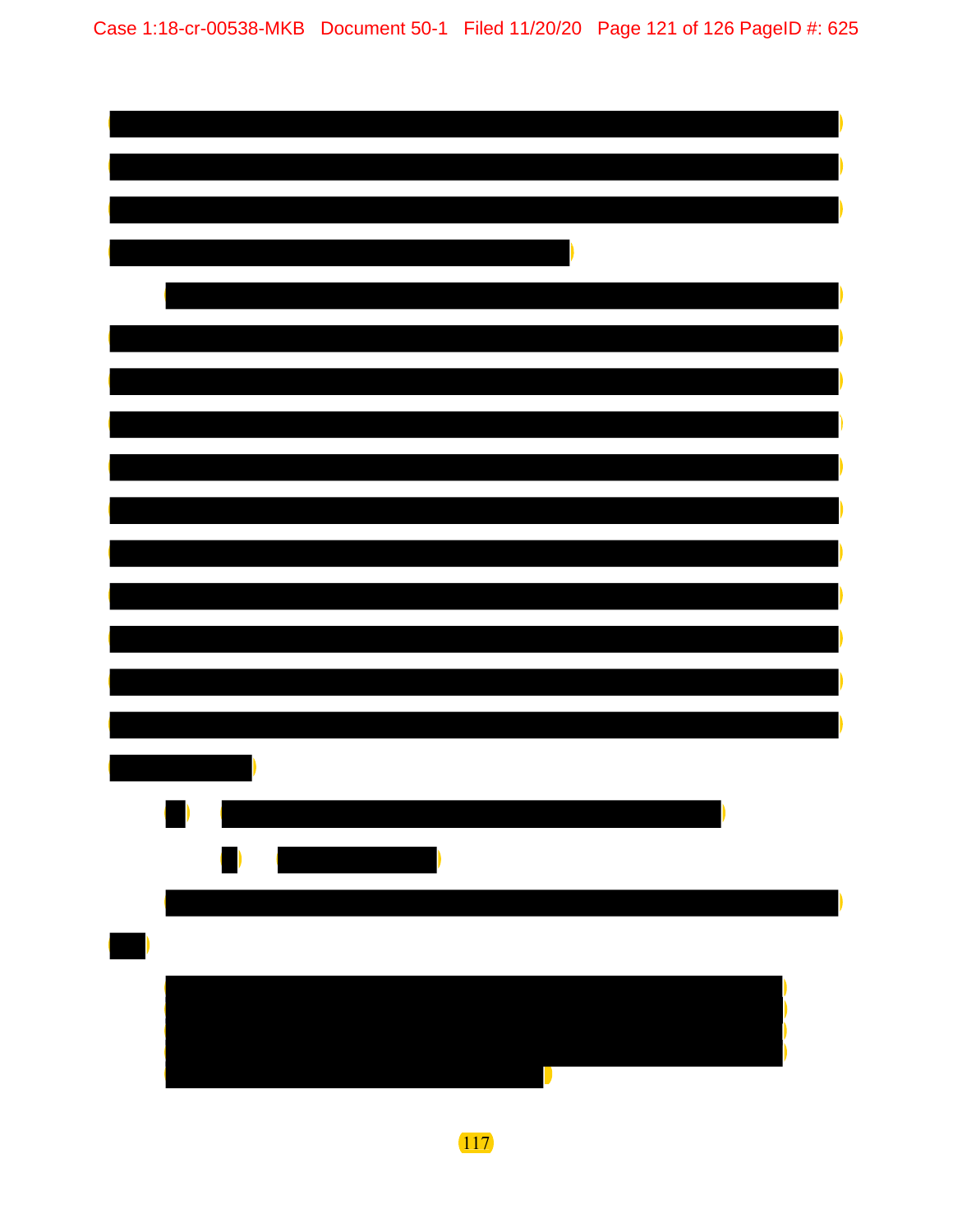| D<br>$\overline{\mathcal{L}}$<br>$\overline{\phantom{a}}$ |     |  |  |  |
|-----------------------------------------------------------|-----|--|--|--|
| $\overline{\mathcal{L}}$<br>$\blacksquare$                |     |  |  |  |
| l<br>D                                                    | 118 |  |  |  |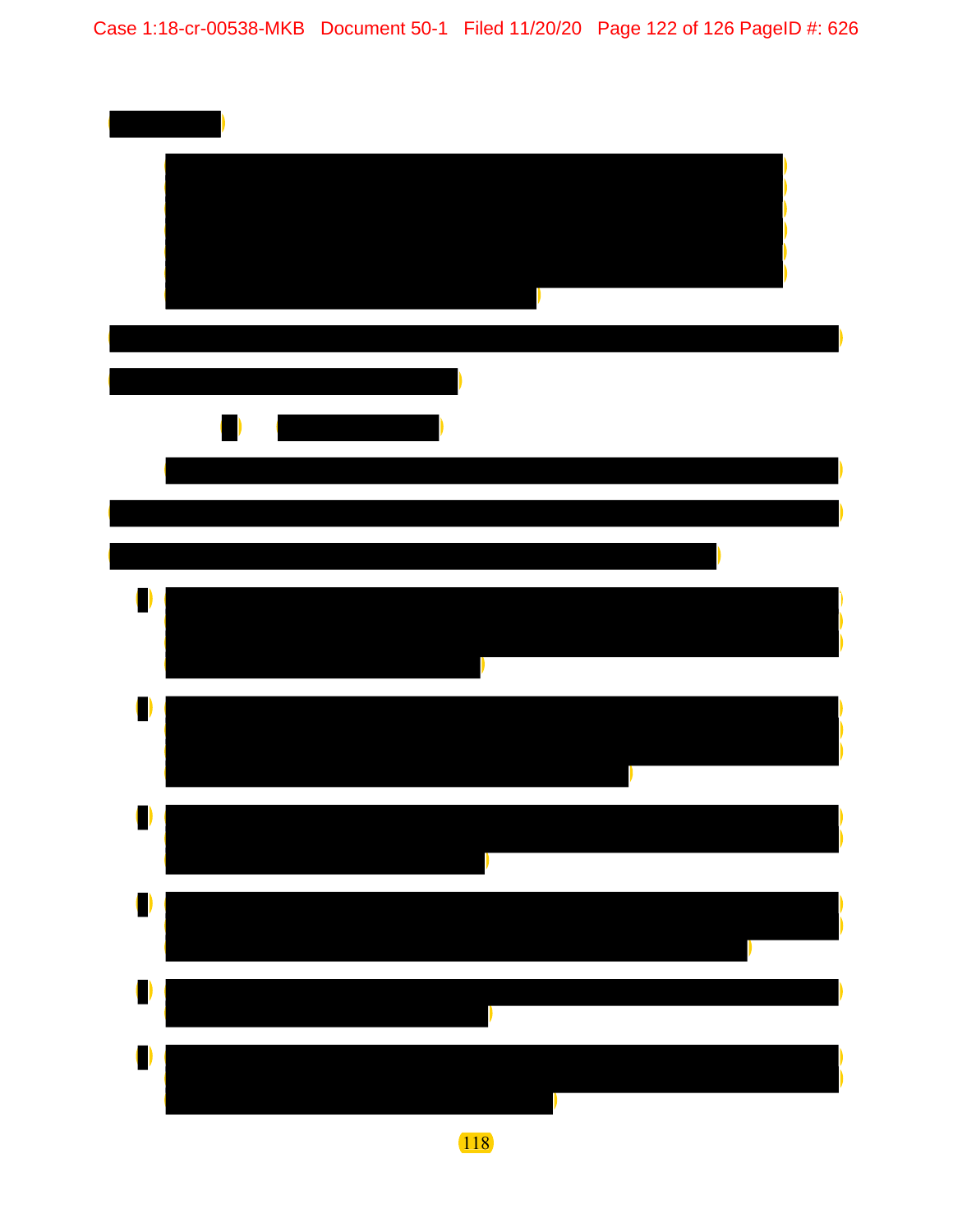

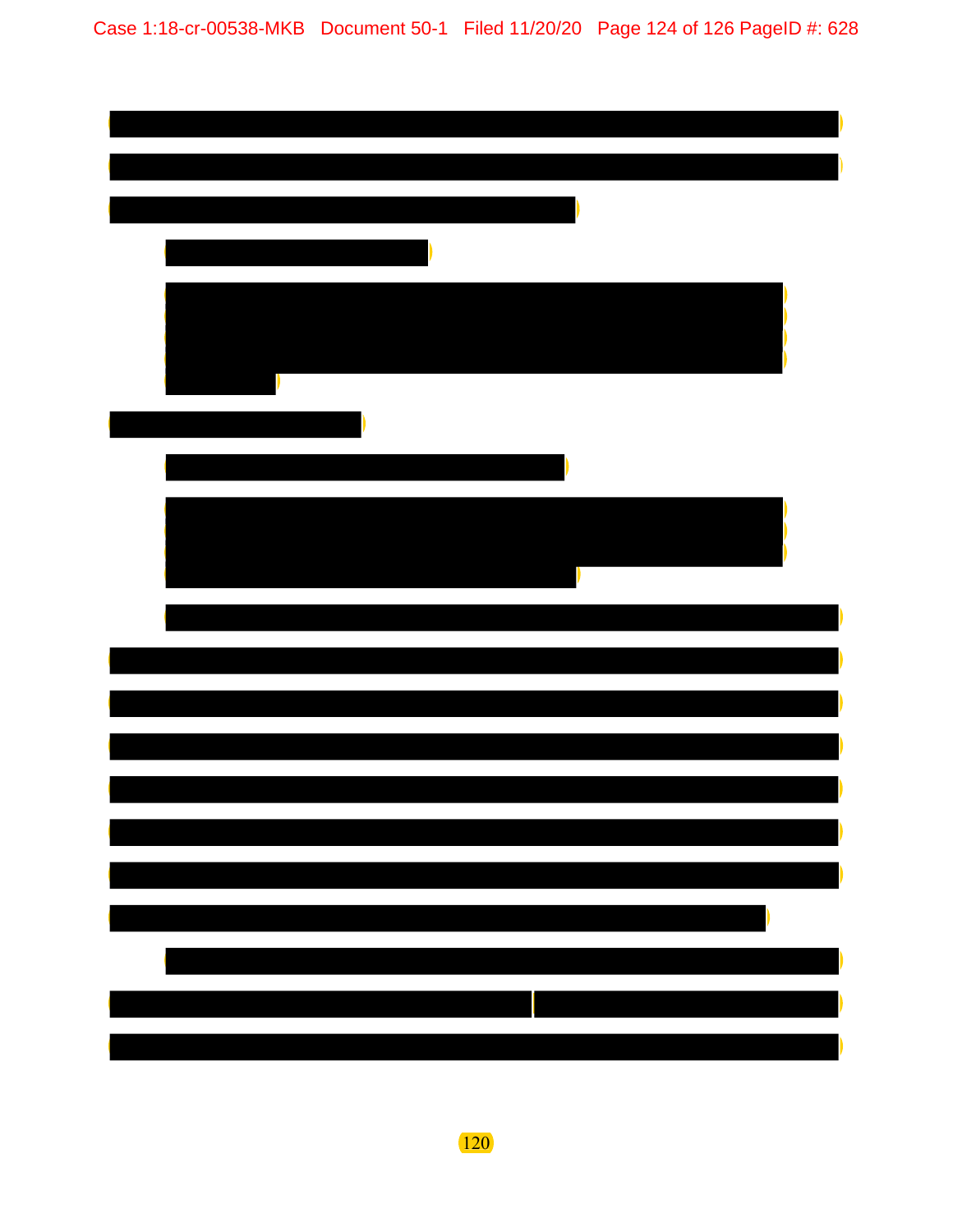Case 1:18-cr-00538-MKB Document 50-1 Filed 11/20/20 Page 125 of 126 PageID #: 629